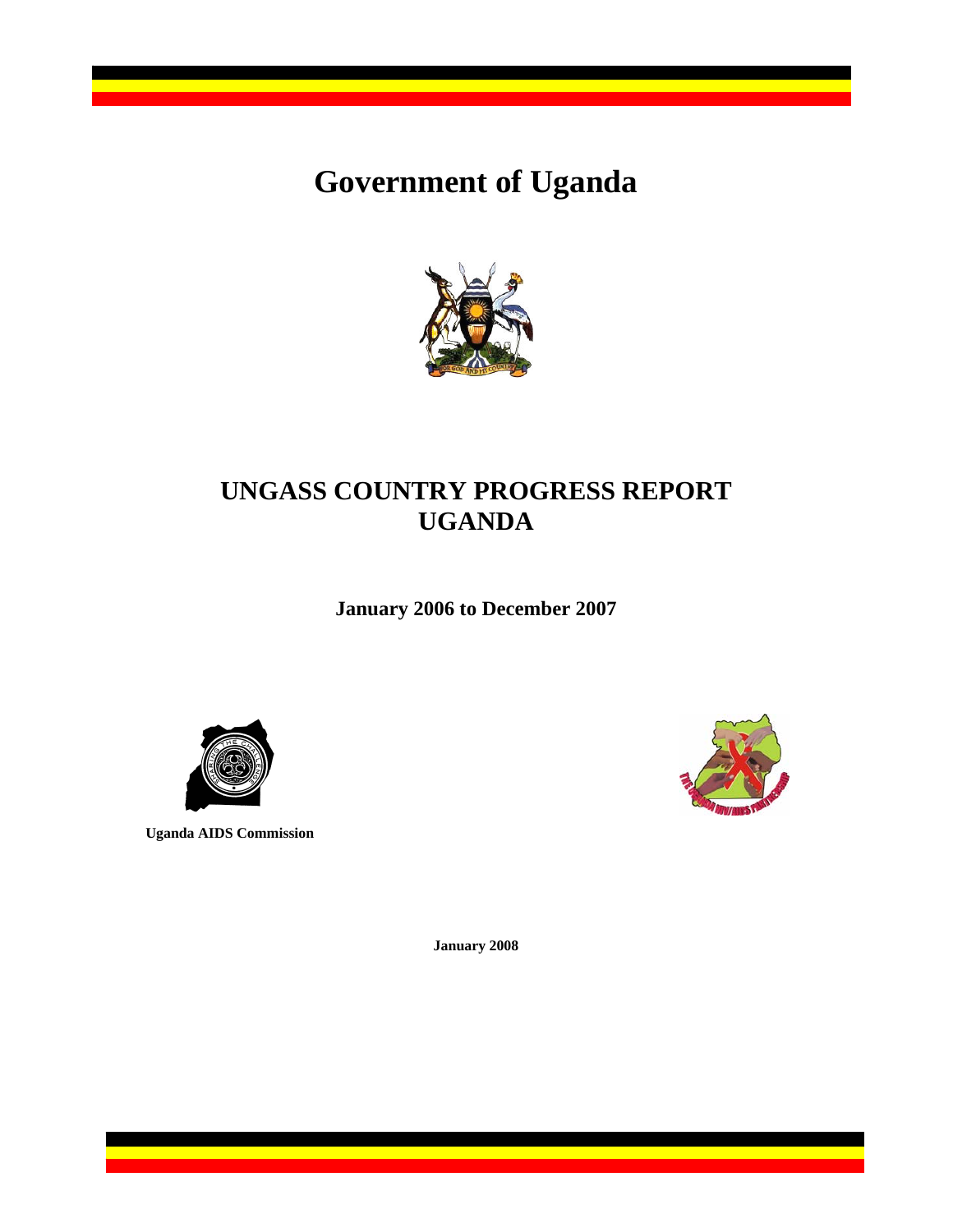## **Table of Contents**

| 1.0     |       |  |
|---------|-------|--|
| 1.1     |       |  |
| 1.2     |       |  |
| 1.3     |       |  |
|         | 1.3.1 |  |
|         | 1.3.2 |  |
|         | 1.3.3 |  |
| 1.4     |       |  |
|         |       |  |
|         |       |  |
|         |       |  |
| 1.5     |       |  |
|         |       |  |
|         |       |  |
|         |       |  |
|         |       |  |
|         |       |  |
| 2.0     |       |  |
| 2.1     |       |  |
| $2.2\,$ |       |  |
|         | 2.2.1 |  |
|         |       |  |
|         |       |  |
|         |       |  |
| 3.0     |       |  |
|         |       |  |
| 3.1     |       |  |
|         |       |  |
|         |       |  |
|         |       |  |
|         |       |  |
| 3.2     |       |  |
|         | 3.2.1 |  |
|         |       |  |
|         | 3.2.2 |  |
|         |       |  |
|         | 3.2.3 |  |
|         |       |  |
|         | 3.3.1 |  |
|         | 3.3.2 |  |
|         | 3.3.3 |  |
| 3.4     |       |  |
|         | 3.4.1 |  |
|         | 3.4.2 |  |
|         |       |  |
| 4.0     |       |  |
| 4.1     |       |  |
|         |       |  |
|         |       |  |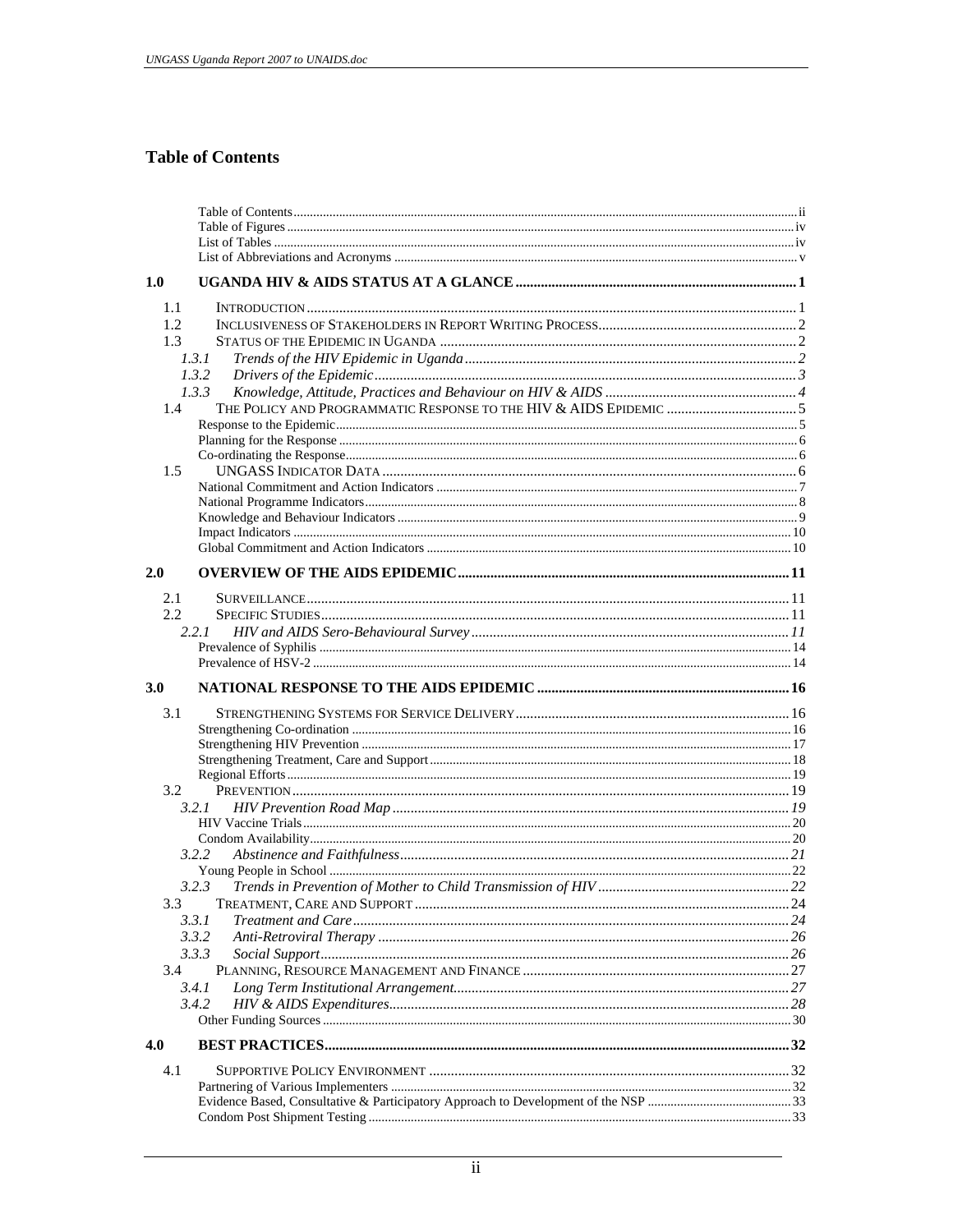| 4.2 |                                                                                                                |  |
|-----|----------------------------------------------------------------------------------------------------------------|--|
|     |                                                                                                                |  |
| 4.3 |                                                                                                                |  |
|     |                                                                                                                |  |
| 4.4 |                                                                                                                |  |
|     |                                                                                                                |  |
|     |                                                                                                                |  |
| 5.0 |                                                                                                                |  |
| 5.1 |                                                                                                                |  |
|     |                                                                                                                |  |
|     |                                                                                                                |  |
|     | Limited Program Coverage and High HIV Prevalence rates in the Conflict Areas of Northern Uganda  37            |  |
|     |                                                                                                                |  |
|     |                                                                                                                |  |
|     |                                                                                                                |  |
|     |                                                                                                                |  |
|     |                                                                                                                |  |
| 5.2 |                                                                                                                |  |
|     |                                                                                                                |  |
|     |                                                                                                                |  |
|     |                                                                                                                |  |
| 5.3 | CONCRETE REMEDIAL ACTION TO ENSURE ACHIEVEMENT OF NATIONAL TARGETS  40                                         |  |
| 6.0 |                                                                                                                |  |
| 6.1 |                                                                                                                |  |
| 6.2 | ACTIONS THAT NEED TO BE TAKEN BY DEVELOPMENT PARTNERS TO ENSURE TARGETS  44                                    |  |
|     |                                                                                                                |  |
| 7.0 |                                                                                                                |  |
|     |                                                                                                                |  |
|     |                                                                                                                |  |
|     |                                                                                                                |  |
| 7.1 |                                                                                                                |  |
| 7.2 | CHALLENGES FACED IN THE IMPLEMENTATION OF COMPREHENSIVE M&E SYSTEM  46                                         |  |
| 7.3 |                                                                                                                |  |
| 7.4 |                                                                                                                |  |
|     | : Consultation/preparation process for the country report on monitoring the progress towards the<br>Appendix 1 |  |
|     |                                                                                                                |  |
|     |                                                                                                                |  |
|     |                                                                                                                |  |
|     |                                                                                                                |  |
|     |                                                                                                                |  |
|     |                                                                                                                |  |
|     |                                                                                                                |  |
|     |                                                                                                                |  |
|     |                                                                                                                |  |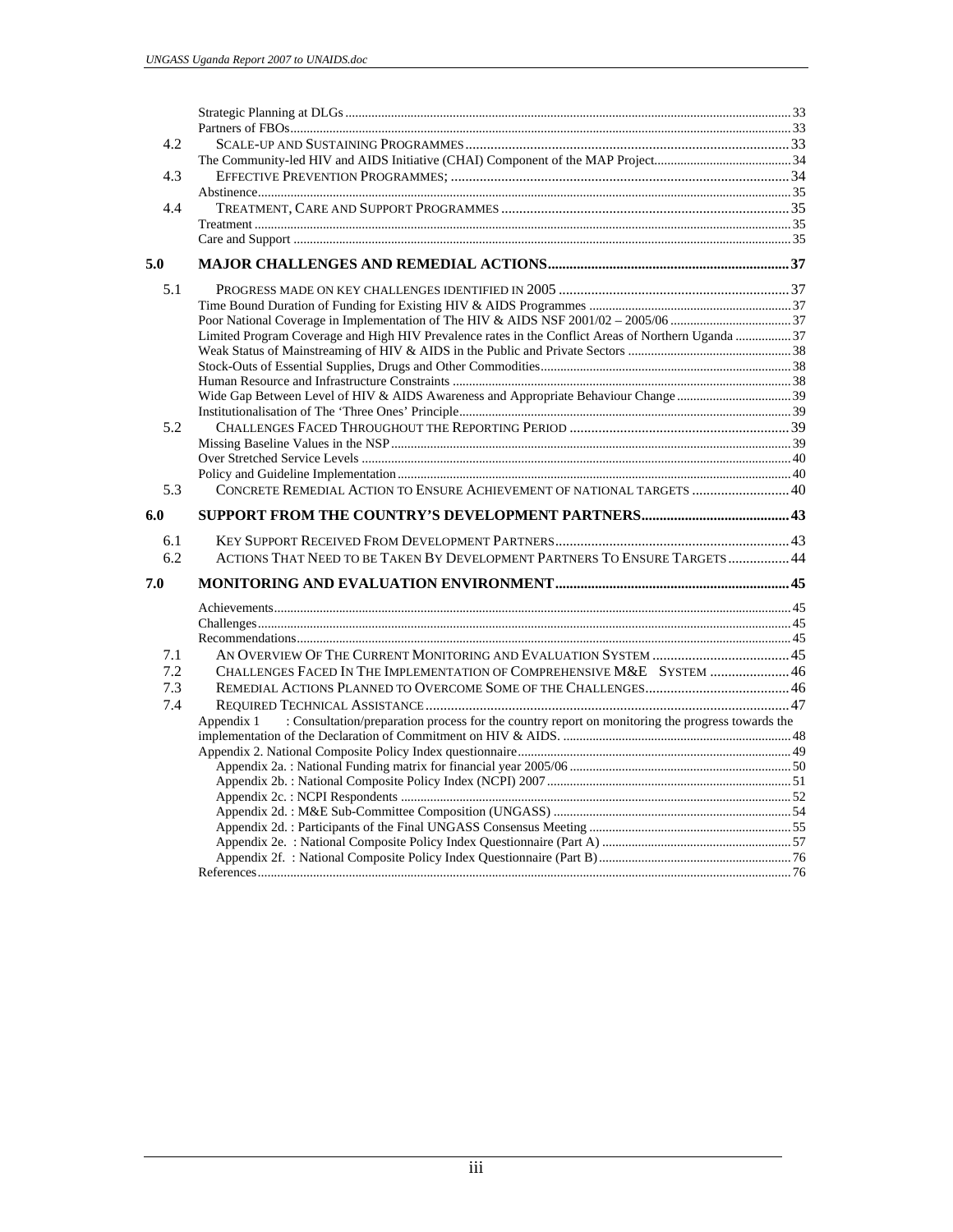## **Table of Figures**

| FIGURE 1.3-2 : COMPREHENSIVE KNOWLEDGE OF HIV BETWEEN AGE 15-49 YEARS BY MARITAL STATUS <sup>7</sup> 5         |  |
|----------------------------------------------------------------------------------------------------------------|--|
| FIGURE 2.1-1: TRENDS IN ANTENATAL HIV SERO-PREVALENCE IN SELECTED SENTINEL SITES <sup>15</sup> 11              |  |
|                                                                                                                |  |
|                                                                                                                |  |
|                                                                                                                |  |
|                                                                                                                |  |
|                                                                                                                |  |
| FIGURE 2.2-6: PREVALENCE OF HERPES SIMPLEX TYPE 2 VIRUS BETWEEN AGE 15-49 YEARS BY MARITAL                     |  |
| S1471037                                                                                                       |  |
| FIGURE 2.2-7: PREVALENCE OF HERPES SIMPLEX TYPE 2 VIRUS FOR PERSONS 15-59 YEARS BY AGE AND SEX <sup>7</sup> 15 |  |
|                                                                                                                |  |
|                                                                                                                |  |
|                                                                                                                |  |
| FIGURE 3.3-1 : TRENDS IN PROVISION OF ANTIRETROVIRAL THERAPY (ART) FOR PERIOD 2000 - 2007 <sup>19</sup> 26     |  |

## **List of Tables**

| TABLE 3.4-2. SUMMARY OF FUND COMMITMENTS BY SOURCE OF FUNDING FOR FINANCIAL YEARS 2007/08 AND |  |
|-----------------------------------------------------------------------------------------------|--|
|                                                                                               |  |
| TABLE 6.1-1 PROPORTION CONTRIBUTION OF TOTAL EXPENDITURE FOR 2005/06 UG. SHS <sup>13</sup> 44 |  |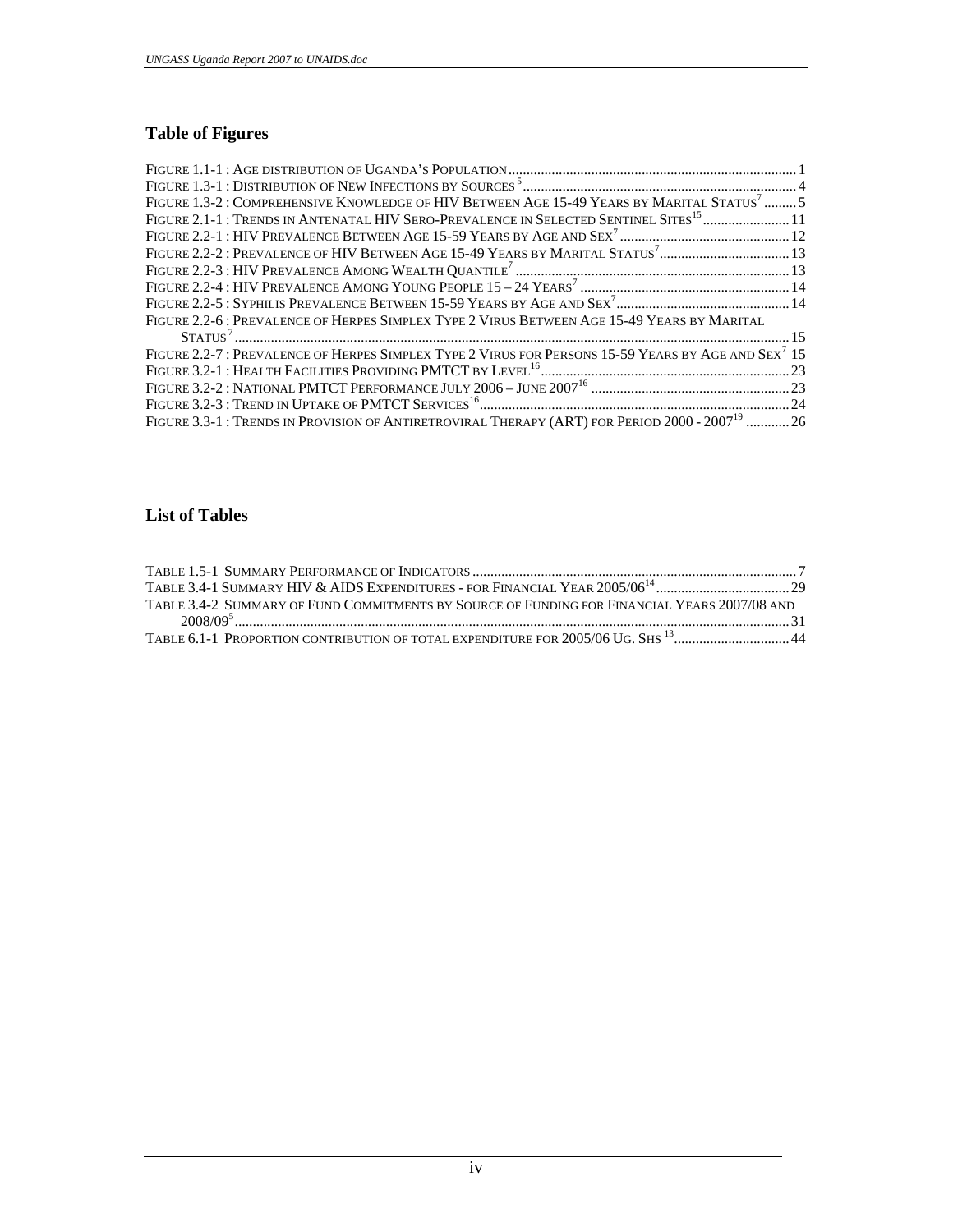## **List of Abbreviations and Acronyms**

| ABC<br>ART             | $\overline{a}$               | Abstinence, Being faithful and Condom use                                               |
|------------------------|------------------------------|-----------------------------------------------------------------------------------------|
|                        |                              | <b>Anti-Retroviral Treatment</b>                                                        |
| ANC                    |                              | <b>Anti-Natal Clinics</b>                                                               |
| CBO                    | ٠                            | <b>Community Based Organisation</b>                                                     |
| CHAI                   |                              | Community-led HIV/AIDS Initiative                                                       |
| CSO<br>CSW             | ٠<br>٠                       | Civil Society Organisation<br><b>Commercial Sex Worker</b>                              |
| DAT                    |                              | District AIDS Taskforce                                                                 |
| DLG                    | ÷                            | District Local Government                                                               |
| FBO                    | ٠                            | <b>Faith Based Organisation</b>                                                         |
| <b>GFATM</b>           | ٠                            | Global Fund for AIDS, TB and Malaria                                                    |
| GLIA                   | ÷.                           | Great Lakes Region for Africa                                                           |
| GoU                    |                              | Government of Uganda                                                                    |
| <b>HBC</b>             | ٠                            | Home Based Care                                                                         |
| НВНСТ                  |                              | Home Based HIV Counselling and Testing                                                  |
| НСТ                    | ÷,                           | HIV Counselling and Testing                                                             |
| HIV                    | ٠                            | Human Immune-Deficiency                                                                 |
| HMIS                   |                              | Health Management Information Stsyem                                                    |
| HSSP II                | ÷,                           | Health Sector Strategic Plan II                                                         |
| $HSV-2$                | ÷,                           | Herpes Simplex type 2 Virus                                                             |
| IAVI                   | $\qquad \qquad \blacksquare$ | International AIDS Vaccine Initiative                                                   |
| IDP                    | $\overline{a}$               | <b>Internally Displaced Persons</b>                                                     |
| <b>IEC/BCC</b>         | $\overline{\phantom{a}}$     | Information Education Communication / Behaviour Change Communication                    |
| IGAD                   | ٠                            | Inter-Governmental Authority on Development                                             |
| <b>IRCU</b>            |                              | Inter Religious Council of Uganda                                                       |
| KAPB                   | ÷,                           | Knowledge, Attitude, Practice and Behaviour                                             |
| LTIA                   | ٠                            | Long Term Institutional Arrangements                                                    |
| M&E                    | -                            | Monitoring and Evaluation                                                               |
| MARP                   | $\overline{\phantom{a}}$     | <b>Most At Risk Populations</b>                                                         |
| MDG                    | ÷,                           | Millennium Development Goals                                                            |
| MoES                   | ٠                            | Ministry of Education and Sports                                                        |
| MoFPED                 | $\overline{\phantom{a}}$     | Ministry of Finance, Planning and Economic Development                                  |
| MoGLSD                 | ÷,                           | Ministry of Gender, Labour and social Development                                       |
| MoH                    | ٠                            | Ministry of Health                                                                      |
| MUJHP                  |                              | Makerere University John Hopkins Project                                                |
| MUWRP                  | ÷.                           | Makerere University Walter Reed Project                                                 |
| NAFOPHANU              | ÷,                           | NAtional FOrum for PHA Networks in Uganda                                               |
| NGO                    | $\qquad \qquad \blacksquare$ | Non Governmental Organisation                                                           |
| NMS                    | ÷.                           | <b>National Medical Stores</b>                                                          |
| NSP.                   | ÷,                           | National Strategic Plan                                                                 |
| OoP                    | ٠                            | Office of The President                                                                 |
| ovc                    |                              | Orphans and Other Vulnerable Children                                                   |
| PAF                    | ÷,                           | Poverty Alleviation Fund                                                                |
| PEAP                   | $\overline{\phantom{m}}$     | Poverty Eradication Action Plan                                                         |
| PEPFAR                 | ٠                            | President's Emergency Plan for AIDS Relief                                              |
| PHA                    | $\overline{\phantom{a}}$     | People Having AIDS                                                                      |
| PIASCY                 | ÷,                           | Presidential Initiative on AIDS Strategy for Communicating to Young People              |
| PMMP                   | $\overline{\phantom{a}}$     | Performance Measurement Management Plan                                                 |
| PMTCT                  | $\overline{\phantom{a}}$     | Prevention of Mother To Child Transmission of HIV & AIDS                                |
| PWD                    | ÷,                           | People With Disabilities                                                                |
| RCT                    |                              |                                                                                         |
| SCE                    | ٠                            |                                                                                         |
|                        | $\overline{\phantom{0}}$     | Routine Counselling and Testing                                                         |
|                        | ÷,                           | Self Co-ordinating Entities                                                             |
| STI<br>UAC             | $\overline{\phantom{m}}$     | <b>Sexually Transmitted Infection</b>                                                   |
|                        |                              | Uganda AIDS commission Secretariat                                                      |
| <b>UBoS</b>            | $\overline{\phantom{0}}$     | <b>Uganda Bureau of Statistics</b>                                                      |
| <b>UBTS</b>            | -                            | <b>Uganda Blood Transfusion Services</b>                                                |
| UDHS                   | ٠                            | Uganda Demographic and Health Survey                                                    |
| UHSBS                  |                              | Uganda Household Sero-Behaviour Surver<br><b>Uganda Shillings</b>                       |
| Ug. Shs                | ÷.                           | United Nations Joint AIDS Programme                                                     |
| UNAIDS<br><b>UNASO</b> | $\overline{\phantom{0}}$     | <b>Uganda National AIDS Service Organisations</b>                                       |
| <b>UNFPA</b>           |                              | United Nations Fund For Population Activity                                             |
| UNGASS                 | ÷.                           | United Nations General Assembly Special Session declaration of commitment on HIV & AIDS |
| <b>UNSBS</b>           | $\overline{\phantom{0}}$     | Uganda National Sero Behavioural Survey                                                 |
| <b>UPE</b>             | Ξ.                           | <b>Universal Primary Education</b>                                                      |
| US\$                   | $\bar{a}$                    | <b>United States Dollars</b>                                                            |
| <b>USAID</b>           | ä,                           | United States AIDS for International Development                                        |
| USE                    | Ξ.                           | <b>Universal Secondary Education</b>                                                    |
| USG                    |                              | <b>United States Government</b>                                                         |
| UVRI                   | $\bar{a}$                    | Uganda Virus Research Institute                                                         |
| VCT                    | ٠                            | <b>Voluntary Counselling and Testing</b><br>Young People Empowered and Healthy          |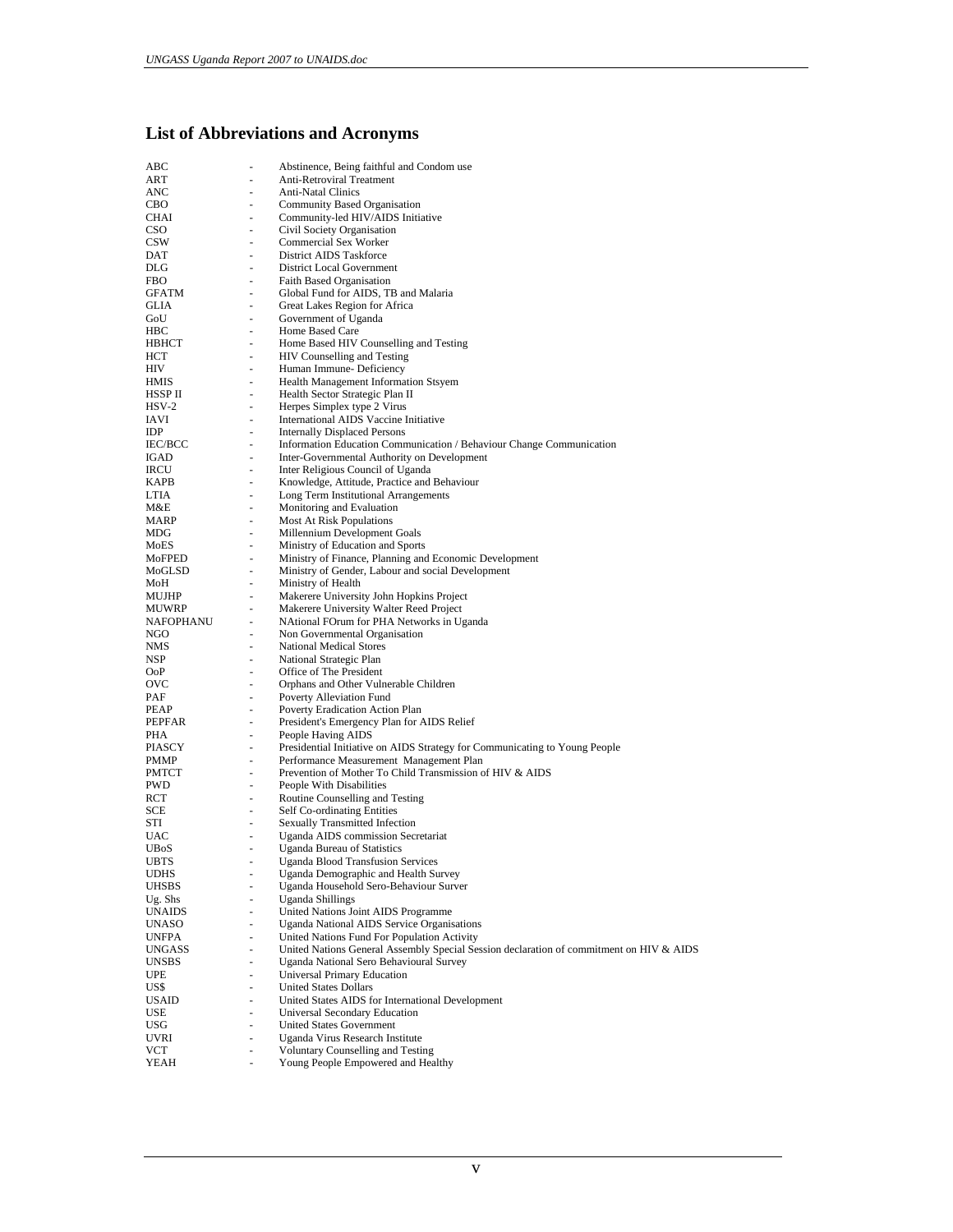## **1.0 Uganda HIV & AIDS Status at a Glance**

#### **1.1 Introduction**

Uganda is a land locked country located in East Africa, bordered by Sudan in the north, Kenya in the east, Tanzania and Rwanda in the south and Democratic Republic of Congo in the west. It covers 241,551 square kilometres, of which 197,323 square kilometres is land area.<sup>1</sup> The country is divided into 79 Districts<sup>2</sup> all of which have a decentralised local governance system. The districts have various land sizes and populations.

With its population growing at the rate of 3.2% per annum, Uganda has one of the highest growth rates in the world and higher than the Sub-Saharan Africa average of 2.4%. The population of Uganda as projected for 2007 is 28.4 million people;<sup>3</sup> 51.5% of these are female and 48.5% male while 13.1% of the population lives in urban areas and 61.2 % is in the working age bracket of 10-59 years. The population distribution is as indicated in *Figure 1.1-1* below.





Following a number of macro-economic policies, Uganda has experienced solid economic growth of 6-7% per annum over the last decade.<sup>5</sup> Although income poverty is estimated to have reduced from 56% in 1992 to 31% in  $2005^6$ , the country is still facing challenges of equitable distribution of the economic gains. The per capita GDP as of 2006 was Uganda Shillings (Ug. Shs.) 599,030, which is an equivalent of about US\$ 330. It is reported that 6.3% of adults aged 15-59 years are infected<sup>7</sup> with the Human Immunodeficiency Virus (HIV) and 46.1% positive for Herpes Simplex type 2 Virus (HSV-2). The Total Fertility Rate

<sup>&</sup>lt;sup>1</sup> Statistics Abstract Uganda Bureau of Statistics 2006

 $2$  www.molg.go.ug/generalinfor.htm - 30/11/07

<sup>&</sup>lt;sup>3</sup> State of Uganda Population Report 2007

<sup>4</sup> Uganda Population and Housing Census, 2002

<sup>5</sup> National Strategic Plan for HIV/AIDS Uganda , 2007/08 – 2011/12.

<sup>6</sup> Uganda Human Development Report 2007

<sup>7</sup> Uganda HIV/AIDS Sero-Behavioural Survey 2004-2005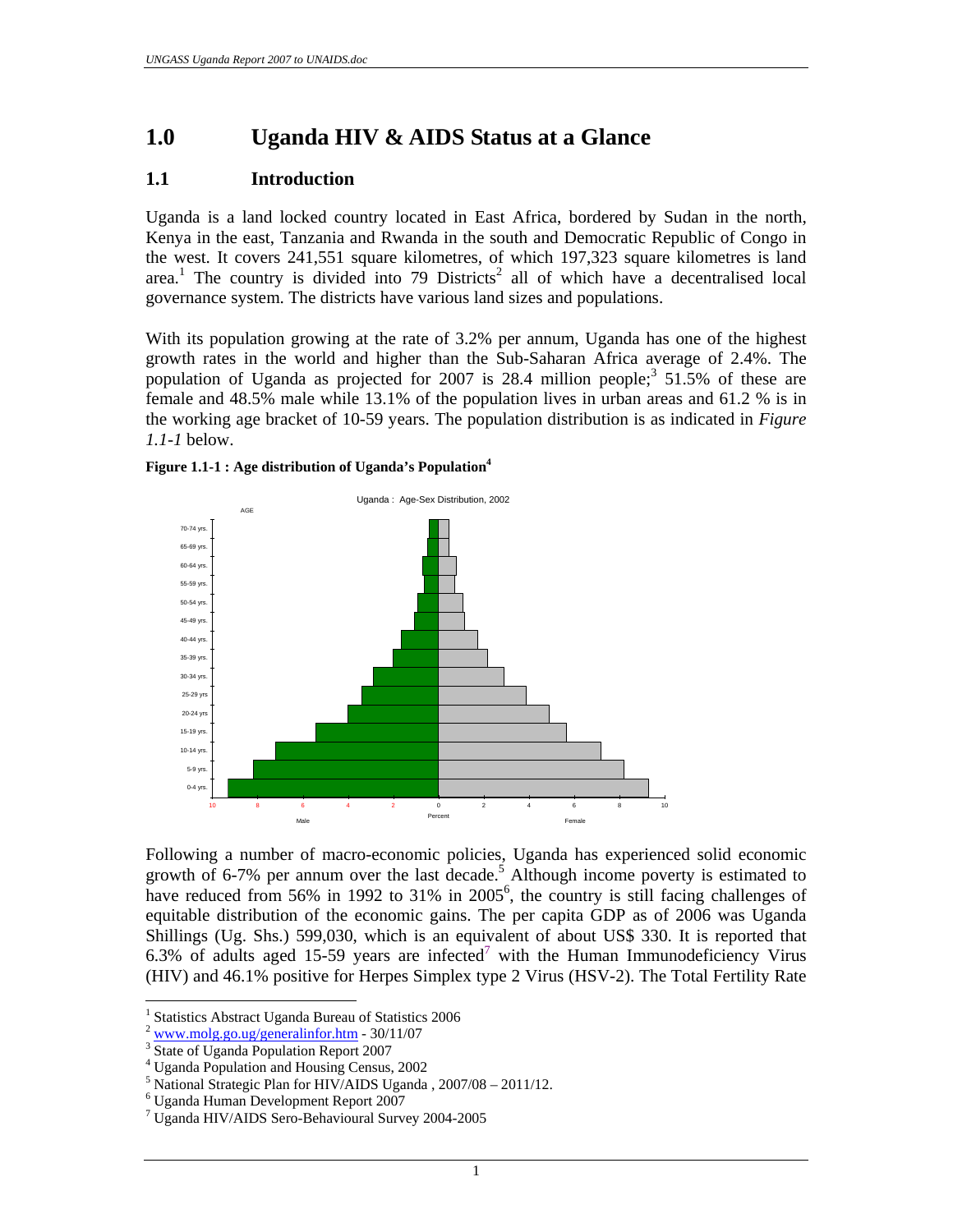for ages 15-49 years is 6.7; the under 5 mortality<sup>3</sup> is 137 per 1000 lives and life expectancy at birth is 51.5 years for females and 48.4 years for males. About 12.3% of the population have no education<sup>8</sup>. The population of orphans as recorded in the 2002 population and housing census is 1.8 million. Orphans make 13% of all children under 18 years and 7% of the total country population<sup>4</sup>. It also estimated that 20% of the orphans in Uganda have neither mother nor father, an indicator of level of vulnerability.

Uganda AIDS Commission (UAC) was established in 1992 by Statute No. 2 of Parliament, under Office of the President (OoP). It is mandated to oversee, plan and co-ordinate Acquired Immune-Deficiency Syndrome (AIDS) prevention and control activities.<sup>9</sup> Specifically the functions of the Commission are:

- Guide policy formulation and establishment of programme priorities
- Take the lead in HIV & AIDS national planning and monitoring
- Spearhead advocacy for HIV & AIDS activities
- Identify obstacles to the national response
- Mobilize and monitor resource allocation and utilization
- Foster linkages among partners
- Gather and disseminate information on the epidemic
- Promote HIV & AIDS related research

The production of this UNGASS report is part of the function of national planning and monitoring, as well as gathering and disseminating information on HIV & AIDS.

## **1.2 Inclusiveness of Stakeholders in Report Writing Process**

In order to put this report together, various national level stakeholders from both public and private sectors were contacted to complete the UNGASS data collection instruments. These were drawn from various government departments, the donor community and nongovernment organisations. A desk review of available documents from various stakeholders and partners was also conducted. The documents included periodic reports, survey reports, in-depth study reports and institutional documents from various stakeholders. Four (4) meetings were convened for a consensus position. A list of both government and non – government respondents are reflected in Appendix 2c and the questionnaires duly filled are shown in Appendix 2e and 2f. A final consensus meeting of about 100 stakeholders was also held to discuss and agree on the contents of the report. The list of participants is also attached in Appendix 2d. The Monitoring & Evaluation (M&E) Sub Committee met and reviewed the report before it was submitted to UNAIDS.

## **1.3 Status of the Epidemic in Uganda**

## **1.3.1 Trends of the HIV Epidemic in Uganda**

The approximately 25 year old epidemic in Uganda was first discovered in the 1980's on the shores of Lake Victoria in Rakai district and spread rapidly, initially in major urban areas and along major road highway network, with heterosexual contact being the major infection route. The first National AIDS Control Programme was set-up in Uganda at the Ministry of Health (MoH) to sensitise and educate the public on the prevention of HIV infection using

<sup>8</sup> Uganda Demographic and Health Survey, 2006

<sup>9</sup> UAC Draft Revised Statute, 2006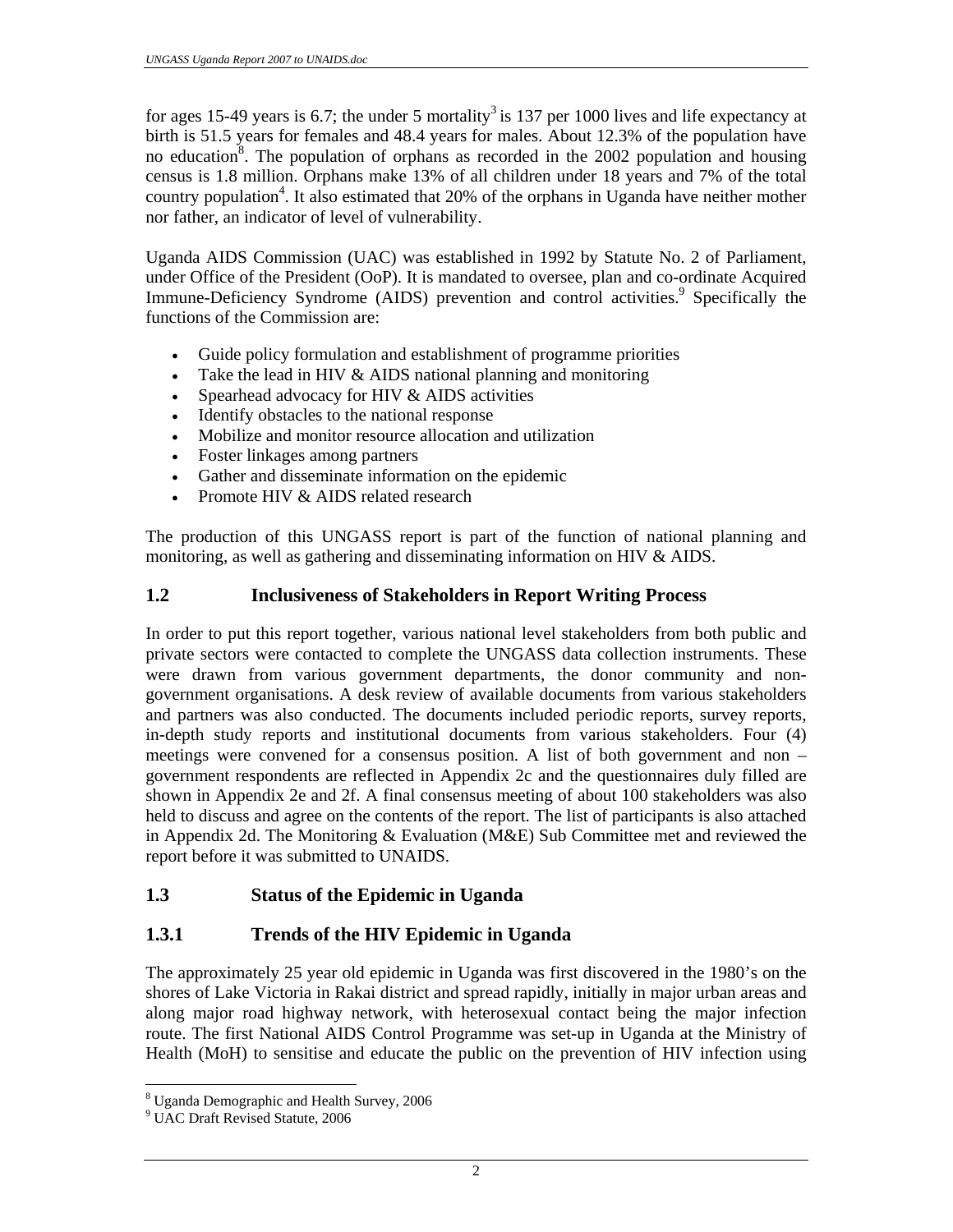the Abstinence, Be faithful, correct/ consistent Condom use (ABC) strategy, ensure availability of safe blood for transfusion, conduct HIV surveillance and to initiate programmes for care and treatment. By the early 1990s a large part of the HIV & AIDS infected population had succumbed to opportunistic infections with a higher prevalence in urban areas as compared to rural areas. It is estimated that the epidemic had its peak during this period with the average**Error! Bookmark not defined.** national antenatal HIV prevalence of 18 % in rural areas and 25%-30% in major urban areas. It was realised that addressing the epidemic needed a collective effort from all stakeholders in their different mandates and areas of comparative advantage and capabilities. Political leadership, political commitment and openness about the epidemic were identified as key in controlling the epidemic. This marked the first phase of the epidemic.

The second phase (1992-2000) showed a declining HIV prevalence and incidence, particularly in urban areas. Nationally, HIV prevalence declined during the 1990s among antenatal clinic attendees and voluntary counselling and testing clients. Similarly, there were declining HIV incidence and prevalence levels in population-based cohorts in rural areas of Masaka district and Rakai district. The decline in HIV incidence and prevalence was attributed to the increased age of sexual debut; reduction in sexual partnerships outside of marriage; and increased use of condoms.

The third phase of the Uganda HIV epidemic (since 2000) has been characterised by stabilisation of the HIV prevalence at a level ranging from 6-7%. However, there are anecdotal indications, from the national surveillance system corroborated by data from longitudinal cohort studies, of an apparent increase in HIV prevalence and incidence during the last few years<sup>5</sup>.

## **1.3.2 Drivers of the Epidemic**

In Uganda, some of the factors driving the epidemic include behavioural factors, social– cultural, socio-behavioural, economic and geographic factors. These include higher risk sex (which include non-marital sex, extra-marital sex, non-consensual sex, commercial sex, transactional sex, intergenerational sex and sex for survival), mother to child transmission, HIV discordance and non-disclosure, poverty, early marriage, glorification of non-marital sex, multiple sexual partners, stigma, discrimination and Sexually Transmitted Infection (STI) prevalence<sup>10</sup>.

New infections are found highest among the cohabiting/married/widowed group at 42% as shown in *Figure 1.3-1 below*. Transmission through blood transfusion is estimated as negligible due to the control measures taken to ensure blood safety based on international guidelines.

 $\overline{a}$ <sup>10</sup> Accelerating HIV Prevention, The Road Map towards Universal Access to HIV Prevention in Uganda, April 2007.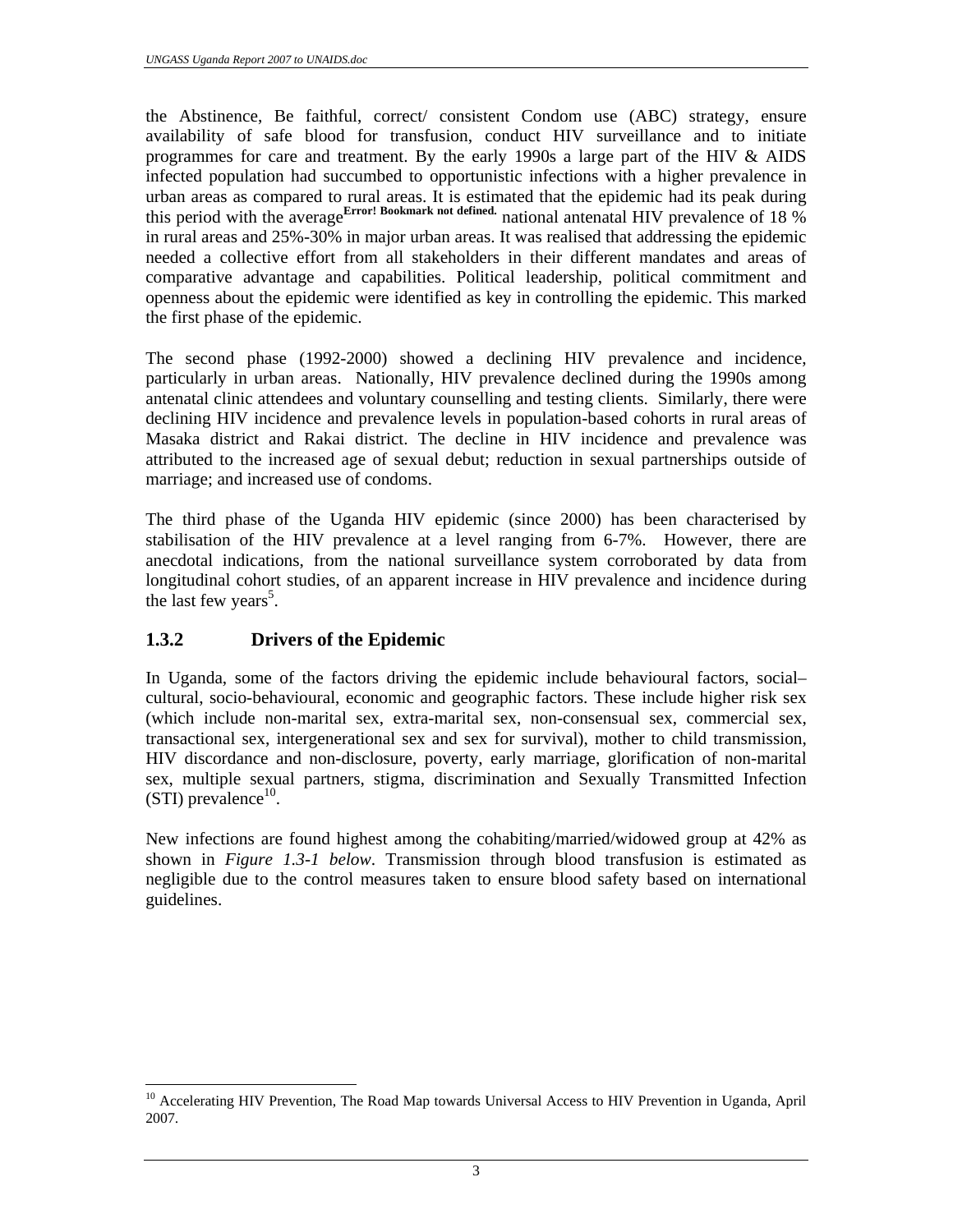$\overline{a}$ 





#### **1.3.3 Knowledge, Attitude, Practices and Behaviour on HIV & AIDS**

Of the age group of 15-49 years, 28.3% women and 35.8 % men have comprehensive knowledge about HIV & AIDS while for the ages 15-24 years 29.5% women and 35.3% men do have a comprehensive knowledge according to the results of the Uganda Demographic and Health Survey of 2006 (UDHS). Comprehensive knowledge of HIV  $\&$  AIDS here is taken to mean (a) those who know that the risk of getting AIDS virus can be reduced by using condoms at every sexual contact or by having only one sexual partner who neither does not have HIV nor any other partner, (b) who know that HIV cannot be transmitted through mosquito bites or sharing food with an infected person and (c) who know that a healthy looking person could have  $HIV^{10}$ .

Comprehensive knowledge about HIV & AIDS shown in *Figure 1.3-2* below is highest in those (men and women) who have ever had sex. Furthermore, 73.3% of women and 62.5% of the men aged between 15-49 years knew that HIV can be transmitted by breastfeeding and 64.8% of the women compared to 63.6% of the men covered the survey knew that the risk of Mother to Child Transmission of HIV (MTCT) of HIV can be reduced by mother taking special drugs during pregnancy. It was also reported that 90.1% of respondent women and 91.3% men were willing to care for a family member with AIDS in the respondent's homes, while 52.5% women respondents and 62% men would rather not disclose that their family member got infected with the virus that causes AIDS. Of the sexually active respondents but aged 15-49 years, 15.9% of the women and 36.2% men engaged in higher-risk sex intercourse in the past six months. Higher risk sex<sup>11</sup> is higher in the age group 15-19 years for both women and men. The Report also indicates that 69.6% women and 89.7% men knew where to get condoms from. Finally, 98.7% of persons living in Internally Displaced People's Camp (IDP) camps aged 15- 49 years were reported to have heard about HIV & AIDS.

 $11$  Higher risk sex is defined as sex with a partner who was neither a spouse nor who lived with the respondent.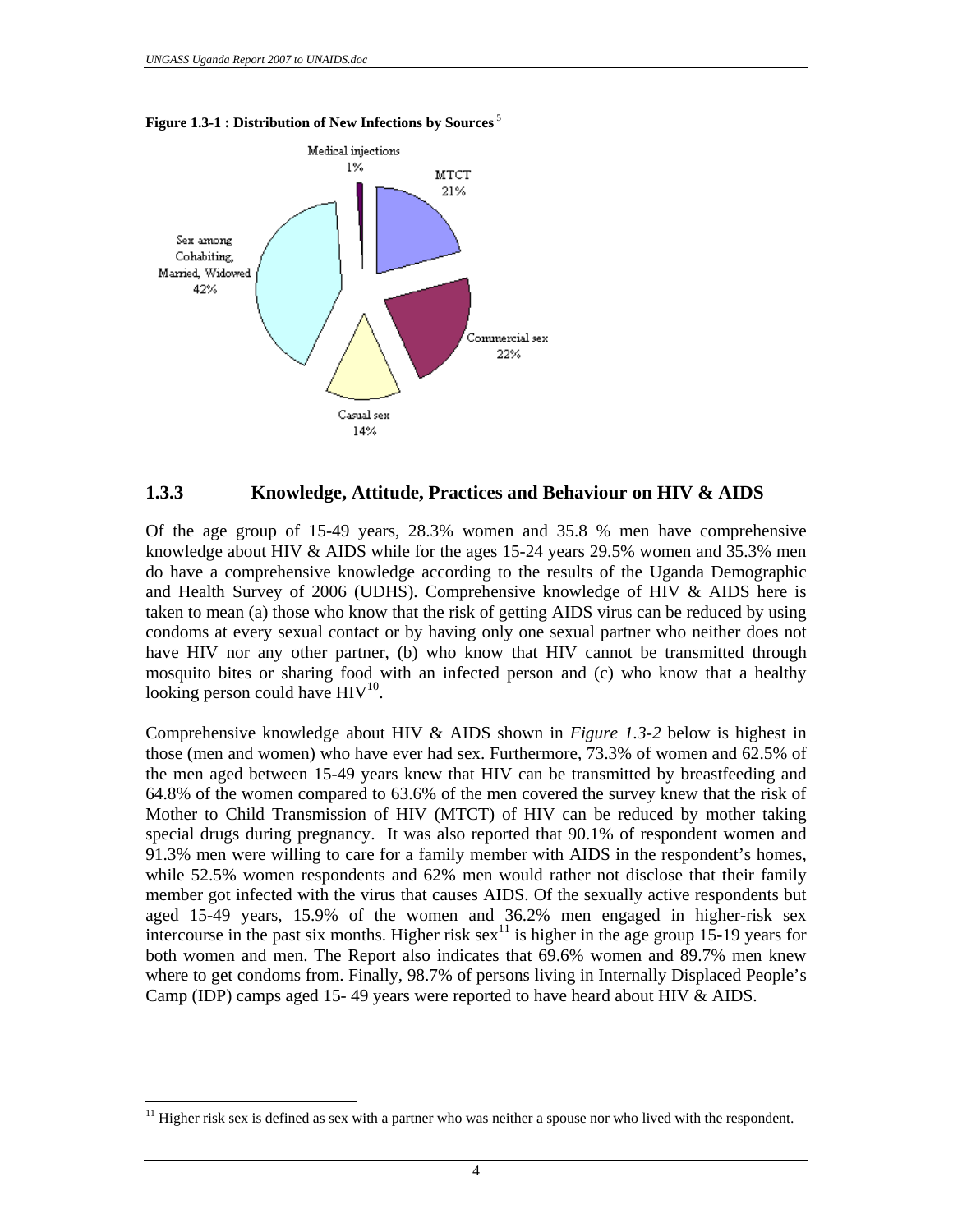

**Figure 1.3-2 : Comprehensive Knowledge of HIV Between Age 15-49 Years by Marital Status<sup>7</sup>**

#### **1.4 The Policy and Programmatic Response to the HIV & AIDS Epidemic**

Since HIV was discovered, the leaders of government have included HIV prevention messages in their speeches to increase awareness about HIV, advocating for attention to People Having AIDS (PHA)s and reduction of stigma and discrimination. Several policies intended to provide direction to the HIV & AIDS response, have been developed and are under review<sup>Error! Bookmark not defined.</sup> They include HIV Counselling and Testing (HCT), Anti-Retroviral Therapy (ART), Orphans and Other Vulnerable Children (OVC), Condom, Health, Decentralised Local Government, Agriculture, Universal Primary Education (UPE), Universal Secondary Education (USE) and Prevention of Mother-To-Child HIV Transmission (PMTCT). The draft HIV  $\&$  AIDS policy is currently before the Cabinet and it will addresses the multi-sectoral nature of the response by bringing together all sectoral HIV and AIDS policies into one document. It should be noted that Uganda is committed to International Agreements and UN declarations and programs of action.

#### **Response to the Epidemic**

The drivers of the response to HIV  $\&$  AIDS problem include Political Commitment and Support, Policy of openness enhancing better dialogue and communication, multi-sectoral interventions and co-ordination, Multiplicity of partners, Involvement of religious leaders, decentralised planning, programmatic targeting for discrimination issues, supportive policy and social environment, availability of local and external resources, research and community  $involvement<sup>10</sup>$ . As part of its mandate, UAC has continued in its effort to co-ordinate HIV partners and HIV workers, towards a stronger response. MoH and research institutions have continued with research in various aspects of the epidemic including HIV vaccine trials and microbicides. Treatment of opportunistic infections is a major focus. Priority research areas have also been identified. Civil society and PHA organisations are involved in HIV & AIDS planning, implementation, Monitoring and Evaluation of interventions to supplement GoU efforts depending on comparative advantage in performance. However, resource mobilisation and co-ordination still poses a daunting challenge.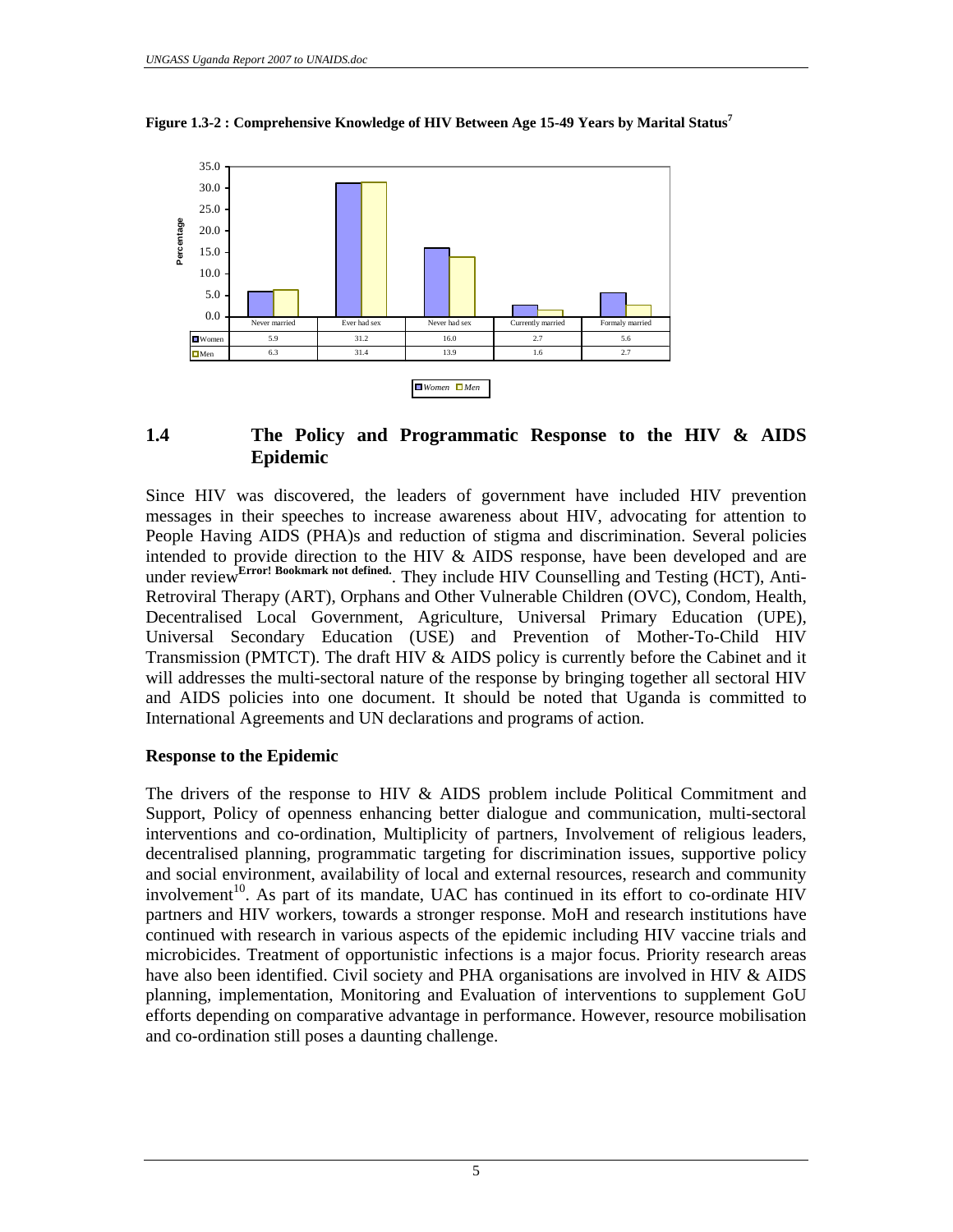#### **Planning for the Response**

The National HIV & AIDS Strategic Plan (NSP) 2007/08 to 2011/12 which was developed through a broad consultative process is aligned to the Country's Poverty Eradication Action Plan (PEAP) under Pillar 5. This focuses on Human Development and emphasizes preventive health care and commodities for basic curative care. The Pillar is a further translation of Goal 6 of the Millennium Development Goals  $(MDGs)^6$  that aims at combating HIV & AIDS and target 7 that aims at halting and reversing its spread.

#### **Co-ordinating the Response**

Due to adoption of the multi-sectoral approach, GoU has partnered with the non-government organisations to address the HIV & AIDS problem. Currently there are about 1,500 Civil Society Organisations  $(CSOS)^{12}$  at national level registered with the Uganda National AIDS Service Organisations (UNASO) and many more CSOs at sub-national level. There are about 1,400 People Having AIDS (PHA) organisations registered with the National Forum for PHA Networks in Uganda (NAFOPHANU).

Since 2002, the country's HIV & AIDS efforts are mainly coordinated through the National HIV & AIDS Partnership arrangement. At the central level, the Partnership comprises clusters of homologous organizations and agencies, termed Self-Coordinating Entities (SCEs). The SCEs include: Parliament, Government Ministries, UN & Bilaterals, National NGOs, International NGOs, Private Sector, Faith Based Organisations, PHA Networks, the Decentralized Response, Research Academia & Science, Young People and Media, Arts & Culture which are all represented through a Partnership Committee (PC).

In the Districts, HIV & AIDS coordination is effected through a technical District AIDS Committee (DAC) and a political District AIDS Taskforce (DAT). This arrangement is translated at all Local Government levels, down to the grassroots community.

All stakeholders meet at national level in an annual Partnership Forum to review progress and chart future direction.

#### **1.5 UNGASS Indicator Data**

One hundred eighty nine (189) United Nations (UN) member states adopted the United Nations General Assembly Special Session (UNGASS) Declaration of Commitment on HIV & AIDS in June 2001. The Declaration reflects global consensus on a comprehensive framework to achieve the Millennium Development Goal of halting and beginning to reverse the HIV epidemic by  $2015^{13}$ . The Declaration addresses global, regional and country–level responses to prevent new HIV infections, expand healthcare access and mitigate the epidemic's impact. Its vision extends to the private industry and labour groups, Faith-Based Organizations, non governmental organizations and other civil society entities including PHAs. Success in the response to AIDS is measured by achievement of concrete, time- bound targets.

<sup>&</sup>lt;sup>12</sup> UNASO and NAFOPHANU internal reports

<sup>&</sup>lt;sup>13</sup> United Nations General Assembly Special Session on HIV/AIDS Guidelines on construction of Core indicators, 2008 reporting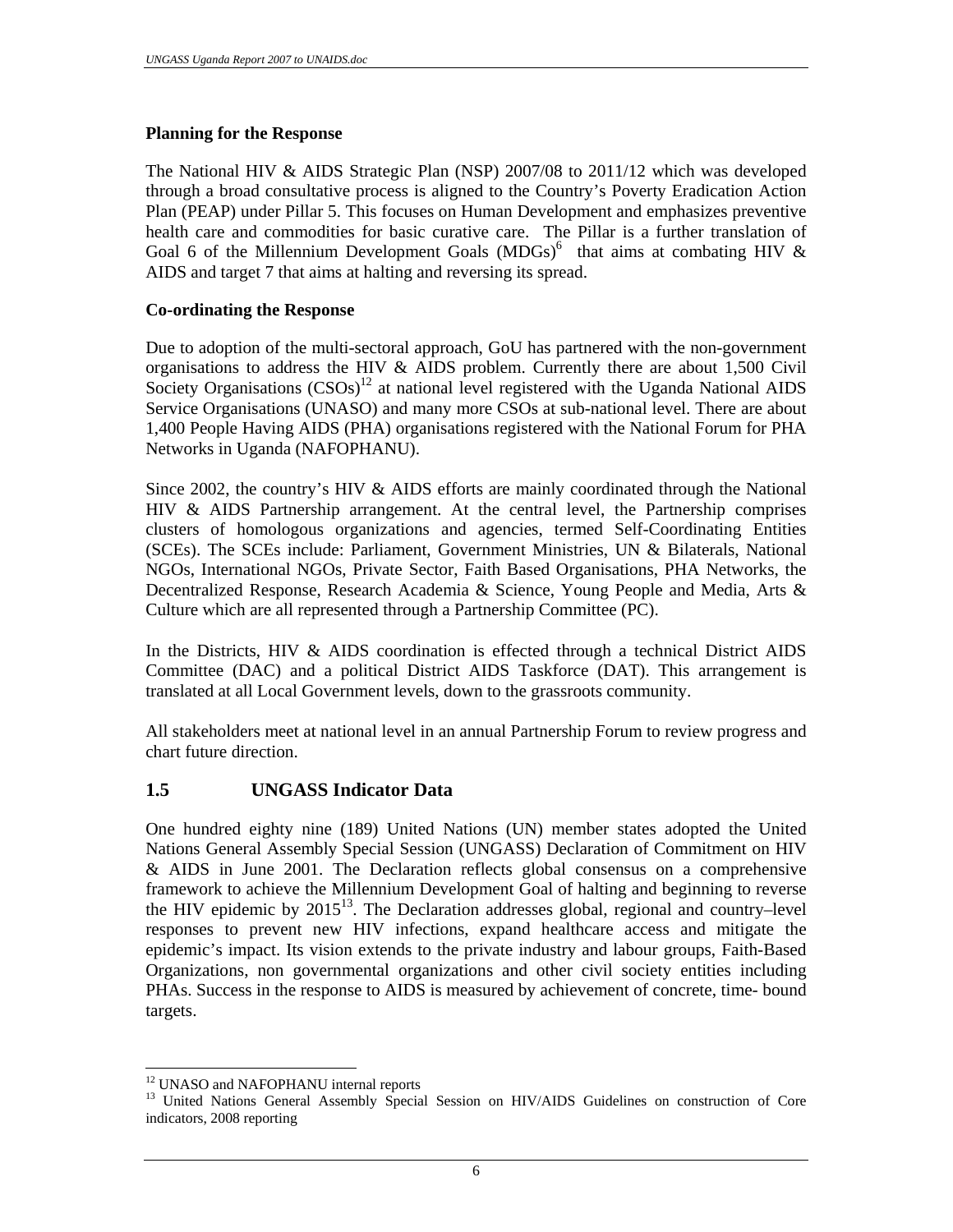$\overline{a}$ 

In June 2006 UN member states met in the General Assembly to review progress and their commitments made in the 2001 based on their findings of the Global Progress Report 2006. Some refinements and additions were made to the indicators and data for Uganda for the reporting period is presented in *Table 1.5-1*.

|                                                    | <b>Achievement 2007</b>                                       |                     |  |
|----------------------------------------------------|---------------------------------------------------------------|---------------------|--|
|                                                    | <b>National Commitment and Action Indicators</b>              |                     |  |
| AIDS spending, by categories                       |                                                               |                     |  |
| and financing sources <sup>14</sup>                | <b>Expenditure by Broad thematic areas</b>                    | 2005/06<br>Ug. Shs. |  |
|                                                    | Prevention                                                    | 67,883,659,823      |  |
|                                                    | Care and Treatment                                            | 152,789,491,261     |  |
|                                                    | Orphans and Vulnerable Children                               | 24,611,793,105      |  |
|                                                    | Program Management and Administration                         | 80,528,974,729      |  |
|                                                    | <b>Incentives for Human Resources</b>                         | 1,692,999,066       |  |
|                                                    | Social Protection and Social Services                         | 1,759,592,990       |  |
|                                                    | excluding Orphans and Vulnerable<br>Children                  |                     |  |
|                                                    | Enabling environment and community                            | 929,011,872         |  |
|                                                    | Development                                                   |                     |  |
|                                                    |                                                               |                     |  |
|                                                    | Research excluding operations                                 | 33,004,475,915      |  |
|                                                    | Totals                                                        | 363,199,998,761     |  |
|                                                    | <b>Financing Source Ug. Shs.</b>                              | 2005/06             |  |
|                                                    | GoU                                                           | 22,095,284,821      |  |
|                                                    | <b>Bilaterals</b>                                             | 280,690,303,339     |  |
|                                                    | <b>Multilaterals</b>                                          |                     |  |
| AIDS spending by Financing<br>Source <sup>14</sup> |                                                               |                     |  |
|                                                    | <b>UN</b> Agencies<br>Global Fund                             | 1,969,506,664       |  |
|                                                    |                                                               | 16,152,627,657      |  |
|                                                    | Development Bank Non-Reimburseable<br>All Other International | 15,594,546,520      |  |
|                                                    |                                                               | 26,697,729,760      |  |

<sup>&</sup>lt;sup>14</sup> The UNGASS National Funding- AIDS Spending Categories by Financing Source for the Financial Years 2005/06 and 2006/07 - HealthNet Consult 2007.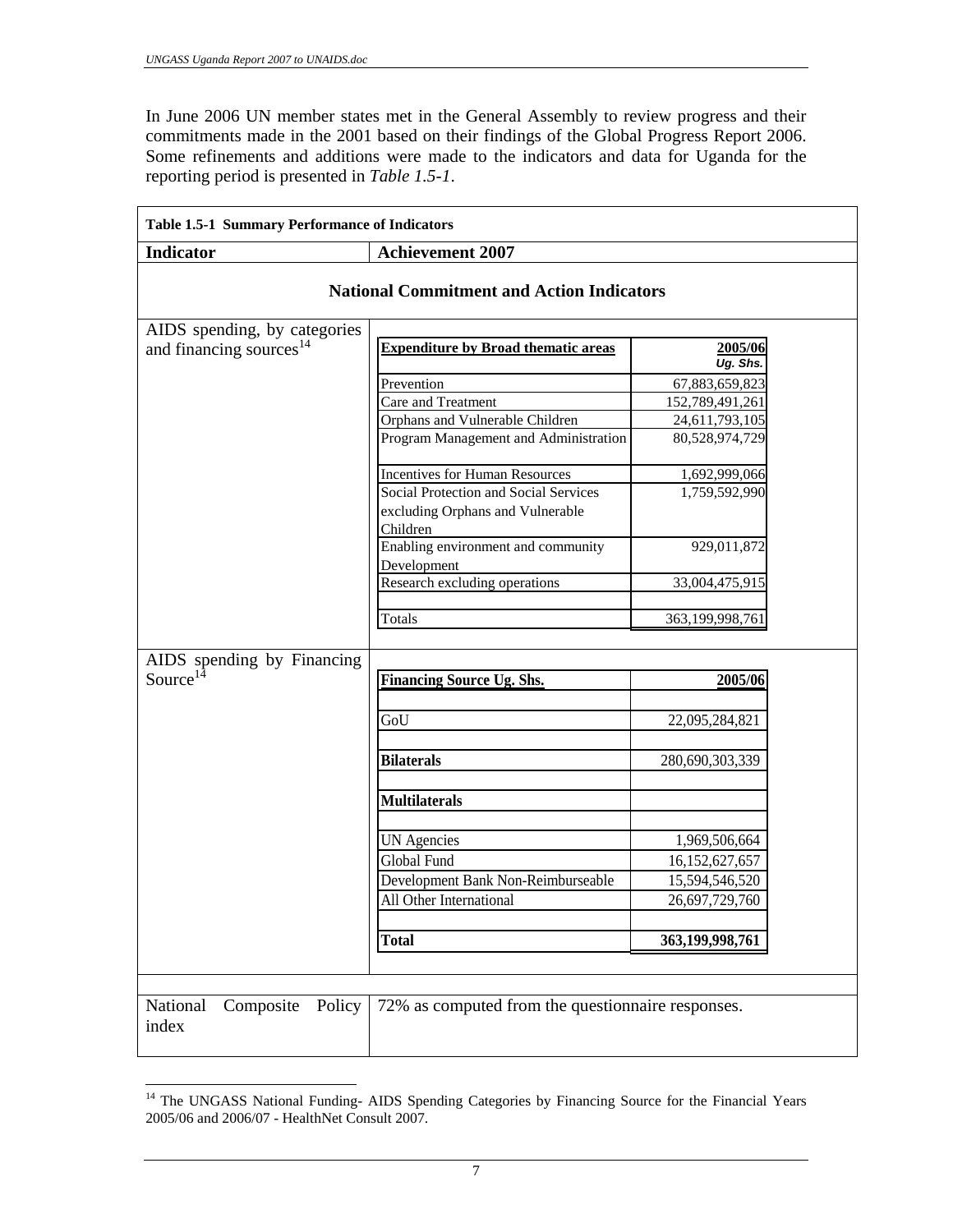| <b>Indicator</b><br><b>Achievement 2007</b><br><b>National Programme Indicators</b><br>100% - All blood units collected were screened <sup>5</sup> .<br>Percentage of donated blood<br>units screened for HIV in a<br>quality assured manner<br>39% $(91,500)$ <sup>5</sup> of those needing ART are receiving as of the end<br>Percentage of adults<br>and<br>of 2006.<br>children with advanced HIV<br>infection<br>receiving<br><b>Antiretroviral Therapy</b><br>$12\%$ (10,289) of HIV positive <sup>5</sup> pregnant women receive ART to<br>Percentage of HIV-positive<br>reduce the risk of MTCT as of end of 2005.<br>pregnant women who receive<br>antiretroviral<br>treatment<br>to<br>reduce the risk of mother-to-<br>child transmission<br>60% of the newly registered <sup>5</sup> TB cases were found to have HIV as<br>Percentage of estimated HIV-<br>of end of 2006.<br>positive incident TB cases that<br>received treatment for TB and<br><b>HIV</b><br>4.0% Women and 3.8% Men <sup>5</sup> as of end of 2005<br>Percentage of women and<br>men aged 15-49 who received<br>an HIV test in the last 12<br>For Pregnant women during Antenatal Care is $(4.8\%)^5$<br>months and who know their<br>results<br>49.3% CSWs had ever had $VCT^{15}$ as of year 2003.<br>Percentage of most-at-risk<br>populations who received an<br>HIV test in the last 12 months<br>and who know their results<br>Percentage of most-at-risk<br>populations reached with HIV<br>prevention programmes<br>Percentage of orphaned and $\vert 10.7\%$ receiving at least one type <sup>8</sup> of support (medical, emotional,<br>social/material, school related) for ages 5-17 completed years.<br>vulnerable children aged 0-17<br>whose households received<br>Close to none receives all four types of support.<br>free basic external support in<br>4.1% received medical support in past 12 months <sup>8</sup><br>caring for the child<br>0.9% received emotional support in past 3 months $8$<br>2.9% received social / material support in the past 3 months <sup>8</sup> and<br>6.1% received school related assistance in past 12 months <sup>8</sup> .<br>15% (Primary and Secondary schools with trained teachers in life-<br>Percentage of schools that<br>skills as of $2005$ <sup>3</sup><br>provided life skills-based HIV<br>education in the last academic<br>year | <b>Table 1.5-1 Summary Performance of Indicators</b> |  |  |  |  |
|----------------------------------------------------------------------------------------------------------------------------------------------------------------------------------------------------------------------------------------------------------------------------------------------------------------------------------------------------------------------------------------------------------------------------------------------------------------------------------------------------------------------------------------------------------------------------------------------------------------------------------------------------------------------------------------------------------------------------------------------------------------------------------------------------------------------------------------------------------------------------------------------------------------------------------------------------------------------------------------------------------------------------------------------------------------------------------------------------------------------------------------------------------------------------------------------------------------------------------------------------------------------------------------------------------------------------------------------------------------------------------------------------------------------------------------------------------------------------------------------------------------------------------------------------------------------------------------------------------------------------------------------------------------------------------------------------------------------------------------------------------------------------------------------------------------------------------------------------------------------------------------------------------------------------------------------------------------------------------------------------------------------------------------------------------------------------------------------------------------------------------------------------------------------------------------------------------------------------------------------------------------------------------------------------------------------------------------------------------------------------------------|------------------------------------------------------|--|--|--|--|
|                                                                                                                                                                                                                                                                                                                                                                                                                                                                                                                                                                                                                                                                                                                                                                                                                                                                                                                                                                                                                                                                                                                                                                                                                                                                                                                                                                                                                                                                                                                                                                                                                                                                                                                                                                                                                                                                                                                                                                                                                                                                                                                                                                                                                                                                                                                                                                                        |                                                      |  |  |  |  |
|                                                                                                                                                                                                                                                                                                                                                                                                                                                                                                                                                                                                                                                                                                                                                                                                                                                                                                                                                                                                                                                                                                                                                                                                                                                                                                                                                                                                                                                                                                                                                                                                                                                                                                                                                                                                                                                                                                                                                                                                                                                                                                                                                                                                                                                                                                                                                                                        |                                                      |  |  |  |  |
|                                                                                                                                                                                                                                                                                                                                                                                                                                                                                                                                                                                                                                                                                                                                                                                                                                                                                                                                                                                                                                                                                                                                                                                                                                                                                                                                                                                                                                                                                                                                                                                                                                                                                                                                                                                                                                                                                                                                                                                                                                                                                                                                                                                                                                                                                                                                                                                        |                                                      |  |  |  |  |
|                                                                                                                                                                                                                                                                                                                                                                                                                                                                                                                                                                                                                                                                                                                                                                                                                                                                                                                                                                                                                                                                                                                                                                                                                                                                                                                                                                                                                                                                                                                                                                                                                                                                                                                                                                                                                                                                                                                                                                                                                                                                                                                                                                                                                                                                                                                                                                                        |                                                      |  |  |  |  |
|                                                                                                                                                                                                                                                                                                                                                                                                                                                                                                                                                                                                                                                                                                                                                                                                                                                                                                                                                                                                                                                                                                                                                                                                                                                                                                                                                                                                                                                                                                                                                                                                                                                                                                                                                                                                                                                                                                                                                                                                                                                                                                                                                                                                                                                                                                                                                                                        |                                                      |  |  |  |  |
|                                                                                                                                                                                                                                                                                                                                                                                                                                                                                                                                                                                                                                                                                                                                                                                                                                                                                                                                                                                                                                                                                                                                                                                                                                                                                                                                                                                                                                                                                                                                                                                                                                                                                                                                                                                                                                                                                                                                                                                                                                                                                                                                                                                                                                                                                                                                                                                        |                                                      |  |  |  |  |
|                                                                                                                                                                                                                                                                                                                                                                                                                                                                                                                                                                                                                                                                                                                                                                                                                                                                                                                                                                                                                                                                                                                                                                                                                                                                                                                                                                                                                                                                                                                                                                                                                                                                                                                                                                                                                                                                                                                                                                                                                                                                                                                                                                                                                                                                                                                                                                                        |                                                      |  |  |  |  |
|                                                                                                                                                                                                                                                                                                                                                                                                                                                                                                                                                                                                                                                                                                                                                                                                                                                                                                                                                                                                                                                                                                                                                                                                                                                                                                                                                                                                                                                                                                                                                                                                                                                                                                                                                                                                                                                                                                                                                                                                                                                                                                                                                                                                                                                                                                                                                                                        |                                                      |  |  |  |  |
|                                                                                                                                                                                                                                                                                                                                                                                                                                                                                                                                                                                                                                                                                                                                                                                                                                                                                                                                                                                                                                                                                                                                                                                                                                                                                                                                                                                                                                                                                                                                                                                                                                                                                                                                                                                                                                                                                                                                                                                                                                                                                                                                                                                                                                                                                                                                                                                        |                                                      |  |  |  |  |
|                                                                                                                                                                                                                                                                                                                                                                                                                                                                                                                                                                                                                                                                                                                                                                                                                                                                                                                                                                                                                                                                                                                                                                                                                                                                                                                                                                                                                                                                                                                                                                                                                                                                                                                                                                                                                                                                                                                                                                                                                                                                                                                                                                                                                                                                                                                                                                                        |                                                      |  |  |  |  |
|                                                                                                                                                                                                                                                                                                                                                                                                                                                                                                                                                                                                                                                                                                                                                                                                                                                                                                                                                                                                                                                                                                                                                                                                                                                                                                                                                                                                                                                                                                                                                                                                                                                                                                                                                                                                                                                                                                                                                                                                                                                                                                                                                                                                                                                                                                                                                                                        |                                                      |  |  |  |  |
|                                                                                                                                                                                                                                                                                                                                                                                                                                                                                                                                                                                                                                                                                                                                                                                                                                                                                                                                                                                                                                                                                                                                                                                                                                                                                                                                                                                                                                                                                                                                                                                                                                                                                                                                                                                                                                                                                                                                                                                                                                                                                                                                                                                                                                                                                                                                                                                        |                                                      |  |  |  |  |

<sup>&</sup>lt;sup>15</sup> KAPB and Sero Survey on HIV/AIDS and STDs among Commercial Sex Workers (CSWs) in Kampala City, Uganda, June 2003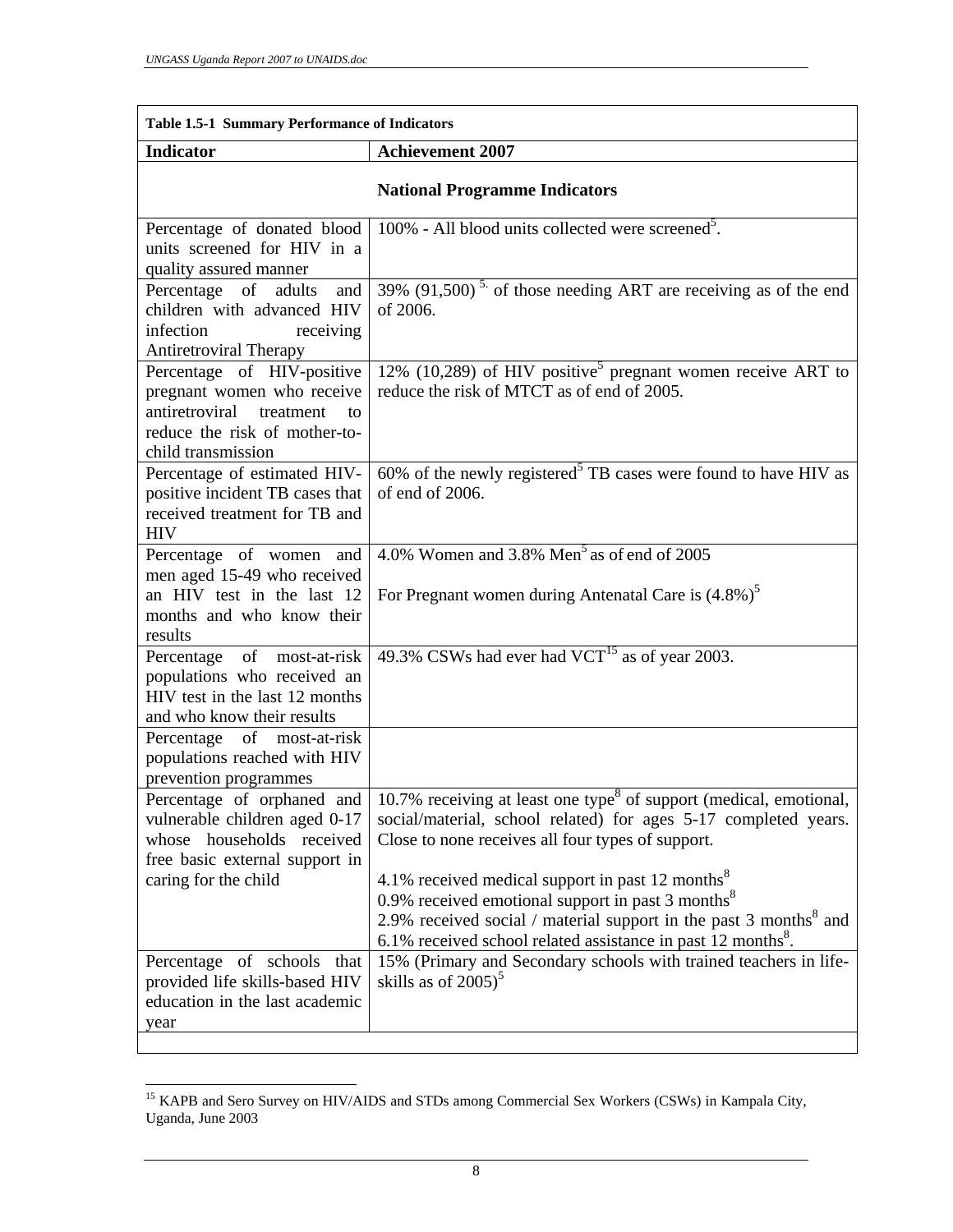| <b>Table 1.5-1 Summary Performance of Indicators</b>                                                                                                                                                             |                                                                                                                                                                                                                                                                                                                                                                                                                                                                                                                                                   |  |  |  |  |
|------------------------------------------------------------------------------------------------------------------------------------------------------------------------------------------------------------------|---------------------------------------------------------------------------------------------------------------------------------------------------------------------------------------------------------------------------------------------------------------------------------------------------------------------------------------------------------------------------------------------------------------------------------------------------------------------------------------------------------------------------------------------------|--|--|--|--|
| <b>Indicator</b>                                                                                                                                                                                                 | <b>Achievement 2007</b>                                                                                                                                                                                                                                                                                                                                                                                                                                                                                                                           |  |  |  |  |
| <b>Knowledge and Behaviour Indicators</b>                                                                                                                                                                        |                                                                                                                                                                                                                                                                                                                                                                                                                                                                                                                                                   |  |  |  |  |
| attendance<br>Current<br>school<br>and non-<br>orphans<br>among<br>orphans aged 10-14 years                                                                                                                      | 81.9% orphans attend school. The ratio for the age group 10-14<br>years is not available but for ages 6-17 years the ratio is $0.96^8$ as of<br>end of 2006.                                                                                                                                                                                                                                                                                                                                                                                      |  |  |  |  |
| Percentage of young women<br>and men aged 15-24 who both<br>correctly identify ways of<br>preventing<br>the<br>sexual<br>transmission of HIV and who<br>reject major misconceptions<br>about HIV transmission    | Comprehensive knowledge about HIV & AIDS - Women 15-24<br>years 31.9% and Men 15-24 years 38.2%. Comprehensive<br>Knowledge <sup>8</sup> is taken to mean knowing that consistent use of<br>condom during sexual intercourse and having just one uninfected<br>faithful partner can reduce the chance of getting the AIDS virus,<br>knowing that a healthy-looking person can have the AIDS virus,<br>and rejecting the two most common local misconceptions<br>(mosquito bites and sharing food) about HIV & AIDS<br>transmission or prevention. |  |  |  |  |
| of most-at-risk<br>Percentage<br>populations<br>both<br>who<br>correctly identify ways of<br>preventing<br>the<br>sexual<br>transmission of HIV and who<br>reject major misconceptions<br>about HIV transmission | 82.6% cited two preventive practices <sup>15</sup>                                                                                                                                                                                                                                                                                                                                                                                                                                                                                                |  |  |  |  |
| Percentage of young women<br>and men aged 15-24 who have<br>had sex intercourse before the<br>age of 15                                                                                                          | Women $12\%$ for age <sup>7</sup> group 15-19 and 17% for 20-24.<br>Men 16.3% for $age^7$ group 15-19 and 10.8% for 20-24.                                                                                                                                                                                                                                                                                                                                                                                                                        |  |  |  |  |
| Percentage of women and<br>men aged 15-49 who have had<br>with more than one<br>sex<br>partner in the last 12 months                                                                                             | Women 3.8% Men 29.3% Error! Bookmark not defined.                                                                                                                                                                                                                                                                                                                                                                                                                                                                                                 |  |  |  |  |
| Percentage of women and<br>men aged 15-49 who have had<br>more than one sexual partner<br>in the past 12 months who<br>report the use of a condom<br>during<br>their last<br>sexual<br>intercourse               | Among those <sup>7</sup> who had sex in the 12 months preceding the survey<br>- Women 9.1% Men 16.1%                                                                                                                                                                                                                                                                                                                                                                                                                                              |  |  |  |  |
| Percentage<br>of<br>female<br>sex<br>workers reporting the use of a<br>condom with<br>their most<br>recent client                                                                                                | 15.3% women were categorised <sup>7</sup> as engaging in higher-risk sex in<br>the past 12 months of whom 46.7% used a condom at the last<br>contact                                                                                                                                                                                                                                                                                                                                                                                              |  |  |  |  |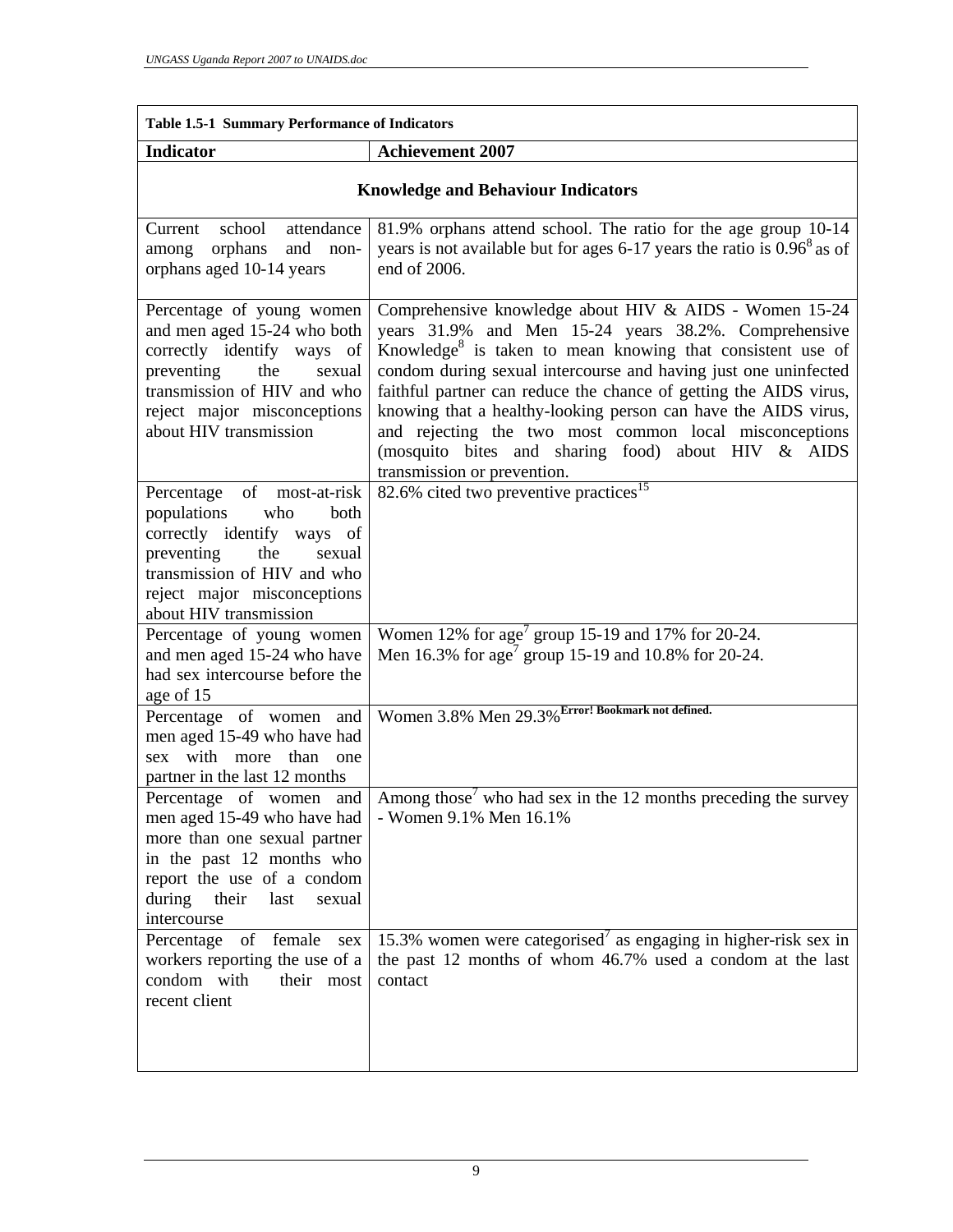| <b>Table 1.5-1 Summary Performance of Indicators</b>                                                                                                                      |                                                                                                                                                                    |  |  |  |  |
|---------------------------------------------------------------------------------------------------------------------------------------------------------------------------|--------------------------------------------------------------------------------------------------------------------------------------------------------------------|--|--|--|--|
| <b>Indicator</b>                                                                                                                                                          | <b>Achievement 2007</b>                                                                                                                                            |  |  |  |  |
| <b>Impact Indicators</b>                                                                                                                                                  |                                                                                                                                                                    |  |  |  |  |
| Percentage of young women<br>and men aged 15-24 who are<br>HIV infected                                                                                                   | Women 2.6% for age group 15-19 and 6.3% for 20-24 i.e. 4.3%<br>over $15-24^7$ .<br>Men 0.3% for age group 15-19 and 2.4% for 20-24 i.e. 1.1% over<br>$15 - 24^7$ . |  |  |  |  |
| of<br>most-at-risk<br>Percentage<br>populations<br>who<br><b>HIV</b><br>are<br>infected                                                                                   | 47.2 % $(CSW, 2003)^{15}$                                                                                                                                          |  |  |  |  |
| Percentage of adults<br>and<br>children with HIV known to<br>be on treatment 12 months<br>after initiation of antiretroviral<br>therapy                                   | The values for this indicator are not yet available.                                                                                                               |  |  |  |  |
| Percentage of infants born to<br>HIV-infected mothers who are<br>infected                                                                                                 | Estimated 30% without intervention <sup>19</sup>                                                                                                                   |  |  |  |  |
|                                                                                                                                                                           | <b>Global Commitment and Action Indicators</b>                                                                                                                     |  |  |  |  |
| of<br>bilateral<br>Amount<br>and<br>financial<br>multilateral<br>flows<br>(commitments<br>and<br>disbursements) for the benefit<br>of low- and middle-income<br>countries | Bilateral expenditure for 2005/06 is 280,690,303,339 Ug. Shs. <sup>14</sup><br>Multilateral expenditure for 2005/06 is 60,414,410,601 Ug. Shs. <sup>14</sup>       |  |  |  |  |
| Amount of public funds for<br>research and development of<br>preventive HIV vaccines and<br>microbes                                                                      | UVRI-IAVI had a budget of 1.3 million US\$ for the year<br>$\bullet$<br>2007.<br><b>MUWRP</b><br><b>MUJHP</b>                                                      |  |  |  |  |
| Percentage of trans-national<br>companies that are present in<br>developing countries and that<br>have workplace HIV policies<br>and programmes                           | 23% of trans-national have HIV & AIDS workplace policies and<br>programmes                                                                                         |  |  |  |  |
| international<br>Percentage<br>of<br>organisations<br>that<br>have<br>workplace HIV policies and<br>programmes                                                            | 90% of inter-national have HIV & AIDS workplace policies and<br>programmes                                                                                         |  |  |  |  |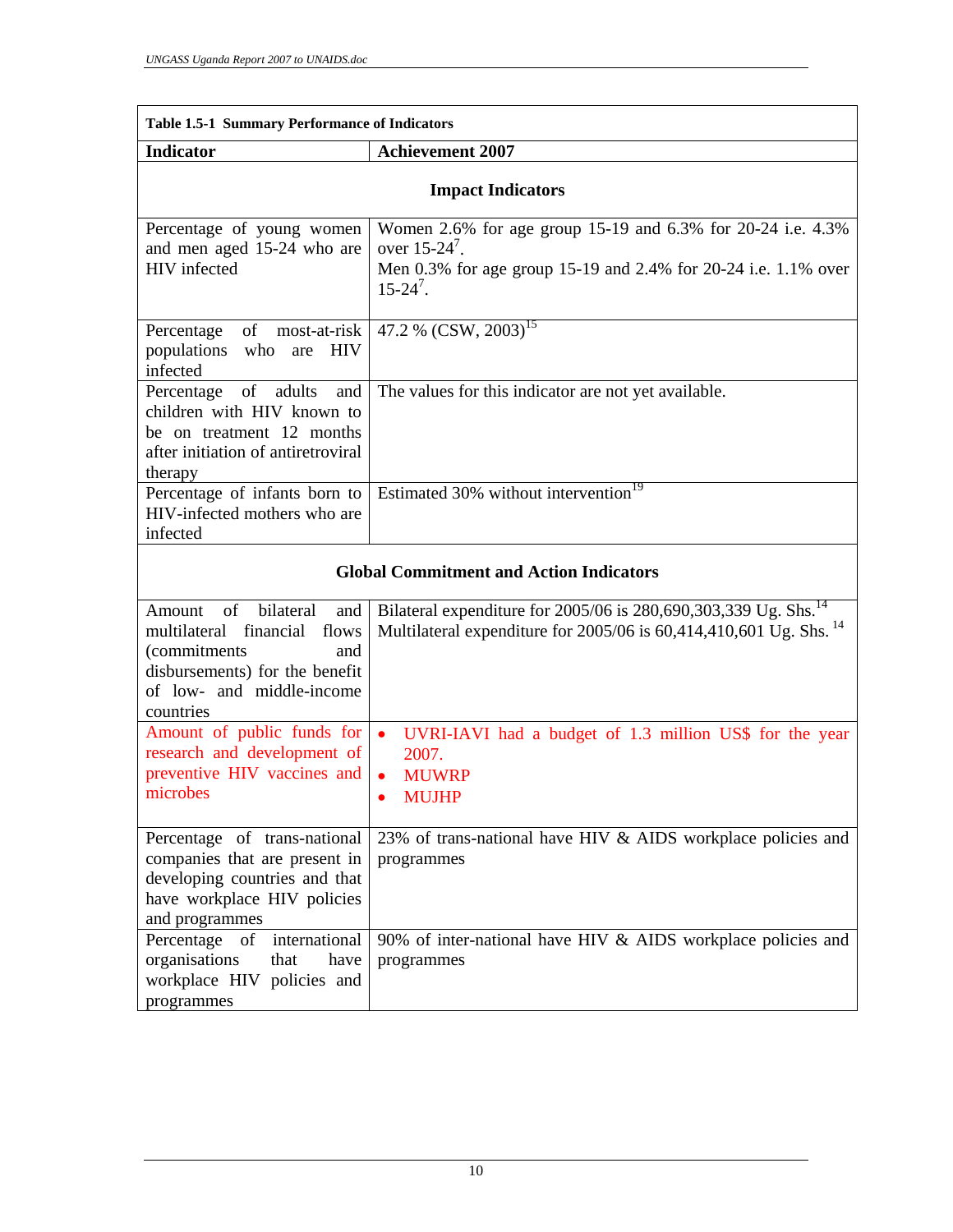## **2.0 Overview of the AIDS Epidemic**

## **2.1 Surveillance**

The component of Integrated Disease Surveillance in the Uganda Health Sector Strategic Plan II (HSSP II) falls under Programme Objective 4 namely "An Evidence-based Policy, Programme, Planning and Development in place<sup>16</sup>. This is contained in the Health Service Strategy "Effective delivery of an integrated Uganda National Minimum Health Care Package". The programme goal is "Reduced morbidity and mortality from the major causes of ill health and premature death and reduced disparity therein". The development goal is "Expanded Economic growth, increased social development and poverty eradication".

There are currently 25 HIV sentinel surveillance sites based in antenatal clinics that are located both in urban and rural areas and also distributed across Uganda. These are used to gauge the HIV infection trends. A new updated protocol for conducting Anti-Natal Care  $\overline{N}$ (ANC) and STD clinic based HIV<sup>17</sup> surveillance is in use and involves collection of residual aliquots of blood samples. The blood samples are tested for syphilis and residual blood is refrigerated and transported to Uganda Virus Research Institute (UVRI) where they are tested for HIV. As can be seen from *Figure 2.1-1* below, HIV sero-prevalence rates appear to have stagnated. Samples for year 2006 are being analysed and report writing is ongoing while samples for 2007 are being collected. The HIV testing kits used include Determine for screening, Unigold for Confirmation and Satapak as Tie Breaker. A major change is that the country depends on development partners to support importation of HIV Testing kits, however occasional stock-outs still occur.



Figure 2.1-1 : Trends in Antenatal HIV Sero-Prevalence in Selected Sentinel Sites<sup>17</sup>

## **2.2 Specific Studies**

 $\overline{a}$ 

#### **2.2.1 HIV and AIDS Sero-Behavioural Survey**

The Uganda HIV and AIDS Sero-Behavioural Survey (UHSBS) 2004/05 is a nationally representative, population-based survey designed to obtain national and sub-national data on the prevalence of HIV and other sexually transmitted infections (STIs), and their social and

<sup>&</sup>lt;sup>16</sup> Annual Health Sector Performance Report – Financial Year 2006/2007.

<sup>&</sup>lt;sup>17</sup> HIV/AIDS Surveillance Report STD/AIDS Control Programme Ministry of Health, 2003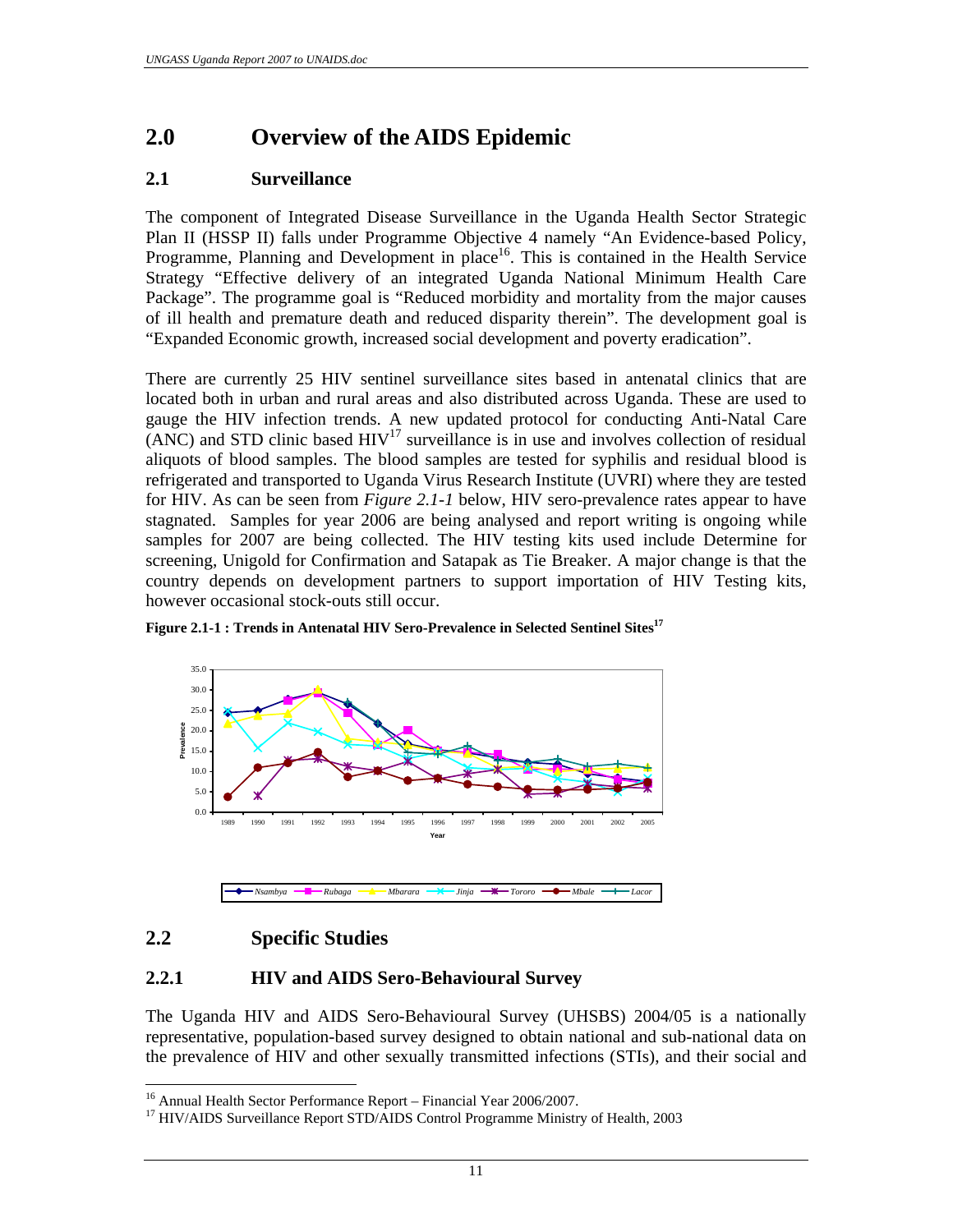demographic variations in the country. The survey was also designed to obtain information on knowledge, attitudes, and behaviour regarding HIV and AIDS. The overall goal of the survey was to provide programme managers and policy makers with strategic information needed to monitor and evaluate existing programmes and to effectively design new strategies for combating the epidemic in Uganda. Specifically, the survey was to obtain accurate estimates of the magnitude and variation in HIV prevalence in Uganda; obtain accurate information on behavioural and care indicators related to HIV  $&$  AIDS and other sexually transmitted infections; obtain accurate information on other HIV & AIDS programme indicators; provide information on HIV prevalence to calibrate and improve the sentinel surveillance system; determine the magnitude and distribution of syphilis, herpes simplex 2 and hepatitis B infection.

UHSBS 2004/05 found an average HIV prevalence of 6.4% in the age group 15-49 for both sexes; urban HIV prevalence being 10.1% and rural 5.7%; female HIV prevalence being 7.5% and male 5.0%. Prevalence as shown in *Figure 2.2-1* below was highest in the age group 30 – 34 completed years.



**Figure 2.2-1 : HIV Prevalence Between Age 15-59 Years by Age and Sex7**

The UHSBS reveals that on average, HIV prevalence is higher in urban areas than rural areas and also among the female population than the male population. It is estimated that a total of 2.6 million people have been infected by HIV in the last 25 years of whom 1.6 million<sup>18</sup> have passed away. Most of these were from the productive age groups falling between  $15 - 49$ years thus affecting the nation's productivity<sup>19</sup>. It is also estimated that about 130,000 new infections occurred during financial year<sup>20</sup> 2006/07 alone. This has left a massive burden of orphans and helpless or bed ridden adults there by stretching the extended family structure. It has also created a large number of orphan headed households, widow headed households, increased school dropout and increased early marriages. Findings from longitudinal studies by Medical Research Council in Southern Uganda reflect rising HIV & AIDS incidence rates in rural setting. Further analysis of secondary data of the UHSBS for ages of 15-49 years revealed that HIV prevalence is highest in the widowed category followed by divorced/separated populations as shown in *Figure 2.2-2* below.

<sup>&</sup>lt;sup>18</sup> Policy Recommendations Based on the Major Findings of the 2004-05 Uganda HIV/AIDS Sero-Behavioural **Study** 

 $19$  Ministry of Health records, 2005, 2006, & 2007.

<sup>&</sup>lt;sup>20</sup> Resources Required to Achieve the Goals of the National Strategic Plan (NSP)  $2007/8 - 2011/12$ .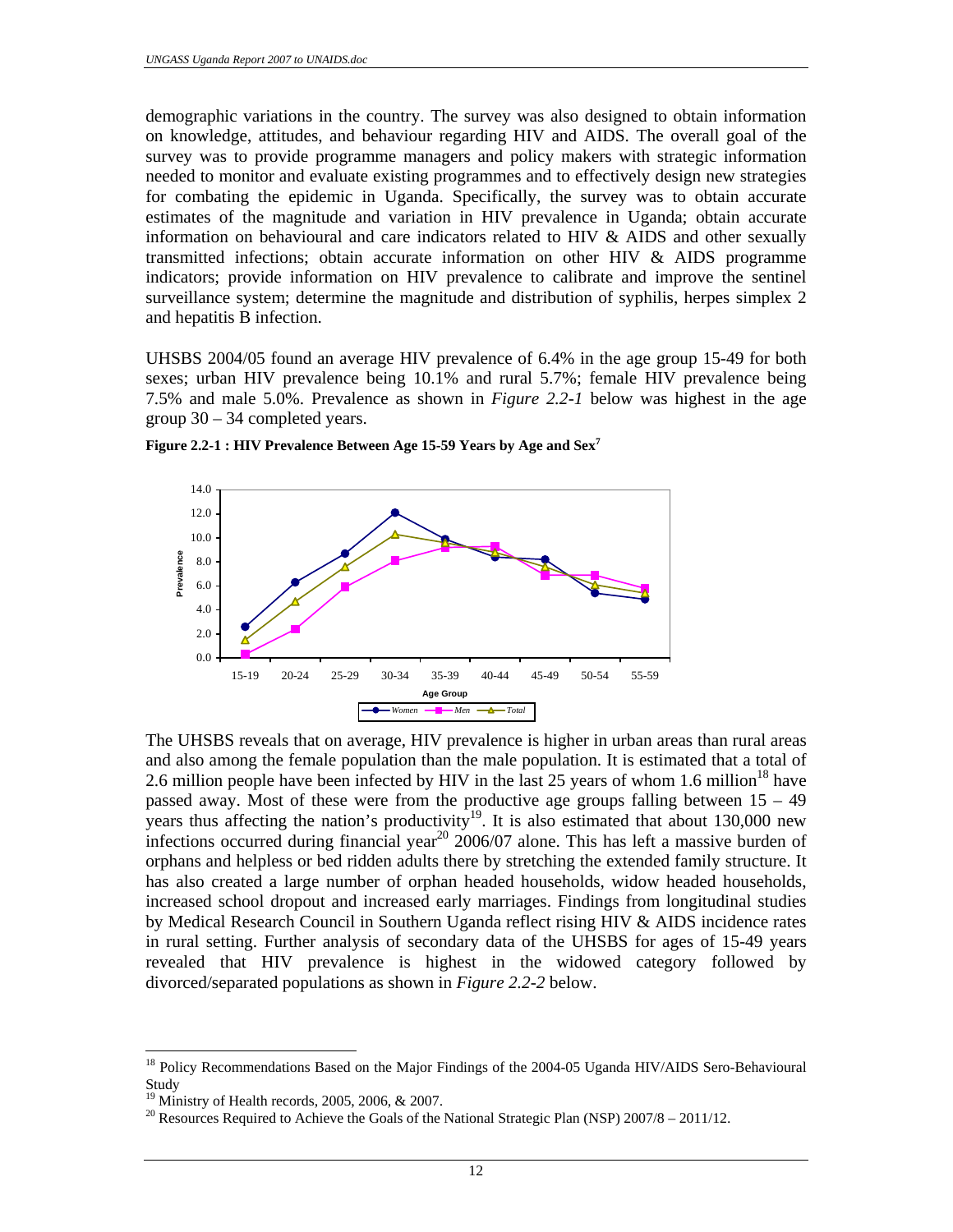



The prevalence of HIV appears to increase with increase in wealth as reflected in the *Figure 2.2-3* below.





The prevalence also seems to increase by age for young people between  $15 - 24$  years as depicted in *Figure 2.2-4*.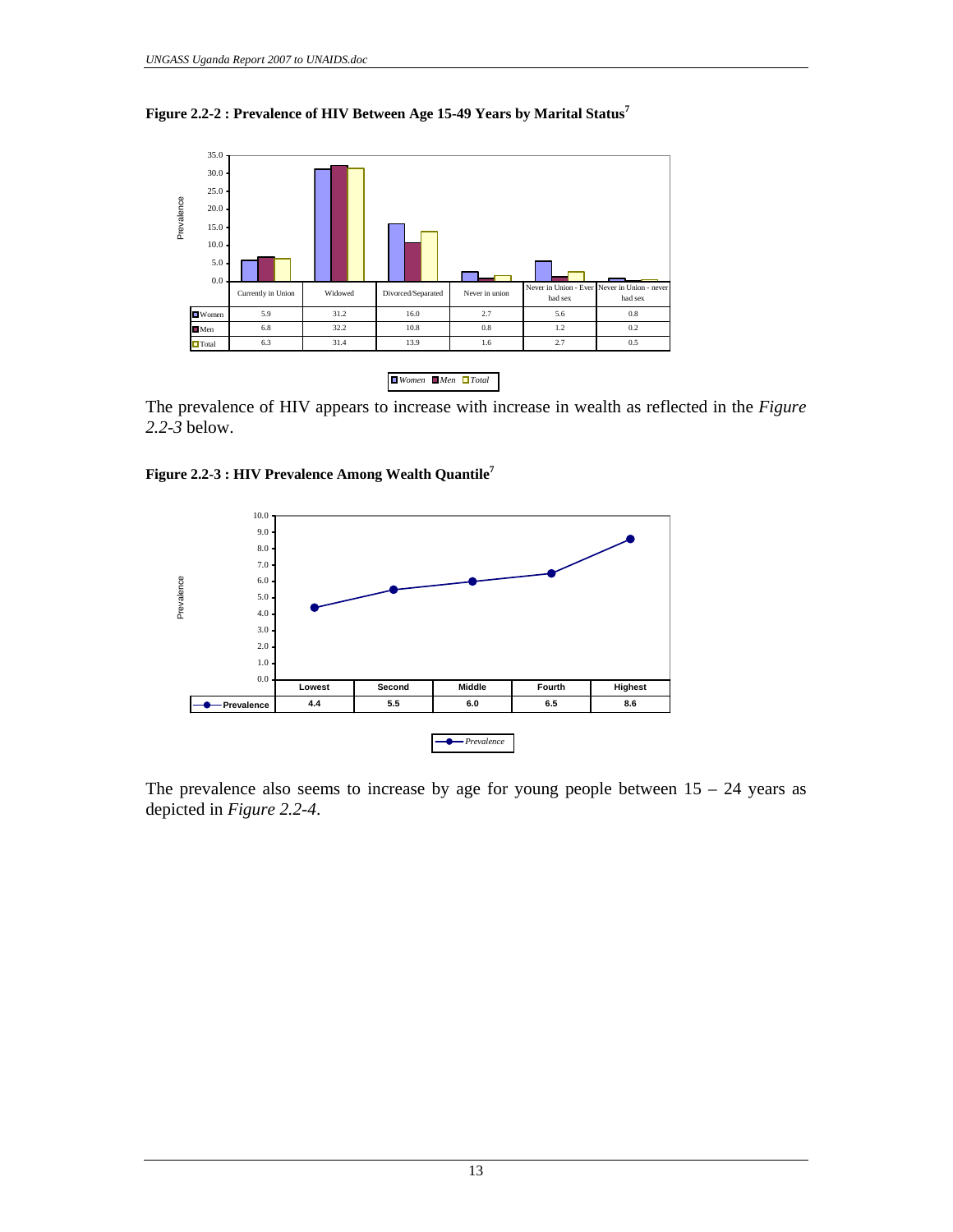**Figure 2.2-4 : HIV Prevalence Among Young People 15 – 24 Years<sup>7</sup>**



#### **Prevalence of Syphilis**

The prevalence of syphilis for the ages 15 – 59 is reflected in the *Figure 2.2-5* below. Syphilis in men gets to a peak at ages 44-49 years, otherwise before that it appears to be increasing generally with age.

It should be noted as a policy, all blood donated is tested by Uganda Blood Transfusion Services (UBTS) for HIV, syphilis and hepatitis before it is given to health facilities for transfusion.





#### **Prevalence of HSV-2**

Herpes Simplex Virus type 2 (HSV-2) mostly transmitted sexually, is highest amongst the widowed category but also high in divorced/separated and those currently in union as shown in *Figure 2.2-6*. Since HSV-2 causes genital ulcers, its presence suggests increased risk of HIV transmission $7$ .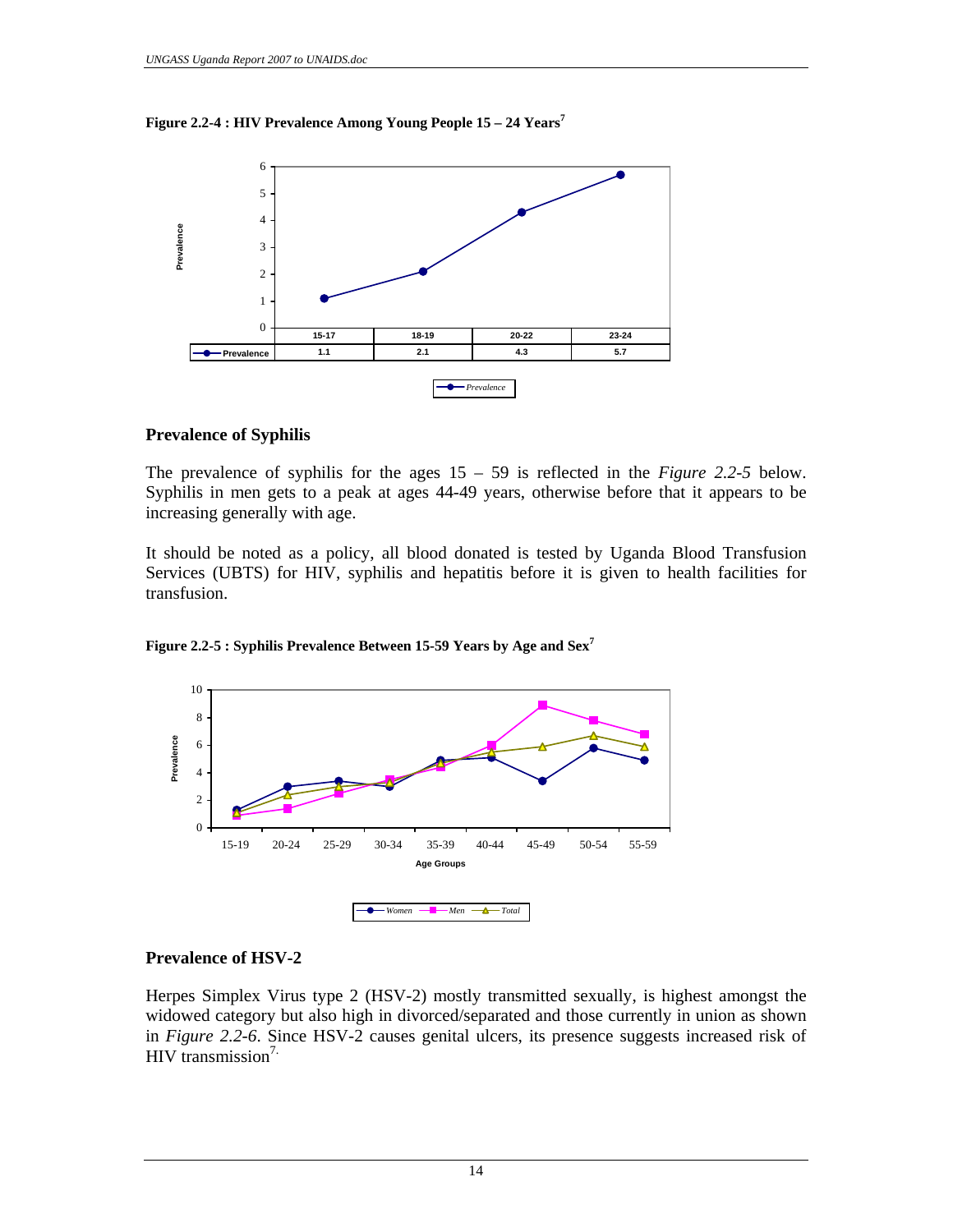

**Figure 2.2-6 : Prevalence of Herpes Simplex Type 2 Virus Between Age 15-49 Years by Marital Status<sup>7</sup>**

The prevalence of herpes simplex type 2 for persons 15-59 years is as reflected in *Figure 2.2-7* below. It is generally observed that prevalence tends to rise with age.





The findings above call for specific interventions to address the identified challenges. It is expected that interventions will be in line with the strategies identified and reflected in the NSP 2007/08 to 2011/12.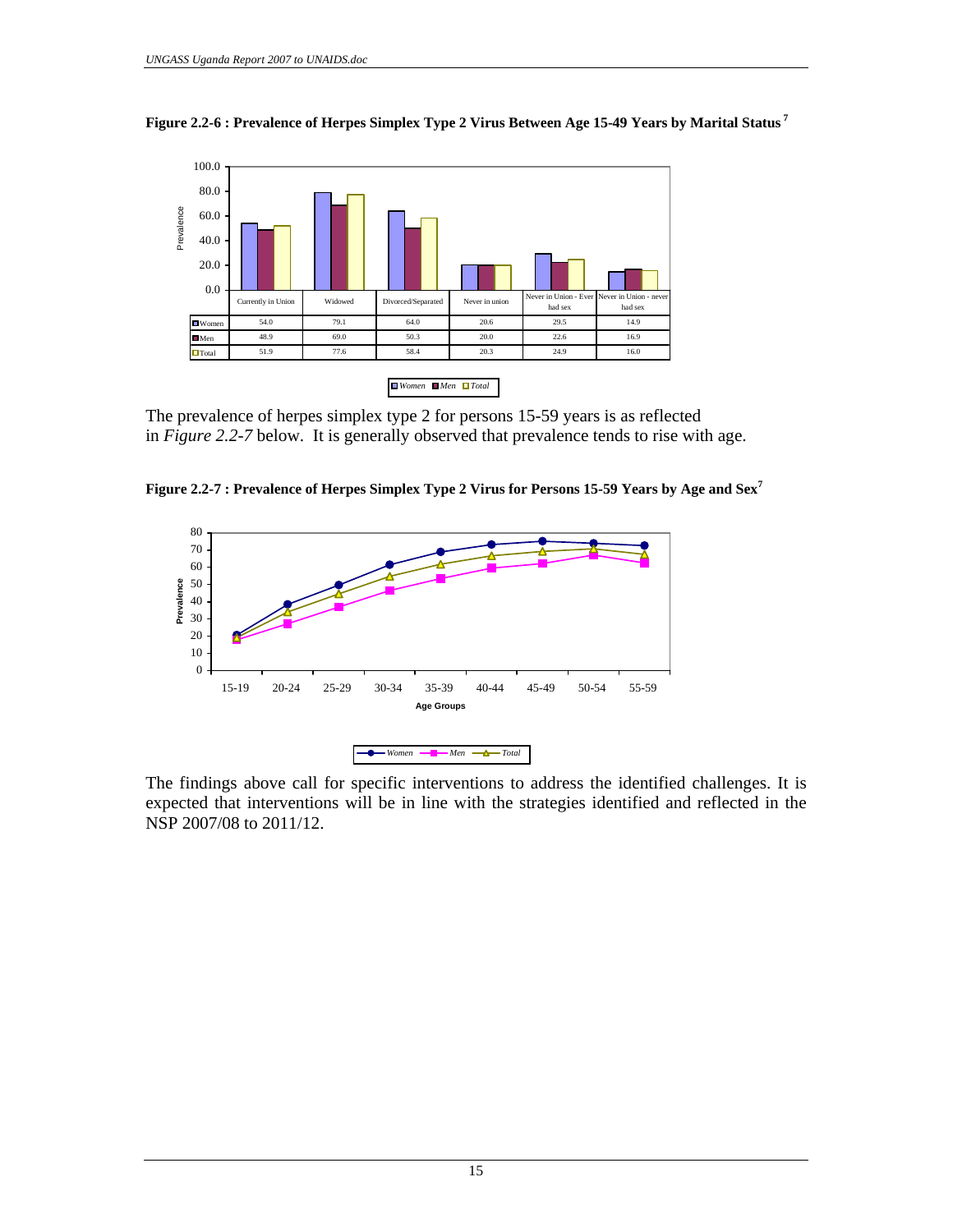## **3.0 National Response To The AIDS Epidemic**

A NSP for HIV & AIDS has been developed for the period 2007/08 to 2011/12 to give a national direction to efforts in addressing the HIV & AIDS issues. The overall goal of the new NSP is to achieve universal access targets for HIV & AIDS prevention, care, treatment and social support by 2012. It thus aims at

- reducing the incidence rate of HIV by 40% by the year 2012,
- improving the quality of life of PHAs by mitigating the health effects of HIV  $\&$  AIDS by 2012,
- mitigating the social, cultural and economic effects of HIV & AIDS at individual, household and community levels, and
- building an effective support system that ensures quality, equitable and timely service delivery.**Error! Bookmark not defined.**

Implementation of the NSP commenced in financial year July 2007 but at a low key. A guide on monitoring the national response to HIV  $\&$  AIDS has been developed together with its implementation handbook.

There is need to generate evidence about the effectiveness, efficiency and relevance of the national HIV & AIDS response interventions so that they can be continuously improved. One of the objectives of the NSP is to strengthen national capacity to undertake and coordinate priority HIV & AIDS-related research and utilise outcomes<sup>Error!</sup> Bookmark not defined. This includes :

- operationalising the national HIV & AIDS research coordination framework,
- defining the national HIV & AIDS-related research priorities based on the NSP,
- advocating for funding these priorities,
- promoting targeted dissemination of research findings,
- enhancing the epidemiological surveillance systems to monitor new infections and epidemic trends; and
- building research capacity at local government levels.

In order to realize the goal of the NSP, GoU with the support of various stakeholders has embarked on an ambitious programme of scaling up HIV & AIDS control activities across the country<sup>16</sup> within the framework of the Health Sector Strategic Plan II (HSSP II). This includes HIV Counselling and Testing (HCT) & PMTCT operational at all Health Centre IIIs (HC IIIs) and higher levels and Anti-retroviral Therapy (ART) operational at all HC IVs and higher levels.

## **3.1 Strengthening Systems for Service Delivery**

## **Strengthening Co-ordination**

In order to have a co-ordinated approach to the HIV & AIDS problem, a National AIDS Policy has been formulated and submitted to Uganda's body of Ministers for consideration and approval. The policy seeks to prevent new HIV infections and eliminate the socioeconomic impact of HIV & AIDS on the country and all categories of its population. It seeks to

• ensure coordinated management of the national response to the epidemic,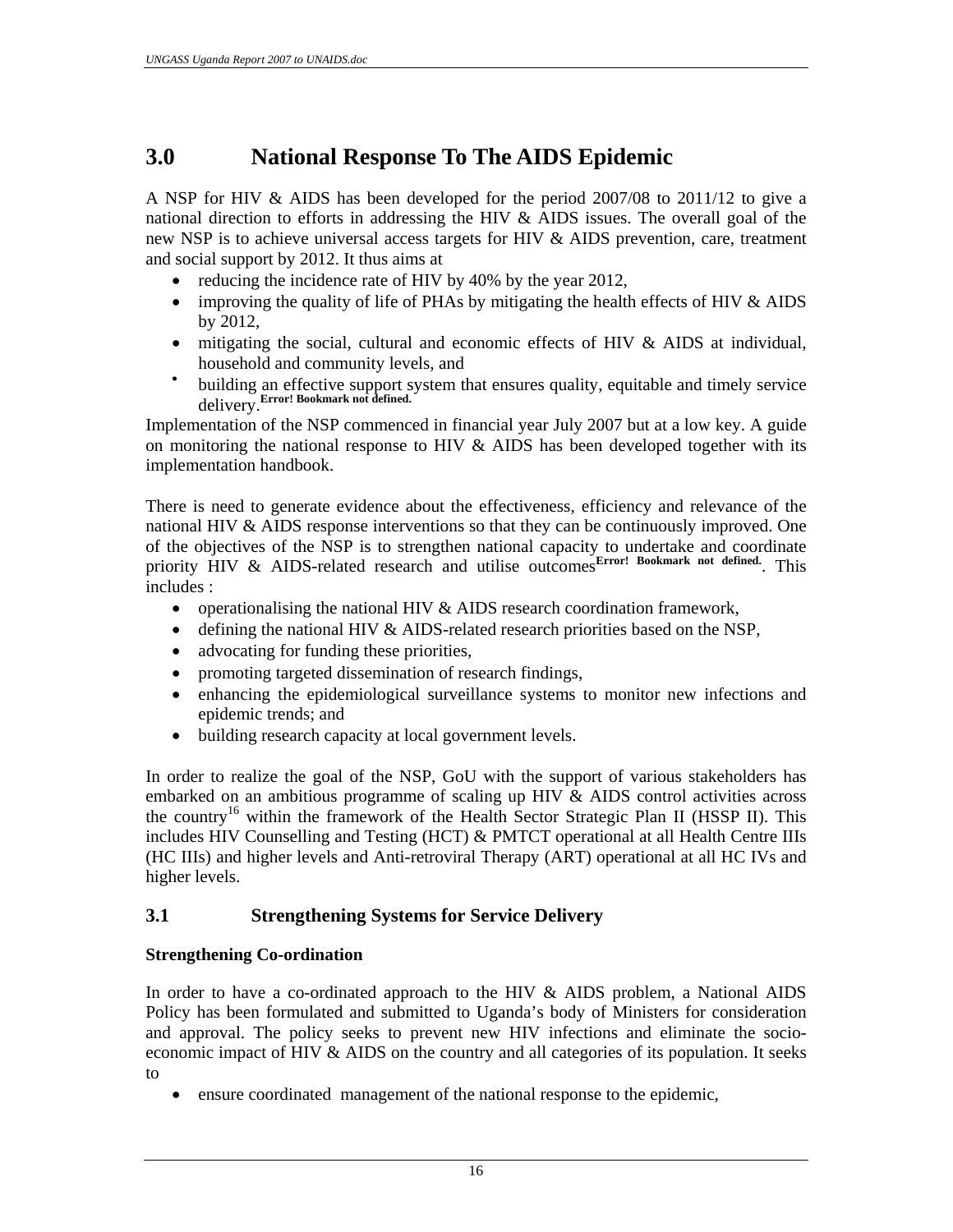- prevent the transmission of HIV through sexual contact, mother–to–child, blood and blood products and any other routes,
- mitigate the adverse health impact of HIV & AIDS on the infected through appropriate care, support and treatment interventions,
- minimize the socio-economic consequences of HIV & AIDS on the population and promote involvement of the infected and affected in development efforts,
- reduce vulnerability to HIV and promote equal access to impact mitigation services,
- address all gender-based concerns that increase HIV vulnerability and impact on service access and promote and guide HIV & AIDS-related research to ensure standards, promote innovation and access to reliable information to maximize the attainment of the Policy objectives.

In order for HIV  $\&$  AIDS to be incorporated in the day to day activities of various institutions and organizations, a National Policy on Mainstreaming HIV & AIDS is being developed. This will guide all development and humanitarian programmes of all government units, private sector and the Civil Society to mainstream HIV and AIDS and subsequently attain sustainable improvement in the livelihoods of all people in Uganda. In this way, all sectors of government and the Civil Society will be compelled to operationalize the multi-sectoral approach to control of HIV & AIDS and management of the associated effects. The policy is premised on principles of commitment to the cause, partnership and synergy building, respect of diversity and unity.

In addition to the above, a National Communication Strategy for HIV  $&$  AIDS prevention, care and treatment is in the early stages of development.

Finally, Umbrella CSOs, FBOs and PHA organisations have continued to guide and coordinate their members so as to avoid duplication, co-ordinate and avail resources to ensure implementation of a co-ordinated partnership, enhancing reporting and accountability.

#### **Strengthening HIV Prevention**

The MoH's goal is to attain a good standard of health by all people in Uganda, in order to promote a healthy & productive life. During the reporting period, the MoH produced and disseminated a video recording on condom testing in Uganda and continued to disseminate the HIV prevention roadmap to district leaders in southern Uganda. This road map contains

- Prevention of the sexual transmission of HIV,
- Prevention of mother-to-child transmission of HIV,
- Promotion of greater access to HIV counselling and testing (HCT) while promoting principles of confidentiality and consent,
- Integration of HIV prevention, care and support services with other health care and social services,
- Integration of prevention into care and support programs for PHAs;
- Prevention and treatment of STIs,
- Focusing prevention on vulnerable and higher risk groups including young people, IDPs, PWDs, women and girls, adults especially in marriage relationships, fishing communities, mobile populations, migrant workers, CSWs, etc, through,
- Advocating for protection of rights of women, girls, children, PHAs, IDPs and other minority groups within existing policy and legal frameworks,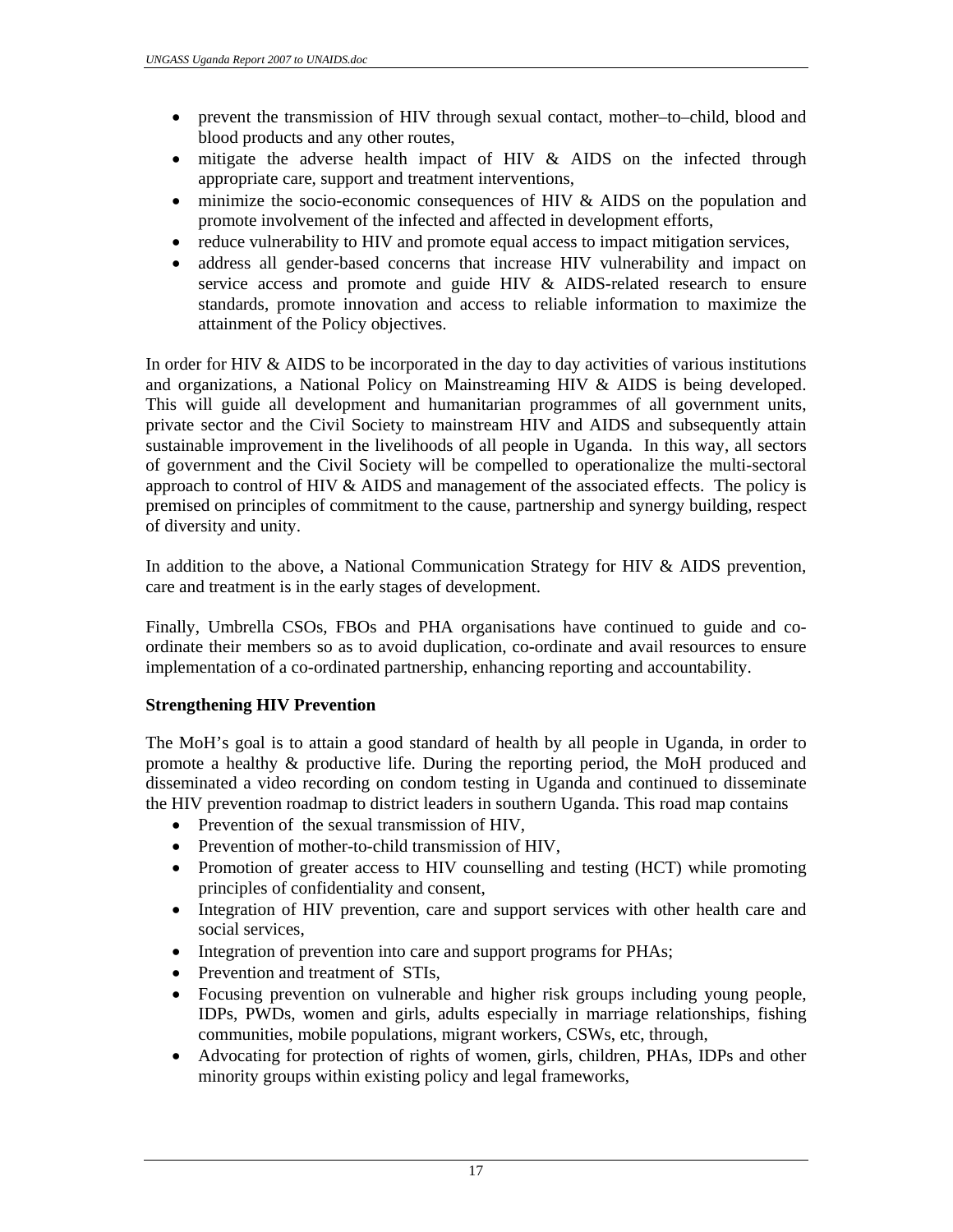- Preparation for access to and use of promising new technologies for HIV prevention and consider appropriate and safe response to new evidence such as circumcision, HSV2 suppression therapy, microbicides and vaccines,
- Ensuring blood safety and reduce HIV transmission in the health care and other settings.

Furthermore, MoH developed PMTCT policy and clinical guidelines based on the new WHO recommendations. It also developed & launched the "National Guidelines for Implementation of family support groups in PMTCT".

#### **Strengthening Treatment, Care and Support**

In order to strengthen the management and control of TB cases, MoH procured and distributed 300 motorcycles to strengthen capacity for community supervision of TB interventions in districts; conducted operational research on integrated TB & HIV care in VCT services in one hospital; produced a TB modular training manual and job aide to standardise training, practice and care; and established a national co-ordination committee for TB.

Guidelines on management of severe malnutrition have been reviewed to include HIV & AIDS and Community Therapeutic Care. The policy on feeding infants and young children in the context of HIV & AIDS has been reviewed to include all the aspects of Infant and Young Child Feeding. MoH has developed national Home Based Care policy guidelines. It has also reviewed and updated the protocol for conducting Anti-Natal Care and Sexually Transmitted Infection (STI) clinic based HIV surveillance. It has developed and printed guidelines for Health Workers for Early HIV Diagnosis and Care among Infants. It has also launched guidelines for nutrition among PHAs – ("Improving the Quality of Life through Nutrition: Guides for Feeding People Living with HIV & AIDS"), Post Exposure Prophylaxis (PEP) policy and implementation guidelines. MoH has also developed, printed and disseminated the HIV & AIDS handbook for life planning skills for Health Educators. MoH developed and pre-tested ART advocacy IEC/BCC materials.

Home Based HIV Counselling and Testing (HBHCT) is a community based approach where HIV counselling is conducted at the clients' home. Counselling and testing are done door to door and results given during the same visit. The home environment has been found to be more convenient and conducive for counselling and testing and eases the workload on the existing health infrastructure. It also ensures partner/couple testing as well as family members testing, which encourages/enhances disclosure and early seeking of care for those who require it.

CSOs are training paralegals on human rights in HIV  $\&$  AIDS context<sup>21</sup>. The paralegals conduct monitoring and research missions to ascertain human rights violations in schools and prisons for purposes of care  $\&$  support. They also sensitise the communities on human rights related issues. This helps the PHA parents to plan for their children in the legal context. The paralegals also assist in guiding the training needs as a response to community needs for example requesting for a training Children's Act or HIV & AIDS so as to sensitise the communities.

 $21$  Foundation for Human Rights Initiative - e-News Letter Vol.5 Issue No. 3, January – September 2007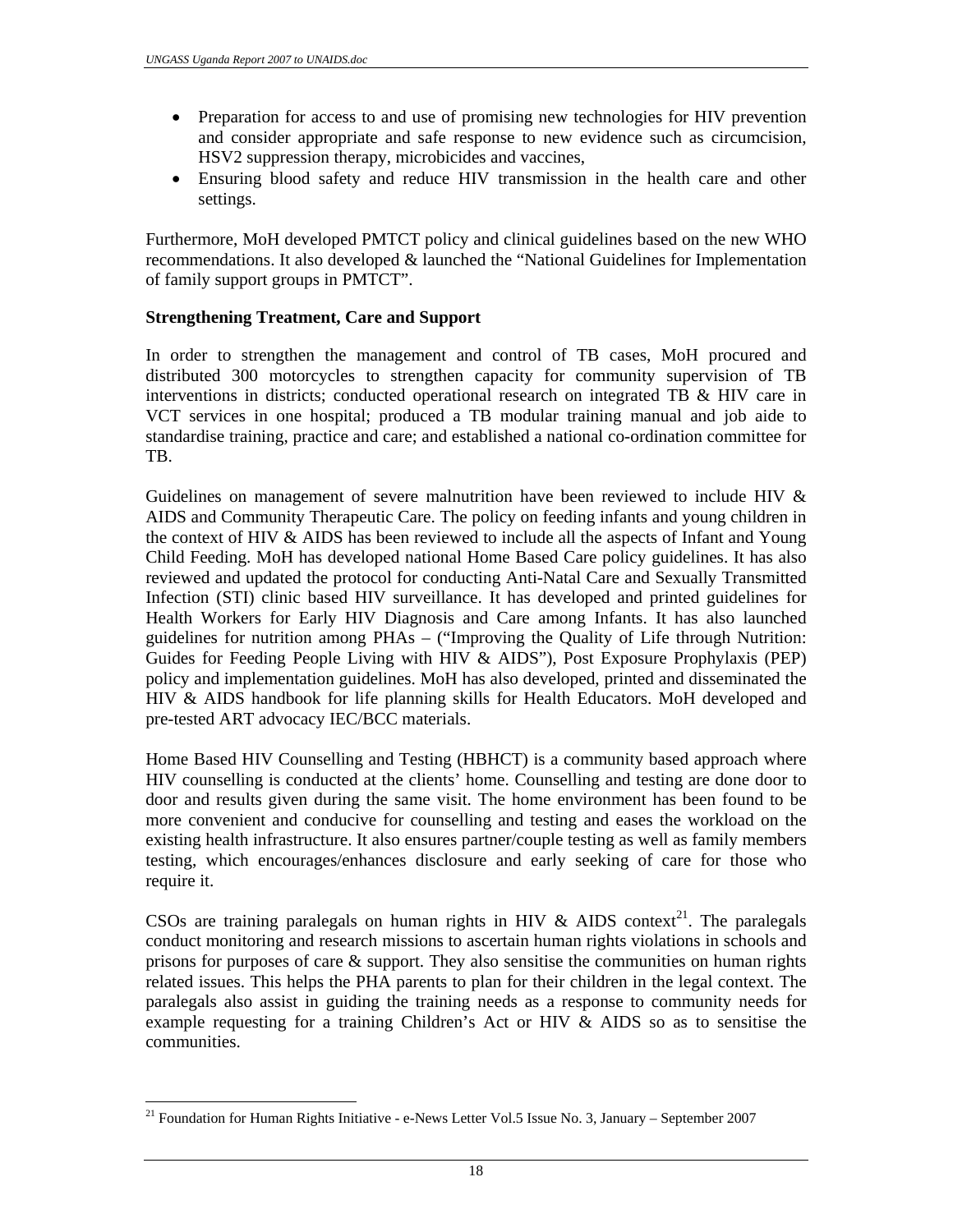## **Regional Efforts**

The World Bank has agreed to extend a US\$15 million 4 year grant for a regional project through the Inter-Governmental Authority on Development<sup>22</sup> (IGAD) to support Djibouti, Eritrea, Ethiopia, Kenya, Somalia, Sudan, and Uganda. This regional project is intended to, among other things:

- increase preventative action and reduce misconception of cross border and mobile populations, refugees, IDPs, returnees and surrounding host communities concerning HIV & AIDS prevention, treatment and mitigation in selected sites in the IGAD member states, and
- to establish a common and sustainable regional approach to supporting these populations in the IGAD member states.

The World Bank is also funding the Great Lakes Initiative for Africa (GLIA) to run a regional project with the head office in Kigali, Rwanda. The project covers 6 countries Burundi, Democratic Republic of Congo, Kenya, Rwanda, Tanzania and Uganda. The project aims to contribute to

- Improving the health status of individuals and communities within the 6 GLIA member countries. Currently a World Bank funded component is running with the objectives
	- $\circ$  to facilitate the establishment of HIV & AIDS prevention, care, and treatment programs for mobile and vulnerable groups such as refugees, transport sector workers, and highly affected/infected populations in each of the GLIA member countries and
	- o enhance prospects for coordinated approaches for HIV & AIDS prevention, care and treatment among the GLIA member countries.

#### **3.2 Prevention**

## **3.2.1 HIV Prevention Road Map**

The highest ranking message communication channel according to the UDHS is the radio as identified by 70% of women and 85% by men covered in the survey<sup>10</sup>. The HIV prevalence in Uganda is currently considered to have stagnated with a threat to rise. In the late 1980s and early 1990s the HIV prevention efforts were mainly driven by political forces using the ABC strategy; calling for responsibility and involvement at individual, community organisational and leadership levels using every opportunity to deliver HIV prevention messages. This contributed to the dramatic decline of the HIV prevalence rate. However, the vigilance changed from personal communication methods to electronic and print media channels and later a focus on the availability of ARVs. There is therefore a need to re-focus the prevention strategies to address the current trends of the prevalence.

A detailed description of milestones to guide the course of action has been laid down in a Road Map towards universal access to HIV prevention. This includes an ABC+ strategy that takes into consideration the social, cultural and economic environments that influence the individual's behaviours. The Road Map also links to other prevention and care interventions. These enhance risk perception, internalisation as well as life skills building to support individuals to adopt and sustain positive behaviours of abstinence, mutual faithfulness to a

 $\overline{a}$ <sup>22</sup> IGAD Regional HIV/AIDS Partnership Program (IRAPP) Support Project, June 26, 2007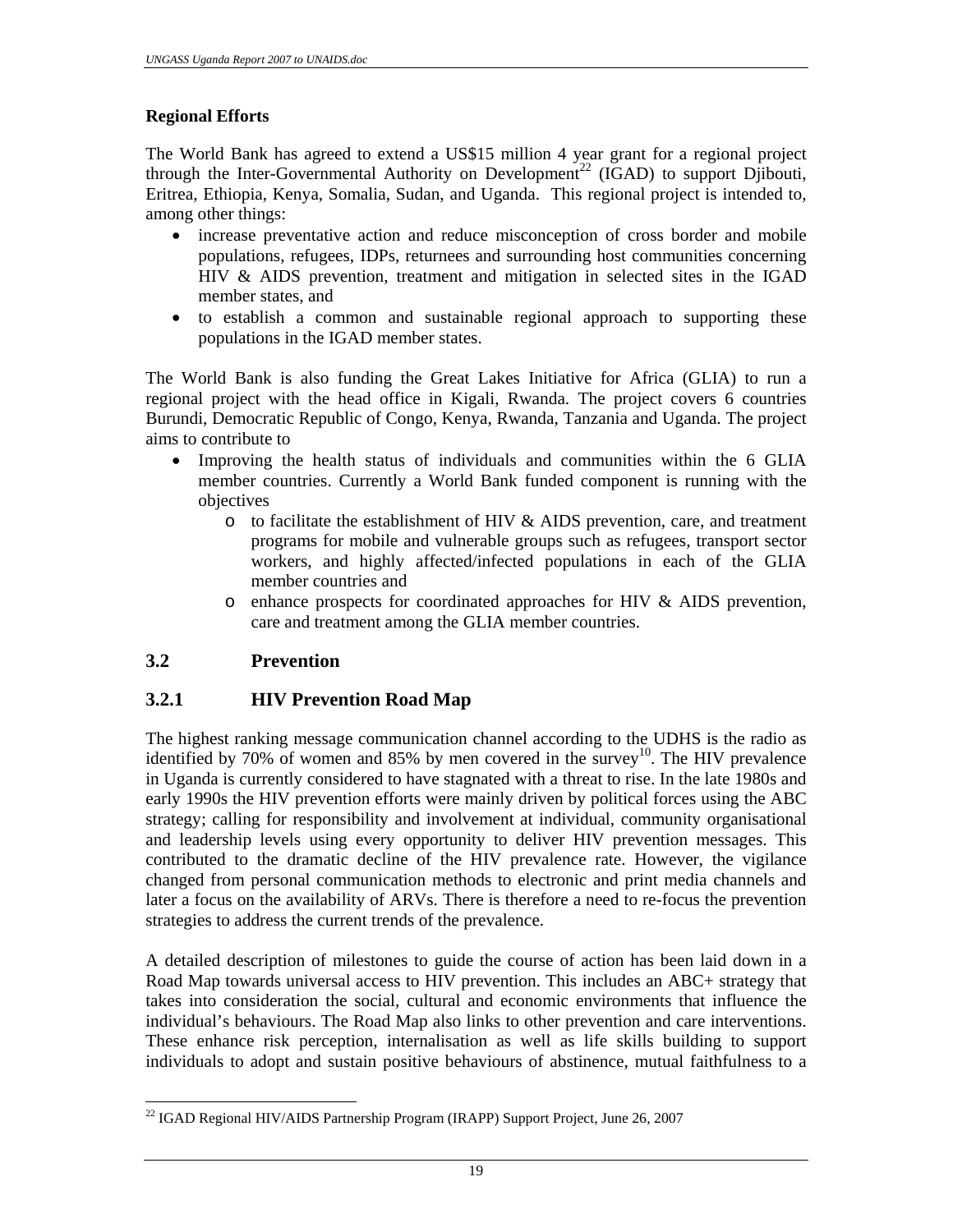partner of known status and correct consistent condom use at every risky sexual encounter. The national response to the HIV epidemic has evolved from provision of prevention based strategies to comprehensive HIV prevention, care, treatment and support services including psychosocial support, nutritional support and income generating activities to meet basic needs.

During the reporting period, the country continued with implementation of the ABC strategy where interventions include IEC for Behaviour Change Communication (BCC) targeting the general population with a focus on the youth, persons currently in union (married) and Most At Risk Populations (MARP). In the last two years more efforts have been put on prevention among positives and reduction of cross generational sex. Couple counselling/testing, condom use and abstinence have been promoted.

Following the revision of the National HCT Policy Guidelines, the government rolled out Routine Testing and counselling in the clinical settings and other interventions to increase access and uptake of HCT e.g Home Based HCT (HBHCT).

## **HIV Vaccine Trials**

The Uganda Virus Research Institute's (UVRI's), a GoU research institute, and the International AIDS Vaccine Initiative (IAVI) have been working as partners since August 2001 to accelerate the development and testing of safe, effective, accessible, preventive HIV vaccines to prevent HIV & AIDS, with focus on generating vaccines for use in Uganda and Africa. The UVRI/IAVI HIV Vaccine Program is currently conducting a DNA/MVA Phase I vaccine trial using 50 volunteers enrolled using protocols approved by the UVRI's Science and Ethics Committee and the Uganda National Council for Science and Technology. The trials are monitored by a Trial Steering Committee, a Data Monitoring and Ethics Committee and a Clinical Research Organization. Phase II will aim at acquiring more information on whether the candidate vaccine induces appropriate response. During Phase III, the focus will be to find out whether the candidate vaccine protects people from getting HIV.

Makerere University Walter Reed project (MUWRP) founded in 2002, is a Non Governmental Not for profit HIV research organization dedicated to find a safe and effective HIV vaccine. MUWRP is a collaboration between Makerere University and the US Military HIV Research Program which comprise the Walter Reed Army Institute of Research and The Henry Jackson Foundation. It was setup to monitor trends in the HIV epidemic in Uganda; carry out HIV diagnostics, HIV isolation and qualification and to conduct HIV vaccine trials. During the reporting period MUWRP conducted a Phase I Clinical Trial to evaluate the safety and Immunogenicity of a Multiclade HIV-1 Recombinant Adenovirus-5 vector vaccine, A Phase I/II Clinical Trial to evaluate the safety and immunogenicity of a multiclade HIV-1 DNA 6-Plasmid vaccine and recently conducted a study in collaboration with the Ugandan National Blood Transfusion Service (UNTBS) entitled on Determination of Laboratory Reference Data Using Anonymous Healthy Ugandan Blood Bank Donors".

#### **Condom Availability**

Condom distribution in the country has continued through provision of free condoms in public sector and social marketing. Previously there was a decline in use of free condoms due to doubt cast on their quality. This has been addressed through post shipment testing of condoms, community education and sensitization through TV spots and talk shows as well as radio spots to inform the public about measures taken to ensure quality of all condoms in the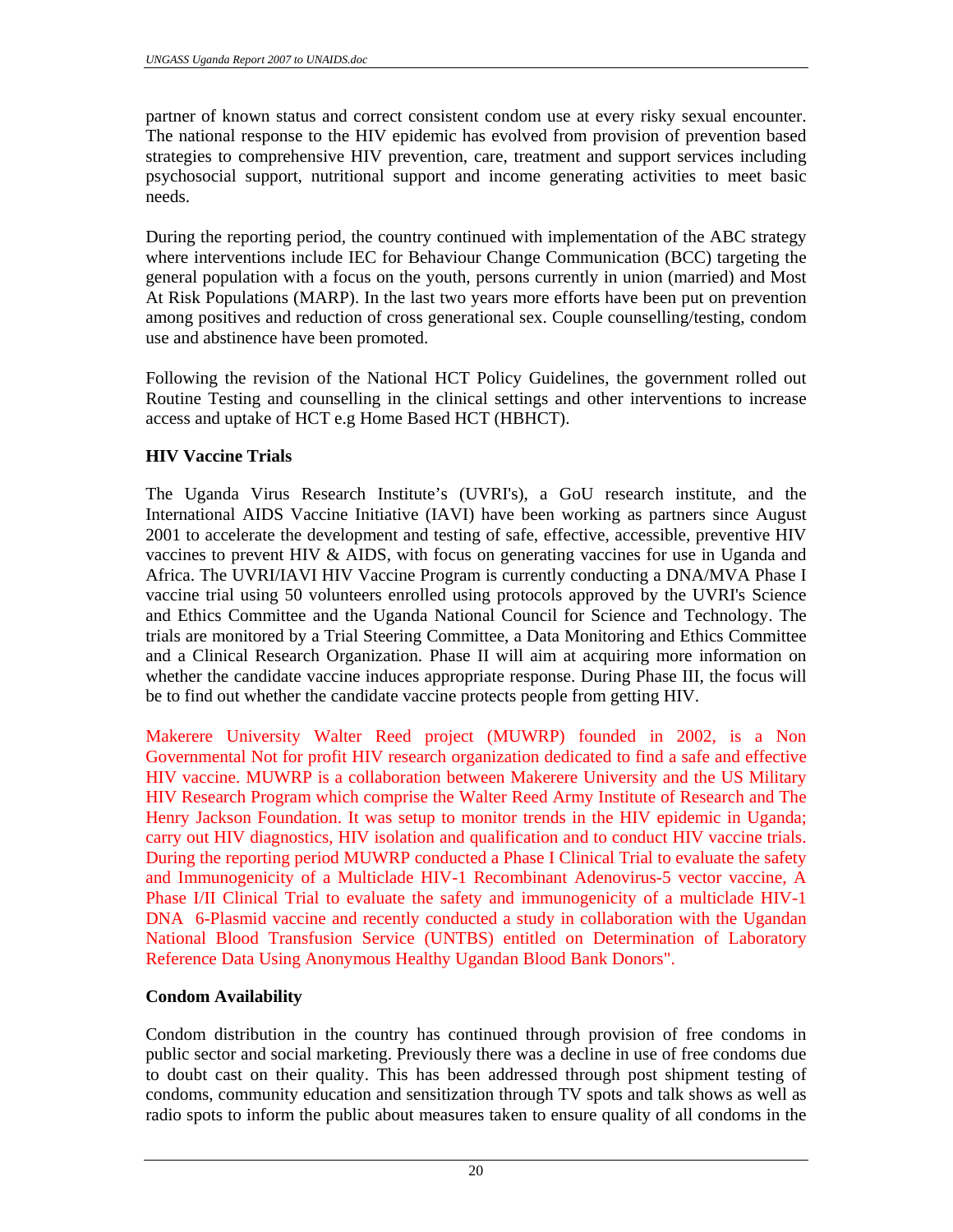country including the re-identified "Engabu" brand. Distribution of condoms has been strengthened through dissemination of the national condom distribution guidelines, training of District Focal Persons in logistic management in addition to training and facilitation of community condom distributors.

During the reporting period of January 2006 to December 2007, 96.6 million condoms with an additional 40m in the pipeline, were procured with support from USAID, UNFPA and GFATM. Of these 157.8 million free (public sector condoms) were distributed and 90.4 million through social marketing.

The government has successfully rolled out Routine Testing<sup>16</sup> in the clinical settings (RCT) starting with the Regional Referral Hospitals. An effort has also been made to ensure control of Sexually Transmitted Diseases (STIs).

## **3.2.2 Abstinence and Faithfulness**

Various organisations have come out to advocate for the A and B of the ABC+ HIV prevention strategy. Straight Talk Foundation<sup>23</sup> is a health communication CSO that produces BCC materials with the broad objective to contribute to the improved mental, social and physical development of Ugandan adolescents (10-19) and young adults (20-24), keeping its audience safe from HIV/STD infection and early pregnancy and to manage challenging circumstances such as conflict and deprivation. It originated out of Straight Talk newspaper that was first published in 1993 and funded by UNICEF. The Foundation produces 53 radio talk shows a week in 11 languages. It produces periodic publications and interactive face-toface discussions in schools and surrounding communities.

Young People Empowered and Healthy (YEAH) is a national social and behaviour change effort for Uganda's young people that uses mass media, person-to-person dialogue and community media approaches to stimulate dialogue and action and model positive practices. The campaign is designed to contribute to a reduction in HIV incidence and early pregnancy, and an increase in the proportion of young people who complete primary education and beyond.

Faith based organisations have also taken heed to the multi-sectoral collaboration approach to fight the HIV & AIDS individually and collectively through joint bodies. Their approach basically emphasizes abstinence and faithfulness in marriage and care and support for PHAs. The Inter Religious Council of Uganda<sup>24</sup> (IRCU) is an initiative that brings together different religious organizations in Uganda to work together along areas of common interest like HIV & AIDS prevention and promoting the Abstinence and Faithfulness in marriage message. IRCU has a Council of Presidents as the heads of the participating religious organisations and the Executive Council made up of eight representatives, two from each member religious institution. The organisation draws funding from various donors. The efforts include sensitisation and training of the targeted groups such as spiritual leaders, HIV & AIDS Clubs, sensitisation for behaviour change, and care for PHAs. BCC campaigns especially through sermons oriented towards abstinence or faithfulness in marriage and care for the PHAs. Messages are also communicated in places of worship through meetings in places of worship, and during TV and radio shows.

 $^{23}$  www.straight-talk.or.ug/home/index.html - 30/11/07<br><sup>24</sup> www.ecuspace.net/contact.nsf/5e7350302ae36658c1256d0c004edeb3/A08DE9A4101E0F44C1256EA80044F19C?OpenDocument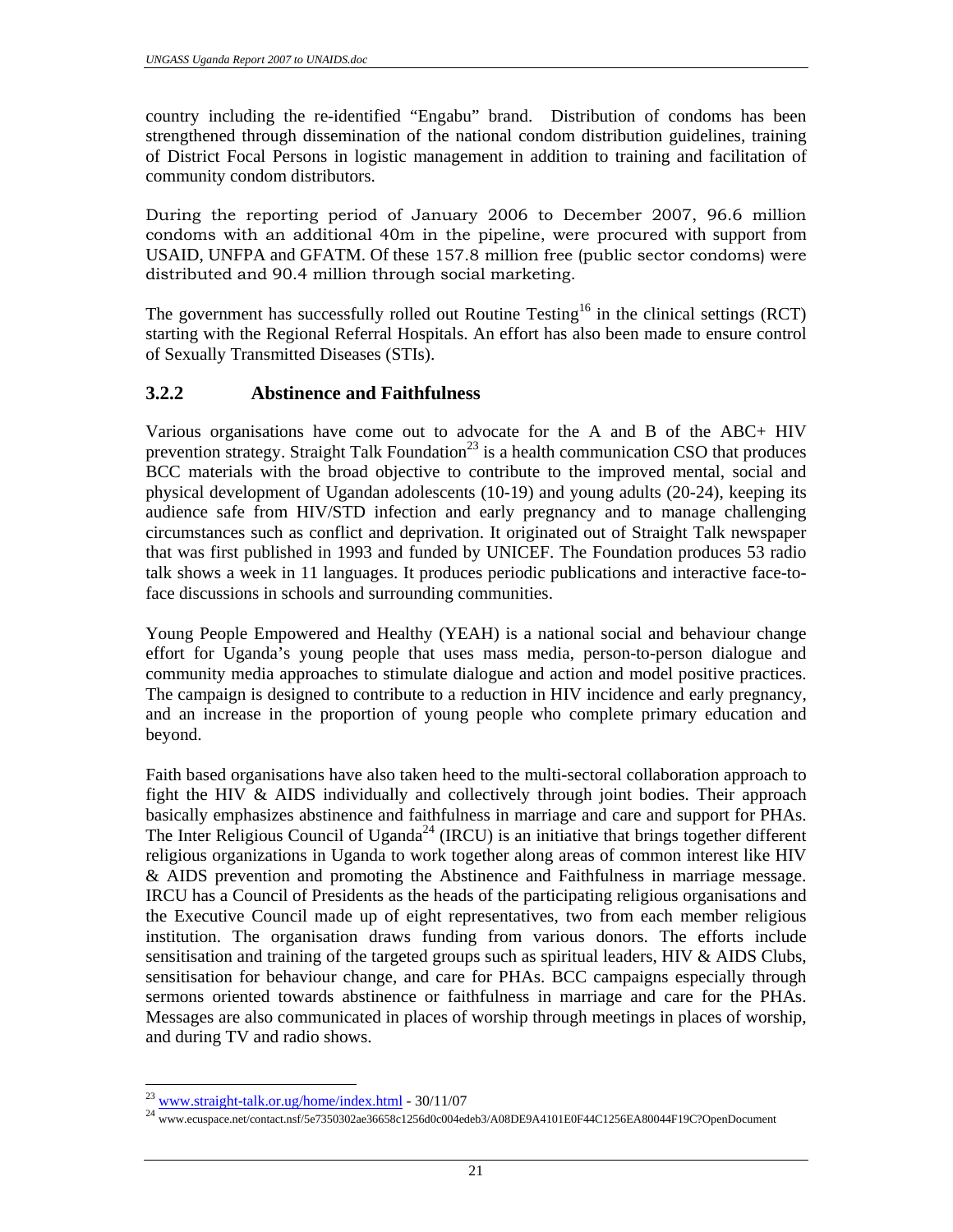#### **Young People in School**

 $\overline{a}$ 

The Mission of the Public Education Sector of Uganda is to provide for, support, guide, coordinate, regulate and promote quality education and sports to all persons in Uganda for national integration, individual and national development. The Education Sector<sup>25</sup> Strategic Plan includes MoES HIV & AIDS Sector Policy Guide, MoES HIV & AIDS Workplace policy, Presidential Initiative on AIDS Strategy for Communicating to the Young people (PIASCY) and curriculum reviews to integrate HIV & AIDS. These are aimed to guide future policy thrusts, prevention and mitigation of the impact of HIV  $\&$  AIDS and behaviour change communication to the youth. The formulation of the sector HIV  $\&$  AIDS policy guidelines and sector HIV & AIDS workplace policy constitutes a major milestone in the sector's efforts to fight the HIV & AIDS.

In terms of progress, over 3,450 teacher trainees and 18,820 primary school teachers were trained in HIV  $\&$  AIDS competency 151 National Facilitators have been trained, 539 Coordinating Centre Tutors as Trainers and 6,468 master trainers trained in various HIV & AIDS competencies. These are expected to take lead in behaviour change communication activities; provide guidance and counselling to other teachers, pupils and students in their schools and surrounding communities throughout the country. Over 1,000 schools have reactivated School Health Clubs activities in their schools.

## **3.2.3 Trends in Prevention of Mother to Child Transmission of HIV**

Over the period 2005 to 2007, there has been an increase of PMTCT service delivery sites<sup>19</sup> from 280 to 568 thus taking services nearer to the rural population. Policy guidelines and training manuals have been revised to focus on all the four pronged strategy for PMTCT namely, primary prevention; prevention of unintended pregnancies among PLWHA; reduction of mother to child HIV transmission and provision of comprehensive HIV care for the mother and her family<sup>19</sup>. The country is rolling out use of Combivir (AZT/3TC) plus single dose Nevirapine for PMTCT prophylaxis in higher level facilities while the lower level health facilities with constraints in human resource continue to use single dose Nevirapine only. Population coverage of services has increased from 12% in 2005 to 30% in 2007 of all expected HIV positive pregnant women receiving ARVs for PMTCT.

Health facility coverage has increased at Hospital level, Health Centre IV (HC IV), Health Centre III (HC III), and Health Centre II (HC II) as shown in Figure 3.2-1. Pregnant women tested for HIV during pregnancy increased from 15.6% in 2005 to 35% in 2007.

<sup>&</sup>lt;sup>25</sup> The Education and Sports Sector Annual Performance Report (ESSAPR) July 2006 to June 2007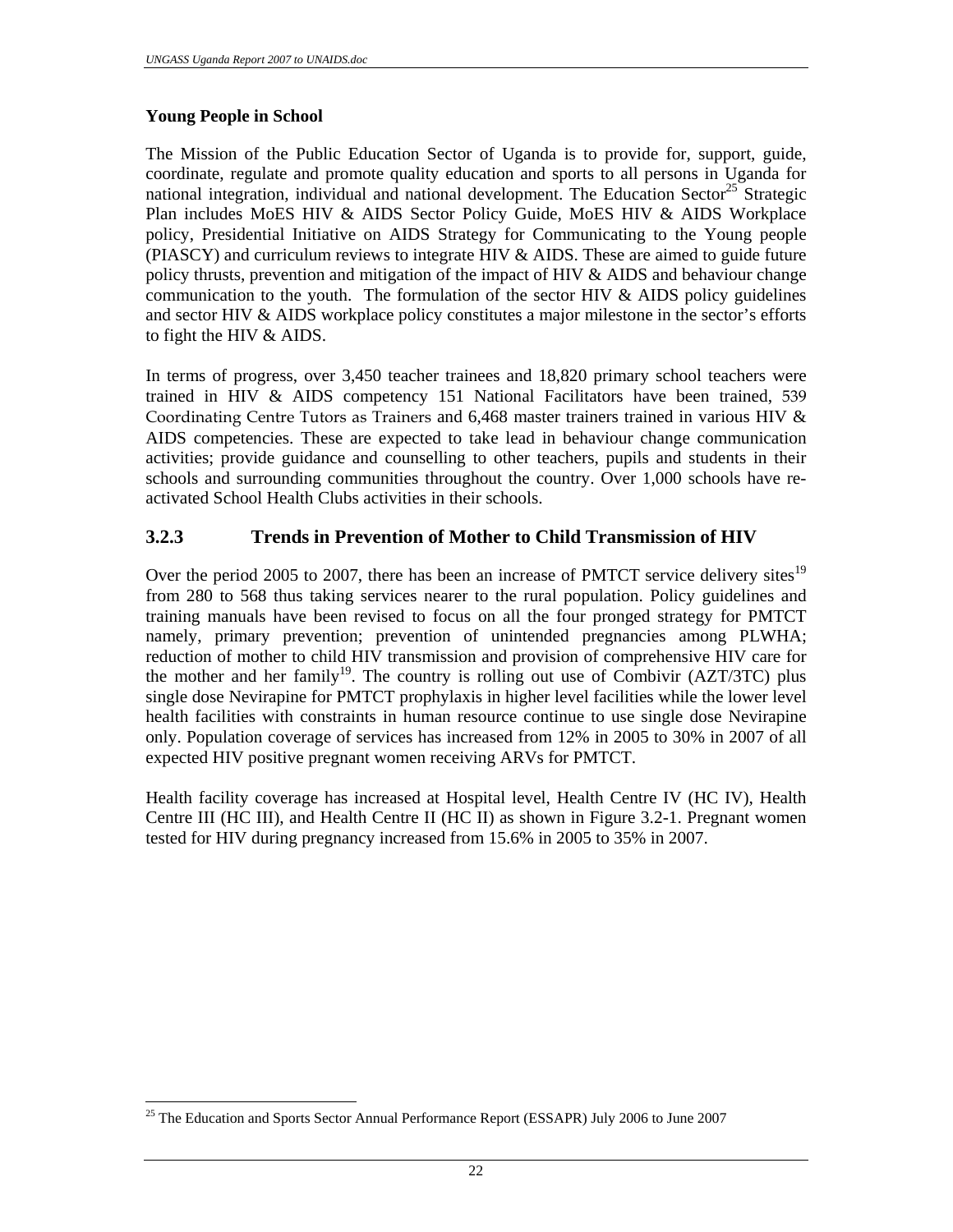



Initially PMTCT was at HC IV and above. The Health Sector Strategic Plan II for 2005/06 to 2009/10 has pushed it to HC III level, which explains this increase.

**Figure 3.2-2 : National PMTCT Performance July 2006 – June 200716**



The quality of PMTCT services has greatly improved across many districts. The number of health facilities providing routine HIV counselling and testing for pregnant women increased, raising the uptake of HIV testing from 70% of all clients attending ANC at health facilities providing PMTCT in 2005/06 to 80% in 2006/07. *Figure 3.2-3* shows trends in uptake of PMTCT services. In addition missed opportunities in administration of antiretroviral drugs to HIV positive mothers has greatly reduced; 81% of all clients diagnosed HIV positive are given ARVs as opposed to 64% of clients who tested HIV positive in 2005.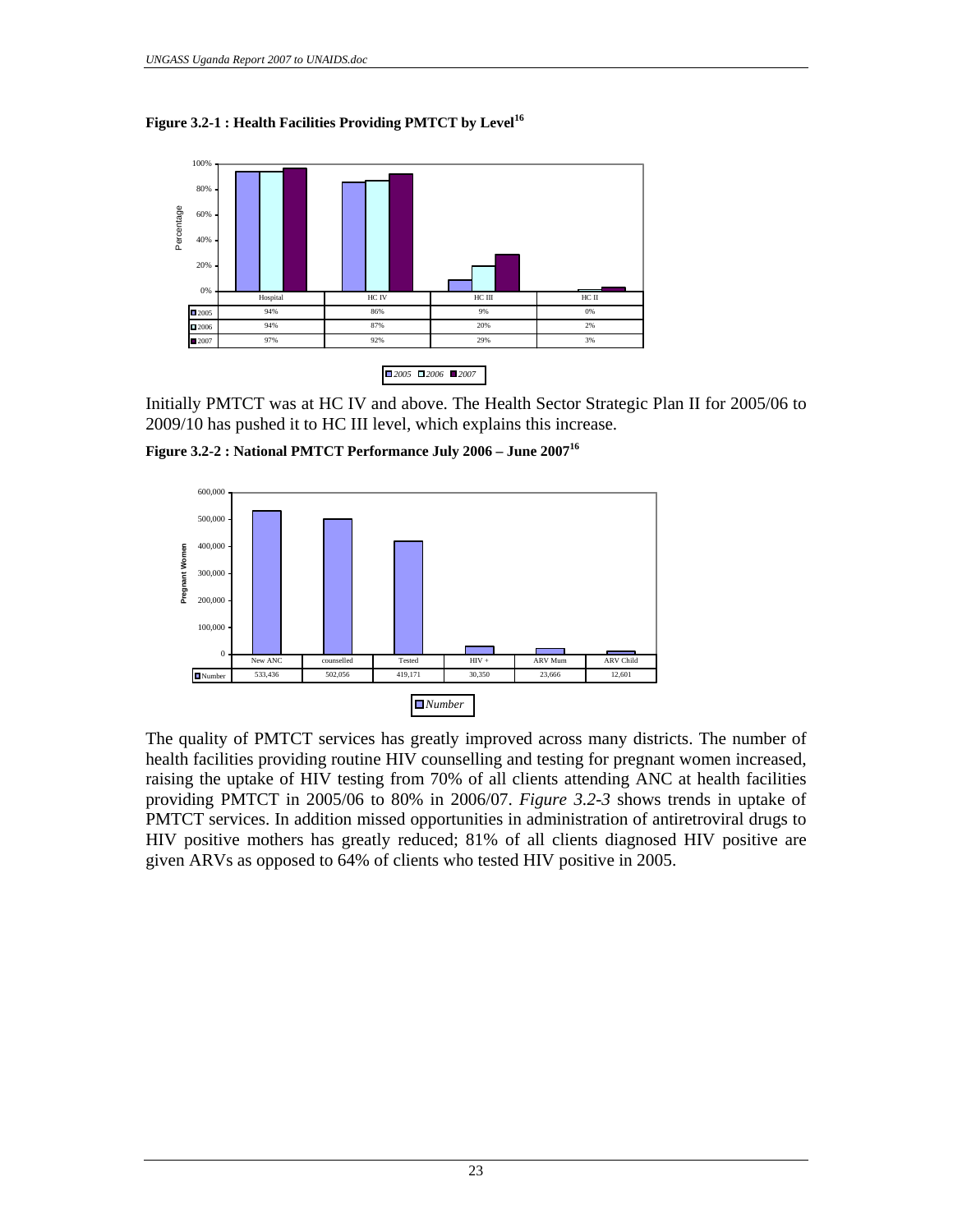



In January 2007, the country started providing services for Early HIV diagnosis among infants and 5300 clients from 150 health facilities have been tested of which 20% were HIV positive. A few of the infants received Polymerase Chain Reaction (PCR) testing. Guidelines for family support groups have been developed and peer psychosocial support groups for women, men and HIV infected children set up in a number of PMTCT sites where clients meet regularly for education and sharing experiences. This has contributed to increased disclosure of HIV test results to spouses, adherence to care and reducing stigma among members.

## **3.3 Treatment, Care and Support**

## **3.3.1 Treatment and Care**

A total of 389 laboratory personnel and 178 non-laboratory health workers were trained in rapid $16$  HIV testing ready for work in the various health facilities. Refresher training was given to 280 laboratory workers in routine laboratory procedures. 180 clinicians and 160 counsellors were trained in appropriate use of the laboratory. A total of 25 laboratory technologists were trained in routine servicing and simple repair of CD4 equipment. In order to keep the health facilities in a usable, hygienic state, laboratory infrastructure in 32 Health Centre IVs were rehabilitated and re-modelled to conform to national standards. Two (2) modern regional blood banks at Mbale and Mbarara referral hospitals are being constructed.

MoH developed and pre-tested the HIV & AIDS Handbook for Life Planning skills for health educators. Other activities carried by the Ministry included: development and pre-testing of IEC/BCC materials for ART advocacy; dissemination of HIV prevention road map and facilitated the production and airing of TV and Radio spots and programmes for condom promotion; trained 60 HBC Trainers of Trainers from 10 districts and 47 sentinel surveillance site staff from the 25 sentinel sites were trained in the updated protocol for conducting ANC and STD clinic based HIV surveillance. A number of health workers have been reoriented on infection control measures. MoH has partnered with some CSOs and has scaled up provision of palliative care to over 50% of the districts in Uganda.

All Districts in the country have established a Health Management Information System (HMIS) where medical related data from health facilities is collected and validated.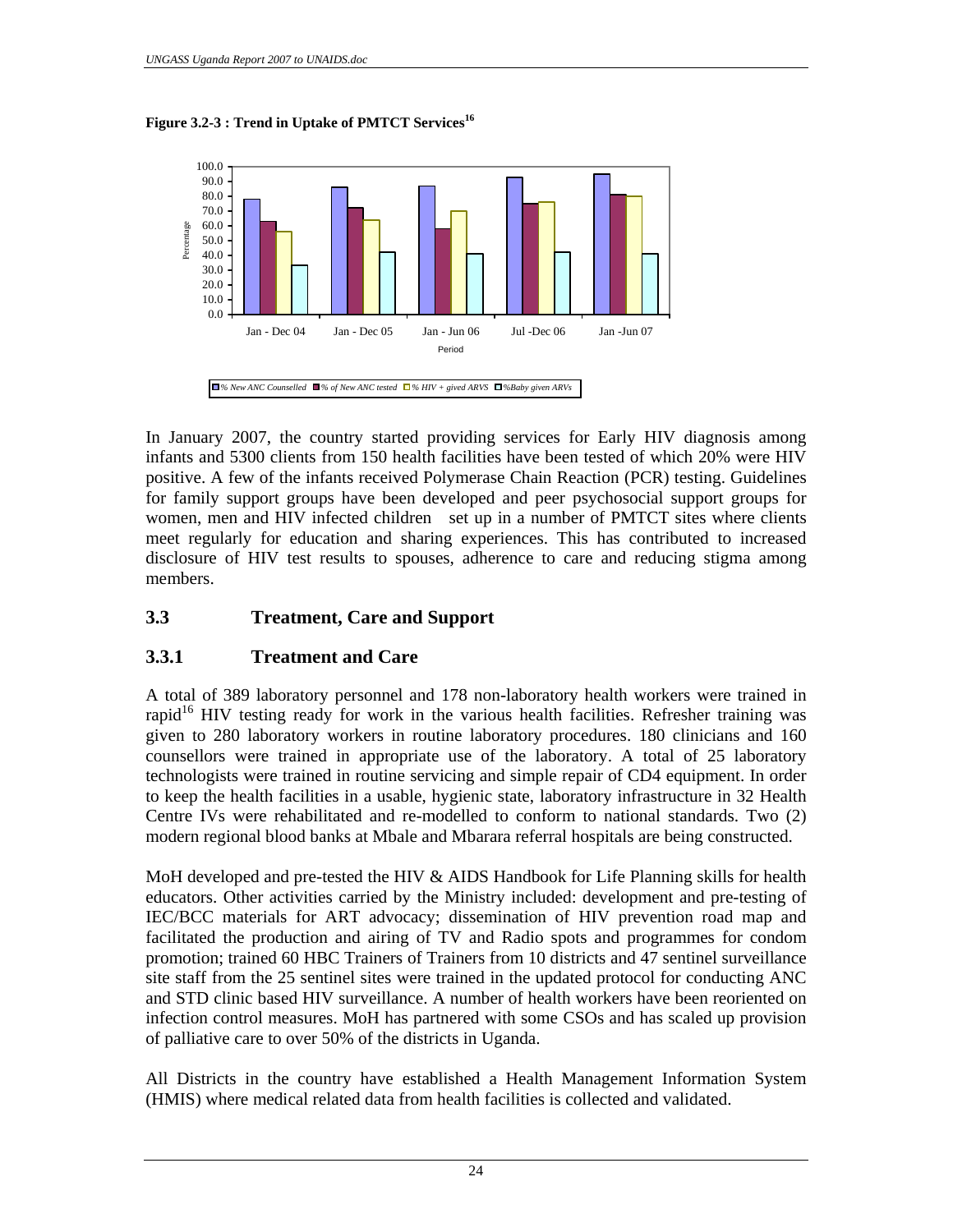The AIDS Support Organisation, a national AIDS service organisation for PHAs, has been in existence for 20 years. It currently has 4 regional offices and 11 treatment centres. They carry out training of counsellors, conduct advocacy for HIV & AIDS, counsel PHAs and those affected, provide medical care, conduct research and jointly participate in research activities as well as professional volunteer program. The PHAs are encouraged to live positively which includes among others seeking counselling and testing, accepting their status, seeking medical attention, continuing to work for a living, planning for family and avoiding risky practices. The organisation has cared for over 190,000 clients by the end of 2007 and provided ARVs to over 18,000 clients since inception as of the end of 2007 of whom about 600 are below the age of 14 years.

AIDS Information Centre was established in 1990 to provide VCT for the HIV. It operates 8 branches of Kampala, Mbarara, Jinja, Soroti, Kabale, Mbale, Arua and Lira. Based on 2006 data, slightly over 14% of their HCT clientele was from Internally Displaced People's camps, accessed through outreaches. The organisation provides HIV testing, HIV counselling to over 160,000 persons annually, train over 250 counsellors annually, trains persons in VCT management, trains psychosocial support counsellors, carries out CD4 tests, conducts educational talks for Post Test Clubs focusing on PHAs, and provides recreational activities for the post test clubs for PHAs among other activities. AIDS Information Centre also offers treatment for opportunistic infections and TB.

The Mildmay Centre<sup>26</sup>, is a Ministry of Health facility that provides HIV prevention, care and training services. PHAs access clinical services including provision of ARVs from PEPFAR and GoU although some patients access ARVs at their cost. The clinical service includes psychiatric and dental services. The centre operates satellite clinics too. Health workers are trained in care and management of PHAs.

FBOs, for example Uganda Protestant Medical Bureau, Uganda Catholic Medical Bureau, Islamic Medical Association of Uganda, among others, also offer medical support to the community.

The ART policy, as designed by MoH, came into effect in 2003 giving way to the provision of free ARVs by the public sector. Following this, UAC through the MAP funded WB project with technical expertise from MoH launched the public sector free ARVs. The US\$ 2.743 million<sup>34</sup> scheme is aimed at serving 2,500 adults and 500 children for a 2 year period. Funding from GFATM was also partly used to procure ARVs. There were also some nongovernment organisations offering ART. By December 2003, there were 12,868 PHAs who were on ART and this has increased to 106,000 although it is estimated that the demand stands at 200,000 PHAs.

ART provision was pioneered by MoH and Ministry of Defence (MoD) through the Joint Clinical Research Centre in the year 2002 with 6 sites. Currently JCRC has up to 50 static and 25 outreach sites. Services are offered at a cost to the client.

<sup>26</sup> The Mildmay Centre Annual Report 2006 - 2007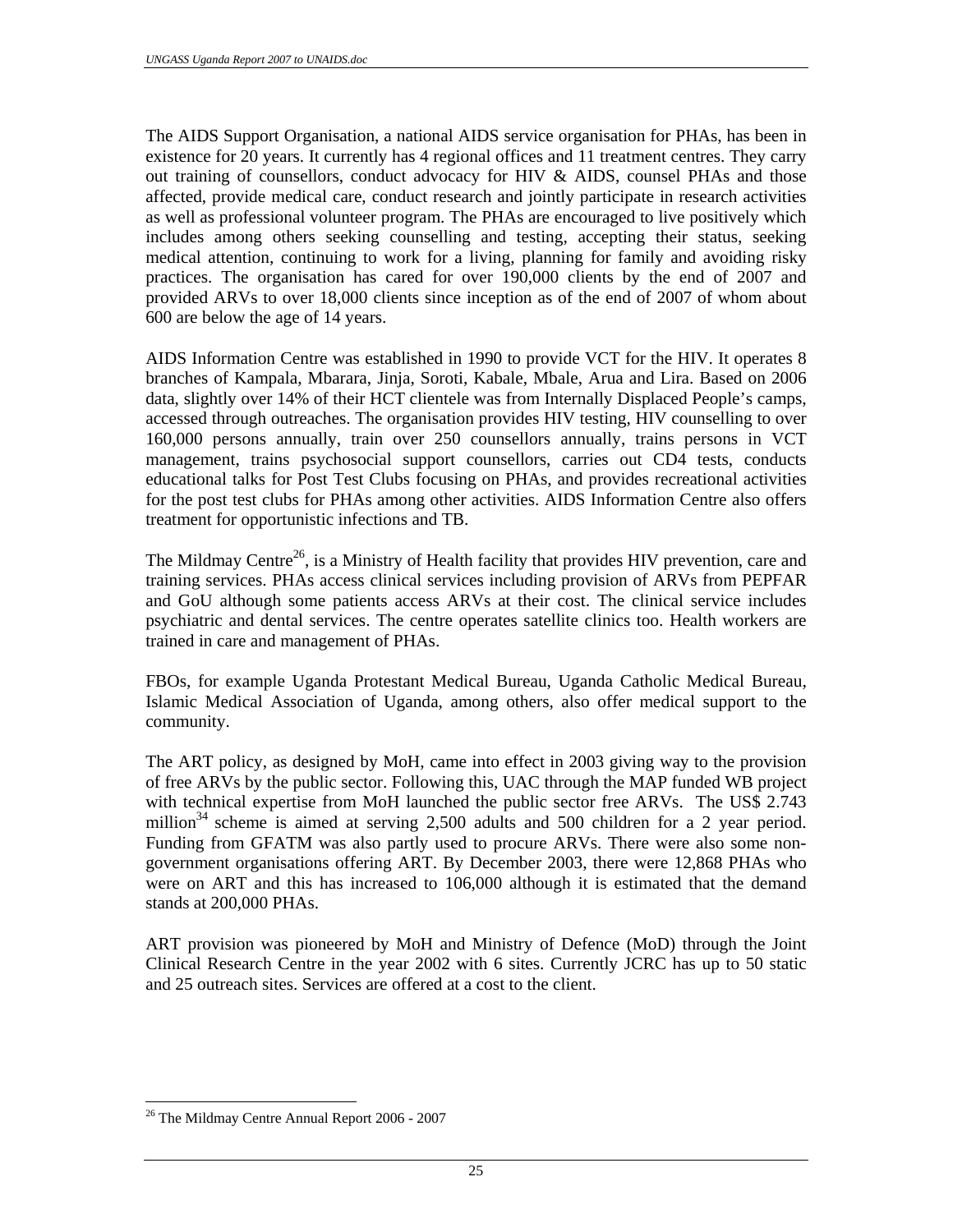## **3.3.2 Anti-Retroviral Therapy**



**Figure 3.3-1 : Trends in Provision of Antiretroviral Therapy (ART) for Period 2000 - 2007<sup>19</sup>**

Figure 3.3-1 above shows the rise in ART provision. Uganda has about 286 ART<sup>16</sup> sites and the procurement of CD4 count machines has increased the accessibility of ART to the poorer segments of the population. Community follow up and support is essential for maintaining high levels of adherence to ART. Health facilities providing ART need external support for their community follow-up activities and resource mobilization. The use of peer support groups to support adherence on ART and community follow-up for clients on treatment is vital. Adherence to HIV treatment regiments means taking the medicines in all the prescribed doses at the right time, in the right dosage and the right method. By September 2007, there were 106,000 active clients on ART, of whom 11,000 were HIV positive children.

#### **3.3.3 Social Support**

The MoGLSD is the GoU department charged with overseeing the OVCs. Its mission is to create an enabling environment for social protection and social transformation of communities.<sup>27</sup> The Ministry houses the OVC Secretariat, and is developing an information system for capturing and storing OVC indicators.

Within the framework of the National OVC policy and Strategy, and taking account of the decentralised system of governance, various districts like Masaka have been supported and are at various stages of development of OVC Strategic plans. District level OVC technical committees have been established to oversee implementation of OVC issues.

Although HIV  $\&$  AIDS is not the only contributor to the increase in the numbers of OVCs, it contributes a large percentage. The percentage of children who are orphans and vulnerable<sup>8</sup> was found to be 20.7%. The percentage of children with one or both parents dead is 14.9% while those who live in a household where at least one adult has been very sick for at least 3 months in the past 12 months is 4.7%. The percentage of children who have lost both parents is 3.1 %. The percentage of orphans attending school is 81.9%; while those who have shoes, two sets of un-torn clothes and a blanket are 24.8%. At least 11% of female and 17.8 % of

<sup>27</sup> <sup>27</sup> www.mglsd.go.ug/ 03/12/07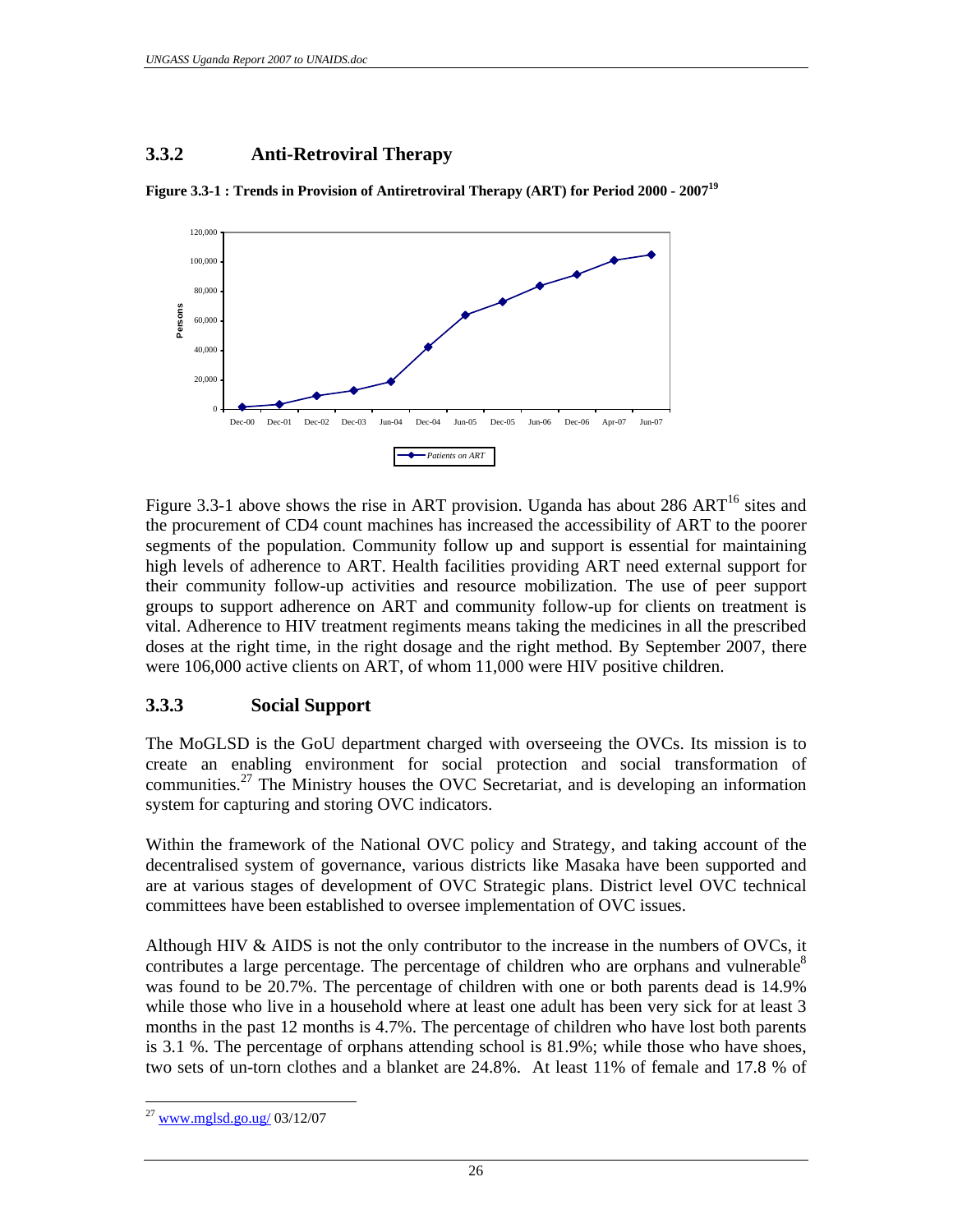the male OVCs were found to have had sexual intercourse before the age of 15 years. 10.7 % of the OVCs are reported to receive medical support in the past 12 months or emotional support in past 3 months or social/material support in the past 3 months or school-related assistance in the past 12 months. A negligible percentage receives all the four types of support<sup>8</sup>.

The prolonged conflict in northern and western parts of Uganda has terrorised, traumatised and caused death to many people. The nature and duration of these conflicts have created humanitarian, social and economic costs for all of Uganda, particularly the children. The protection of the child is a priority for the GoU as reflected by the Child's Policy, OVC policy and corresponding OVC strategic plan to guarantee the child's basic rights not withstanding funding availability. GoU together with various organisations like Uganda Red Cross and World Vision among others are working to help improve the quality of life for these children. Some interventions include "No Child Soldiers" Declaration, Pray for the children and families trapped in the middle of this conflict, financing the organisations implementing activities and negotiations for a peaceful resolution to the conflict.

FBOs, also offer social support to the PHAs and orphans.<sup>28</sup> Orphans are in some cases housed in orphanage homes, attached to families in case of adoption or offered support while left in their original home. The children are offered love, care, spiritual and discipleship. Physical basic needs are also provided. The children are equipping<sup>29</sup> with the essential moral values and life skills that will later on in life enable them to make a significant and lasting impact on society. There is also a focus on widows who are most often abandoned after the death of the husband(s) with assistance of heifers, goats, oxen and home care packages. FBOs also offer support to OVC in conflict affected areas with food, clothing, material support and psychosocial support.

## **3.4 Planning, Resource Management and Finance**

#### **3.4.1 Long Term Institutional Arrangement**

Uganda has developed a Long Term Institutional Arrangement  $(LTIA)^{30}$  with goal of realigning all funding mechanisms to existing institutional arrangements thereby minimising duplication and fragmentation of interventions. This is consistent with the Paris Declaration on Aid Effectiveness (March, 2005), the Rome Declaration on Harmonisation (February, 2003), the Marrakech Roundtable on Managing for Development Results (February, 2004) and Recommendations of the Global Task Team (June 2005) for a more effective AIDS response. Under this LTIA arrangement, budget support financing was adopted, ring-fenced in the Poverty Action Fund (PAF) mode following guidelines with MoFPED as the principle recipient. Existing national and sub-national co-ordination structures such as the Health Policy Advisory Committee, AIDS Partnership Committee (PC), District Technical Planning Committee, District Health Team, District Community-Based Services Office and District HIV & AIDS Committee will be used. The structures should ensure meaningful engagement of the civil society. GoU procedures on procurement and finance management under the public finance and management act will be used. Existing reporting, monitoring and audit arrangements used for PAF will be strengthened and used.

 $\overline{a}$ 

<sup>&</sup>lt;sup>28</sup> paguganda.org/content.php?i=8 30/11/07<br><sup>29</sup> www.watoto.com 30/11/07<br><sup>30</sup> Proposed Long Term Institutional Arrangement for the Programmes of the Global fund to fight AIDS, Tuberculosis and Malaria (GFATM) in Uganda - 2006.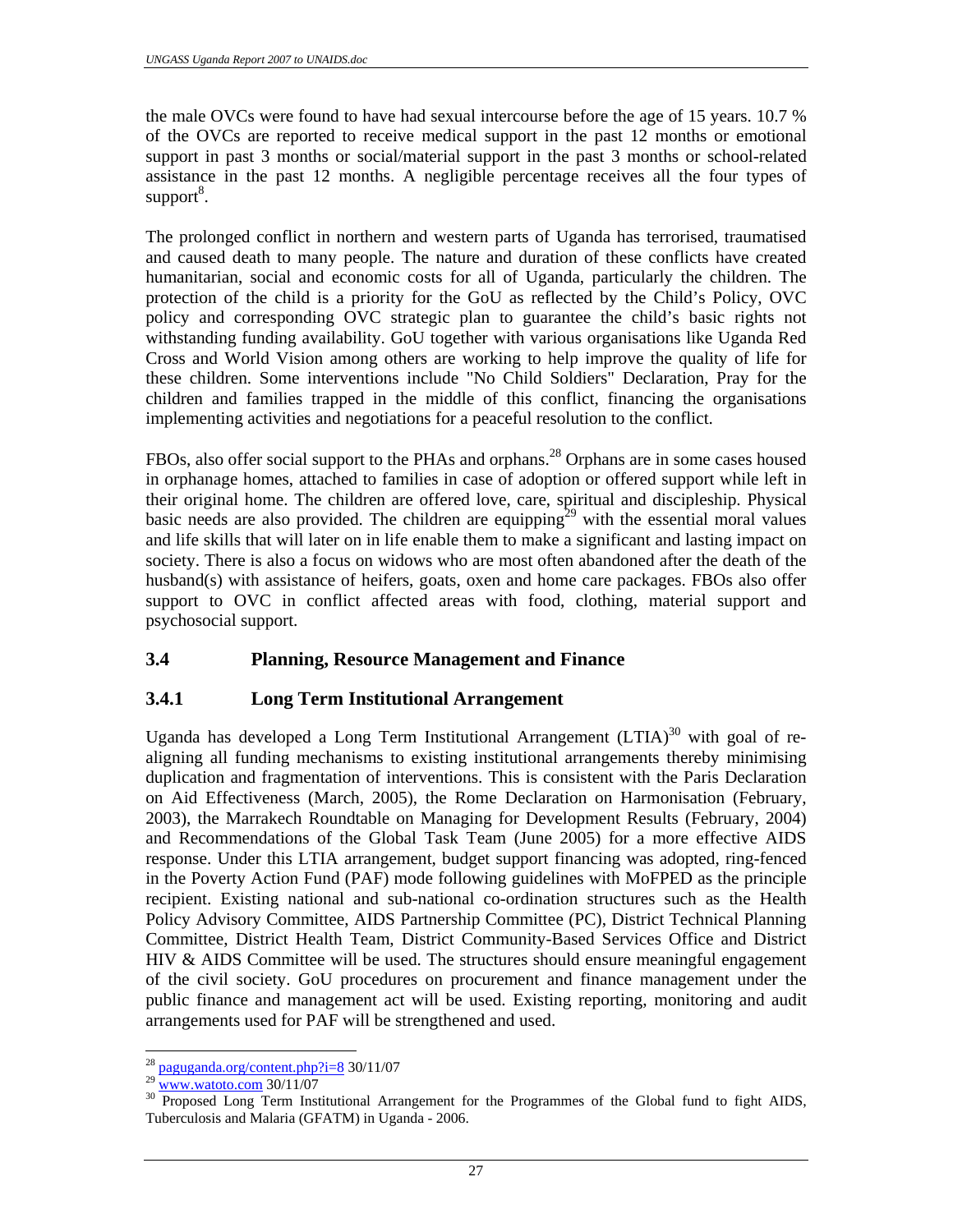## **3.4.2 HIV & AIDS Expenditures**

A consultant was hired to generate both public and private expenditures in HIV & AIDS for the financial years  $2005/06^{14}$ . The assessment of AIDS spending by categories involved extensive review of documents and stakeholder discussion and meetings with the relevant officials both in the public and private sectors. The donor community, both bilateral and multilateral organisations were the major sources of the data since they constitute the largest source of funding for HIV & AIDS in Uganda. This reflects a 6.1% public funding as reflected in *Table 3.4-1*.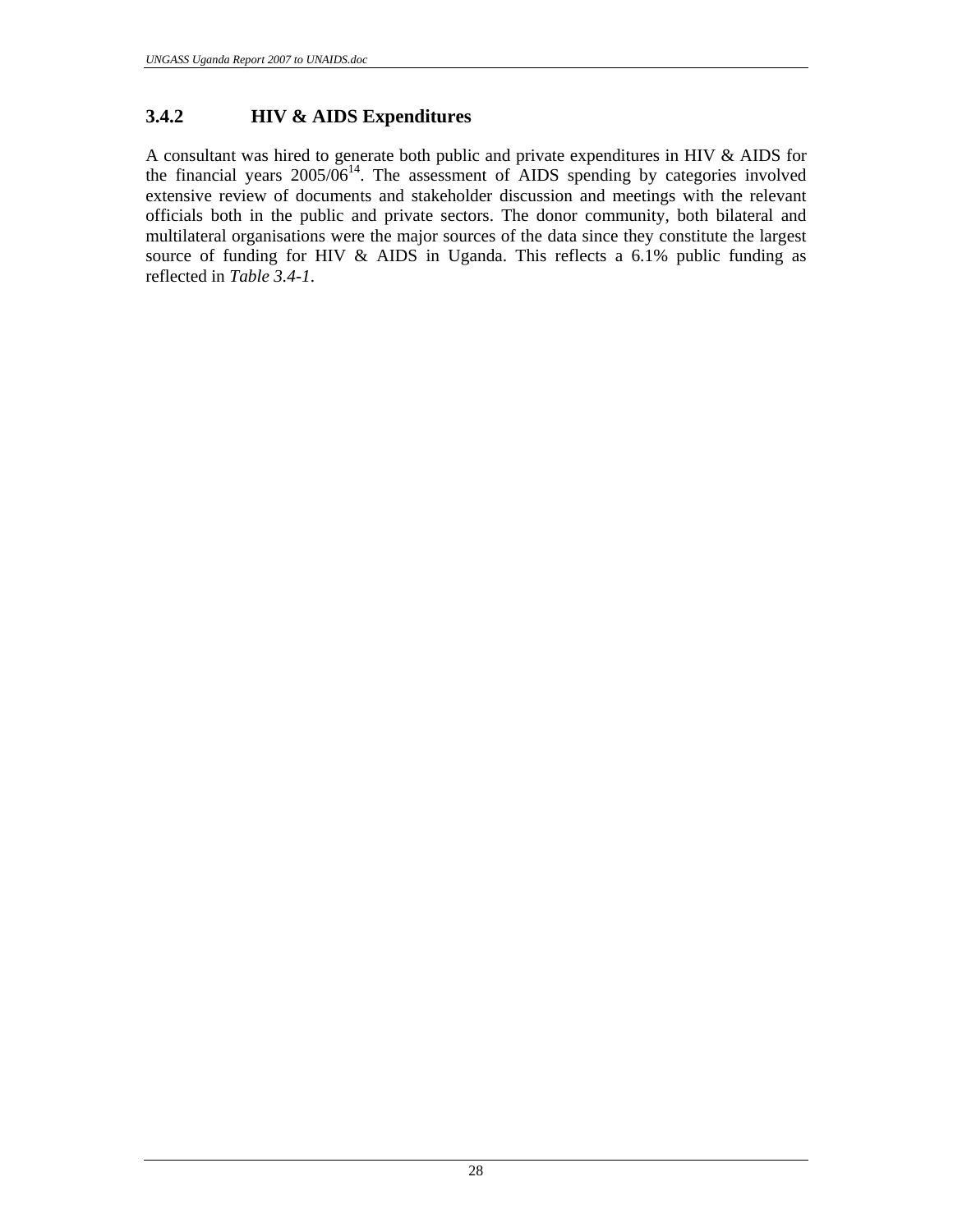| <b>AIDS</b> Spending categories       | Government     | <b>Non-Government</b> | <b>Total</b>    | $\frac{6}{9}$ |
|---------------------------------------|----------------|-----------------------|-----------------|---------------|
|                                       |                |                       |                 |               |
| Prevention                            |                | 67,883,659,823        | 67,883,659,823  | 19%           |
| Care and Treatment                    | 6,464,856,763  | 146,324,634,498       | 152,789,491,261 | 42%           |
| Orphans and Vulnerable Children       |                | 24,611,793,105        | 24,611,793,105  | 7%            |
| Program Management and                | 15,630,428,058 | 64,898,546,671        | 80,528,974,729  | 22%           |
| Administration                        |                |                       |                 |               |
| <b>Incentives for Human Resources</b> |                | 1,692,999,066         | 1,692,999,066   | 0%            |
| Social Protection and Social Services |                | 1,759,592,990         | 1,759,592,990   | $0\%$         |
| excluding Orphans and Vulnerable      |                |                       |                 |               |
| Children                              |                |                       |                 |               |
| Enabling environment and              |                | 929,011,872           | 929,011,872     | 0%            |
| community Development                 |                |                       |                 |               |
| Research excluding operations         |                | 33,004,475,915        | 33,004,475,915  | 9%            |
|                                       |                |                       |                 |               |
| Totals                                | 22,095,284,821 | 341, 104, 713, 939    | 363,199,998,761 | 100%          |
| Percentage                            | 6.1%           | 93.9%                 |                 |               |

**Table 3.4-1 Summary HIV & AIDS Expenditures - for Financial Year 2005/06<sup>14</sup>**

The National AIDS funding matrix based on 8 National AIDS Spending Assessment categories by financing sources mainly public and private, is reflected in Appendix 2a. The private sources of funding are further sub-divided into bilateral and multilateral sources. Under multilateral organisations, further sub-division is done<sup>14</sup>. As can be seen in table 3.4-1, 42% of funding is spent on Care and Treatment activities; 22% is spent on Programme management and administration while 19% is on Prevention and enabling environment and community development is least funded activity.

It was very difficult to obtain all data on expenditure on HIV & AIDS spending by both public and the private sector due to insufficient and incomplete data in different reports as well as methodological differences in data collection. Funds are allocated from GoU to the DLGs but it has not been possible to tease out the proportion that goes to HIV & AIDS due to the integrated approach to service delivery; and the fact that, being a cross-cutting issue, HIV & AIDS has not been accorded a special budget line/vote.

The categories of OVC and Prevention do not reflect any public spending although the GoU spent towards them<sup>14</sup>. This is due to the integrated approach to delivery of services making it difficult to sort out specifically the funding towards HIV & AIDS. Under the Universal Primary Education (UPE) and Universal Secondary Education (USE) OVC are catered for. Disaggregating the PAF to estimate the aggregated HIV & AIDS spending by the DLG and GoU is not possible. HIV & AIDS is looked at as another health problem thus even the advocacy and sensitisation elements are not easy to isolate.

The budget support funding by the development partners that was specifically meant for HIV & AIDS could not be isolated because of the integrated approach of implementation of activities.

It should also be noted that different organisations use different reporting timeframes and thus much data on spending for the financial year 2006/07 was not yet available since the accounts had not yet been audited. This has created a gap in the dataset<sup>14</sup> and thus this period's financial status is omitted.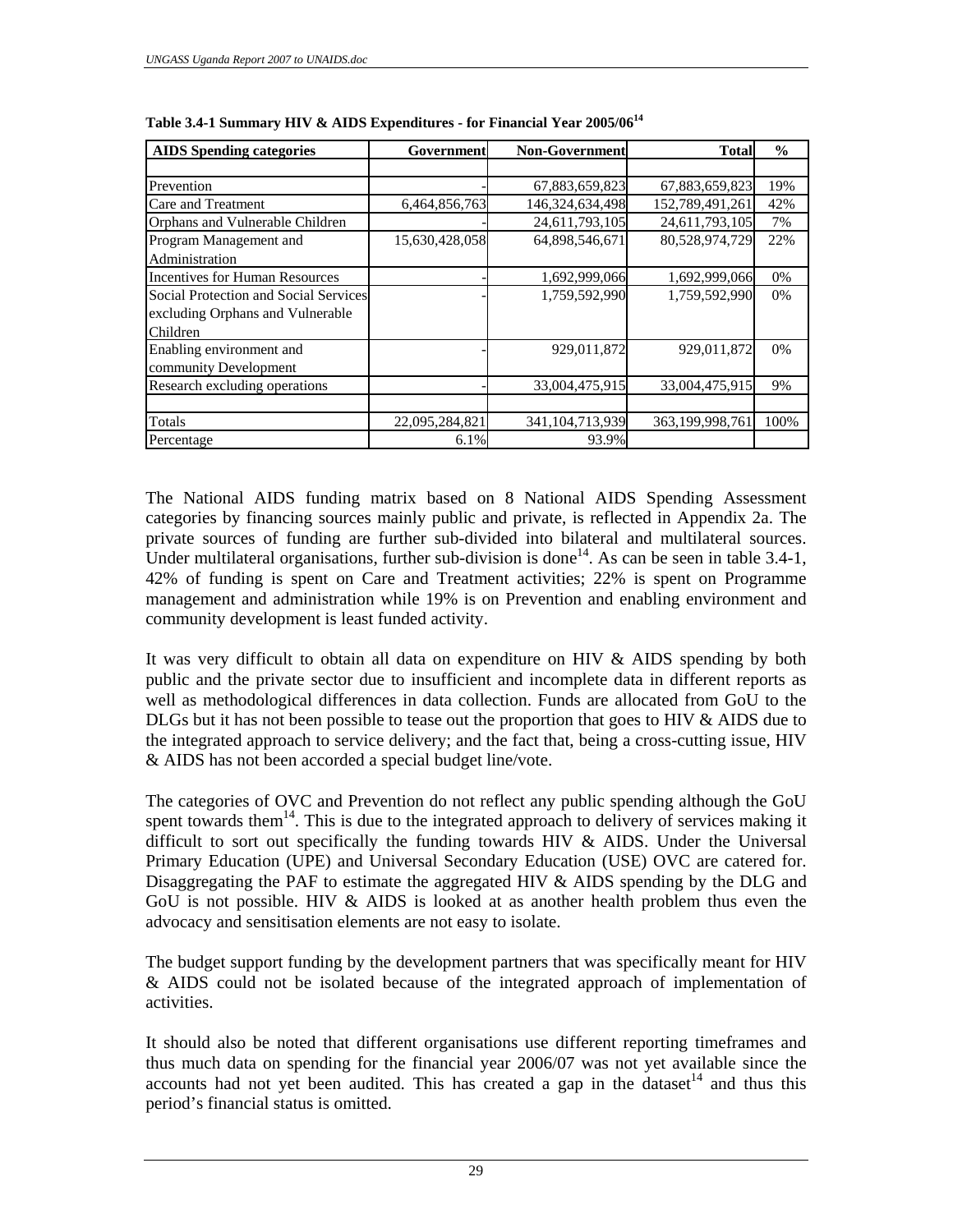As a bottom up planning tool, Uganda is in the process of setting up Community<sup>31</sup> Information System (CIS), which is a component of the Rural Development Strategy and Community Mobilisation and Empowerment Strategy, both of which are components of the Poverty Eradication Action Plan (PEAP). The CIS is intended to ensure that households and Communities have access to and make use of reliable and meaningful data and information. Information generated will allow for more precise planning at sub district and higher levels. This is likely to be an advocacy tool for GoU to consider increasing its funding to HIV & AIDS from 6.1% upwards.

#### **Other Funding Sources**

Uganda benefits from The United States Government  $(USG)^{32}$  in four areas related to HIV & AIDS: prevention, care, treatment, policy/systems strengthening through various CSOs. The USG funds over 60 prime government private and faith based organisations.

Additionally the USG funded a program between 2001 and 2006 aimed at enabling persons in selected districts to access and utilise appropriate, affordable and quality HIV & AIDS prevention, care and support services. This included strengthening of capacity of government, NGOs, CBOs, FBOs and the private sector to plan, implement, manage and provide services at the national, district and sub-district levels; integration of HIV  $\&$  AIDS prevention, care and support services; increasing access to and utilisation of quality HIV prevention services; increasing access to and utilisation of quality HIV & AIDS clinical; and increasing access to and utilisation of quality social support services for people infected and affected by HIV & AIDS, including orphans, vulnerable children, and adolescents in the selected districts and sub-districts.

The USG<sup>33</sup> is also funded a program strategically oriented to increase the utilization, quality, support and sustainability of services in education, health and HIV  $&$  AIDS through an integrated approach with the hope to improve educational status; reduce the spread of HIV & AIDS and sexually transmitted infections; decrease child and maternal mortality and stabilize population growth in the districts in Uganda.

The World Bank funded project between 2001 and 2006 under UAC initiated and sustained a national and decentralised multi-sectoral response to the HIV & AIDS scourge through support to the public sector and CSOs and through direct support to Community-led HIV  $\&$ AIDS Initiatives  $(CHAIs)^{34}$ . The contribution to the achievement of the three goals of the NSF 2001-2006 was mainly through service delivery and capacity building for implementation at the National, District and Community levels. These were:

- pioneered the widest ever community led HIV & AIDS initiative in Uganda that has guaranteed the delivery of services at the grass roots providing support to very many needy OVCs and PHAs.
- supported 15 line ministries to mainstream HIV & AIDS activities as part of their core business spear headed by an HIV & AIDS focal person appointed and a functional HIV & AIDS committee. They were supported to develop HIV & AIDS policies and guidelines and to carry out HIV & AIDS workplace programmes.

<sup>&</sup>lt;sup>31</sup> The Community Information System (CIS) booklet, UBOS 2006

 $32$  The AIDS/HIV Integrated Model District Programme Final Report 2001 – 2006.

<sup>33</sup> http://uphold.jsi.com/ 30/11/07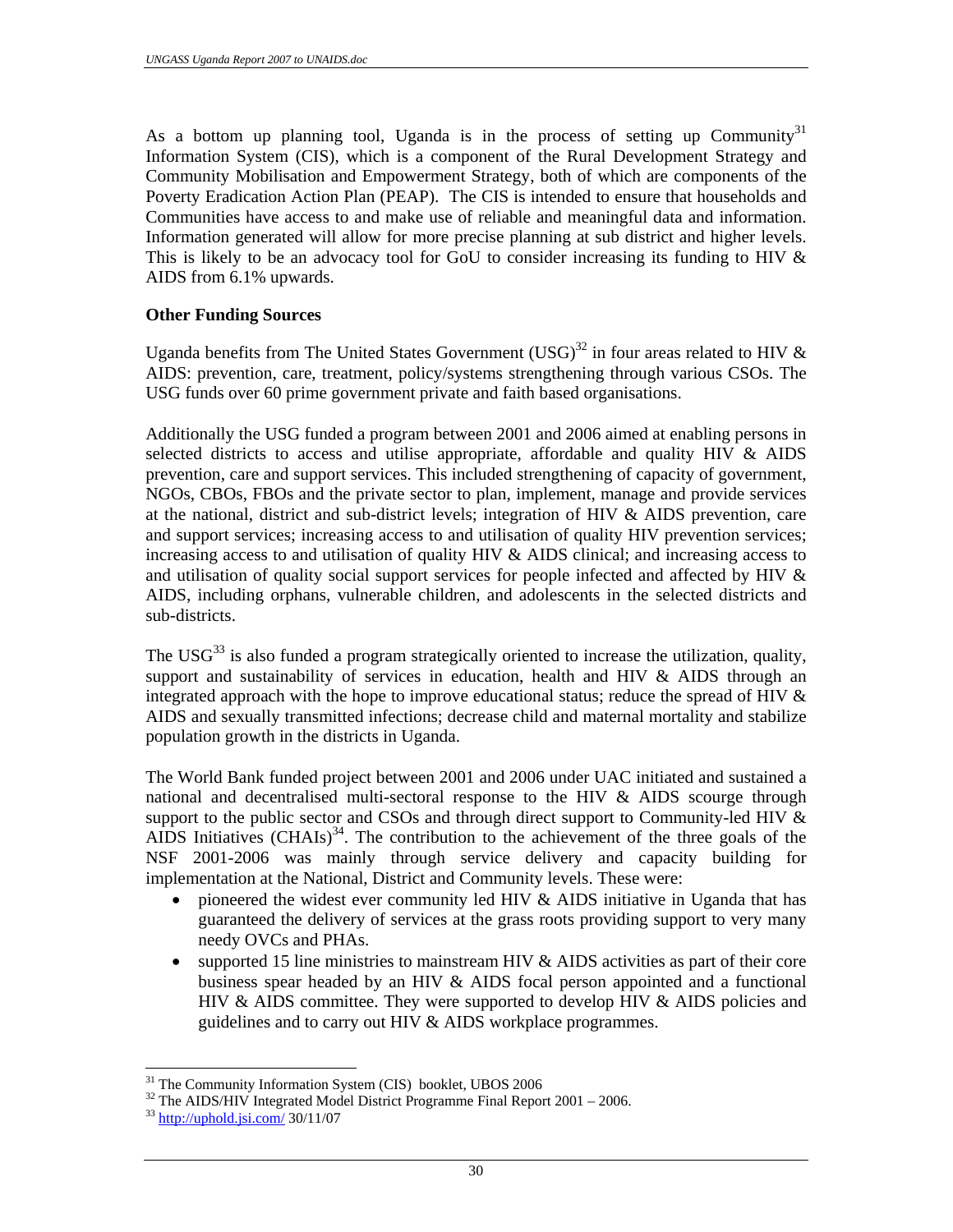- greatly supported both 36 national and 233 district level CSOs through the DLG to implement their planned activities.
- supported 30 DLGs and
- 3,629 CHAIs within the districts.

#### **Table 3.4-2 Summary of Fund Commitments by Source of Funding for Financial Years 2007/08 and 2008/09<sup>5</sup>**

| Source of funds                   | Financial year (amounts in millions of<br>USS |               |  |
|-----------------------------------|-----------------------------------------------|---------------|--|
|                                   |                                               |               |  |
|                                   | 2007/8                                        | 2008/9        |  |
| Government of Uganda              | 53.3                                          | 59.8          |  |
| <b>PEPFAR</b>                     | 236                                           | 283 (planned) |  |
| Global Fund - Round 3 Phase II    | 35.5                                          |               |  |
| Global Fund - Round 7 application |                                               | 31.9          |  |
| Civil Society Fund                | 6.8                                           | 10.5          |  |
| Partnership Fund                  | 1.8                                           | 2.5           |  |
| Support to MoLG for decentralised | 0.6                                           | 0.9           |  |
| coordination (Irish AID)          |                                               |               |  |
| Total                             | 334                                           | 388.6         |  |
| Projected NSP Requirements        | 276                                           | 347           |  |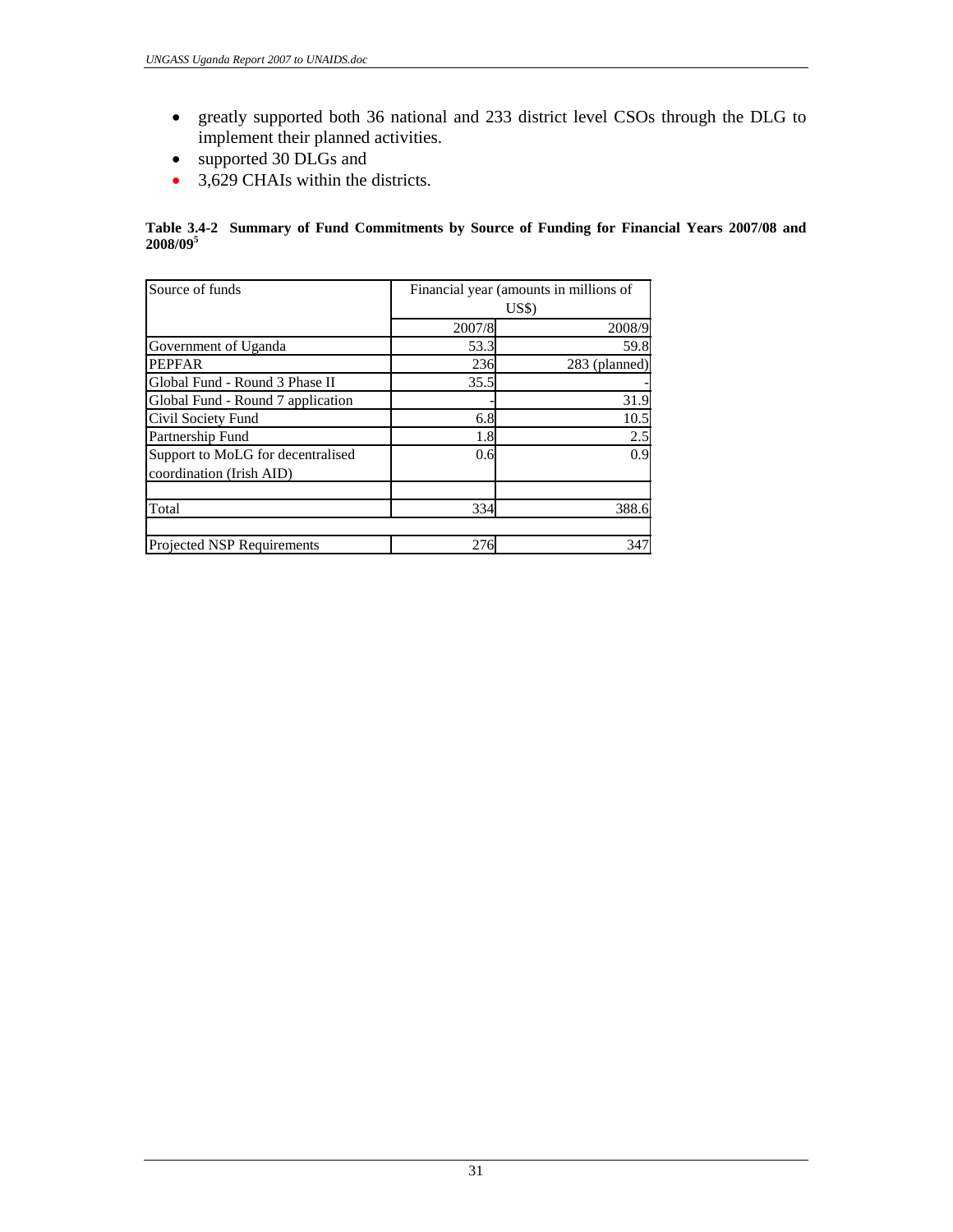# **4.0 Best Practices**

A Best Practice is a management notion which asserts that there is a technique that is more effective at delivering a particular outcome than any other. The idea is that with proper processes, checks, and testing. It will yield the desired outcome with fewer short comings and unforeseen complications.

The country's response has since the mid-term review of the NSF 2000/1-05/6 in 2003 registered more good practices in different aspects of the response at various levels. These have formed the basis for a strengthened response targeting universal access to all HIV and AIDS services by 2012.

For this particular reporting period, the criteria for identifying such practices include at least four or all of the following:

- 1. Innovation at the conceptualisation stage and in intervention approaches within the context of evidence-based programming
- 2. Stakeholder involvement in the conceptualisation process which usually underlie acceptability and ownership,
- 3. Appropriate targeting of the intervention that takes into account the social, cultural, economical and structural environments around the beneficiaries
- 4. Adequate coverage in terms of comprehensiveness, scope and packaging of intervention
- 5. Demonstrated impact and resource effectiveness
- 6. Potential for easy and quick replication in other settings

# **4.1 Supportive Policy Environment**

#### **Partnering of Various Implementers**

The Partnership approach to the coordination of the multi-sectoral response to HIV & AIDS in the country shapes the direction of the response and promotes stakeholder involvement in decision making especially at policy and strategic levels. This enhances ownership and commitment to the response among the different stakeholders. Initiated in 2002 under the Uganda AIDS Commission, the Partnership Structure spearheaded by the Partnership Committee has registered great achievements in the last two years including:

- establishing approaches for harmonising and aligning donor funding;
- agreeing on a common funding mechanism for civil society stakeholders;
- conducting joint reviews and wider sharing of strategic information to stakeholders at all levels;
- spearheading dialogue and consensus on strategic intentions for the next 5 years; and
- carrying out resource mobilization including involvement of stakeholders in the development of the country proposal for Global Fund Round 7.

In acknowledgement of the performance of the structure, the Partnership Committee was nominated by the local stakeholders and received a no objection from Geneva to serve as the Country Coordinating Mechanism for the HIV & AIDS component of the Global Fund programme in Uganda.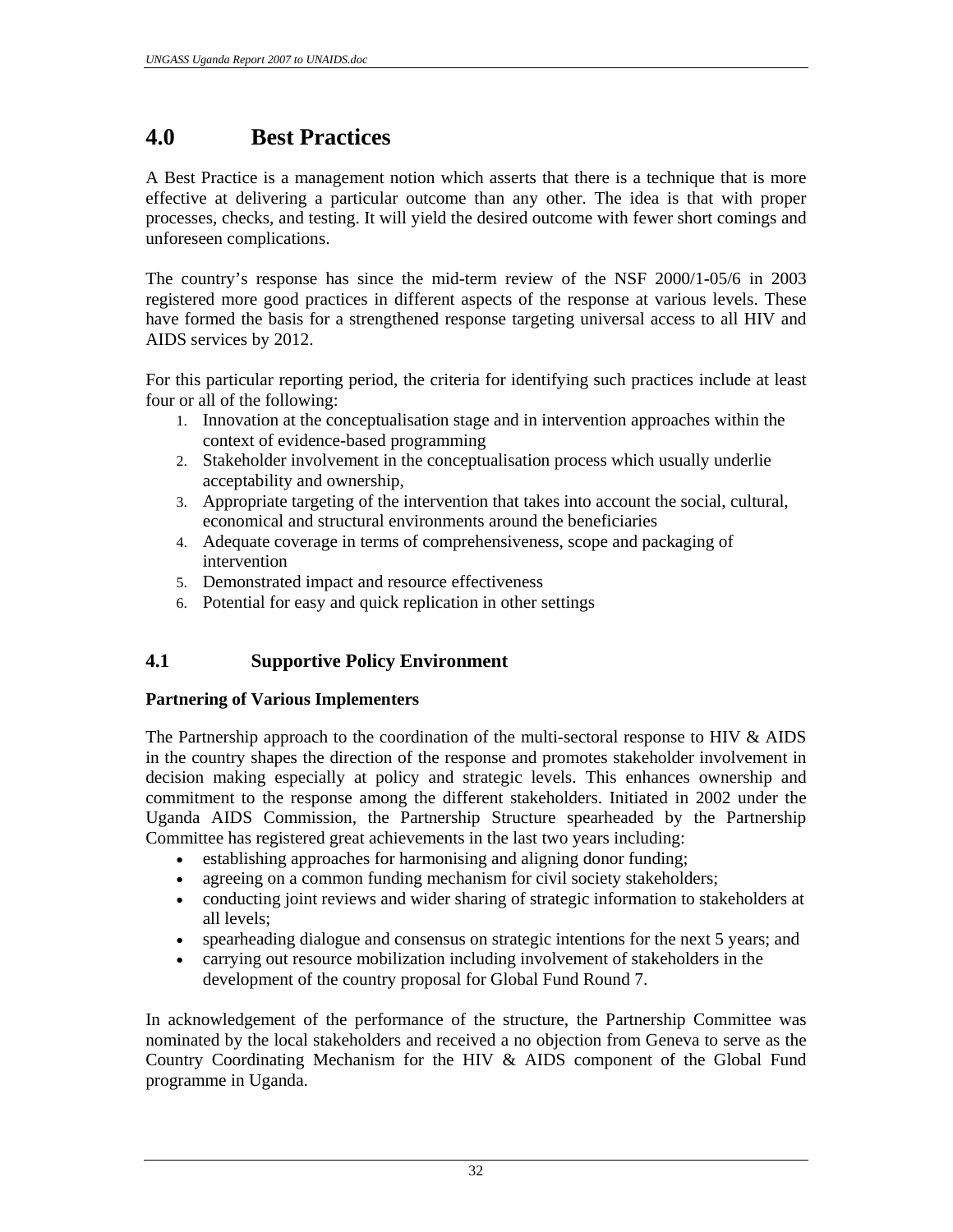### **Evidence Based, Consultative & Participatory Approach to Development of the NSP**

The evidence based, consultative, participatory and fully interactive process used in developing the NSP 2007/8-2011/12 features among the best practices. This includes involvement of stakeholders in assessing the country's performance under the previous NSF 2001/02 to 2005/06, identifying needs, assessing capacity to respond and shaping priorities for further action. The process was initiated in 2005 during the November Joint Annual AIDS Review (JAR) and was formally launched in August 2006 with stakeholder consensus on the various major phases and their outputs. The process featured extensive stakeholder consultations at national, district and lower levels through technical working groups (TWGs), district consultation fora, an appointed National Task Force, the Partnership Committee and finally the 2007 National Partnership Forum. This has promoted shared perspectives on priorities and approaches to the response among current and potential HIV & AIDS actors.

## **Condom Post Shipment Testing**

UAC initiated in-country post-shipment testing<sup>34</sup> of condoms through a World Bank procurement, under MAP, of the condom-testing machine (US\$ 0.190 million) to reduce the costs of post-shipment testing thus making the exercise affordable and therefore sustainable. The machine was handed to the National Drug Authority to ensure a sustained quality of condoms. Testing should therefore continue even when the donor funding is over, since the cost of post-shipment is included in procurement cost.

## **Strategic Planning at DLGs**

GoU and Partners have funded and supported 50% of Ugandan districts to develop 5 year HIV & AIDS strategic plans to enable them to have a long term strategy to handle HIV  $\&$ AIDS issues within their local governments. Many AIDS Development Partners have bought into these plans and offer funding. It will be easier for donors to fund an existing plan. If these strategic plans can be implemented, they will greatly contribute to the NSP.

### **Partners of FBOs**

The Inter-Religious Council of Uganda (IRCU) has tremendously contributed to the coordination and management of the AIDS response. The IRCU has however established a credible forum for leadership in the religious organisation in Uganda to work together. It has brought together Roman Catholic, Muslims, Anglican and Orthodox communities united against AIDS under the SCE's FBOs. They jointly dialog on the dynamics and impacts of the epidemic and how to utilize their structures and systems to deliver services in collaboration with other stakeholders. The IRCU has even developed financial granting capacity for stakeholders in this sector, which takes resources and eventually services nearer people in all corners of the country. FBOs usually are expected to at a comparative advantage to champion Abstinence and Faithfulness in marriage message.

# **4.2 Scale-up and Sustaining Programmes**

Since the late 1980s, the country's response has hinged on community involvement and ownership of the response that leads to growing AIDS competence. It is acknowledged that even with increasing access to resources, communities will not actively take up services if they are not appropriate to their contexts. The recognition to work with and develop community capacity has been an underlying principle in many national programmes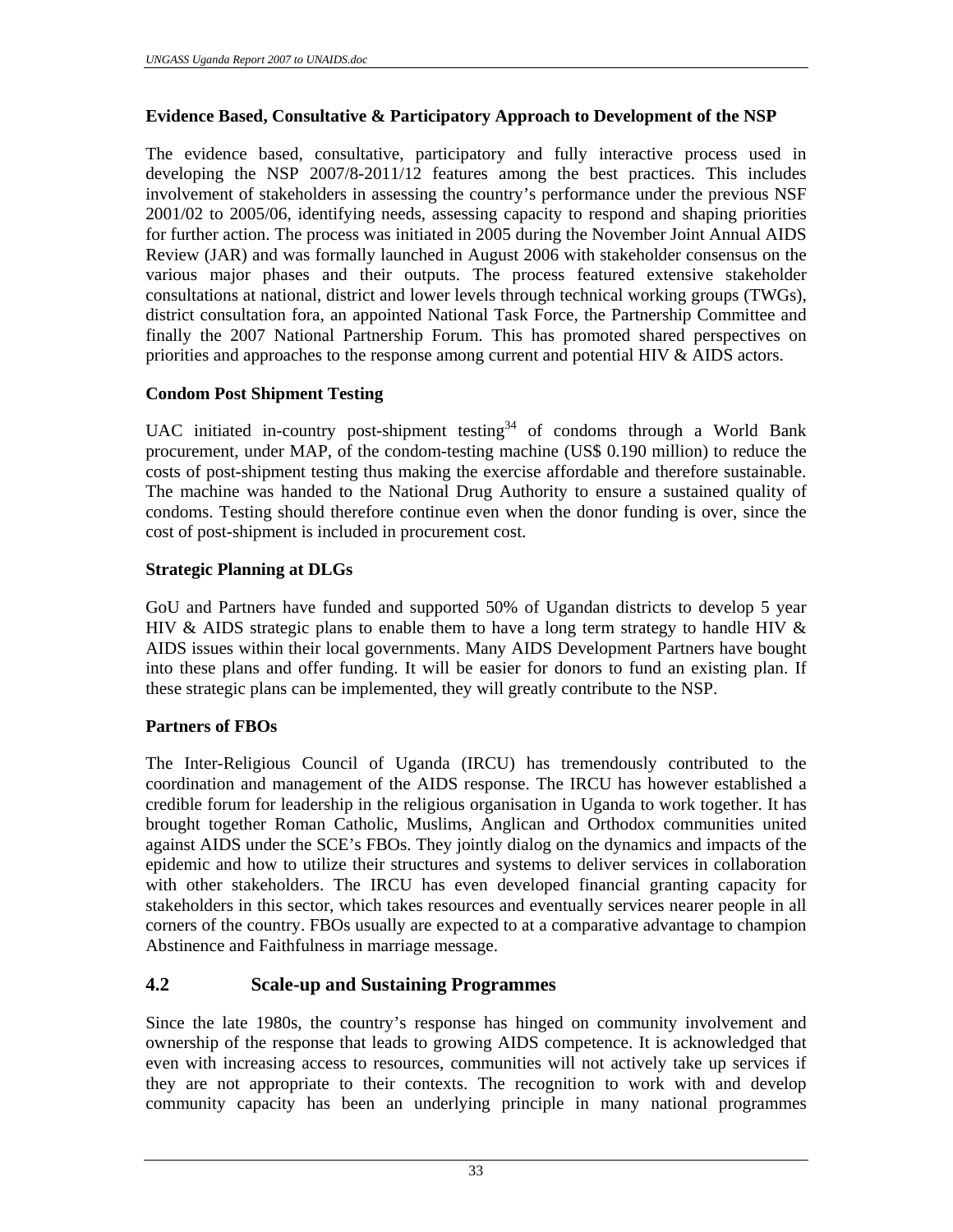including funding mechanisms. These have cultivated good practices at community level that form foundations for successive programmes

#### **The Community-led HIV and AIDS Initiative (CHAI) Component of the MAP Project**

The CHAI component nurtured many community groups around common problems. CHAI encouraged group members to identify and analyse problems, participate effectively in family and group activities like meetings, farming, home visiting and community mobilization and sensitisation on a voluntary basis. This created ownership and developed skills in leadership at community level that is regarded as an important good practice  $34$ .

After the phasing out of the MAP funding, many CHAI groups took on sustainability approaches through building of alliances and linkages with other support agencies like development partners, Local Government structures, Civil Society Organisations (CSOs) and Community Based Organisations (CBOs). Through such alliances the groups have continued to handle issues related to financial support, skills improvement/development and service provision. Some CHAI groups have grown from small CBOs to resident NGOs thus giving technical support to other CBOs in various areas such as sensitisation, resource mobilisation and financial management. Some CHAIs have engaged in innovative community strategies for sustaining their activities like crop and/or animal husbandry, drama and handicraft making. Income is generated from selling crop or animal produce, etc. The funds are used to support orphan children with scholastic materials & requirements, dues, buying essentials for PHAs or orphans and for transporting PHAs for treatment.

## **4.3 Effective Prevention Programmes;**

 $\overline{a}$ 

The NSF mid-term review revealed waning prevention efforts, which led to the initiation and/or strengthening of several national level programmes to expand the response and featuring some good practices.

**The PIASCY school-based programme and the Young Empowered and Healthy (YEAH) Campaign.** The development of both pioneered comprehensive partnerships in prevention, targeting message consistency and acceptability across cultural, religious and social differences. The PIASCY programme presents an integrated approach to age-specific growing up issues within the school teaching model that positions the learner's welfare as central. The YEAH campaign targets more of out of school young people with edutainment approaches that address environments that predispose them to risky behaviour and HIV infection thus strategically situating the ABC model. The PIASCY programme is progressively developing the education sector into an AIDS competent sector through structured mainstreaming approaches. The YEAH campaign received a regional BCC award from AfricomNet for innovation in communicating to young people in February 2007.

**Home-based HIV Counselling and Testing (HCT):** This programme was successfully piloted in the districts of Tororo and Mbarara through American funding with great success. The pilot revealed that the intervention is feasible, acceptable, increases opportunities for couple testing and mutual disclosure of results, offers a safe environment for couples to discuss risk concerns and issues, and allows psychosocial support for all family members. These positive outcomes have informed intensified programming at various levels and also policy formulation.

<sup>&</sup>lt;sup>34</sup> End of Project Report for Uganda HIV/AIDS Control Project 2001-2006 (Cr. 3459 UG) - December 2006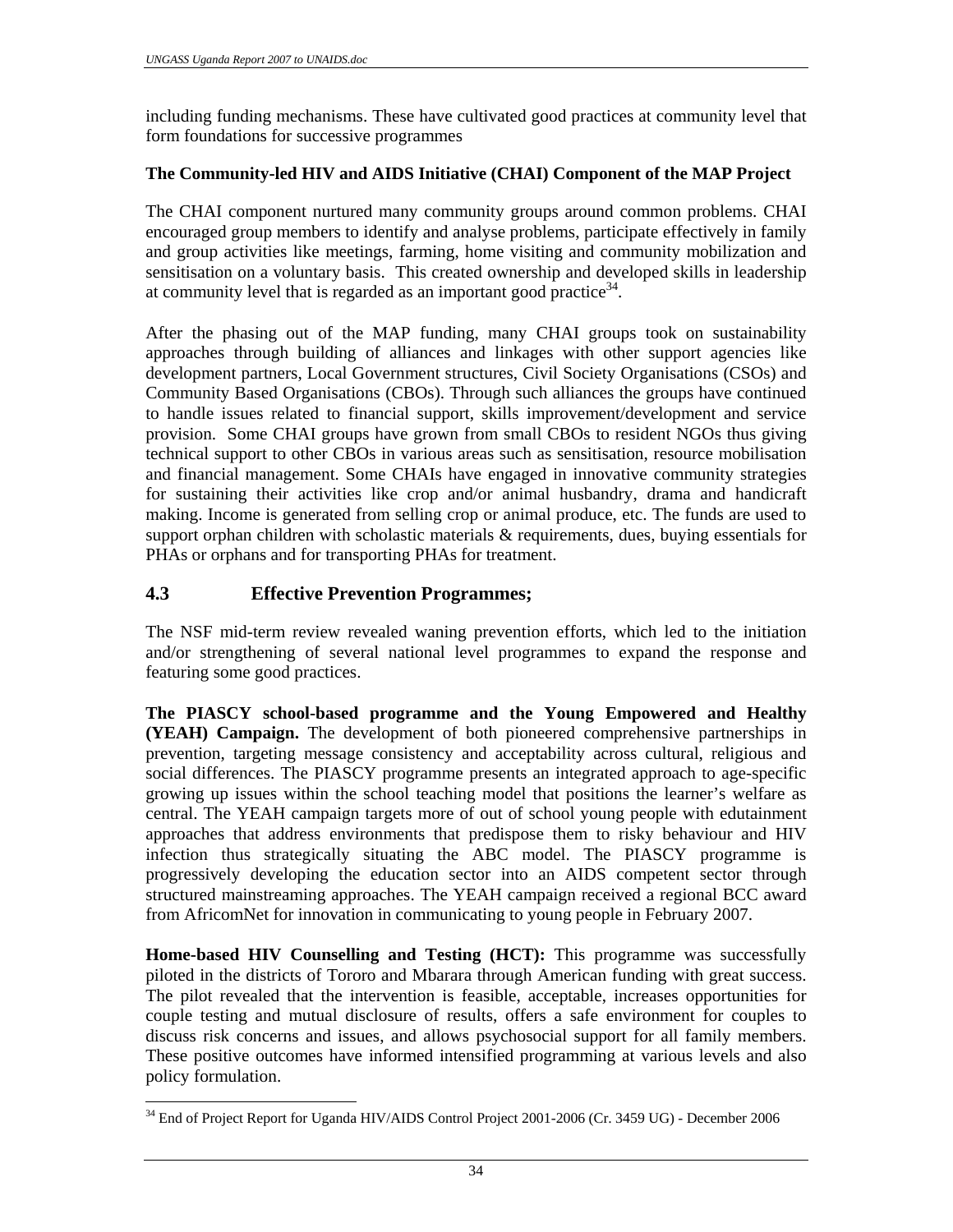#### **Abstinence**

Some CSOs are enlisting the youth and encouraging them to abstain from sex till marriage, and this is thought to be a good practice. The young people are followed up so as to maintain their commitment.

Prevention with Positives where PHAs sensitise the public through testimony is thought also to be a good practice.

### **4.4 Treatment, Care and Support Programmes**

#### **Treatment**

Uganda boasts of centres of excellence in provision of prophylactic and clinical care to the infected. The Joint Clinical Research Centre and Infectious Diseases Institute feature among the best practices in combining quality care and research into clinical care specifically ARV drug adherence, interactions, resistance monitoring, drug switching, etc in the African context. Besides this, both centres have innovatively enhanced treatment and support to children and adolescents. The Joint Clinical Research Centre has OVCs enrolled on free ART with appropriate support services and is championing access to paediatric formulation. The IDI runs one of the largest support facilities in the country that provides friendly services to infected children, adolescents and young people in the country. The Joint Clinical Research Centre's satellite site around the country are a demonstration that quality care can be easily accessible even in the most remote parts of the country

#### **Care and Support**

HIV & AIDS Post Test Clubs, mostly coined around HIV & AIDS care centres, are established to provide public awareness about HIV & AIDS through music, drama and / or testimony and provide on-going psycho-social support to the members. This includes the promotion of the ABC+ strategy. The PHAs are also encouraged on a positive living attitude which includes practices like adherence to<sup>35</sup> treatment especially free ART programs, status disclosure to close family members. HIV & AIDS Post Test Clubs have greatly contributed to the reduction of stigma and access to funding sources for material support and income generation.

**The AIDS Support Organization**: The AIDS Support Organisation continues to innovate around integration of prevention, treatment, care support services to over 100,000 clients and their families around the country. The AIDS Support Organisation has championed access to care and treatment to many of the infected and affected who would not have otherwise afforded the services.

**Mildmay Jajja's Home** is a unique facility providing comprehensive services to HIV infected and affected children. Located in a semi urban area, the Home receives and actively identifies affected children in communities around the structure for day-care/outpatient and in patient services. Children are provided with rehabilitation services, nutritional support, recreational services, treatment for HIV & AIDS and opportunistic infections and psychosocial support. The Home provides a glimmer of hope to many guardians and parents who do not have time and resources to take care of their affected children and even those who

 $\overline{a}$ <sup>35</sup> HIV/AIDS in Africa – Getting Results – World Bank Global AIDS Programme and ACT Africa - 2006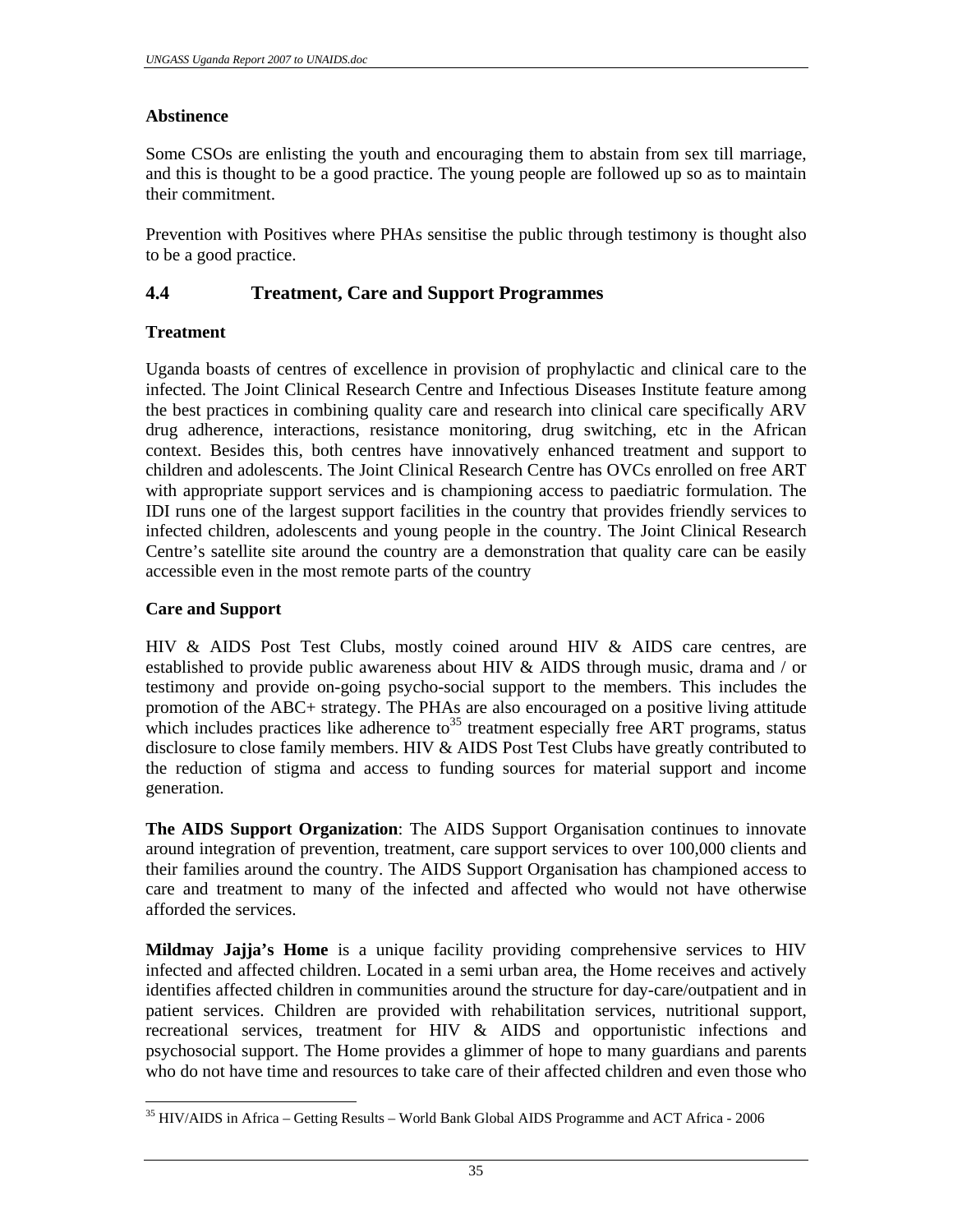were inadvertently and purposely ignoring infected children waiting for their deaths. The Home is currently among the few facilities providing all round integrated support combining facility-based and home care approaches to children in the face of the epidemic.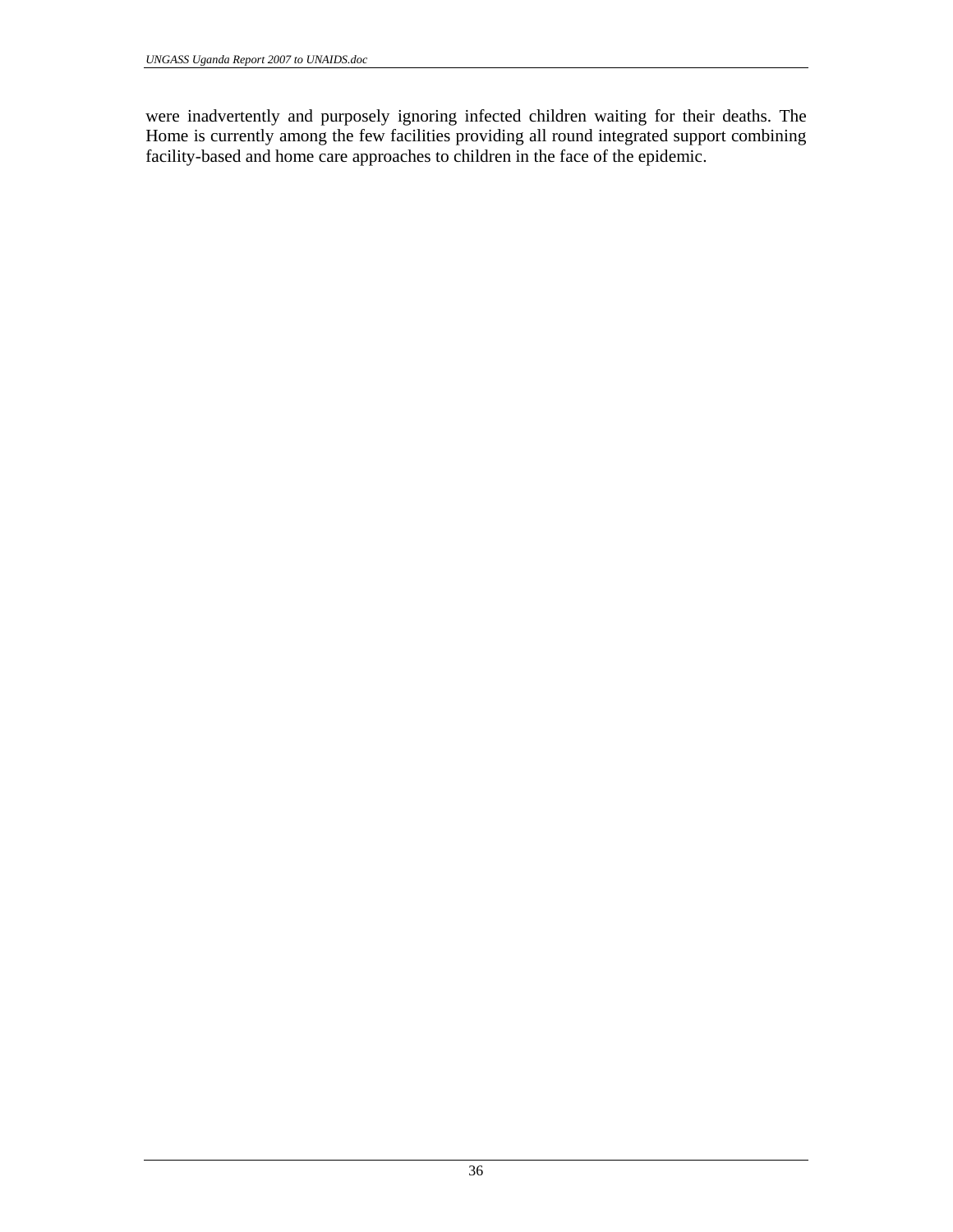# **5.0 Major challenges and remedial actions**

# **5.1 Progress made on key challenges identified in 2005**

In 2005, a number of challenges were identified to be affecting implementation and realisation of NSP targets. This chapter discusses progress made during the reporting period in addressing those challenges and suggests some remedial measures to be taken.

# **Time Bound Duration of Funding for Existing HIV & AIDS Programmes**

Despite the ending of various funding cycles, funding to key HIV & AIDS interventions has continued to be earmark and availed through GoU and AIDS Development Partners. The New NSP 2007/08 to 2011/12 has also identified and costed the National Priorities and various AIDS Development Partners have indicated interest to offer funds. The GFATM Round 7 proposal for Uganda for the HIV & AIDS component was approved, by Geneva Office. These funds are to be managed under the LTIA as agreed upon. The USG has also continued to fund HIV & AIDS interventions. UNAIDS and other UN agencies have also continued to fund HIV  $\&$  AIDS interventions. This has allowed continuity of key HIV  $\&$ AIDS interventions. A funding arrangement has been established where AIDS Development Partners contribute to a fund to be accessed by CSOs. The management of these funds is administered following the LTIA.

### **Poor National Coverage in Implementation of The HIV & AIDS NSF 2001/02 – 2005/06**

In the past two years, the national HIV  $\&$  AIDS programme has been finalising objectives as set for the previous National Strategic Framework 2001/02 to 2005/06 for HIV & AIDS, reviewing its performance and developing a new plan that will enhance achievements and address the identified gaps. The overall goal of the new strategy is to achieve universal access targets for HIV & AIDS prevention, care, treatment and social support by 2012. And the aim is to reduce new HIV infection by 40%, to scale up and reach 80% of those in need of care and treatment, and to expand social support to 54% by the year 2012. It is hoped that these in place together with regular focused reporting and follow up using the PMMP and operational handbook, will address the challenges of reaching all communities with relevant programmes. More resources are being mobilised from local and international sources as mentioned under Chapter 4 to fund the new national HIV & AIDS strategy. There is need to build the capacity of implementers at sub national levels.

#### **Limited Program Coverage and High HIV Prevalence rates in the Conflict Areas of Northern Uganda**

In addressing limited coverage in conflict areas, UAC together with other development partners have set up a special programme for Northern Uganda called National AIDS Committee on AIDS in Emergency settings to specifically scale-up HIV & AIDS interventions and coordination efforts in this region. This programme has been operational for the past two years. It is designed to undertake periodic quarterly reviews through fieldwork and meetings and is so far demonstrating progress. Additional funding specifically targeting the conflict area in Northern Uganda includes USG funding for AIDS, TB and Malaria. Various national and international CSOs have extended a hand of assistance to the conflict areas focusing on OVCs, material support, counselling, education, HIV & AIDS sensitisation, provision of relief items, spiritual nourishment, housing e.t.c. There are ongoing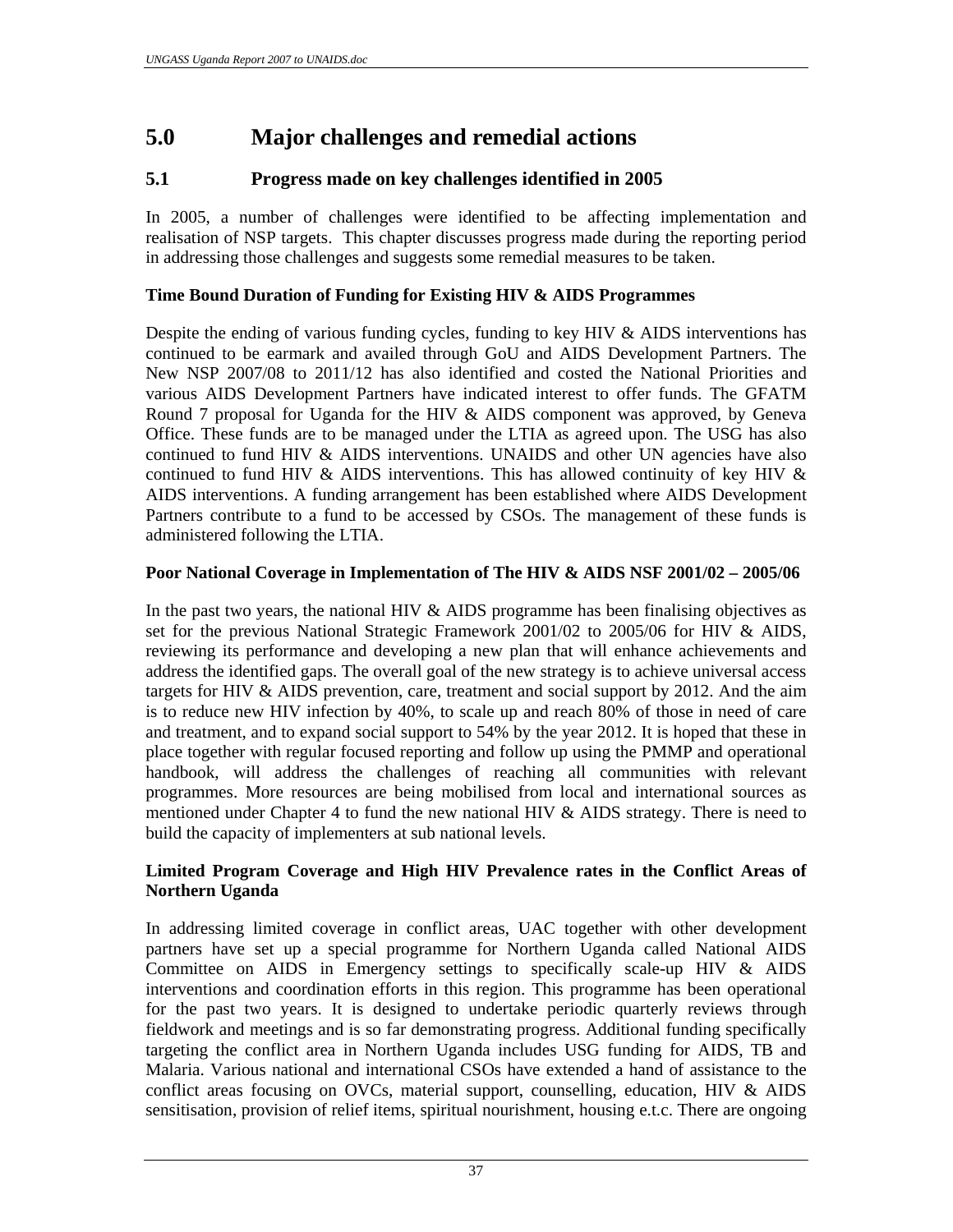peace talks and cease fire between the GoU and the warring factions. Quite a number of people are returning to their homes in anticipation of peace.

#### **Weak Status of Mainstreaming of HIV & AIDS in the Public and Private Sectors**

The 2004/5-2007/8 Poverty Eradication Action Plan (PEAP), which is a four year national development agenda, recognizes HIV & AIDS as a cross cutting issue and a contributing factor in the increase in household poverty and limiting progress in human development. A review of the integration and mainstreaming of HIV & AIDS in planning and budgeting in government sectors shows that sectors have developed varying strategies to address challenges of HIV & AIDS in their sectors. For example, Ministry of Finance, Planning and Economic Development (MoFPED) and Ministry of Public Service provide health care service to their workers that are infected with HIV  $\&$  AIDS through an agreement with Joint Clinical Research Centre. Ministry of Education developed manuals on HIV & AIDS to address the Youth in school and reduce on their vulnerability. Ministry of Works, Transport and Housing has a HIV & AIDS workplace policy in place.

As a measure to standardise mainstreaming practices in the Public Sector, MoFPED together with UAC and UNDP developed an HIV & AIDS mainstreaming guideline in 2007 through a consultative process, which involved other GoU Ministries, Local Governments and AIDS Development Partners. This guideline is purposed to enhance the strategic management of the national HIV and AIDS response by adding value, increasing relevance and scaling up different interventions of the public sector. Furthermore, the MoFPED budget call circular for financial year 2008/9 has instructed all Government Ministries, Agencies and Local Governments to mainstream HIV & AIDS in their budget framework papers and eventually their budgets. This is expected to be the practice henceforth. A draft policy on mainstreaming is in its final stages of development.

### **Stock-Outs of Essential Supplies, Drugs and Other Commodities**

Due to lack of harmonisation and information exchange regarding procurement and supply chain management by partners supporting HIV commodities management, stock-outs of essential supplies, drugs and other commodities has been experienced. To address this, the Procurement Unit of MoH is being strengthened with Technical Assistance from USAID and expansion of its establishment. In addition a procurements and supply chain management Committee comprising key partners has been formed and meets regularly. By requirement, Partners are expected to inform the Supply Chain Management Committee of the procurement plans and MoH is in the process of preparing a joint procurement plan for all HIV & AIDS commodities.

#### **Human Resource and Infrastructure Constraints**

During the reporting period, human resource and infrastructure remained a major constraint especially in the health sector. Fortunately, the Heath Service Commission is in place and efforts are underway to strengthen it to fulfil its objective of ensuring that all positions in the health sector are filled with qualified and competent persons. Furthermore, attention is being paid to the special needs and problems that affect workers in the health services. The Human Resource for Health policy is in use and its corresponding strategic plan  $(2005 - 2020)$  has been finalized and awaits publication.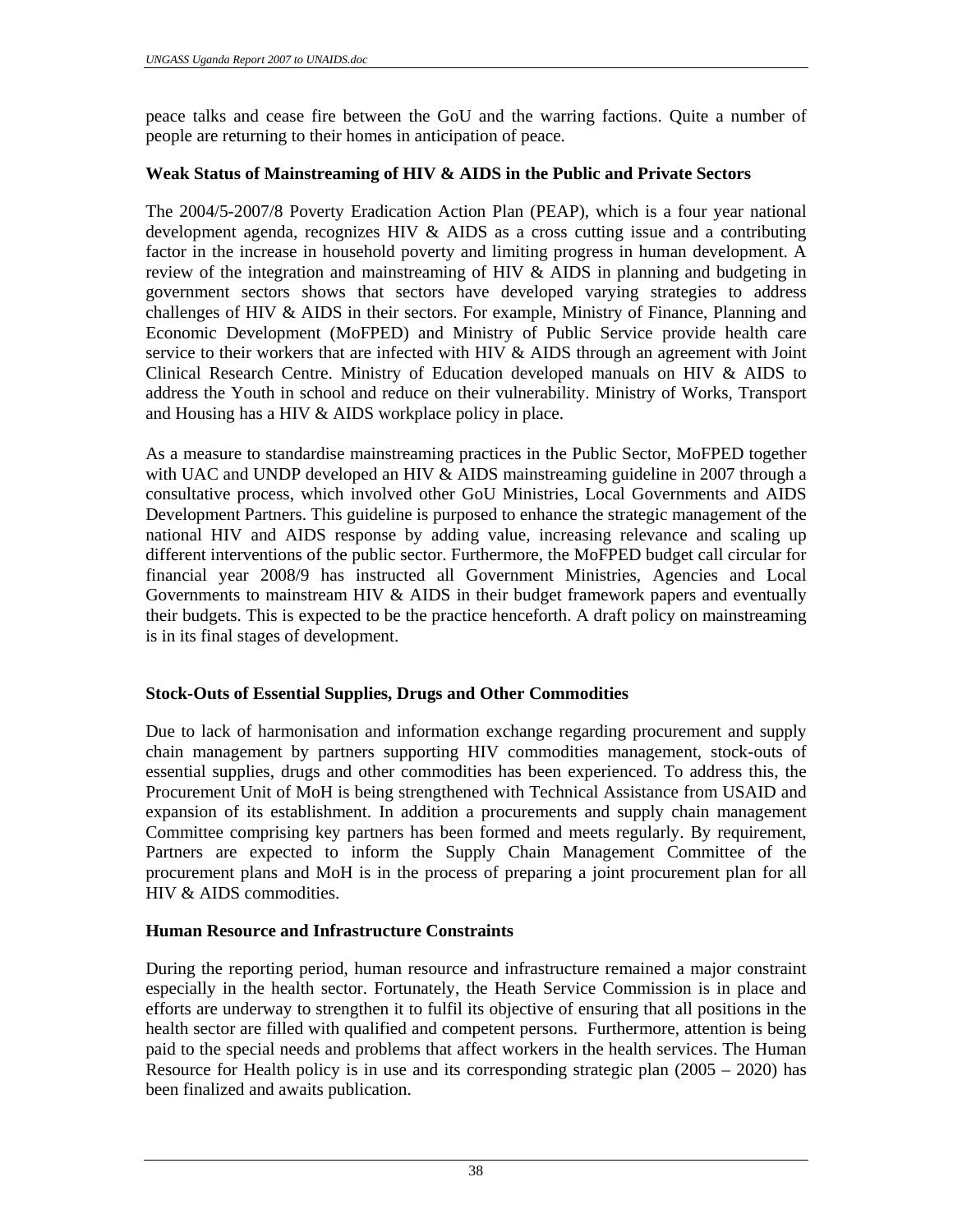Arrangements to build the capacity of human resource in the health sector are ongoing. This includes in-service training, orientation in new methods, sharing experiences and training workshops, on-the-job training, training on effective use of data, training in M&E e.t.c. Specialised training of users on new and modern methods like HIV testing methods and equipment like CD4 count machines and viral load analysers, is underway and is likely to be a continuous undertaking.

The physical health infrastructure is being further developed and management improved upon. Under the Essential Medical Equipment Credit Line, procurement of essential medical equipment is being undertaken. The National Advisory Committee on medical equipment is reviewing the equipment policy document to update the equipment list for each level and respective technical specification(s). Some health facilities continue to be rehabilitated, refurbished and re-equipped.

### **Wide Gap Between Level of HIV & AIDS Awareness and Appropriate Behaviour Change**

There have been specific campaigns geared at addressing awareness and behaviour gaps following an in-depth study that identified accelerators of the HIV & AIDS epidemic in Uganda. These have focused on prevention among the HIV positives as well as discordant couples, prevention of cross-generation sex, prevention programmes of MARPS like the fishing communities and CSWs, HCT at household levels. Behavioural Change Strategies to address the identified gaps are included in the new NSP ready for implementation. Some CSOs are doing a lot of work in this area especially targeting the youth in and out of school. The FBOs are also critically looking at addressing at an increased level the behaviours among the married.

# **Institutionalisation of The 'Three Ones' Principle**

Efforts to strengthen the  $3<sup>rd</sup>$  Principle of the 'Three Ones' are underway. UAC as the national co-ordinator on HIV & AIDS has led the nation in developing the NSP following a participatory, consultative and interactive approach. This has created a stakeholder ownership of the NSP. There are plans to ensure wide dissemination of the New NSP. Following a similar approach, a M&E plan for the NSP called the PMMP together with the operational handbook have been developed and are to be disseminated in 2008. An intervention reporting system for all implementers is to be set up using a web enabled interface. This is expected to further strengthen the principle.

# **5.2 Challenges Faced Throughout the Reporting Period**

Many challenges identified in the 2005 UNGASS Country Report are still outstanding; although, to a large extent, some measures have been taken to address them as discussed above.

# **Missing Baseline Values in the NSP**

Some indicators in the NSP 2007/08 – 2011/12 lack baseline values. However, some effort is being made to obtain these values through the respective line GoU Ministries. In order to measure the progress of implementation of the NSP 2007/08 – 2011/12, presence of baseline values is vital for measurement of progress, although some of these indicators require a sizable amount of resources.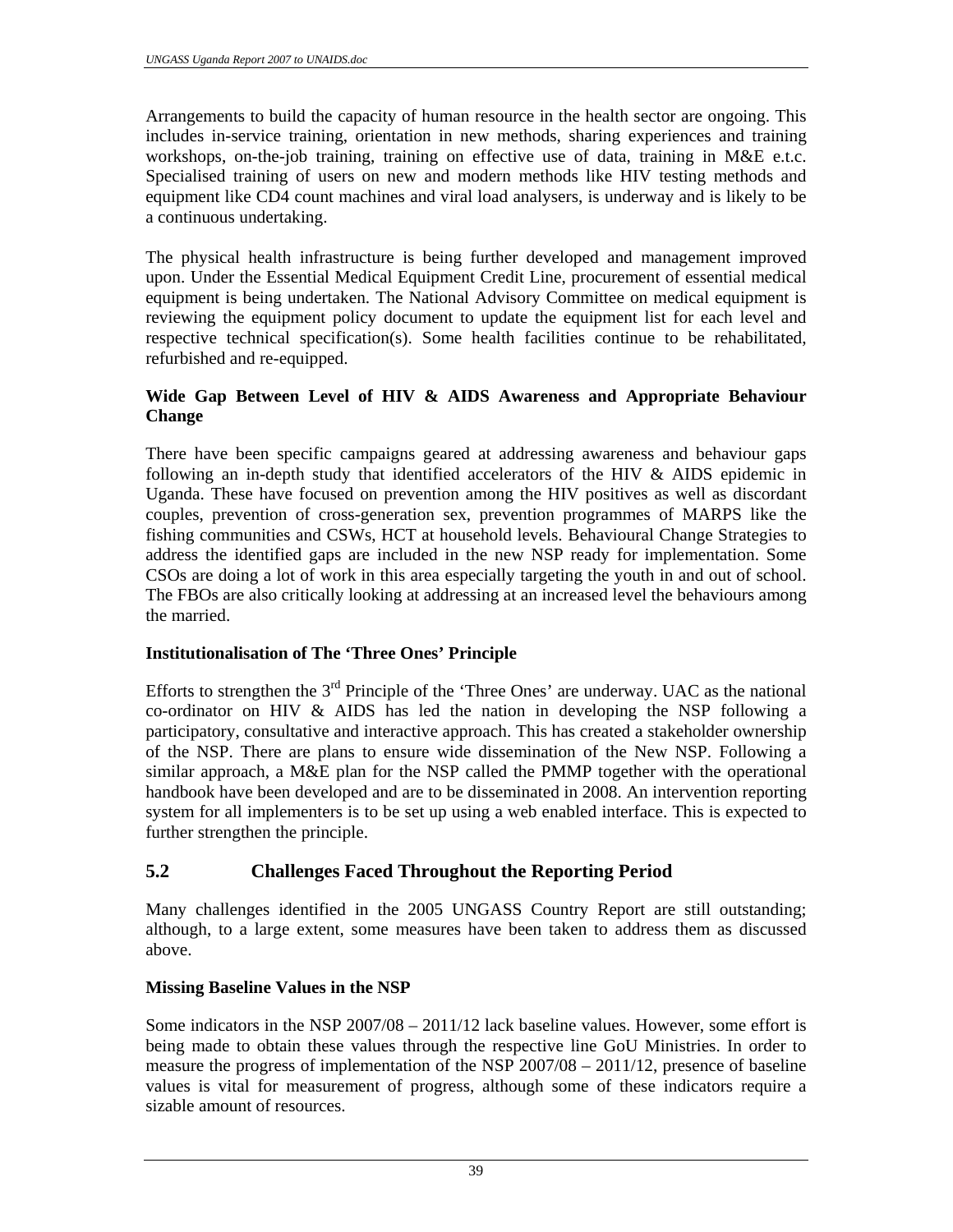#### **Over Stretched Service Levels**

A great deal of progress in fighting HIV & AIDS in Uganda has been made through the provision of ART, Home-Based HIV Counselling and Testing (HBHCT) and child healthcare. As HIV related deaths reduce, the numbers requiring treatment, care and support services increases<sup>36</sup>.thus over whelming the Treatment, Care and Support services. The demand for care and support services is ever increasing over and above the available service thus overloading the available services. This further compounds an already existing problem of low human resource at the health facility especially in PMTCT and ART. These are the same health facility staff to operationalise, train and implement other activities like counselling and treatment of opportunistic infections within the health facility.

There is a weak sub-national public and private capacity in implementing the health sector response to HIV prevention. This leads to slower scale up of activities at lower levels of service delivery. These need to be strengthened.

#### **Policy and Guideline Implementation**

Although policy guidelines are available at national level, they are not presented in an easily understandable package for sub-national structures. There is need to identify vital policies and prepare simplified versions for use at sub-national levels. These could be disseminated widely at implementation levels.

### **5.3 Concrete Remedial Action to Ensure Achievement of national targets**

Uganda is committed to International and Regional instruments<sup>5</sup>. The International and regional human rights instruments to which Uganda is signatory include

- Universal Declaration on Human Rights,
- Convention on the Elimination of all Forms of Discrimination against Women,
- Convention on the Rights of the Child,
- International Convention on Economic, Social and Cultural Rights,
- International Convention on Civil and Political Rights,
- African Charter on Human and People's Rights, and
- Optional Protocol to the African Charter on Human and Peoples' Rights on the Rights of Women

The UN Declarations and Programmes of Action that Uganda has endorsed include<sup>5</sup>:

- UN General Assembly Session on HIV & AIDS Declaration of Commitment, 2001
- Millennium Declaration and Development Goals, 2000
- Fourth World Conference on Women (Beijing) Declaration and Platform for Action, 1995
- Beijing  $+5$ , 2000
- ICPD +5, 1999

 $\overline{a}$ 

<sup>&</sup>lt;sup>36</sup>The AIDS Support Organisation (TASO) 2006 Annual Report. March 2007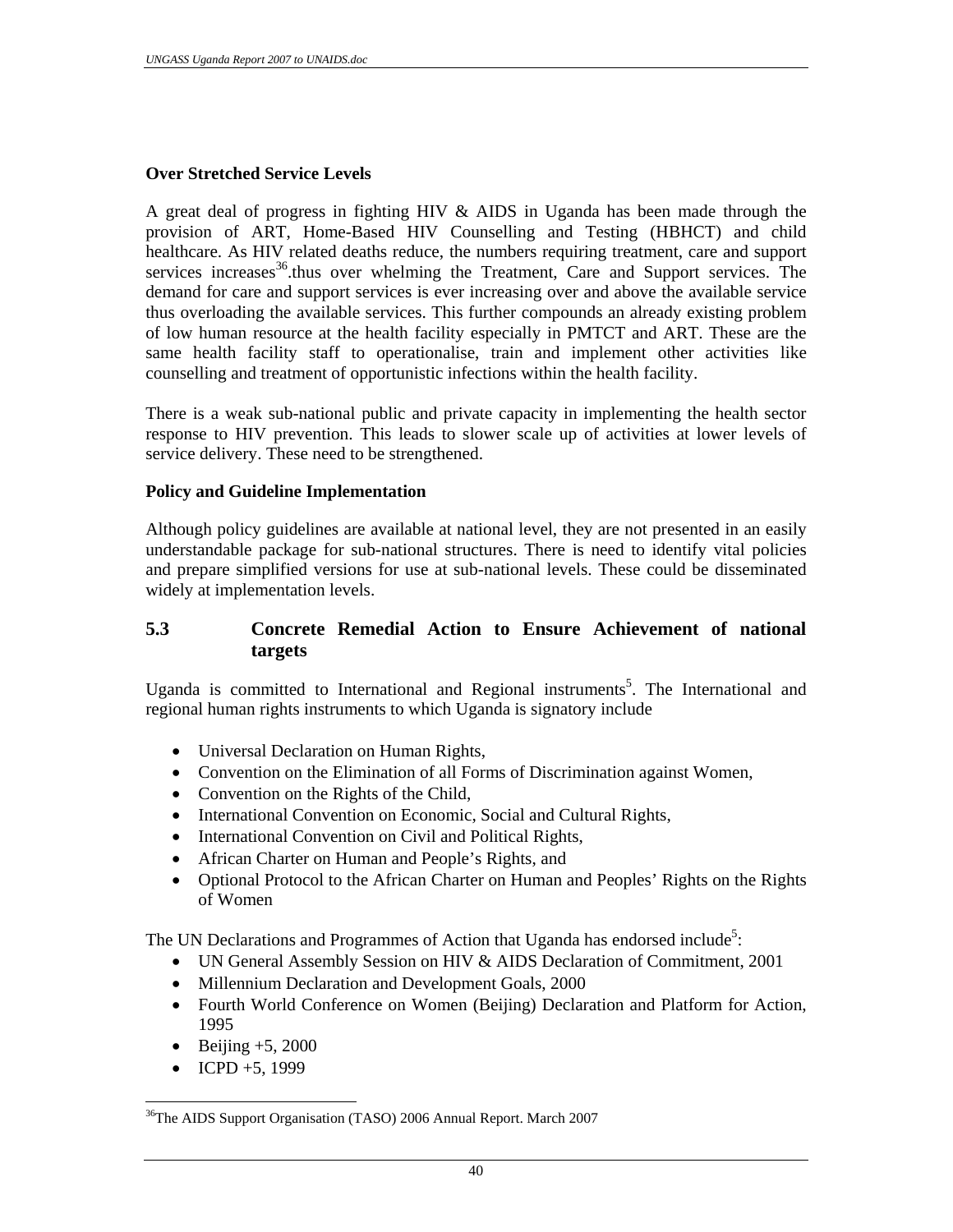• World Conference on Human Rights Declaration and Programme of Action (Vienna Declaration), 1993

There is a new NSP 2007/08 to 2011/12 developed and it has four goals. The goals defined therein have taken into consideration the universal targets as indicated below:

The first goal of the NSP is to reduce the incidence rate of HIV by 40% by the year  $2012^5$ . The key priority areas associated with this goal include:

- Accelerating prevention of sexual transmission of HIV targeting vulnerable and most at risk populations;
- Promotion and scale-up of PMTCT;
- Ensuring blood transfusion safety, universal precautions and post-exposure prophylaxis (PEP);
- Controlling sexually transmitted infections;
- Developing appropriate policies and programmatic guidelines for implementation of new HIV preventive technologies proven to be effective.

The second goal of the NSP is to improve the quality of life of PHAs by mitigating the health effects of HIV & AIDS by 2012. The key priority areas associated with this goal include:

- Increase equitable access to ART;
- Scale-up HCT;
- Increase access to prevention and treatment of opportunistic infections including TB;
- Integrate prevention, including nutrition counselling and education, into care approaches;
- Support and expand Home Based Care and palliative care, and improve referral systems between Home Based Care and health facilities.

The third goal of the NSP is to mitigate the social, cultural and economic effects of HIV and AIDS at individual, household and community levels. The priority areas associated with the goal include<sup>5</sup>:

- Provide psychosocial support to PHAs, OVC, and other disadvantaged groups, targeting women and girls;
- Provision of formal and informal education, vocational and life skills development for OVC, PHAs, IDPs, PWD and other disadvantaged groups;
- Ensure sustainable community and household livelihood and economic empowerment;
- Ensure access to services that meet basic social needs of PHAs, OVC, PWD, IDPs, women, girls and other disadvantaged groups affected by HIV and AIDS;
- Ensure legal and appropriate social and community safety nets to benefit PHA households, OVCs, women, girls and other disadvantaged groups affected by HIV and AIDS;
- Ensure there is sensitisation and awareness creation on human rights and protection mechanisms;
- Ensure provision of the non-tuition costs and essential requirements to OVCs in formal education.

The fourth goal of the NSP is to build an effective support system that ensures quality, equitable and timely service delivery. The key priority areas associated with the goal  $include^5$ :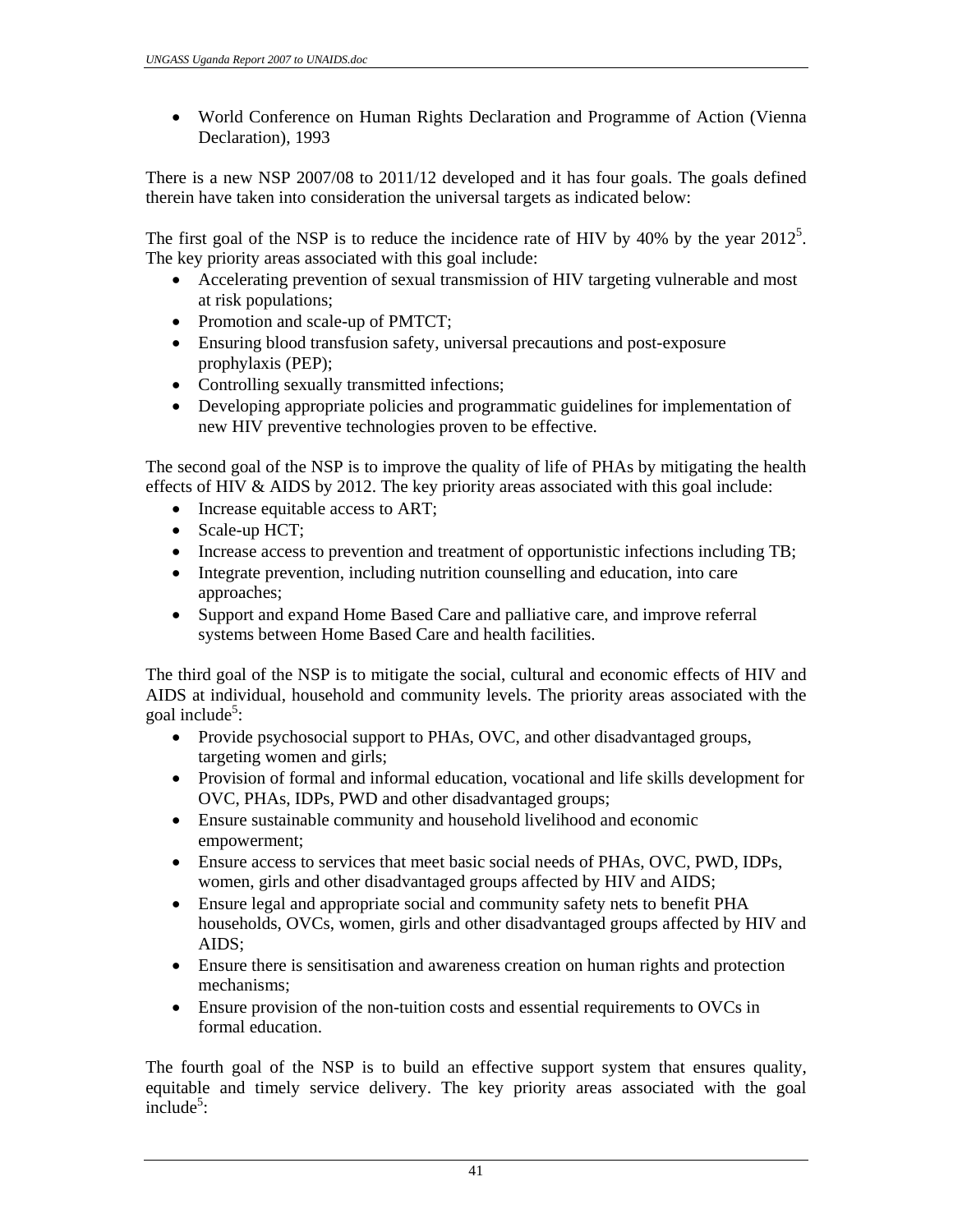- Ensure effective governance and management capacity of various institutional structures, with clearly defined roles, functions and linkages;
- Ensure necessary infrastructure is in place to enable equitable and timely delivery of services;
- Ensure effective procurement and logistics management;
- Ensure the effective mobilisation, utilisation and management of human and financial resources;
- Ensure evidence based programming and policy development.

At operational level annual targets have been set in the NSP together with cost estimates. Each key priority area has corresponding guiding strategic actions. This way it is envisaged to achieve the set targets.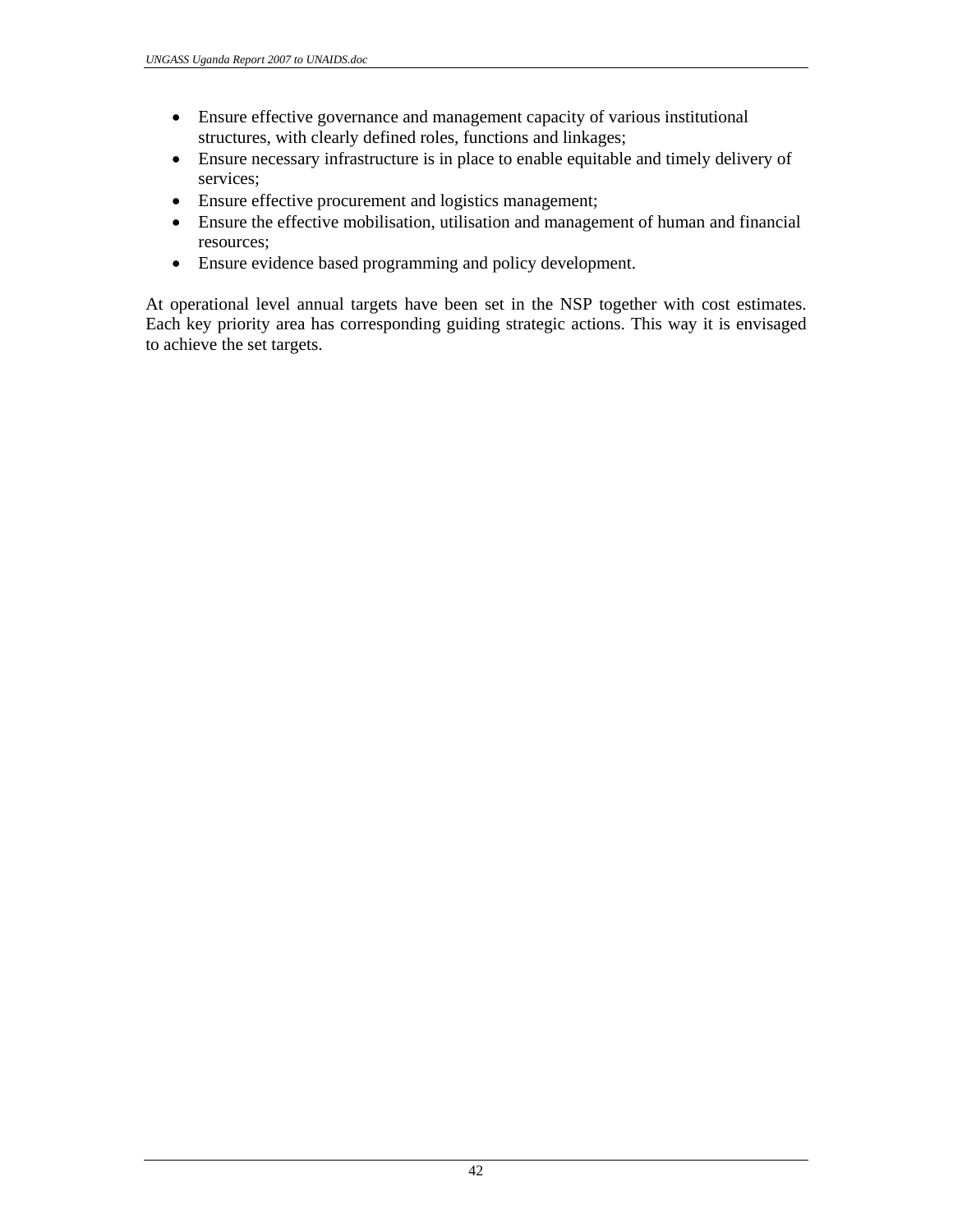# **6.0 Support From The Country's Development Partners**

# **6.1 Key Support Received From Development Partners**

In order to enhance participation of stakeholders in the co-ordination and management of the HIV & AIDS, UAC and partners adopted the partnership approach<sup>Error!</sup> Bookmark not defined. to facilitate and improve the co-ordination function of the UAC. The Uganda HIV & AIDS Partnership comprising Self Co-ordinated Entities (SCEs) that represent various constituencies was established in January 2002 to facilitate information sharing, consensus building, joint planning(s), sharing of experiences/practices. This culminated into the establishment of the Uganda the Partnership Committee (PC), the Partnership Forum (PF), and the Partnership Fund.

The SCEs include Parliament, Government Ministries, UN & Bilaterals, National NGOs, International NGOs, Private Sector, Faith Based Organisations, PHA Networks, Decentralised Response, Research, Academia and Science, Young People and Media Arts and Culture.

Support received from AIDS development partners includes technical, logistical and financial support through the AIDS Partnership Funding arrangement or otherwise. There are quite a number of AIDS Development partners in Uganda and these include Ireland, Denmark, European Union, ILO, Italian Cooperation, Norway, Sweden, United Kingdom, UNAIDS and other UN agencies, Canada, Australia, United States Government, World Bank, GFATM and Clinton Foundation among others. These partners contribute to a partnership fund for the HIV national response. With this support the following achievements have been realized over the reporting period:

- The partnership committee being approved as the Country Co-ordinating Mechanism for the AIDS component of the Global Fund for AIDS, TB and Malaria.
- Support Self Co-ordinating Entities to co-ordinate the response in their constituencies
- Holding of the National Partnership Fora
- Joint Annual AIDS Reviews
- Funding the National HIV Prevention Fora
- Establishment of the Civil Society Fund Inter-constituency Co-ordination Committee to assist in harmonisation of non-government stakeholders and enhance their contribution in the PC and GFATM resource management.
- Functionality of the Civil Society Fund.
- Co-ordination of activities of the National Committee on AIDS in Emergency **Situations**
- Enhance regional and international collaborations like Great Lakes Initiative for Africa (GLIA), Inter-Governmental Authority on Development (IGAD) and East African Commission (EAC)
- Improved intervention co-ordination by reducing duplication & overlap e.g partners coming together to address procurement bottlenecks, task force groups like M&E Sub Committee, Prevention Sub Committee, Advisory committees etc.
- Active involvement of PHAs
- Supportive co-ordination bodies like NAFOPHANU, IRCU and UNASO.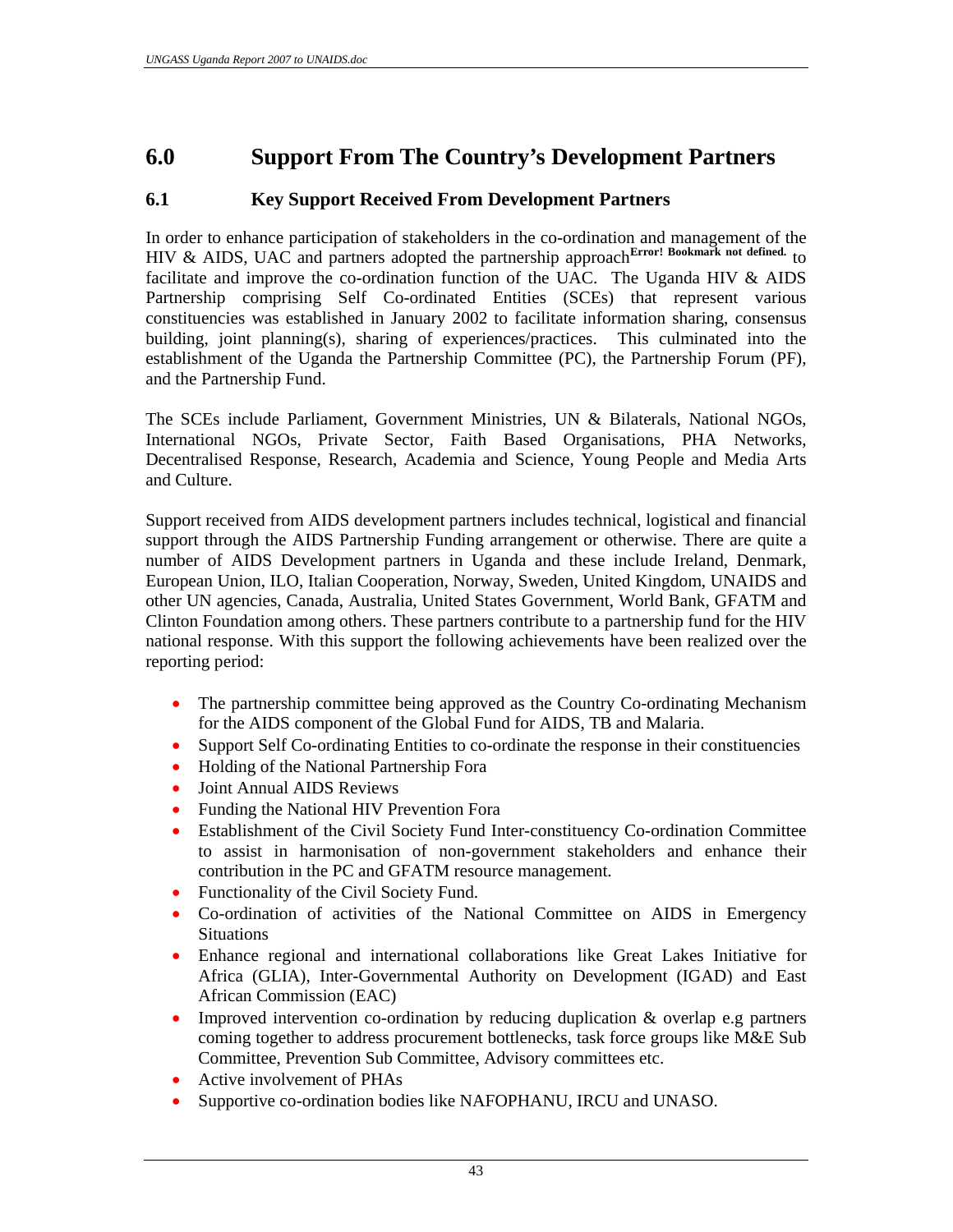Table 6.1-1 below shows the financial contribution of AIDS Development Partners to the national response in broad categories.

|                       | <b>Total Expenditure</b> |               |
|-----------------------|--------------------------|---------------|
| <b>Donor Category</b> | 2005/06 Ug. Shs.         | $\frac{0}{0}$ |
| <b>Bilaterals</b>     | 280,690,303,339          | 77%           |
| Multilaterals         | 60,414,410,601           | 17%           |
|                       |                          |               |
| <b>Total</b>          | 363,199,998,761          |               |

**Table 6.1-1 Proportion contribution of total expenditure for 2005/06 Ug. Shs <sup>14</sup>**

The Global Fund to fight AIDS, Tuberculosis and Malaria (GF) approved the Ugandan round 7 HIV & AIDS proposal of \$268,800,980 of which \$84,358,482 (i.e. 31.4%) will become available upon grant signature. The funding will have duration of 2 years. The total funds so far disbursed under round 3 of GF are \$46,362,091 out of an approved \$70,357,632.

### **6.2 Actions That Need to be Taken By Development Partners To Ensure Targets**

There are many gaps in the current national efforts to combat the AIDS epidemic that need to be addressed with the support of AIDS Development Partners. They include:

- a) AIDS Development Partner interventions to support the National Response should be aligned with the NSP 2007/08 to 2011/12 in line with the Paris Declaration on Aid Effectiveness (March, 2005).
- b) Achieving geographical and thematic equity including the hard to reach areas and the MARPs (CSWs, Fisher People, Truck drivers etc).
- c) Strengthening the existing systems for delivery of HIV & AIDS systems rather than setting up parallel systems to ensure that universal targets are attained by 2010.
- d) Building of skills of stakeholders, including networks in financial resource mobilization and management. This could begin with assistance in developing a clear national capacity development plan.
- e) Designing and agreeing on a joint planning approach for improved resource utilisation and coherence. This could include joint reporting approaches and sharing of annual plans, budgets, progress reports etc.
- f) Continue supporting and encouraging GoU sectors to mainstream HIV  $\&$ AIDS NSP strategies/activities into their various operational plans.
- g) Assisting the GoU to operationalise the PMMP for the NSP 2007/08 2011/12 to ensure a continued development of the M&E process and capacity.
- h) Assisting GOU sectors to generate the missing baseline values of the identified NSP indicators.
- i) Advocating for increased resource allocation for HIV  $\&$  AIDS in government budgeting processes at all levels.
- j) Supporting the development of a Resource Mobilization and Advocacy Strategy.
- k) Advocate for institutionalisation of a resource tracking system e.g. NASA.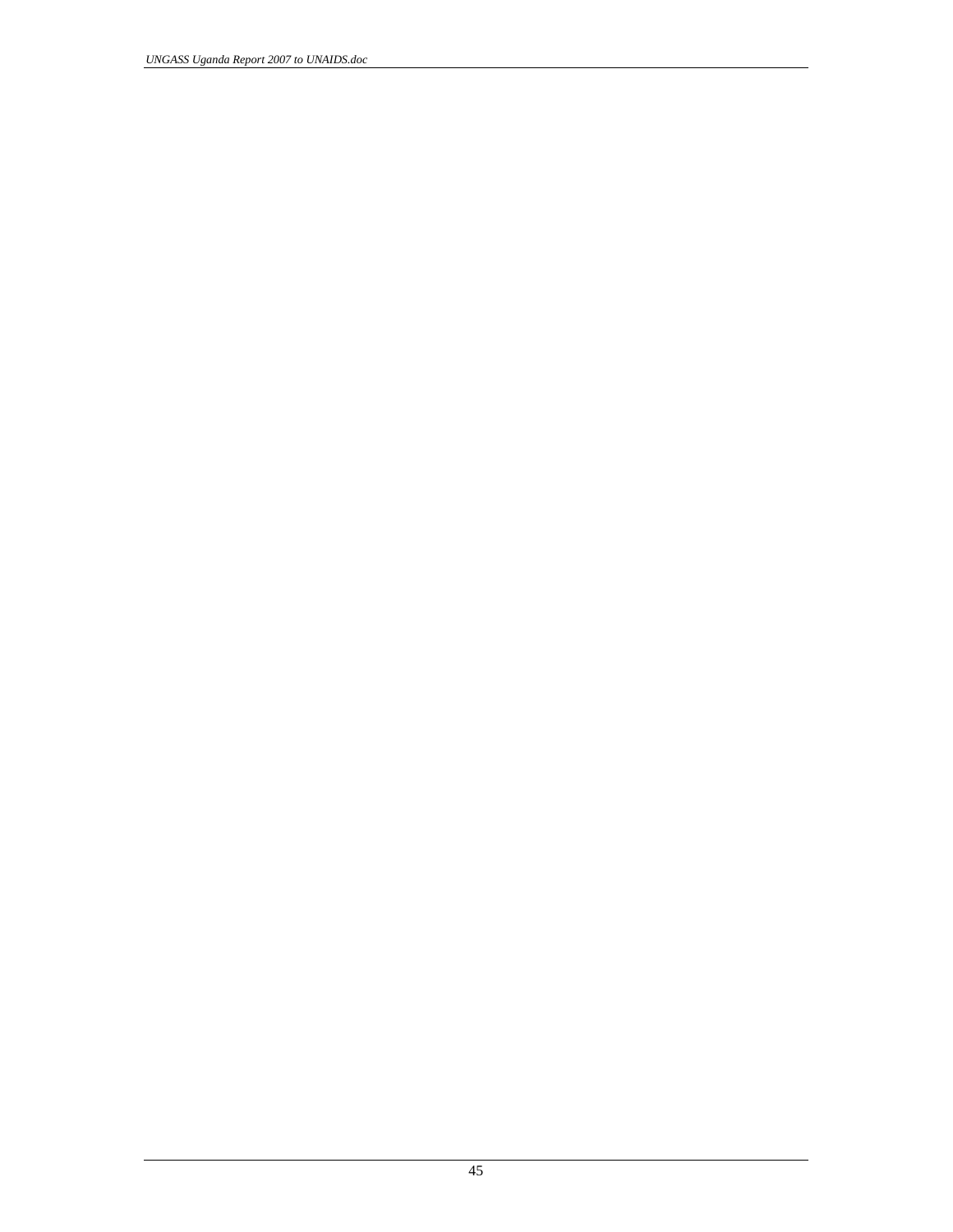# **7.0 Monitoring and Evaluation Environment**

In 2003 a National HIV & AIDS Monitoring and Evaluation (M&E) framework was developed based on the National HIV & AIDS Strategic Framework (NSF) 2001/02 to 2005/06. The Framework was intended to facilitate tracking the impact of the HIV & AIDS response. In 2005 an evaluation of the NSF together with its M&E framework was carried out. It was found out that the M&E framework had some achievements notwithstanding some challenges. Some recommendations were made as a way forward for the M&E of the national response as listed below.

## **Achievements**

- The M&E framework and its abridged version for the NSF 2001/02 to 2005/06 were widely disseminated with majority of stakeholders having a copy of the two documents.
- A mapping exercise that was conducted in 2004 assisted in identifying service gaps in the country.
- An operational manual for the decentralized level was compiled and piloted in 4 districts.

# **Challenges**

- The M&E framework for the NSF 2001/02 to 2005/06 had neither clearly defined uniform data collection tools nor an integrated database that could help provide national oversight for M&E and reporting.
- The M&E framework NSF 2001/02 to 2005/06 had neither an operational plan nor a budget.
- Although HIV  $&$  AIDS surveillance was relatively well developed and supported, its reports required complementing with operational and household researches based on national priorities.
- **M&E** for HIV & AIDS resource tracking was not done in a long time while program activity monitoring required strengthening with tools and capacity.
- The M&E function was subsumed in the planning function in various institutions.
- There was no standard M&E training curriculum thus aggravating the lack of skilled and trained expertise in M&E.

### **Recommendations**

- Improve and sustain funding for the M&E system;
- Standardize and enhance the training for all cadres involved in M&E data collection including data clerks;
- Develop standard HIV  $&$  AIDS data collection tools, reporting format and establish schedules with timelines for reporting.

# **7.1 An Overview Of The Current Monitoring and Evaluation System**

An M&E Sub-Committee composed of various key stakeholders from Government, Non-Government and Development Partner was established in 2005 to guide in the national M&E functions. The sub-committee has since played a key role in guiding the development of the Performance Measurement and Management Plan (PMMP) and operational handbook for the National Strategic Plan (NSP) 2007/08 – 2011/12 which address the concerns raised in the 2005 evaluation of the M&E framework for the NSF 2001/02 to 2005/06. The new M&E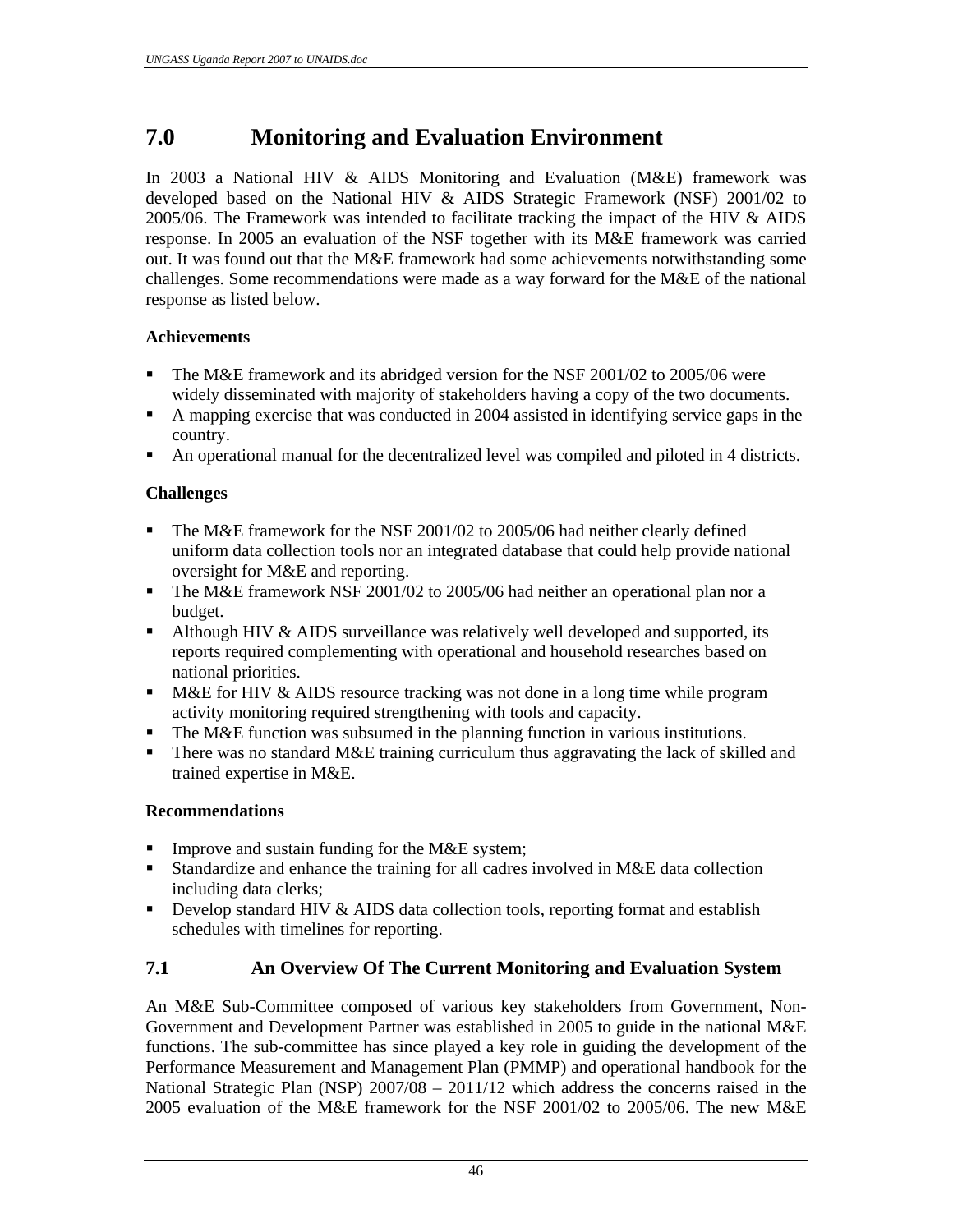plan is linked to the National Integrated M&E System (NIMES) of the National Development Plan (NDP), which recognizes HIV & AIDS as a cross-cutting development issue in Uganda.

The UAC is strengthening its M&E unit with more skilled staff and in-house training. It is also strengthening its linkages with HIV & AIDS stakeholders through a partnership arrangement in order to champion information sharing and feedback system both at national and decentralized levels.

## **7.2 Challenges Faced In The Implementation of Comprehensive M&E System**

Information in form of progress reports, research reports and data submission to UAC by stakeholders is still a major challenge. The UAC, as the national co-ordinating body, is mandated to oversee the implementation of HIV & AIDS interventions. Therefore, it is desirable to generate a routine progress report of stakeholders interventions. This will enable a clear early measurement of the progress made on implementing the strategies of the NSP. and thus collate progress reports for interventions implemented so that at periodic intervals is able to measure the progress on the NSP irrespective of the source of funding.

Some indicators in the new NSP 2007/08 – 2011/12 lack baseline data. These require resources and co-ordination with the line GoU ministries in order to obtain them.

Progress reporting periods i.e. reporting along Financial Year vs. Calendar year is still a challenge. Since UAC is a GoU arm, efforts to align reporting to GoU system of Financial Year and corresponding three month quarters are being pursued.

Another challenge is lack of a system to track resources for HIV & AIDS. The National AIDS Spending Assessment (NASA) may be used to address this challenge.

# **7.3 Remedial Actions Planned to Overcome Some of the Challenges**

Stakeholders and Implementers are going to be oriented and trained in the new Performance Measurement and Management Plan for the NSP 2007/08 – 2011/12 so as to guide the gathering of information that is useful for the Monitoring and evaluating; UAC will undertake the following actions:

- Guide the development and strengthening of the stakeholders' Monitoring and Evaluation Systems;
- Assist all HIV & AIDS stakeholders in conceptualizing a coordinated Performance Measurement and Management system;
- Assist all stakeholders to understand trends and explain the changes in the levels of HIV & AIDS prevalence overtime on a regular basis;
- Promote utilization of Monitoring and Evaluation data in planning and generate an information base for Uganda's timely reporting on its UNGASS commitment and MDG targets.
- Set up an implementer web based database based on a standard format of reporting. Basic feedbacks are also to be given to the implementers.
- Establish a system to track resource allocation and utilisation.
- Liaise with the relevant central government sectors to get values for the missing indicators.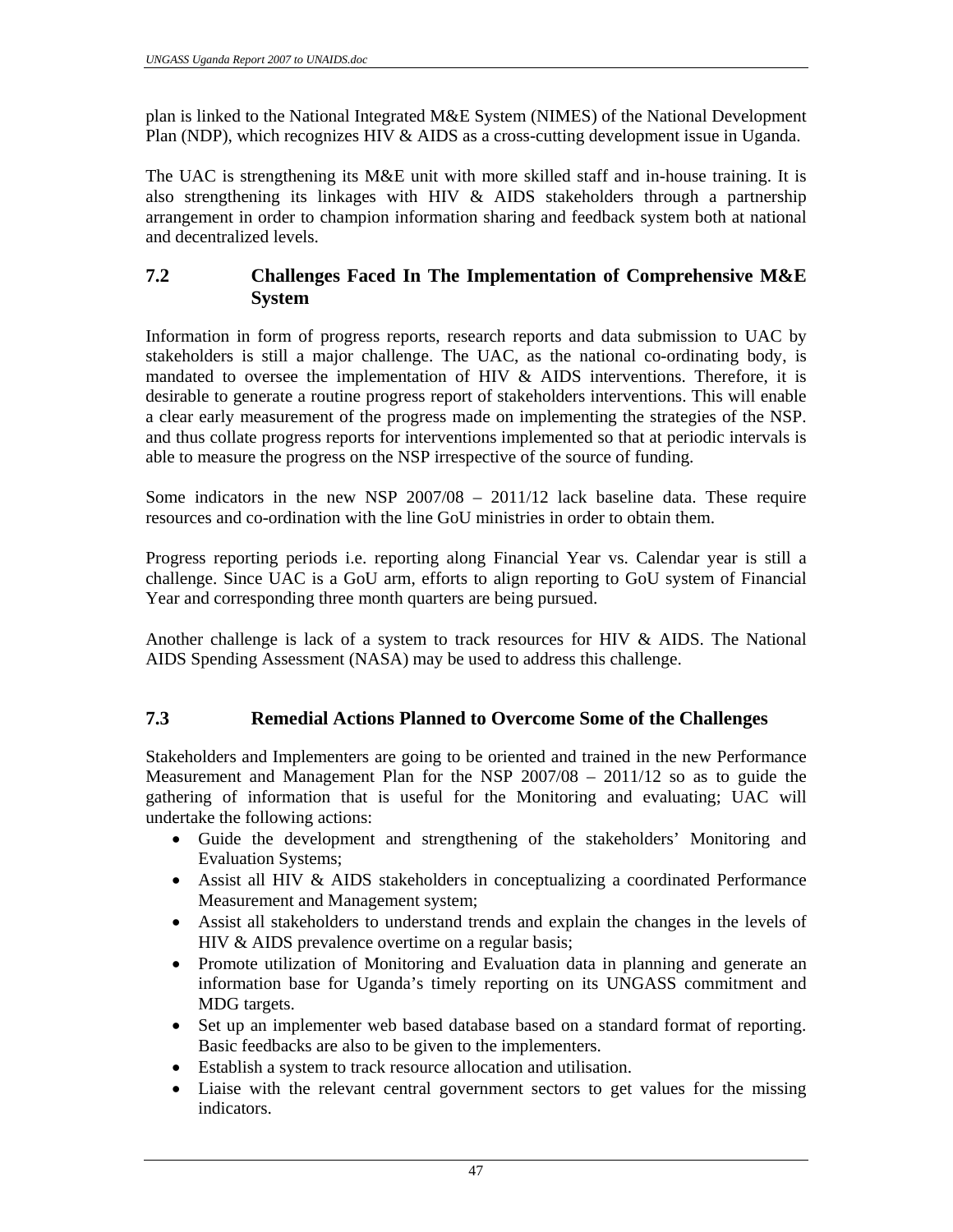# **7.4 Required Technical Assistance**

With specific reference to Monitoring and Evaluation System technical assistance is required over the next two year period to fill the existing gaps in the PMMP indicator baseline values. Furthermore, technical and financial assistance is required to support and advocate for the process of institutionalising data identified in the PMMP.

Finally, there is need for technical assistance in rolling out o the PMMP, estimation of a HIV incidence, implementing the NRP and the mid term review of the NSP.

The general Monitoring and Evaluation system for HIV & AIDS across the GoU Ministries requires short term, medium term and long term Technical Assistance to strengthen various weak points.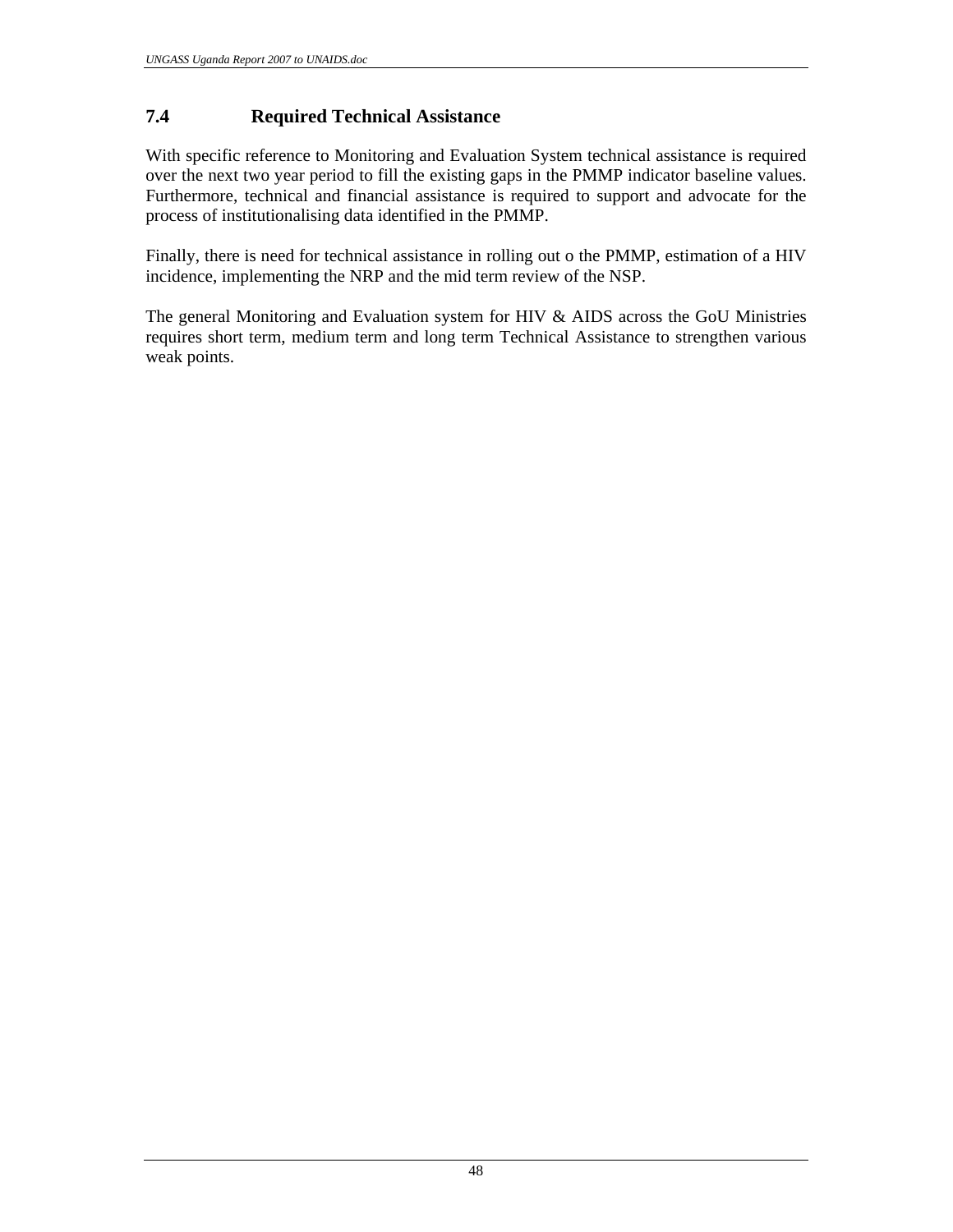#### **Appendix 1 : Consultation/preparation process for the country report on monitoring the progress towards the implementation of the Declaration of Commitment on HIV & AIDS.**

In order to put this report together, various national level stakeholders from both public and private sectors were contacted to complete the UNGASS data collection instruments. These were drawn from various government departments, the donor community and nongovernment organisations. A desk review of available documents from various stakeholders and partners was also conducted. The documents included periodic reports, survey reports, in-depth study reports and institutional documents from various stakeholders. Four (4) meetings were convened for a consensus position. A list of both government and non – government respondents are reflected in Appendix 2c and the questionnaires duly filled are shown in Appendix 2e and 2f. A final consensus meeting of about 100 stakeholders was also held to discuss and agree on the contents of the report. The list of participants is also attached in Appendix 2d. The Monitoring & Evaluation (M&E) Sub Committee met and reviewed the report before it was submitted to UNAIDS.

All key UNGASS indicators have been incorporated into the new NSP for 2007/08 to 2011/12.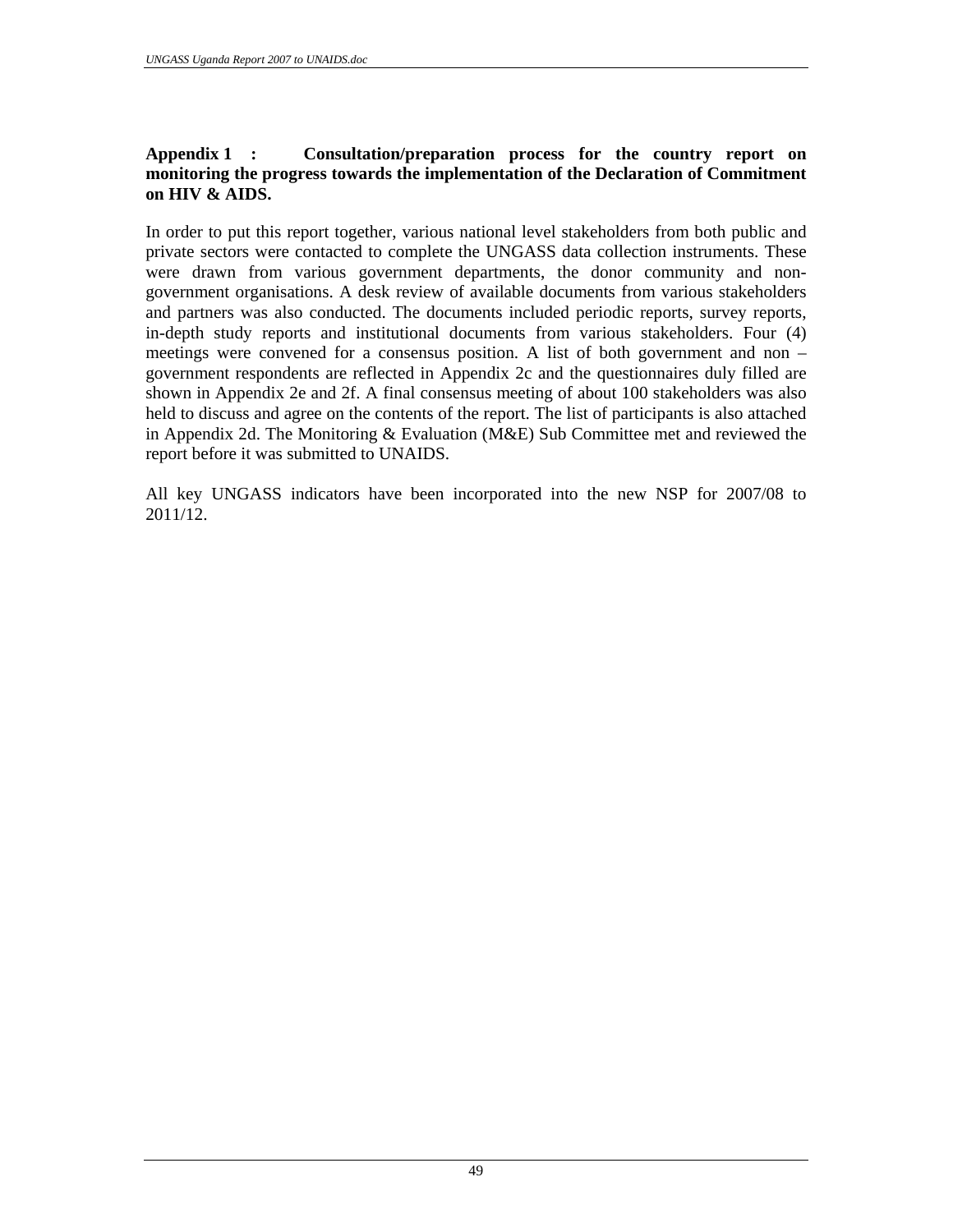#### **Appendix 2. National Composite Policy Index questionnaire**

#### **Cover Sheet**

*Please provide the following information when submitting the completed national Funding Matrix.* 

| Country:   | UGANDA                                                                                                    |      |                                                                                                         |
|------------|-----------------------------------------------------------------------------------------------------------|------|---------------------------------------------------------------------------------------------------------|
|            | Contact Person an National AIDS Authority/Committee (or equivalent) :                                     |      |                                                                                                         |
| Name :     | David Kihumuro Apuuli (Dr) Title : DIRECTOR GENERAL                                                       |      |                                                                                                         |
|            | Contact Information for the National AIDS Authority/Committee (or equivalent) :                           |      |                                                                                                         |
| Address :  | Email: apuuli@uac.go.ug                                                                                   |      |                                                                                                         |
| Telehone : | $+256414288065$                                                                                           | Fax: |                                                                                                         |
|            | Reporting Cycle: 2006 Calendar year                                                                       |      | Or fiscal year $\checkmark$                                                                             |
|            |                                                                                                           |      | For a fiscal year reporting cycle, please provide the start and end month/year : $07 / 05$ to $06 / 07$ |
|            | Local Currency: Ugandan Shillings                                                                         |      |                                                                                                         |
|            | Average exchange rate with US dollars during the reporting cycle : $1 \text{ US }$ \$ to 1794.38 Ug. Shs. |      |                                                                                                         |

Methodology :

**A consultant was hired to compile the sub-component. The information was obtained by review of documents like financial reports, stakeholder discussion and meetings with the relevant officials both in public, private sectors and development partners.**

Unaccounted Expenditures :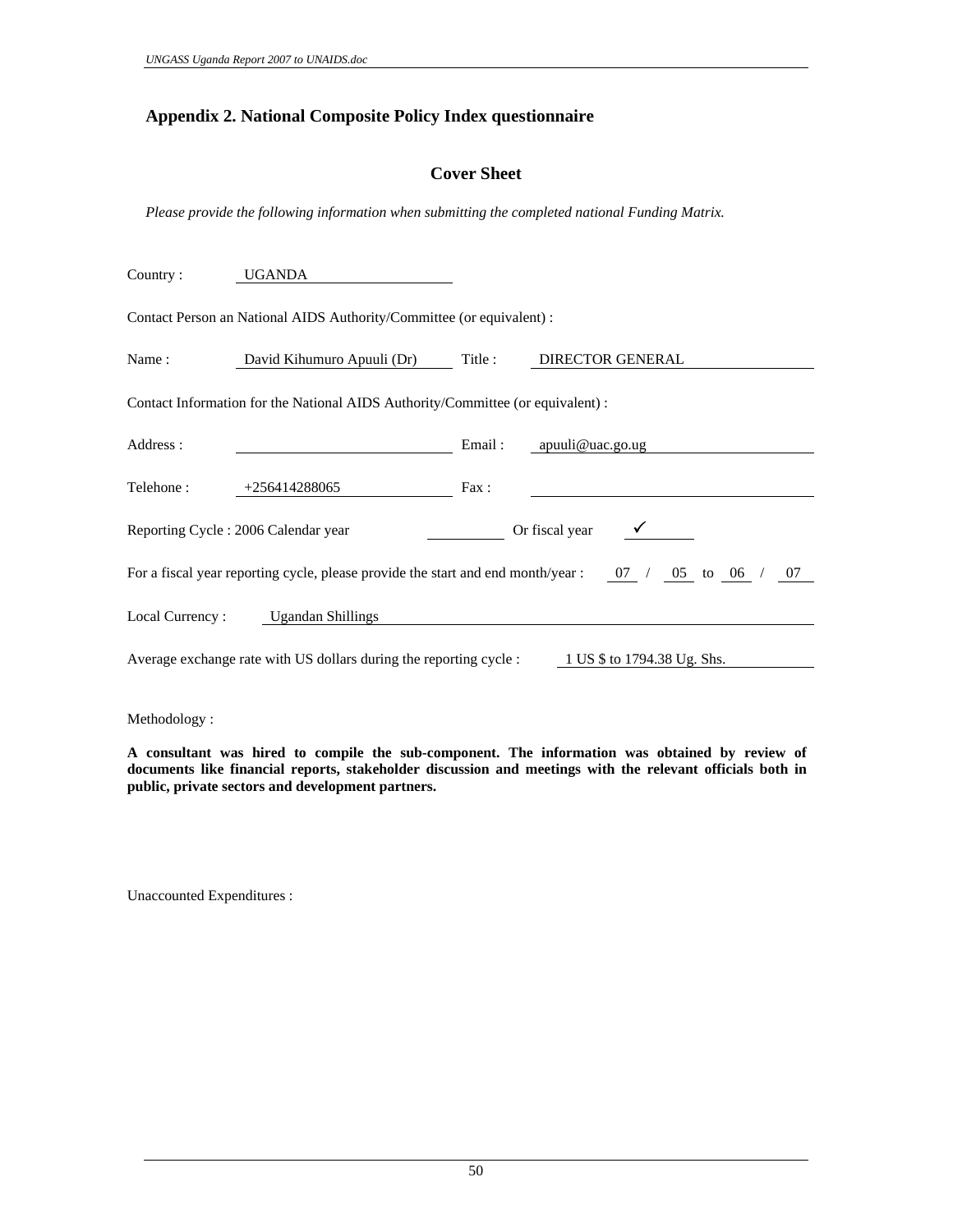| Year 2005/6                                                                                                                                                                                                                    |                                  |                                |                            |                                       |                                                                                                                                                      |                                               |                            |                                 |                                       |
|--------------------------------------------------------------------------------------------------------------------------------------------------------------------------------------------------------------------------------|----------------------------------|--------------------------------|----------------------------|---------------------------------------|------------------------------------------------------------------------------------------------------------------------------------------------------|-----------------------------------------------|----------------------------|---------------------------------|---------------------------------------|
| Calender Year:<br>Yes No<br>(specify beginning /end)                                                                                                                                                                           |                                  | <b>Financing Sources</b>       |                            |                                       |                                                                                                                                                      | <b>Financing Sources</b>                      |                            |                                 |                                       |
| Average Exchange rate for the year                                                                                                                                                                                             | <b>TOTAL</b>                     |                                | <b>Public Sources</b>      |                                       |                                                                                                                                                      | <b>International Sources</b><br>Multilaterals |                            |                                 |                                       |
| AIDS Spending Categories                                                                                                                                                                                                       | (Local Currency)                 | <b>Public Sub-</b>             | Central /                  | International Sub-Bilaterals<br>Total |                                                                                                                                                      | <b>UN Agencies</b>                            | Global Fund                | Dev. Bank Non-                  | All other                             |
| <b>TOTAL (Local Currency)</b>                                                                                                                                                                                                  | 344,889,712.21                   | <b>Total</b><br>22,095,284,821 | lational<br>22,095,284,821 | 322.791.492.335                       | 280.707.368.339                                                                                                                                      | 1,969,508,684                                 | 16,152,627,657             | Reimburseable<br>15,594,546,520 | <b>International</b><br>8,367,443,155 |
| 1.Prevention (Sub- total)<br>1.1 Mass media                                                                                                                                                                                    | 67,723,716,773<br>22.640.354.146 |                                |                            | 67,740,781,713                        | 59,346,373,009.20                                                                                                                                    | 61,602,463                                    | 119,391,55                 | 8,212,888,62                    |                                       |
| 1.2 Community Mobilization                                                                                                                                                                                                     | 10,511,634,506                   |                                |                            | 22,640,354,146<br>10,511,634,50       | 18,247,768,294.20<br>10,271,352,851.40                                                                                                               | 53,223,199                                    | 29,865,924                 | 4.306.970.663<br>240,281,666    | 526.066                               |
| 1.3 Voluntary counselling and testing<br>1.4 Programs for vulnerable and special populations                                                                                                                                   | 21,542,448,297<br>154,403,419    |                                |                            | 21,542,448,297<br>154,403,419         | 20,988,369,004.65                                                                                                                                    |                                               |                            | 554.079.293<br>154,403,419      |                                       |
| 1.5 Youth in School<br>1.6 Youth out of school                                                                                                                                                                                 | 100,379,235<br>234.218.214       |                                |                            | 100,379,235<br>234,218,214            |                                                                                                                                                      |                                               |                            | 100,379,235<br>234, 218, 214    |                                       |
| 1.7Prevention programs for PLHA<br>1.8 Programs for sex workers and their clients                                                                                                                                              | 370,568,217<br>140,901,449       |                                |                            | 370,568,217<br>140,901,449            |                                                                                                                                                      |                                               |                            | 370, 568, 217<br>140.901.449    |                                       |
| 1.9 Programs for MSM                                                                                                                                                                                                           |                                  |                                |                            |                                       |                                                                                                                                                      |                                               |                            |                                 |                                       |
| 1.10 Harm reduction programs for IDUs<br>1.11Work place activities                                                                                                                                                             | 1,151,645,442                    |                                |                            | 1,151,645,442                         | 12,203,042.0                                                                                                                                         |                                               |                            | 1,139,442,400                   |                                       |
| 1.12 Condom social marketing<br>1.13Public and commercial sector condom provision                                                                                                                                              | 260,232,223<br>15,880,054        |                                |                            | 260,232,22<br>15,880,054              | 15,880,053.60                                                                                                                                        |                                               |                            | 260.232.223                     |                                       |
| 1.14 Female condom<br>1.15 Microbicides                                                                                                                                                                                        |                                  |                                |                            |                                       |                                                                                                                                                      |                                               |                            |                                 |                                       |
| 1.16 Improving management of STIs<br>1.17 Prevention of mother-to-child transmission                                                                                                                                           | 196,630,436                      |                                |                            | 196,630,436                           | 9,793,734,823.35                                                                                                                                     |                                               |                            | 196.630.436                     |                                       |
| 1.18 Blood safety                                                                                                                                                                                                              | 10,236,616,925<br>78,278,583     |                                |                            | 10,236,616,925<br>78,278,583          |                                                                                                                                                      | 8,379,264                                     |                            | 434,502,838<br>78.278.583       |                                       |
| 1.19 Post- Exposure prophylaxis<br>1.20 Safe medical injections                                                                                                                                                                |                                  |                                |                            |                                       |                                                                                                                                                      |                                               |                            |                                 |                                       |
| 1.21 Male Circumsicion<br>1.22 Universal precautions                                                                                                                                                                           |                                  |                                |                            |                                       |                                                                                                                                                      |                                               |                            |                                 |                                       |
| 1.99 Others /Not else where classified                                                                                                                                                                                         | 89,525,626<br>148,289,408,19     | 6,464,856,76                   | 6,464,866,763              | 89,525,626<br>141,824,849,434         | 128,112,417,81                                                                                                                                       | 107,650.9                                     | 89,525,626<br>8,672,681,81 | 4,034,609,226                   | 897,289.68                            |
| 2. Care and Treatment (Sub-total)<br>2.1 Outpatient care                                                                                                                                                                       |                                  |                                |                            |                                       |                                                                                                                                                      |                                               |                            |                                 |                                       |
| 2.2 Provider initiated testing<br>2.3 Opportunistic infection (OI) PROPHYLAXIS                                                                                                                                                 | 547,950,078                      |                                |                            | 547,950,078                           |                                                                                                                                                      |                                               |                            | 547,950,078                     |                                       |
| 2.4 Antitretroviral therapy<br>2.5 Nutritional support                                                                                                                                                                         | 106,282,837,861<br>754,931       | 6,464,856,763                  | 6,464,856,763              | 99.817.981.09<br>764,931              | 88,584,992,773.35                                                                                                                                    | 71,525,803                                    | 8,138,760,347              | 3,011,402,315                   | 11,299,860<br>754,931                 |
| 2.6 Specific HIV Laboratory monitoring<br>2.7 Dental care                                                                                                                                                                      | 9,839,657                        |                                |                            | 9,839,657                             |                                                                                                                                                      |                                               |                            | 9,839,657                       |                                       |
| 2.8 Psychological care                                                                                                                                                                                                         | 535.734.050                      |                                |                            | 535,734,058                           |                                                                                                                                                      |                                               | 533,821,472                |                                 | 1,912.578                             |
| 2.9 Palliative care<br>2.10 Home-based care                                                                                                                                                                                    | 40,525,421,733<br>367, 548, 305  |                                |                            | 40,525,421,733<br>367,548,308         | 39,527,425,037.45                                                                                                                                    | 25,696,287<br>10,428,507                      |                            | 92.642.059<br>357.119.398       | 879.658.350                           |
| 2.11 Additional linformal providers<br>2.12 In patient care                                                                                                                                                                    |                                  |                                |                            |                                       |                                                                                                                                                      |                                               |                            |                                 |                                       |
| 2.13 Opportunistic infection (OI) treatment<br>2.99 Others/Not-elsewhere classified                                                                                                                                            | 19,319,581                       |                                |                            | 19.319.581                            |                                                                                                                                                      |                                               |                            | 15.655.717                      | 3.663.864                             |
| 3. Orphans and Vulnerable Children * (Sub-total)                                                                                                                                                                               |                                  |                                |                            |                                       | 21,105,173,12                                                                                                                                        |                                               | 2,878,494,18               | 517.5                           |                                       |
| 3.1 Education<br>3.2 Basic health care                                                                                                                                                                                         | 1,299,118,579<br>21.105.173.129  |                                |                            | 1,299,118,579<br>21,105,173,129       | 21,105,173,129.20                                                                                                                                    |                                               | 1,298,131,377              |                                 | 987.202                               |
| 3.3 Family mome support<br>3.4 Community support                                                                                                                                                                               | 1,580,382,808<br>517.553.679     |                                |                            | 1,680,362,80<br>517.553.679           |                                                                                                                                                      |                                               | 1,680,362,808              | 517.553.679                     |                                       |
| 3.5 Administrative costs<br>3.9 Others/Not-elsewhere classified                                                                                                                                                                |                                  |                                |                            |                                       |                                                                                                                                                      |                                               |                            |                                 |                                       |
|                                                                                                                                                                                                                                |                                  |                                |                            |                                       |                                                                                                                                                      |                                               |                            |                                 |                                       |
| 4. Program Management and Administration<br>strengthening (sub total)                                                                                                                                                          | 74,667,822,674                   | 15,630,428,058                 | 15,630,428,058             | 59,037,394,515                        | 52,331,906,956                                                                                                                                       | 1,624,574,697                                 | 3,607,008,735              | 1,467,640,097                   | 6,264,031                             |
| 4.1 Programme management<br>4.2 Planning and coordination                                                                                                                                                                      | 14.785.130.184<br>7,926,887,277  | 3,102,074,729                  | 3,102,074,728              | 14,766,130,184<br>4,724,812,549       | 13,763,346,641.00<br>4,102,884,214.15                                                                                                                | 943,704,768<br>144,070,123                    | 69,078,785<br>14,944,596   | 462.913.616                     |                                       |
| 4.3 Monitoring and evaluation<br>4.4 Operations research                                                                                                                                                                       | 19,422,260,294<br>47,630,895     | 114.715.489                    | 114715489.1                | 19.307.544.804<br>47,630,895          | 17,676,600,891.30<br>33,316,616.00                                                                                                                   | 23,999,556<br>14,314,079                      | 1,193,209,088              | 512.917.159                     | 918.110                               |
| 4.5 Sero-surveillance                                                                                                                                                                                                          |                                  |                                |                            |                                       |                                                                                                                                                      |                                               |                            |                                 |                                       |
| 4.6 HIV drug-resistance surveillance<br>4.7 Drug supply systems                                                                                                                                                                | 7,648,884                        |                                |                            | 7,548,684                             |                                                                                                                                                      |                                               | 7,548,684                  |                                 |                                       |
| 4.8 Information technology<br>4.9 Supervision of personnel                                                                                                                                                                     | 8,605,080                        |                                |                            | 8,605,080                             |                                                                                                                                                      |                                               | 8,605,08                   |                                 |                                       |
| 4.10 Upgrading laboratory infrastructure<br>4.11 Construction of new health centres.                                                                                                                                           | 19,870,450,461                   |                                |                            | 19,970,450,461                        | 16,855,858,393.50                                                                                                                                    | 369,072,095                                   | 2,153,710,650              | 491,809,322                     |                                       |
| 4.99 Others/ Not- else where classified                                                                                                                                                                                        | 12,719,309,700                   | 12.413.637,841                 | 12,413,637,841             | 304,671,859                           |                                                                                                                                                      | 129,414,086                                   | 169,911,862                |                                 | 5,345,921                             |
| 5. Incentives for Human Resources" (sub-total)<br>5.1 Monetary incentive for physicians                                                                                                                                        | 1,512,555,40                     |                                |                            | 1,512,555,40                          | 23,382,188                                                                                                                                           |                                               | 526,499,12                 |                                 | 962.685.05                            |
| 5.2 Monetary incentive for nurses<br>5.3 Monetary incentive for other staff                                                                                                                                                    |                                  |                                |                            |                                       |                                                                                                                                                      |                                               |                            |                                 |                                       |
| 5.4 Formative education and build up of an AIDS work for<br>5.5 Training                                                                                                                                                       | 1,512,588.407                    |                                |                            | 1,512,555,407                         | 23,382,187.60                                                                                                                                        |                                               | 526,499,124                |                                 | 962,685,095                           |
| 5.9 Others/Not- elsewhere classified<br><b>6. Social Protection and Social Services</b>                                                                                                                                        |                                  |                                |                            |                                       |                                                                                                                                                      |                                               |                            |                                 |                                       |
| excluding Orphans and Vulnerable Children<br>(sub total)                                                                                                                                                                       | 1,759,592,990                    |                                |                            | 1,759,592,990                         | 49,085,851                                                                                                                                           |                                               | 348,662,244                | 1,361,854,895                   |                                       |
| 6.1 Monetary benefits<br>6.2 In-kind benefits                                                                                                                                                                                  | 49,095,851                       |                                |                            | 49,085,851                            | 49,085,851.00                                                                                                                                        |                                               |                            |                                 |                                       |
| 6.3 Social sevices<br>6.4 Income generation                                                                                                                                                                                    | 1,710,507.139                    |                                |                            | 1,710,507,139                         |                                                                                                                                                      |                                               | 348.652.244                | 1,361,854.89                    |                                       |
| 6.9 Others/ Not elsewhere classified<br>7. Enabling Environment and community                                                                                                                                                  |                                  |                                |                            |                                       |                                                                                                                                                      |                                               |                            |                                 |                                       |
| Development (sub-total)                                                                                                                                                                                                        | 929,011,872                      |                                |                            | 929,011,872                           | 408,901,625                                                                                                                                          | 176,678,507                                   |                            |                                 | 344,431,840                           |
| 7.1 Advocacy and strategic communcation<br>7.2 Human rights                                                                                                                                                                    | 77,083,994<br>343,000,000        |                                |                            | 77,083,994<br>343,000,000             | 52,917,102.00                                                                                                                                        | 22,735,062                                    |                            |                                 | 1,431,840<br>343.000.000              |
| 7.3 AIDS-specific institutional development<br>7.4 AIDS-specific programs involving women                                                                                                                                      | 489,603,026                      |                                |                            | 489,603,026                           | 342,467,093.00                                                                                                                                       | 147, 135, 933                                 |                            |                                 |                                       |
| 7.9 Other/ Not elsewhere classified<br>8. Research excluding operations research                                                                                                                                               | 19,324,852                       |                                |                            | 19,324,852                            | 13,517,330.00                                                                                                                                        | 5,807,522                                     |                            |                                 |                                       |
| which is included under (sub-total)<br>8.1 Biomedical research                                                                                                                                                                 | 26,486,387,208                   |                                |                            | 25,486,387,208                        | 19,330,127,87                                                                                                                                        |                                               |                            |                                 | 6,155,250,338                         |
| 8.2 clinical research<br>8.3 Epidemiogical research                                                                                                                                                                            | 25,485,387,208                   |                                |                            | 25,485,387,208                        | 19.330.127.870.50                                                                                                                                    |                                               |                            |                                 | 6.155.259.337.50                      |
| 8.4 Social science research                                                                                                                                                                                                    |                                  |                                |                            |                                       |                                                                                                                                                      |                                               |                            |                                 |                                       |
| 8.5 Behavioural research<br>8.6 Research in economics                                                                                                                                                                          |                                  |                                |                            |                                       |                                                                                                                                                      |                                               |                            |                                 |                                       |
| 8.7 Research capacity strengthening<br>9.8 Vaccine-related research                                                                                                                                                            |                                  |                                |                            |                                       |                                                                                                                                                      |                                               |                            |                                 |                                       |
| 8.9 Others/ Not elsewhere classified                                                                                                                                                                                           | ō)                               | O)                             |                            | ō                                     |                                                                                                                                                      |                                               |                            |                                 |                                       |
| "The term vulnerable children in this context refers to Children whose parent is to ill to take care of them but do not qualify for social support as orphans.                                                                 |                                  |                                |                            |                                       |                                                                                                                                                      |                                               |                            |                                 |                                       |
| ** The item, on the incentives for Human Resources needs to be dissagregated from the costs for service delivery of other activities, e.g. In the in-and out- patient service provision. Efforts need to be made to avoid doub |                                  |                                |                            |                                       |                                                                                                                                                      |                                               |                            |                                 |                                       |
| Key                                                                                                                                                                                                                            |                                  |                                |                            |                                       | Represents that there is no data available. Please refer to specific comments found alongside respective activities, columns and rows in the matrix. |                                               |                            |                                 |                                       |
|                                                                                                                                                                                                                                |                                  |                                |                            |                                       |                                                                                                                                                      |                                               |                            |                                 |                                       |
|                                                                                                                                                                                                                                |                                  |                                |                            |                                       |                                                                                                                                                      |                                               |                            |                                 |                                       |
| PAF Funds spent 2005/2006 totals =                                                                                                                                                                                             | 98.342.286.364                   |                                |                            |                                       |                                                                                                                                                      |                                               |                            |                                 |                                       |
|                                                                                                                                                                                                                                |                                  |                                |                            |                                       |                                                                                                                                                      |                                               |                            |                                 |                                       |
|                                                                                                                                                                                                                                |                                  |                                |                            |                                       |                                                                                                                                                      |                                               |                            |                                 |                                       |
|                                                                                                                                                                                                                                |                                  |                                |                            |                                       |                                                                                                                                                      |                                               |                            |                                 |                                       |

# **Appendix 2a. : National Funding matrix for financial year 2005/06**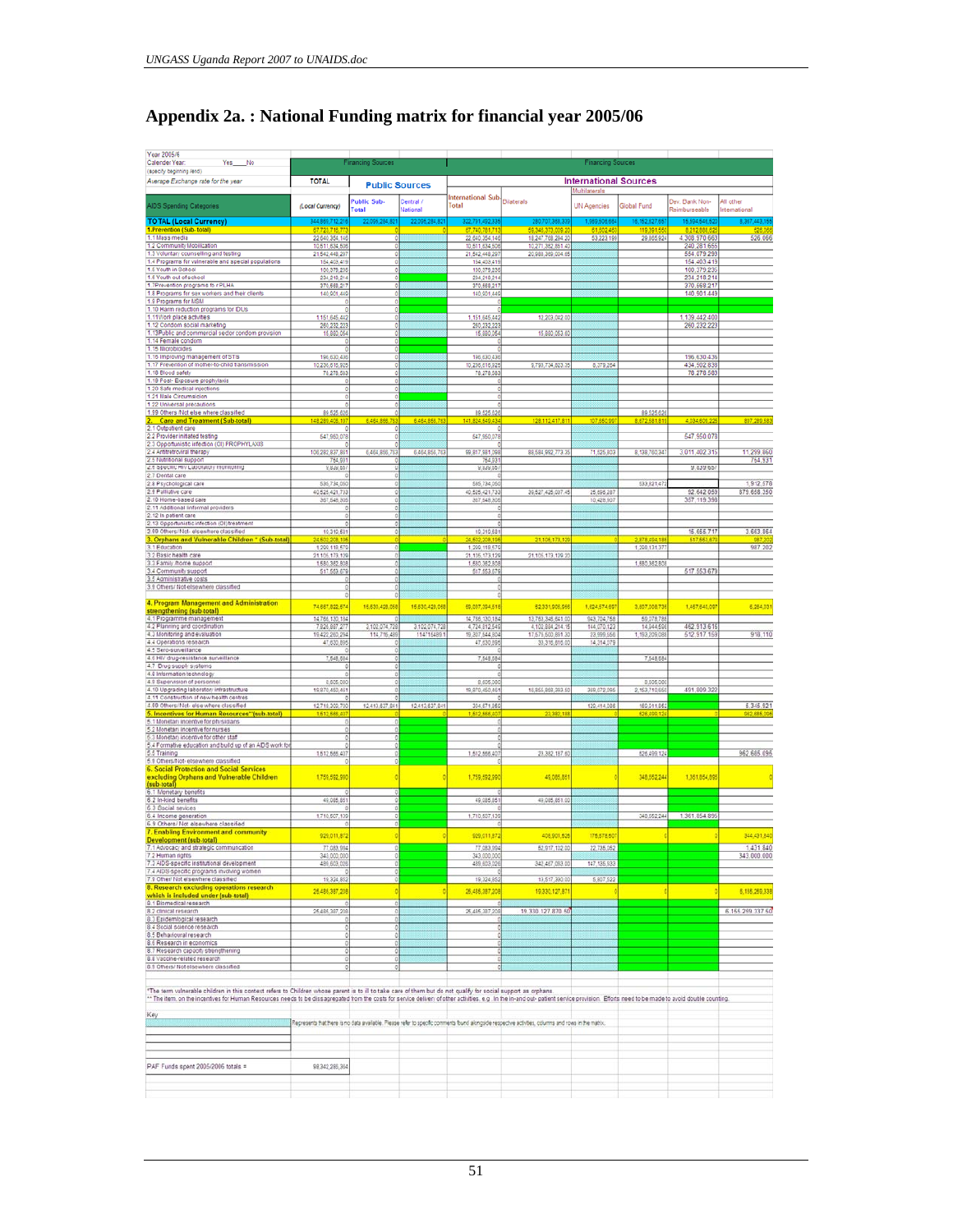# **Appendix 2b. : National Composite Policy Index (NCPI) 2007**

# **Country : Uganda**

|                  | Name of the National AIDS committee Officer in charge : Lubanga | Charles | Nkolo | Kusasira |
|------------------|-----------------------------------------------------------------|---------|-------|----------|
|                  |                                                                 |         |       |          |
|                  |                                                                 |         |       |          |
| Signed:          |                                                                 |         |       |          |
| Postal Address : | P.O. Box 10779                                                  |         |       |          |
|                  |                                                                 |         |       |          |
| Tel:             | $+256414288065$                                                 |         |       |          |
|                  |                                                                 |         |       |          |
| Fax:             |                                                                 |         |       |          |
| E-mail:          | cnkolo@uac.go.ug                                                |         |       |          |
|                  |                                                                 |         |       |          |
|                  |                                                                 |         |       |          |

Date of submission :  $15<sup>th</sup> January, 2008$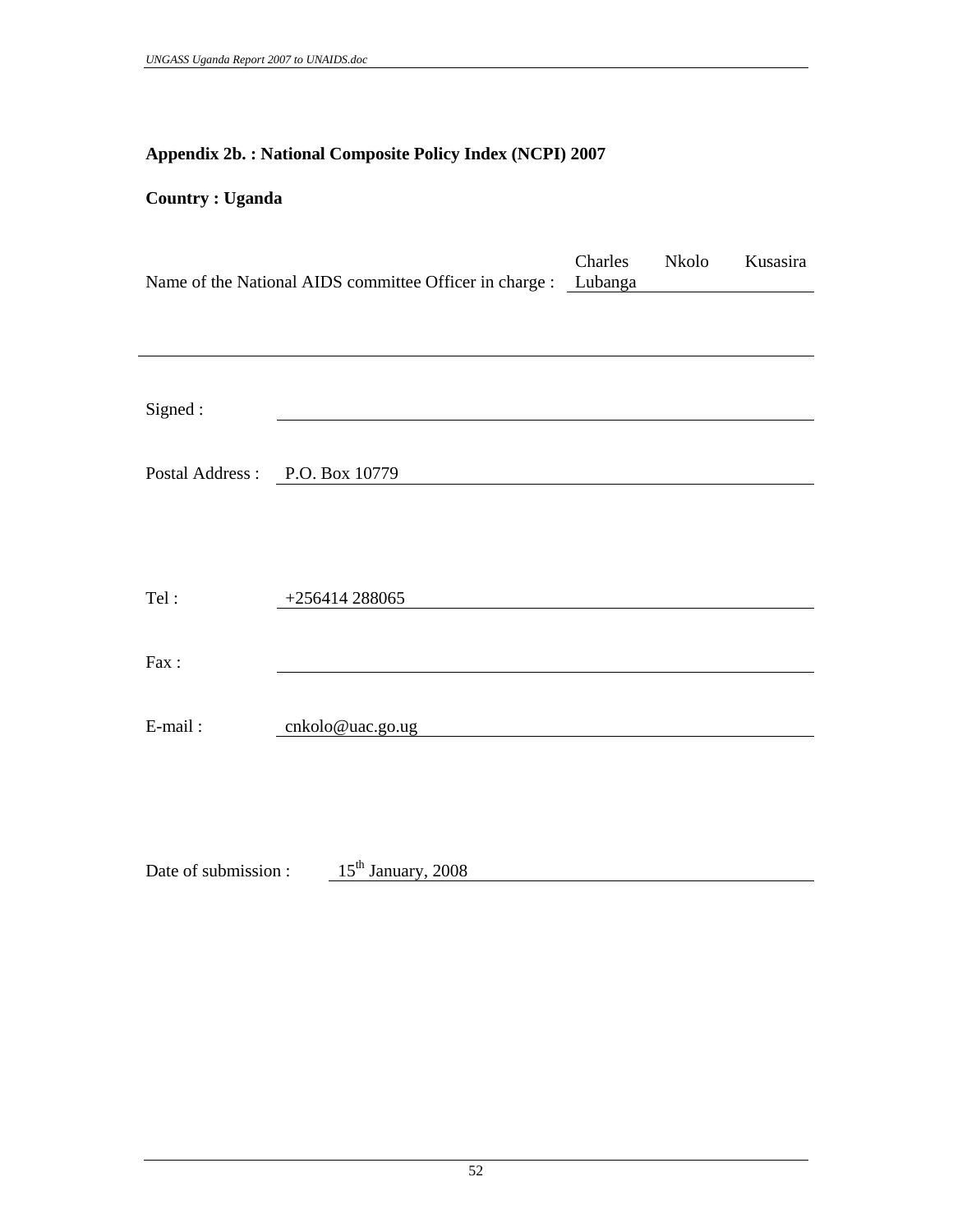#### **Appendix 2c. : NCPI Respondents**

[Indicate all respondents whose responses were compiled to fill out (parts of) the NCP in the below table; add as many rows as needed]

# **NCPI – PART A [to be administered to government officials]**

|                                   |                             | <b>Respondents to Part A</b> |      |                                                      |      |     |
|-----------------------------------|-----------------------------|------------------------------|------|------------------------------------------------------|------|-----|
|                                   |                             |                              |      | [include which parts each respondent was queried on] |      |     |
| Organisation                      | Name/Position               | A.I                          | A.II | A.III                                                | A.IV | A.V |
| of Health<br>Ministry<br>$\equiv$ | Dr                          |                              |      |                                                      |      |     |
| <b>AIDS</b><br>Control            |                             |                              |      | ✓                                                    |      |     |
| Programme                         |                             |                              |      |                                                      |      |     |
| Ministry of Health -              | Dr Elizabeth Namagala / ART |                              |      |                                                      |      |     |
| <b>AIDS</b><br>Control            |                             |                              |      | ✓                                                    |      |     |
| Programme                         |                             |                              |      |                                                      |      |     |
| of<br>Gender<br>Ministry          | Mr Edward Mugyimba - HIV    |                              |      |                                                      |      |     |
| Labour<br>Social<br>and           | & AIDS Focal Person         |                              |      |                                                      |      |     |
| Development                       |                             |                              |      |                                                      |      |     |
| Ministry<br>of<br>Gender          | Programme Manager           |                              |      |                                                      |      |     |
| Labour<br>Social<br>and           |                             |                              |      |                                                      |      |     |
| Development – Orphans             |                             |                              |      |                                                      |      |     |
| and Other<br>Vulnerable           |                             |                              |      |                                                      |      |     |
| Children<br>Secretariat           |                             |                              |      |                                                      |      |     |
| (OVC)                             |                             |                              |      |                                                      |      |     |
| <b>AIDS</b><br>Uganda             | Dr Martin Odiit / NSP (M&E) | $\checkmark$                 | ✓    |                                                      |      |     |
| Commission                        | Consultant                  |                              |      |                                                      |      |     |
| <b>AIDS</b><br>Uganda             | Edward Were / Data Manager  |                              |      |                                                      |      |     |
| Commission                        |                             |                              |      |                                                      |      |     |
| CDC - M&E TWG                     | Ms. Charmaine Matovu/ CDC   |                              |      |                                                      |      |     |
|                                   | M&E<br>Sub-Committee        | ✓                            |      |                                                      |      |     |
|                                   | Member                      |                              |      |                                                      |      |     |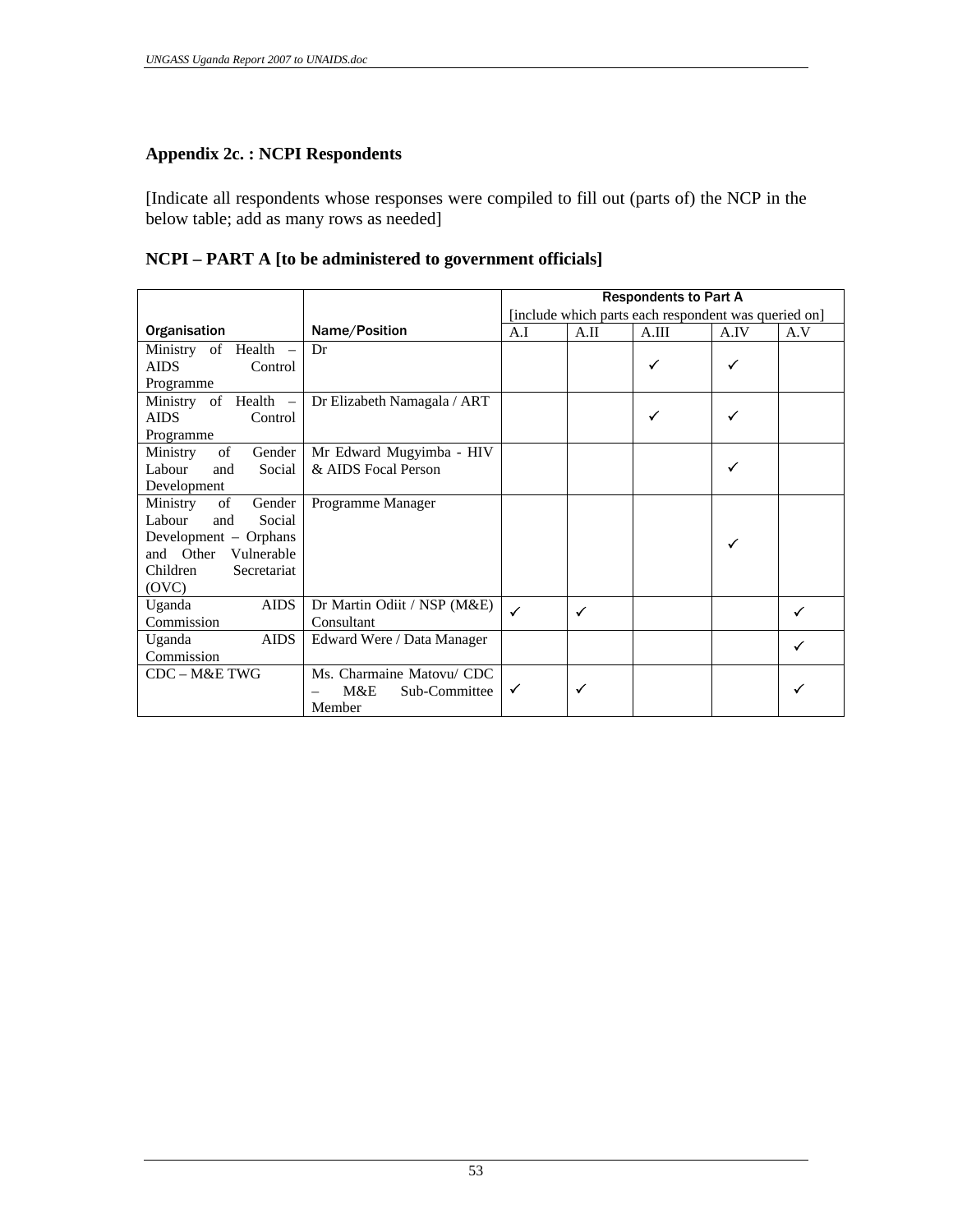|                                 |                         | <b>Respondents to Part B</b> |                         |                         |                                                      |  |
|---------------------------------|-------------------------|------------------------------|-------------------------|-------------------------|------------------------------------------------------|--|
|                                 |                         |                              |                         |                         | [include which parts each respondent was queried on] |  |
| Organisation                    | Name/Position           | B.I                          | B.II                    | $\overline{B.III}$      | <b>B.IV</b>                                          |  |
| Foundation for Human            | Carol Adoch             | $\checkmark$                 |                         |                         |                                                      |  |
| Rights Initiative               |                         |                              |                         |                         |                                                      |  |
| <b>UNYPA</b>                    | Paddy Masembe           | $\overline{\checkmark}$      | $\blacktriangledown$    | $\blacktriangledown$    | $\overline{\checkmark}$                              |  |
| <b>ACET Uganda</b>              | David Kabiswa           | $\blacktriangledown$         | $\blacktriangledown$    | $\checkmark$            | $\blacktriangledown$                                 |  |
| <b>ACTION AID</b>               | Elisabeth nakiboneka    | $\blacktriangledown$         | $\overline{\checkmark}$ | $\overline{\checkmark}$ | $\overline{\checkmark}$                              |  |
| Faith<br><b>Based</b>           | Rev Sam Ruteikara       | $\checkmark$                 | ✓                       | ✓                       | $\checkmark$                                         |  |
| Organisations                   |                         |                              |                         |                         |                                                      |  |
| <b>FOCAGIFO</b>                 | <b>Ritah Busingye</b>   | ✓                            | ✓                       | ✓                       | $\checkmark$                                         |  |
| <b>FORUM</b>                    | Salome Atim             | ✓                            | $\checkmark$            | ✓                       | $\checkmark$                                         |  |
| <b>FORUM</b>                    | Namatovu Geraldine      | ✓                            | ✓                       | ✓                       | $\checkmark$                                         |  |
| <b>FORUM</b>                    | Nakawenda Sarah         | $\overline{\checkmark}$      | $\checkmark$            | $\overline{\checkmark}$ | $\overline{\checkmark}$                              |  |
| <b>HOSPICE</b>                  | Mangit Kruar            | ✓                            | ✓                       | ✓                       | $\checkmark$                                         |  |
| <b>ICW</b>                      | Mwokero Lillian         | $\checkmark$                 | $\checkmark$            | $\overline{\checkmark}$ | $\overline{\checkmark}$                              |  |
| <b>ICW</b>                      | Dorothy Namutamba       | $\blacktriangledown$         | $\overline{\checkmark}$ | ✓                       | $\overline{\checkmark}$                              |  |
| <b>IRCU</b>                     | John byarugaba          | ✓                            | $\checkmark$            | ✓                       | $\blacktriangledown$                                 |  |
| <b>JCRC</b>                     | Sergio Abigaba          | $\overline{\checkmark}$      | $\checkmark$            | $\overline{\checkmark}$ | $\blacktriangledown$                                 |  |
| Kamwokya<br>Christian           | Peter K Byansi          | $\checkmark$                 | ✓                       | $\checkmark$            | $\checkmark$                                         |  |
| caring community                |                         |                              |                         |                         |                                                      |  |
| <b>MAVAP</b>                    | Angelina Wakapabulo     | $\checkmark$                 | $\checkmark$            | $\checkmark$            | ✓                                                    |  |
| <b>MOFED</b>                    | Mirembe Stella          | ✓                            | ✓                       | ✓                       | ✓                                                    |  |
| <b>NACWOLA</b>                  | Kyagaba Sandra          | $\checkmark$                 | ✓                       | $\checkmark$            | $\checkmark$                                         |  |
| <b>NACWOLA</b>                  | Masika Hope             | ✓                            | $\checkmark$            | $\overline{\checkmark}$ | $\overline{\checkmark}$                              |  |
| NAFOPHANU                       | Nanyanzi Prosy          | ✓                            | $\checkmark$            | ✓                       | $\checkmark$                                         |  |
| <b>NAFOPHANU</b>                | Kyomukama Flavia        | ✓                            | $\checkmark$            | $\overline{\checkmark}$ | $\overline{\checkmark}$                              |  |
| <b>NAFOPHANU</b>                | Mukasa Godfrey          |                              | $\checkmark$            | $\checkmark$            | $\checkmark$                                         |  |
| <b>NAFOPHANU</b>                | Mwirumubi Jane          |                              | $\blacktriangledown$    | ✓                       | $\overline{\checkmark}$                              |  |
| <b>NUDIPU</b>                   | Mwesigwa Martin         | $\checkmark$                 | $\checkmark$            | $\blacktriangledown$    | $\blacktriangledown$                                 |  |
| PERFECT MEDIA                   | Prisca M Thembo         | $\overline{\checkmark}$      | $\overline{\checkmark}$ | $\overline{\checkmark}$ | $\overline{\checkmark}$                              |  |
| <b>RED CROSS</b>                | Prosper Byonanebye      |                              | ✓                       | ✓                       | $\checkmark$                                         |  |
| <b>RED CROSS</b>                | Mugisha Sam             | $\checkmark$                 | $\checkmark$            | $\overline{\checkmark}$ | $\overline{\checkmark}$                              |  |
| <b>RUBAGA H/CARE</b>            | <b>Florence Nalunga</b> | ✓                            | $\checkmark$            | ✓                       | $\checkmark$                                         |  |
| <b>Straight Talk Foundation</b> | C Watson                | $\checkmark$                 | $\checkmark$            | ✓                       | $\checkmark$                                         |  |
| <b>TAAG</b>                     | Kisakye Julie           |                              | ✓                       | ✓                       | $\checkmark$                                         |  |
| <b>TAAPA</b>                    | Muhangi Betty           |                              | ✓                       | ✓                       | $\checkmark$                                         |  |
| <b>TASO</b>                     | Peter Ssembbaja         |                              | ✓                       | ✓                       | $\checkmark$                                         |  |
| The New Vision                  | Juliet Waiswa           |                              | ✓                       | ✓                       | $\blacktriangledown$                                 |  |
| <b>UNAIDS</b>                   | <b>DR</b> Brian Wall    |                              | $\checkmark$            | ✓                       | $\overline{\checkmark}$                              |  |
| <b>UNASO</b>                    | Alege Stephen           |                              | ✓                       | $\checkmark$            | $\blacktriangledown$                                 |  |
| <b>UNASO</b>                    | Syahura Hanington       |                              | $\checkmark$            | $\overline{\checkmark}$ | $\overline{\checkmark}$                              |  |
| <b>UNYPA</b>                    | <b>Masembe Paddy</b>    |                              | ✓                       | ✓                       | $\checkmark$                                         |  |
| <b>UUP</b>                      | Birabwa A               |                              | $\checkmark$            | $\overline{\checkmark}$ | $\overline{\checkmark}$                              |  |
| <b>UUP</b>                      | Florence Kaweesa        |                              | $\checkmark$            | $\checkmark$            | ✓                                                    |  |
| <b>WORLD VISION</b>             | Franco Wandabwa         |                              | $\checkmark$            | $\overline{\checkmark}$ | $\overline{\checkmark}$                              |  |

### **NCPI – PART B [to be administered to non-governmental organisations, bilateral agencies and UN organisations]**

Note : In the NCPI answers, N/A stands for "Not Applicable"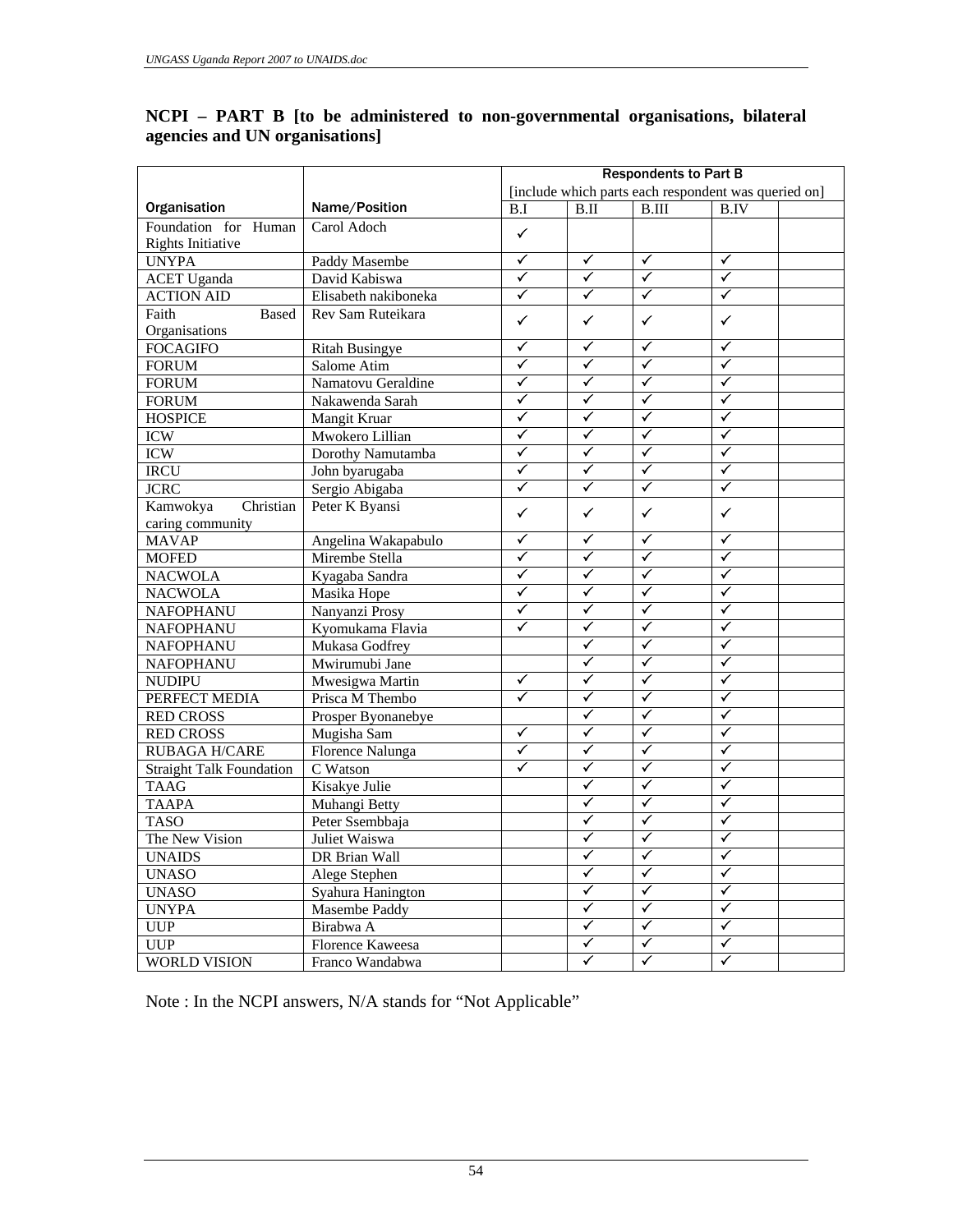| No.            | <b>Name</b>          | Organisation                 |
|----------------|----------------------|------------------------------|
|                | Dr Brian Wall        | <b>UNAIDS</b>                |
| $\mathcal{L}$  | Dr Martin Odiit      | <b>REOHC</b>                 |
| 3              | Matovu Chamaine      | <b>CDC</b>                   |
| $\overline{4}$ | Rose Nalwadda        | DPM, UAC                     |
| 5              | <b>Edward Were</b>   | <b>UAC</b>                   |
| 6              | <b>Charles Nkolo</b> | $UAC - M&E$                  |
| $\tau$         | <b>Atwine Moses</b>  | <b>ACE Project – USG</b>     |
| 8              | Scovia Nabbanja      | <b>UAC</b>                   |
| $\mathbf{Q}$   | Rosemary Kindyomunda | <b>UAC – NADIC</b>           |
| 10             | Rose Kabugo Rujumba  | UAC – Decentralised Response |
| -11            | Benson Bagorogoza    | UAC – Resource Mobilisation  |

# **Appendix 2d. : M&E Sub-Committee Composition (UNGASS)**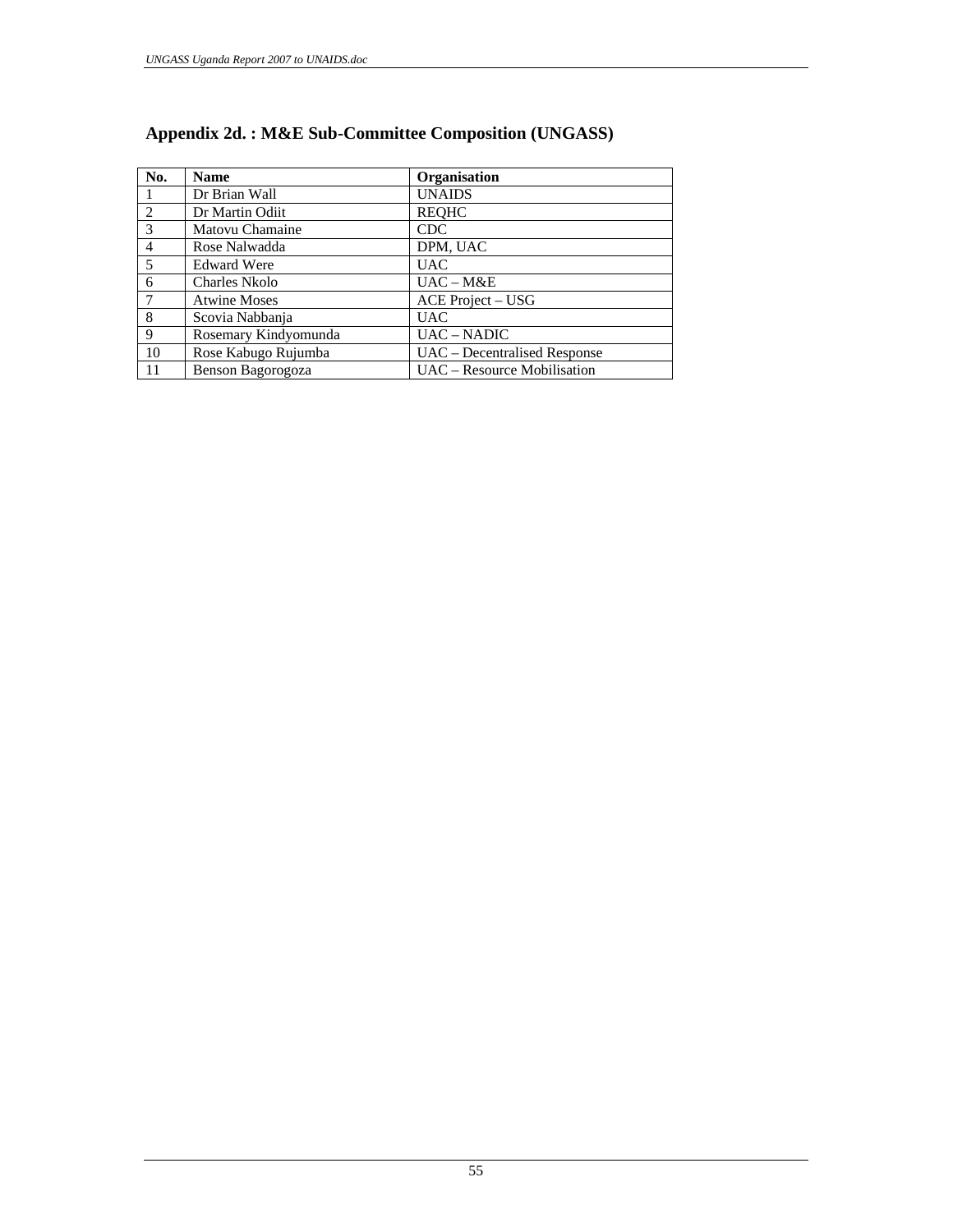| No.             | <b>Name</b>                       | Organisation                                 | <b>Telephone</b> | E-mail                       |
|-----------------|-----------------------------------|----------------------------------------------|------------------|------------------------------|
| $\mathbf{1}$    | Kityo Henry                       | <b>UAC</b>                                   | 0772355733       | Shk355733@yahoo.com          |
| $\overline{2}$  | Babi James                        | <b>UAC</b>                                   | 0752803796       |                              |
| $\overline{3}$  | Ndagano Resty                     | <b>RUBAGA</b><br><b>HOME</b><br><b>CARE</b>  | 0772426692       | rstyndagano@yahoo.com        |
| $\overline{4}$  | Namutebi Tracy                    |                                              | 0772938432       | tracie2k4@yahoo.com          |
| $\overline{5}$  | Nabbanja Scovia                   | <b>UAC</b>                                   | 0772438750       | snabbanja@uac.go.ug          |
| $\overline{6}$  | <b>Omasete Richard</b>            | $\overline{\text{VCS}}$                      | 0752551349       | romasete@aidsfocalpoint.ug   |
| $\overline{7}$  | Jane Wilson                       | <b>UNAIDS</b>                                |                  | wilsonj@unaids.org           |
| $\overline{8}$  | Brian Wall                        | <b>UNAIDS</b>                                | 0774426689       | wallB@UNAIDS.org             |
| $\overline{9}$  | Manji Kur                         |                                              | 0772983393       | mayirehospiceafrica.or.ug    |
| 10              | Nabbabi Lydia                     | PAG                                          | 0772403674       | By gods love@hotmail.com     |
| 11              | Nkolo Charles                     | <b>UAC</b>                                   | 0782472789       | cnkolo@uac.gov.ug            |
| 12              | Bagorogoza B                      | <b>UAC</b>                                   | 0772680119       | Bbagorogoza@uac.go.ug        |
| 13              | Muttu David                       | <b>UAC</b>                                   | 0772451146       | dmuttu@uac.go.ug             |
| 14              | Kizito Samuel                     | <b>SDA</b><br><b>UGANDA</b><br><b>UNION</b>  | 0772493900       | bsamuelkizito@yahoo.co.uk    |
| 15              | Wadambwa<br>Francis               | <b>WORLD VISION</b>                          | 0782359579       | wadambwafranco@yahoo.co<br>m |
| 16              | Mukwaya Benon                     | <b>MPIJI DLC</b>                             | 0772930681       | Mukwayaben2001@yahoo.co      |
|                 |                                   |                                              |                  | m                            |
| 17              | Namagembe Carol                   | <b>UWESO</b>                                 | 0772570427       | carol@uweso.org              |
| 18              | Odoi Judith                       | <b>MTTI</b>                                  | 0712184818       | tibakunirwa@hotmail.com      |
| 19              | Nalumansi Angella                 | <b>NEWVISION</b>                             | 0751904919       |                              |
| 20              | Nabafu Eunice                     | <b>UGANET</b>                                | 07120228581      | enabafu@yahoo.com            |
| 21              | Kavuma Lucy                       | MIA-EMM DEPT.                                | 0752655530       | lucykavuma@yahoo.com         |
| $\overline{22}$ | Nakiwogga<br>Dr.<br>Muwanga Alice | IDI                                          | 0772451716       | amuwamga@idi.co.ug           |
| 23              | Kitara Paul                       | RUDEA-KAYUNGA                                | 0712191152       | kkatoms@yahoo.com            |
| 24              | Aheebwa Peninah                   | <b>MINISTRY</b><br>OF                        | 0712383866       | peninah@energy.go.ug         |
|                 |                                   | <b>ENERGY</b><br>&<br><b>MINERALS</b>        |                  |                              |
| 25              | Cwinyaai Peter                    | <b>UAC</b>                                   | 0772537305       | spetercwinyai@yahoo.com      |
| 26              | Kusasira Stephen                  | <b>MOD</b>                                   | 0772405750       | kusasiras@yahoo.com          |
| 27              | Nankinga Justine                  | <b>MOH</b>                                   | 0772479855       | nankingaj@yahoo.co.uk        |
| 28              | Were Edward                       | <b>UAC</b>                                   | 0392961230       | ewere@uac.go.ug              |
| 29              | Mondu Steven                      | <b>CRDF</b>                                  | 0773099075       | stevenmondu@yahoo.com        |
| 30              | <b>Byibesho Sabina</b>            | <b>DHO MASAKA</b>                            | 0772343070       |                              |
| 31              | Prof. Mugambi P.E                 | <b>UNAS</b>                                  | 0772454541       | ppmugambi@yahoo.co.uk        |
| 32              | Murunji Sarah                     | <b>IRISH AID</b>                             | 0772480116       | Sarah.murungi@dfa.ie         |
| 33              | Musinguzi Joram                   | <b>UGANDA</b><br>RED<br><b>CROSS SOCIETY</b> | 0782786818       | misinguzijoram@yahoo.com     |
| 34              | Konda<br>Dr.<br>Anthony           | MUKONO DISTRICT                              | 0772402784       | akkigayi@yahoo.com           |
| 35              | Kyomukama Flavia                  | <b>NAFUPHANU</b>                             | 0772602138       | flavikomukama@yahoo.com      |
| 36              | Kavuma<br>John<br>Bosco           | <b>NPA</b>                                   | 0772871414       | bokavuma@yahoo.com           |
| 37              | Zalwango Vivian                   | <b>UAC</b>                                   | 0772416488       | zalvivian@yahoo.com          |
| 38              | Nviiri Hellen                     | <b>UBOS</b>                                  | 0772492162       | Hellen.nviiri2ubos.org       |
| 39              | Yawe Robert                       | AGNA UGANDA                                  | 0772962909       | Yawe2003200@yahoo.com        |
| 40              | Oketch Fred                       | YOUNG POSITIVES                              | 0752651749       | foketch@yahoo.com            |
| 41              | Oduka Mary                        | <b>IRISH AID</b>                             | 0772744300       | mary.oduka@dfa.ie            |
| 43              | Hajji Tezikuba                    | <b>IRCU</b>                                  | 0772480850       | focalug@yahoo.com            |
| 44              | Tusubira Fred                     | PRIVATE SECTOR                               | 0773015682       | tusubirafred@yahoo.com       |

# **Appendix 2d. : Participants of the Final UNGASS Consensus Meeting**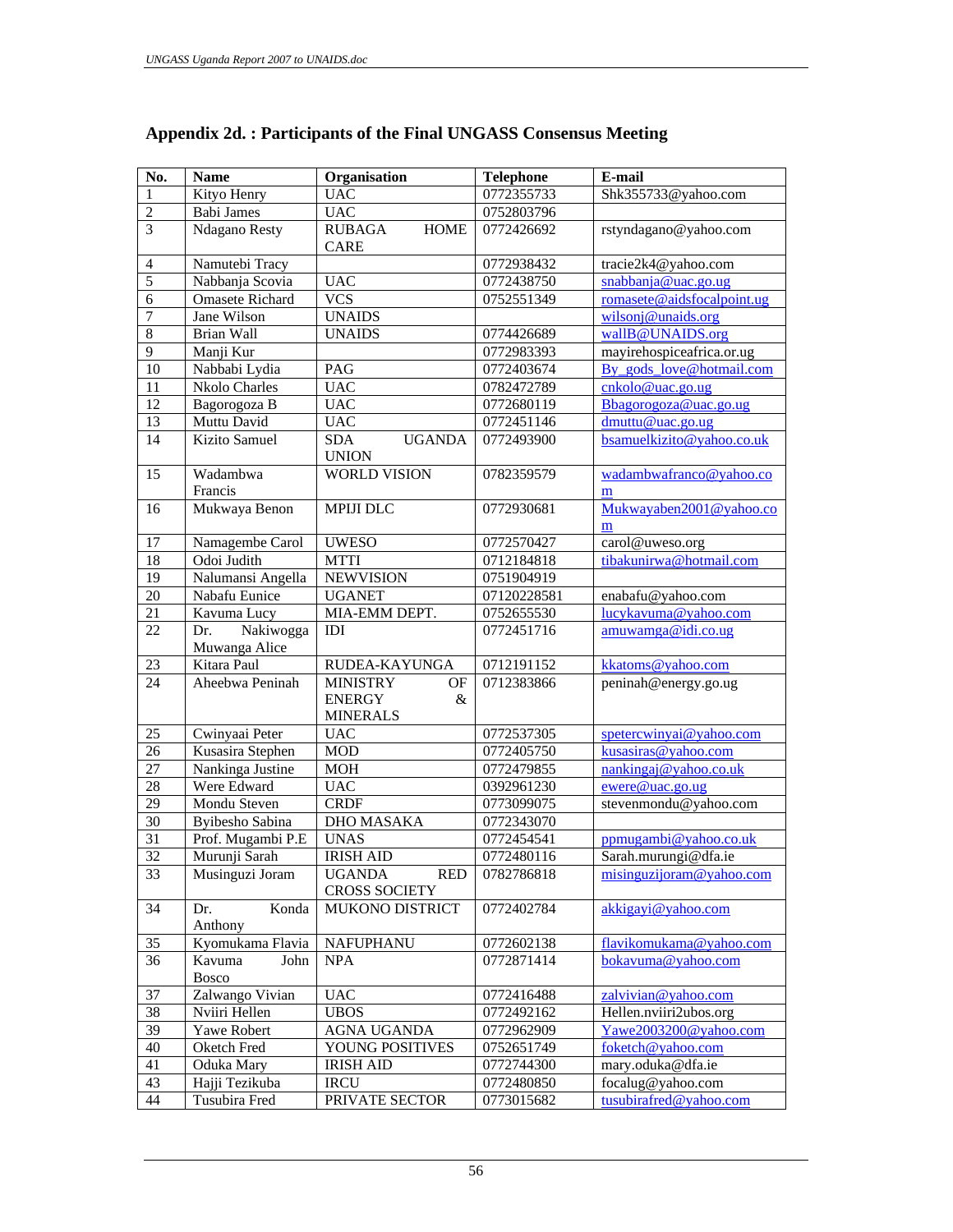| No.             | <b>Name</b>               | Organisation                     | <b>Telephone</b> | E-mail                       |
|-----------------|---------------------------|----------------------------------|------------------|------------------------------|
| 45              | Korukiiko<br>DR.          | <b>UAC</b>                       | 0772856556       | lucy@uac.gov.ug              |
|                 | Lucy                      |                                  |                  |                              |
| 46              | Nabiryo<br>Dr.            | <b>TASO</b>                      | 0772619148       | nabiryoc@tasouganda.org      |
|                 | Christine                 |                                  |                  |                              |
| $47\,$          | Gashirabakye C            |                                  | 0772431768       | gashirach@yahoo.com          |
| 48              | Kabugo Rose               | <b>UAC</b>                       | 0772461513       | rkabugo@uac.go.ug            |
| 49              | Muwanga Dick              | <b>AGH</b>                       | 0782804858       |                              |
| $\overline{50}$ | Masika Hope               | <b>NACWOLA</b>                   | 0712495374       | Masika2000@yahoo.com         |
| 51              | <b>Buluba Florence</b>    | NAFOPHANU                        | 0772474768       | bulubaflorence@yahoo.com     |
| $\overline{52}$ | Kalumbi Joyce             | <b>UAC</b>                       | 0772414729       |                              |
| $\overline{53}$ | Rugyendo Simon            | AIC-MBARARA                      | 0782680237       | Rugyendo09@yahoo.co.ug       |
| $\overline{54}$ | Kwesigye Steven           | <b>MOE</b>                       | 0712217155       |                              |
| 55              | Taremwa Moses             | <b>TASO</b>                      | 07825911303      |                              |
| 56              | Bamanyaki Stella          | ${\rm HNC}$                      | 0712317602       | stella@healthnatconsult.com  |
| 57              | Nawavvu<br>Dr.<br>Cecilia | <b>MJAP</b>                      | 0772496414       | cnamavvu@yahoo.com           |
| 58              | Zikusoka Charlotte        | <b>HEALTHNET</b>                 | 0712116050       | charlotte@healthnetconsult.c |
|                 |                           | CONSULT                          |                  | om                           |
| 59              | <b>Tumwine Mark</b>       | <b>HEALTHNET</b>                 | 0772497860       | mark@healthnetconsult.com    |
|                 |                           | <b>CONSULT</b>                   |                  |                              |
| 60              | Mukibi Richard            | <b>KCCC</b>                      | 0782577356       |                              |
| 61              | Kajimbe Jesse             |                                  | 0712591656       |                              |
| 62              | Seruma Monica             | <b>MOWT</b>                      | 0772612673       | minicaseruma@yahoo.com       |
| 63              | Atim Salome               | <b>NAFOPHANU</b>                 | 0782339839       | salomeatim@yahoo.com         |
| 64              | Nyabwana<br>Dr.<br>Denson | <b>MOIA-PRISONS</b>              | 0782705211       | densonra@yahoo.co.uk         |
| 65              | Byenkya                   | <b>FMA</b>                       | 0772445500       |                              |
| 66              | <b>Okoth Thomas</b>       | <b>TORORO</b>                    | 0772483949       |                              |
|                 |                           | <b>COMMUNITY</b>                 |                  |                              |
|                 |                           | <b>BAESD CARE</b>                |                  |                              |
| 67              | Kamukama F                | <b>TASO-MBALE</b>                | 0782990303       | franka@yahoo.com             |
| 68              | Lubanga Timothy           | OPM-PRDP                         | 0772451852       | tklubanga@yahoo.co.uk        |
| $\overline{69}$ | Byarugaba John            | <b>IRCU</b>                      | 0772445544       | johnbyarugaba@ircu.or.ug     |
| 70              | Kizza Paul                | <b>MOH</b>                       | O772445544       | pmgkiza@yahoo.com            |
| 71              | Kyondyomunda<br>Rosemary  | <b>UAC</b>                       | 0712492888       | rkyondyomunda@uac.go.ug      |
| 72              | <b>Begame Floerence</b>   | <b>TOCBANH</b>                   | 0772517100       | tocbanh@yahoo.com            |
| 73              | Tatweba Lillian           | <b>UAC</b>                       | 0772479402       | itatwebwa@uac.go.ug          |
| 74              | Dr. Odiit Martin          | <b>RCQHC</b>                     | 0772690007       | odiitmtn@yahoo.com           |
| 75              | Nakanjako Aida            | <b>UAC</b>                       | 0772312476       | aida@uac.go.ug               |
| 76              | Nampiima Damalie          | <b>NAYA</b>                      | 0712552422       | d kiguba@yahoo.com           |
| 77              | Wobusobozi                | <b>PRISONS</b>                   | 0772542198       |                              |
|                 | Solomon                   |                                  |                  |                              |
| $78\,$          | Mugume Fred               | <b>UAC</b>                       | 0782382187       | frdmugume@yahoo.co.uk        |
| 79              | Mugisha James             | <b>UAC</b>                       | 0712630578       |                              |
| $80\,$          | Ssejemba William          | <b>UAC</b>                       | 0712996105       |                              |
| 81              | Kabagambe Steven          | Coordinator<br>Private<br>Sector | 0774999292       |                              |
| 82              | Imalingat J.F             | <b>UAC</b>                       | 0772618365       |                              |
| 83              | Nambalirwa                | <b>UAC</b>                       | 0772851891       |                              |
|                 | Robinah                   |                                  |                  |                              |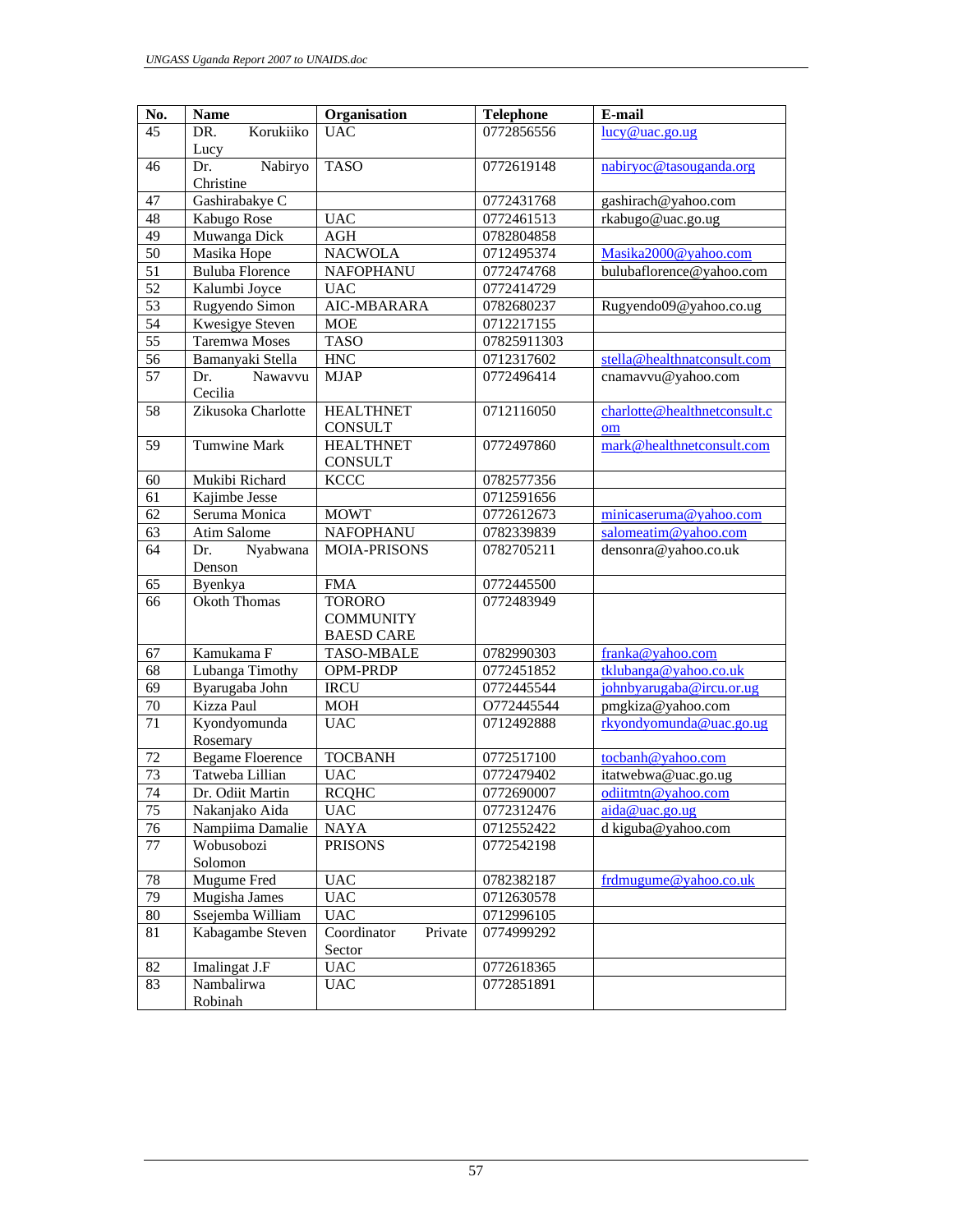#### **Appendix 2e. : National Composite Policy Index Questionnaire (Part A)**

#### **Part A**

[to be administered to government officials]

#### **I. Strategic plan**

1. Has your country developed a national multi-sectoral strategy/action framework to combat HIV & AIDS ?

 (Multi-sectoral strategies should include, but not limited to, the developed by Ministries such as the ones mentioned under 1.2)

| Yes $\checkmark$               | Period covered: 2007/08 to 2011/12 | Not Applicable (N/A) | N <sub>0</sub> |
|--------------------------------|------------------------------------|----------------------|----------------|
| IF NO or N/A, briefly explain. |                                    |                      |                |
|                                |                                    |                      |                |
|                                |                                    |                      |                |
|                                |                                    |                      |                |
|                                |                                    |                      |                |
|                                |                                    |                      |                |
|                                |                                    |                      |                |
|                                |                                    |                      |                |
|                                |                                    |                      |                |
|                                |                                    |                      |                |
|                                |                                    |                      |                |

#### **IF YES, complete questions 1.1 through 1.10; otherwise, go to question 2.**

1.1 How long has the country had a multi-sectoral strategy/action framework ?

Number of Years : **14** 

 1.2 Which sectors are included in the multi-sectoral strategy/action framework with a specific HIV budget for their activities ?

| Sectors included                                                  |                  | Strategy/Action framework |                  | Earmarked budget |
|-------------------------------------------------------------------|------------------|---------------------------|------------------|------------------|
| Health                                                            | Yes $\checkmark$ | No                        | Yes $\checkmark$ | No               |
| <b>Education</b>                                                  | Yes $\checkmark$ | No                        | <b>Yes</b>       | No $\checkmark$  |
| Works, transport and housing                                      | Yes $\checkmark$ | No                        | Yes              | No $\checkmark$  |
| Military / Police (Uniformed Forces)                              | Yes $\checkmark$ | No                        | <b>Yes</b>       | No $\checkmark$  |
| Gender, Labour and social development<br>(including young people) | Yes $\checkmark$ | No                        | Yes              | No $\checkmark$  |
| <b>Other - Agriculture</b>                                        | Yes $\checkmark$ | No                        | <b>Yes</b>       | No √             |
| Other - Finance and Planning                                      | Yes $\checkmark$ | No                        | Yes              | No $\checkmark$  |
| Other - Public service                                            | Yes $\checkmark$ | No                        | Yes              | No $\checkmark$  |
| <b>Other - Local Government</b>                                   | Yes $\checkmark$ | No                        | <b>Yes</b>       | No $\checkmark$  |
| <b>Other - Justice and Constitutional Affairs</b>                 | Yes $\checkmark$ | No                        | <b>Yes</b>       | No $\checkmark$  |
| Other - Minerals and Energy                                       | Yes $\checkmark$ | No                        | Yes              | No $\checkmark$  |
| <b>Other - Water and Environment</b>                              | Yes $\checkmark$ | No                        | Yes              | No $\checkmark$  |
| Other – Trade and Industry                                        | Yes $\checkmark$ | No                        | Yes              | No $\checkmark$  |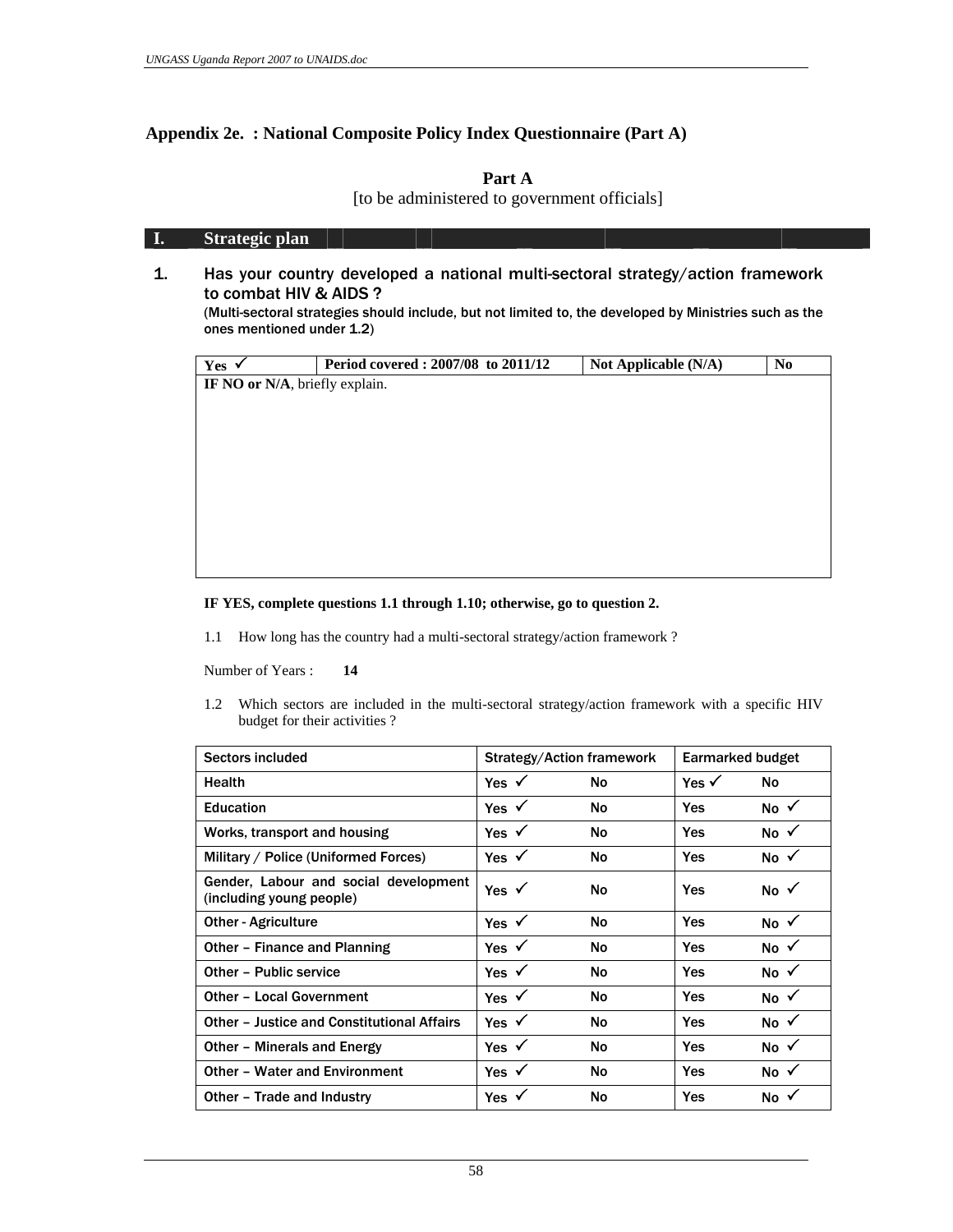**IF NO** earmarked budget, how is the money allocated.

**Money is allocated at the discretion of the Accounting Officer within Ministry budgets but mainly from projects** 

 1.3 Does the multi-sectoral strategy/action framework address the following target populations, setting and cross-cutting issues ?

| <b>Target populations</b>                    |                     |           |
|----------------------------------------------|---------------------|-----------|
| a. Women and girls                           | a. Yes $\checkmark$ | <b>No</b> |
| b. Young women / Young men                   | b. Yes $\checkmark$ | <b>No</b> |
| c. Specific vulnerable sub-populations       | a. Yes $\checkmark$ | No        |
| d. Orphans and other vulnerable children     | b. Yes $\checkmark$ | No        |
| <b>Settings</b>                              |                     |           |
| e. Workplace                                 | e. Yes $\checkmark$ | No        |
| f. Schools                                   | f. Yes $\checkmark$ | No        |
| g. Prisons                                   | g. Yes $\checkmark$ | No        |
| <b>Target populations</b>                    |                     |           |
| h. HIV & AIDS and Poverty                    | h. Yes $\checkmark$ | <b>No</b> |
| i. Human rights protection                   | i. Yes $\checkmark$ | No        |
| j. PLHIV (PHA) involvement                   | j. Yes $\checkmark$ | No        |
| k. Addressing stigma and discrimination      | k. Yes √            | No        |
| 1. Gender empowerment and/or gender equality | I. Yes $\checkmark$ | No        |
|                                              |                     |           |

1.4 Were target populations identified through a process of a needs assessment or needs analysis ?

|                                                               | Yes $\checkmark$ | No            |
|---------------------------------------------------------------|------------------|---------------|
| IF YES, when was this needs assessment / analysis conducted ? | Year :           | $2005 - 2006$ |
| IF NO how were the target populations identified?             |                  |               |
|                                                               |                  |               |
|                                                               |                  |               |
|                                                               |                  |               |
|                                                               |                  |               |
|                                                               |                  |               |
|                                                               |                  |               |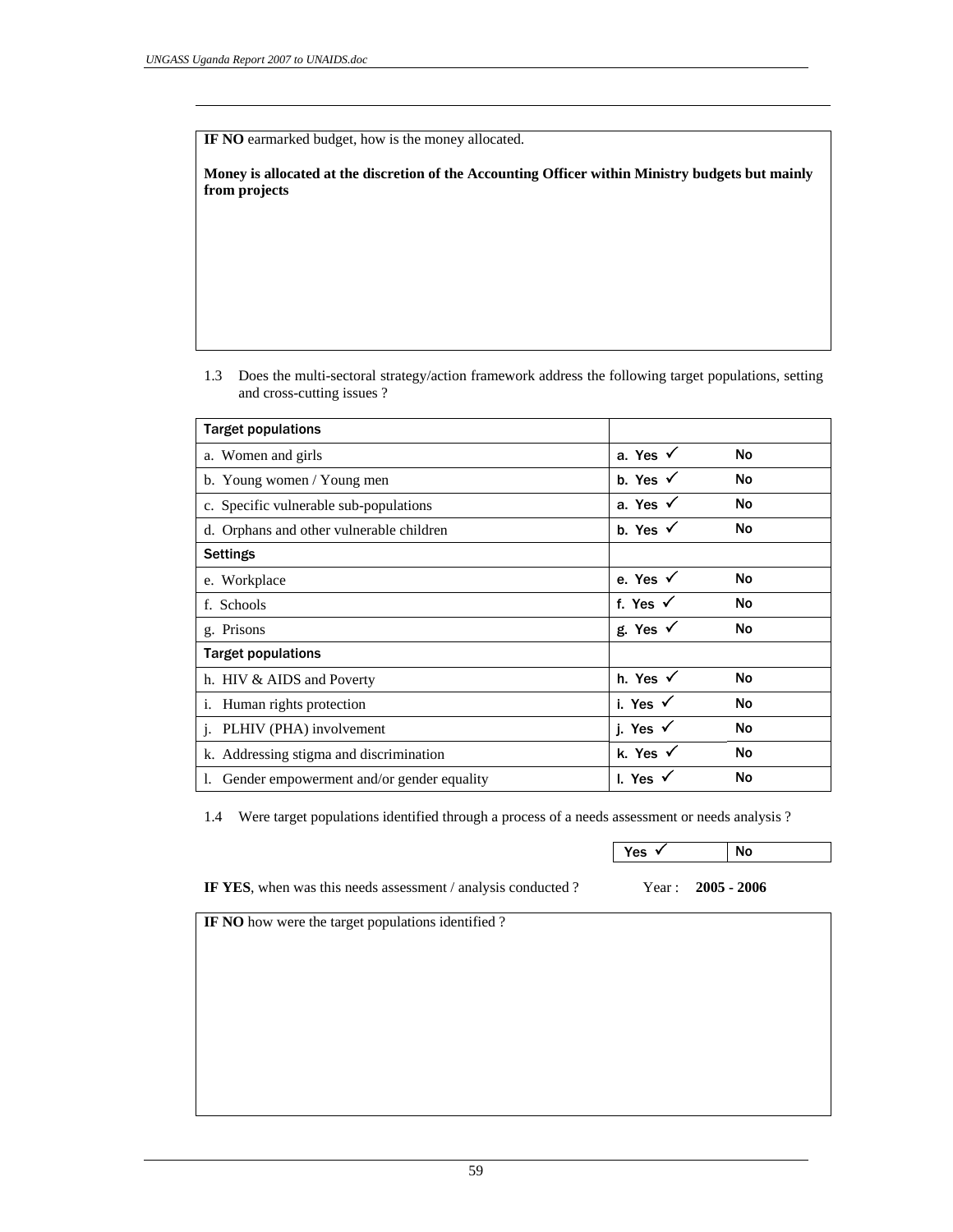1.5 What are the target populations in the country ?

 **General population with special focus on high risk and vulnerable groups. (Youth, Women, Married, Health Workers, Children, OVCs, Discordant couples, Commercial Sex Workers, Armed Forces, Mobile populations, Internally Displaced Persons, fishing communities, PWDs, PHAs, Truckers, Minorities)** 

1.6 Does the multi-sectoral strategy/action framework include an operational plan ?

 $Yes$  No  $\checkmark$ 

1.7 Does the multi-sectoral strategy/action framework or operational plan include :

| Formal programme goals?<br>a.                       | Yes   | <b>No</b> |
|-----------------------------------------------------|-------|-----------|
| Clears target and/or milestones?<br>b.              | Yes   | No        |
| Detail budget of costs per programmatic area?<br>c. | Yes v | No        |
| Indications of funding sources?<br>d.               | Yes v | No        |
| Monitoring and Evaluation framework?<br>e.          | Yes   | No        |

 1.8 Has the country ensured "full involvement and participation" of civil society in the development of the multi-sectoral strategy/action framework ?

| Moderate involvement<br>involvement<br>Active involvement √<br>N0. |
|--------------------------------------------------------------------|
|--------------------------------------------------------------------|

**IF active involvement,** briefly explain how this was done :

**Plan developed by HIV & AIDS partnership forum which civil society belong to specific self coordinating entities that constitute the partnership i.e. Faith Based Organisations, Private sector, civil society, Persons Having AIDS and the like.** 

**IF NO or MODERATE involvement**, briefly explain :

By all Yes 3 No

 <sup>1.9</sup> Has the multi-sectoral strategy/action framework been endorsed by most external development partners (bi-laterals; multi-laterals) ?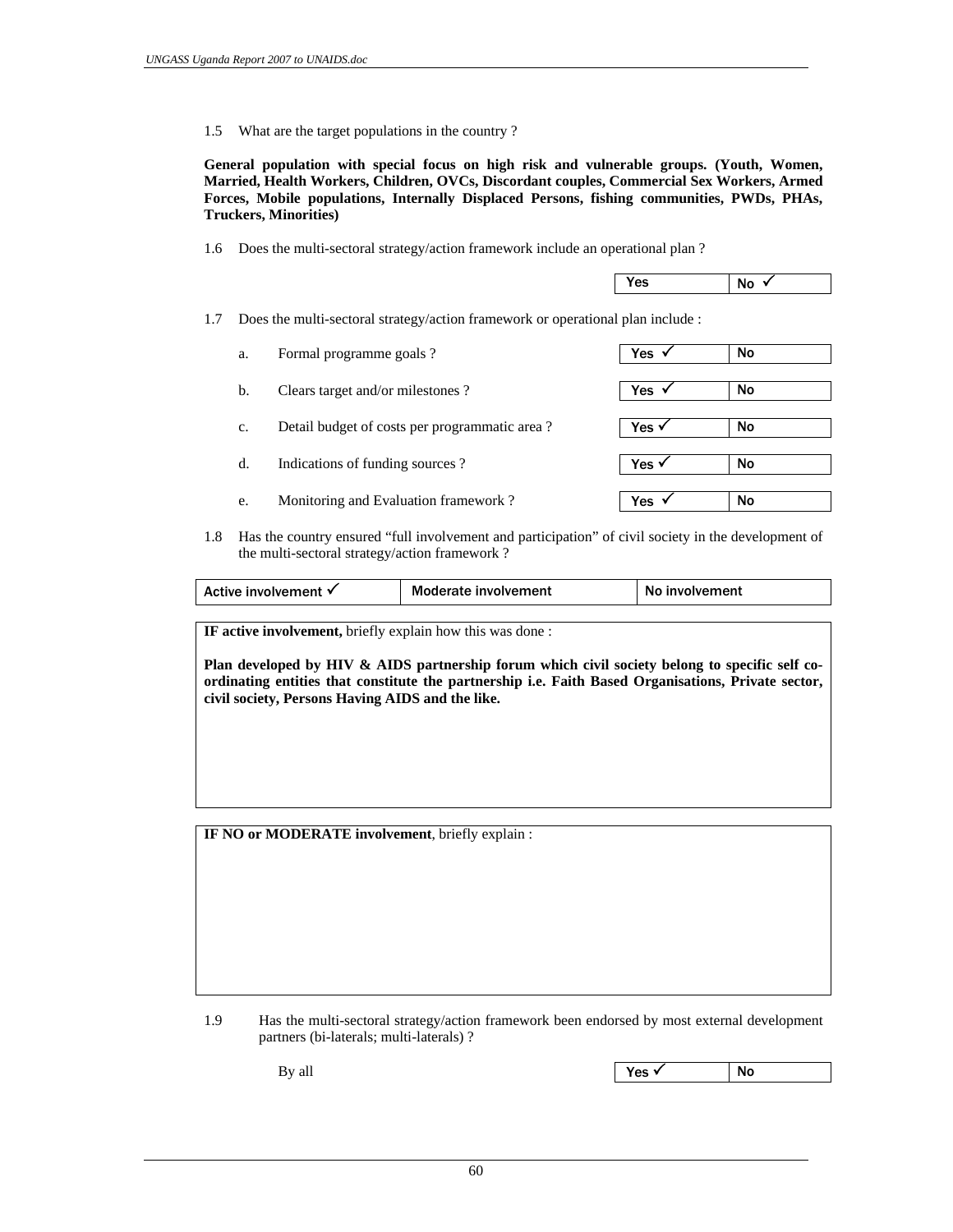1.10 Have external Development Partners (bi-laterals; multi-lateral) aligned and harmonised their HIV & AIDS programmes to the national multi-sectoral strategy/action framework ?

| YES, all partners $\checkmark$   | YES, some partners | No |  |
|----------------------------------|--------------------|----|--|
| IF SOME or NO, briefly explain : |                    |    |  |
|                                  |                    |    |  |
|                                  |                    |    |  |
|                                  |                    |    |  |
|                                  |                    |    |  |
|                                  |                    |    |  |

2. Has the country integrated HIV & AIDS into its general development plans such as: a) National Development Plans, b) Common Country Assessments/United Nations Development Framework, c) Poverty Reduction Strategy Papers, d) Sector Wide approach ?

| $V = C$<br>. .<br><b>N</b> O<br>. .<br>. | N.<br>A<br>. r |
|------------------------------------------|----------------|
|------------------------------------------|----------------|

2.1 **IF YES**, in which department plans is policy support for HIV & AIDS integrated ?

- a) Yes, integrated into the Poverty Eradication Action plan (PEAP) and Poverty Reduction Strategy Papers (PRSP)
	- 2.2 **IF YES**, which policy areas below are included in these development plans ?

|                                                                                                              |    | <b>Development Plans</b> |    |    |    |
|--------------------------------------------------------------------------------------------------------------|----|--------------------------|----|----|----|
| <b>Policy Area</b>                                                                                           | a) | b)                       | C) | d) | e) |
| <b>HIV</b> Prevention                                                                                        | ✓  |                          |    |    |    |
| Treatment for opportunistic Infections                                                                       |    |                          |    |    |    |
| Antiretroviral therapy                                                                                       |    |                          |    |    |    |
| Care and support (including social security or other schemes)                                                | ✓  |                          |    |    |    |
| AIDS impact alleviation                                                                                      | ✓  |                          |    |    |    |
| Reduction of <b>gender</b> inequalities as they relate to HIV<br>prevention/treatment, care and / or support |    |                          |    |    |    |
| Reduction of <b>income</b> inequalities as they relate to HIV<br>prevention/treatment, care and / or support |    |                          |    |    |    |
| Reduction of stigma and discrimination                                                                       | ✓  |                          |    |    |    |
| Women's economic empowerment (e.g. access to credit, access to<br>land, training)                            |    |                          |    |    |    |
| Other:                                                                                                       |    |                          |    |    |    |

 $\checkmark$  Check for policy/strategy included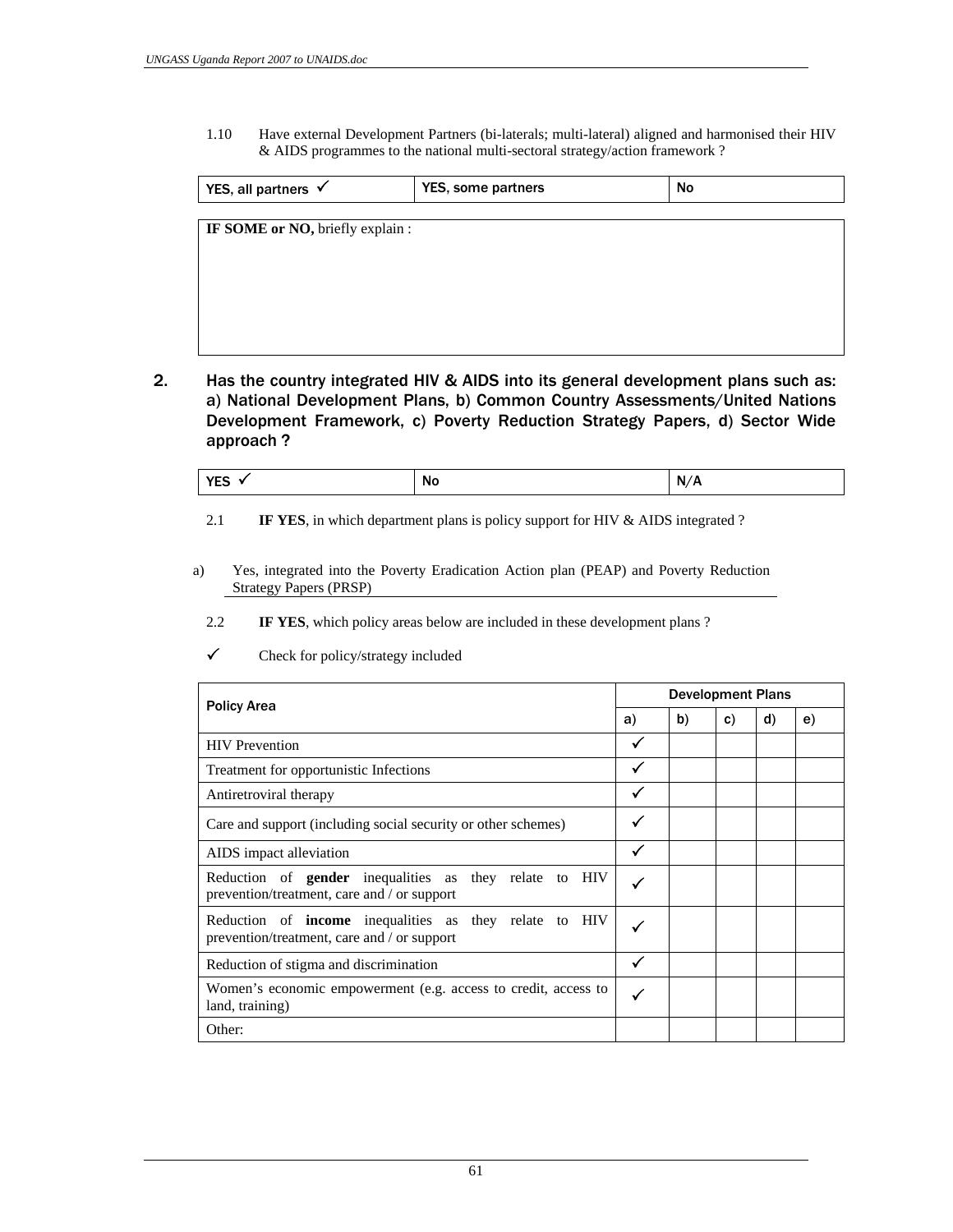3. Has the country evaluated the impact of HIV & AIDS on its socio-economic development for planning purposes ?

| N<br><br>.<br>$\cdot$ $\cdot$ $\cdot$ |
|---------------------------------------|
|---------------------------------------|

3.1 **IF YES**, to what extent has it informed resource allocation decision ?

Low High 0 1  $2\sqrt{}$  3 4 5

4. Does the country have a strategy/action framework for addressing HIV & AIDS issues among its national uniformed services such as military, police, peacekeepers, prison staff, etc ?

| No<br><b>Specific for each force</b><br>Vac<br>ູ |
|--------------------------------------------------|
|--------------------------------------------------|

 4.1 **IF YES**, which of the following programmes have been implemented beyond the pilot stage to reach a significant proportion of one or more uniformed services ?

| Behavioural change communication | Yes $\checkmark$ | No |
|----------------------------------|------------------|----|
| Condom provision                 | Yes $\checkmark$ | No |
| HIV testing and counselling      | Yes $\checkmark$ | No |
| STI services                     | Yes $\checkmark$ | No |
| Treatment                        | Yes $\checkmark$ | No |
| Care and support                 | Yes              | No |
| Others: PMTCT                    | <b>Yes</b>       | No |

**What is the approach taken to HIV testing and counselling ?** Is HIV testing voluntary or mandatory (e.g. at environment) ? Briefly explain :

**Current Policy Voluntary Counselling and Testing (VCT) for general population and Routine Testing and Counselling (RTC) for in health facilities.** 

5. Has the country followed up on commitments towards universal access made during the high level AIDS Review in June 2006 ?

|  |  | $\sim$<br>-<br>. .<br>--- | . No<br>.<br>$\sim$ |
|--|--|---------------------------|---------------------|
|--|--|---------------------------|---------------------|

 5.1 Has the National Strategic Plan / Operational plan and national AIDS budget been revised accordingly ?

 $Yes \checkmark$  No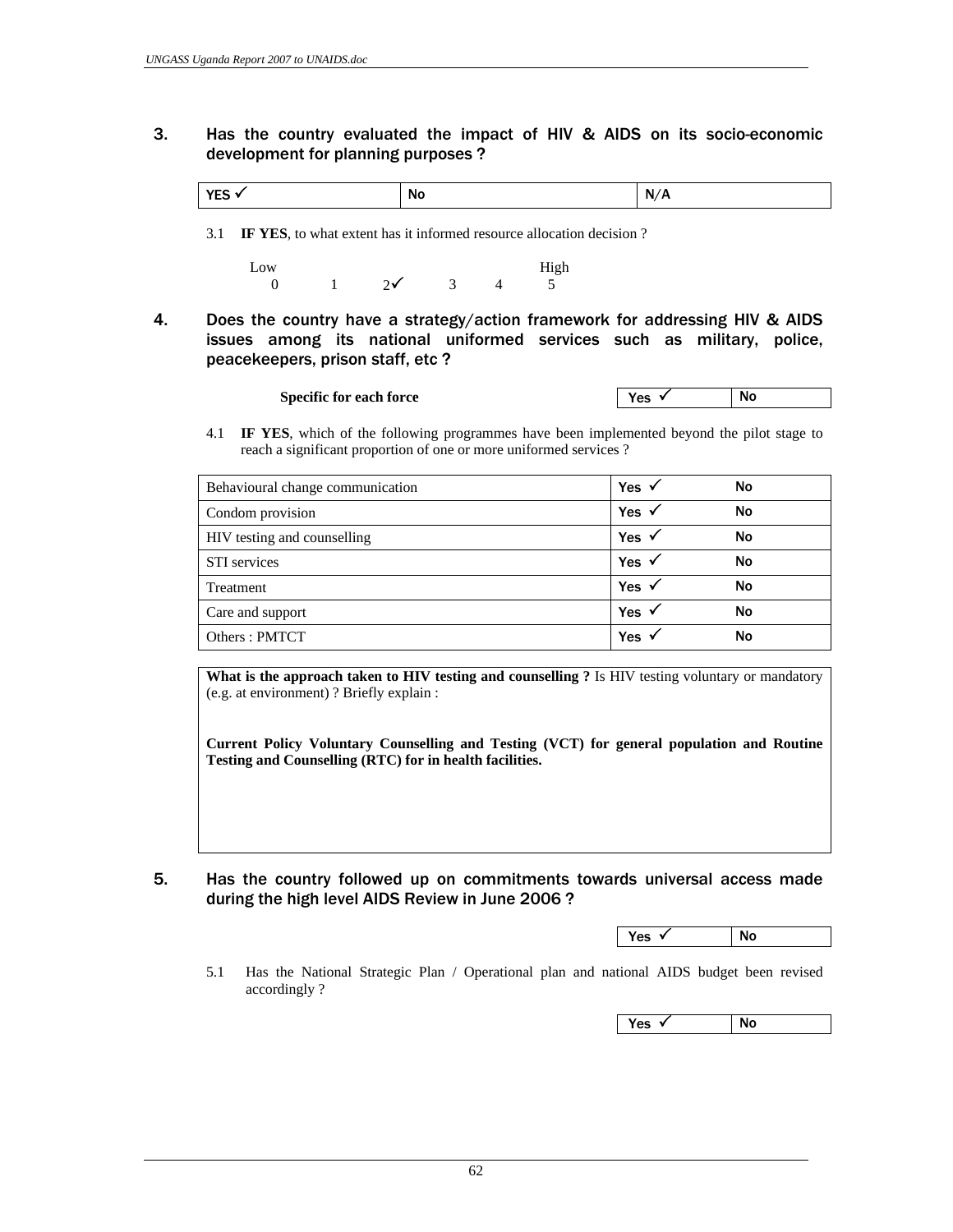5.2 Have the estimates of the size of the main target population sub-groups been updated ?

| Yes<br>$\cdot$ | <b>No</b> |  |
|----------------|-----------|--|
|                |           |  |
|                |           |  |

 5.3 Are there reliable estimates and projected future needs of the number of adults and children requiring antiretroviral therapy ?

|     | Estimates and projected needs √                                                                                                                                                                                                                                   | <b>Estimates only</b>                                   |                  | <b>No</b> |
|-----|-------------------------------------------------------------------------------------------------------------------------------------------------------------------------------------------------------------------------------------------------------------------|---------------------------------------------------------|------------------|-----------|
| 5.4 | Is HIV & AIDS programme coverage being monitored?                                                                                                                                                                                                                 |                                                         |                  |           |
|     |                                                                                                                                                                                                                                                                   |                                                         | Yes $\checkmark$ | <b>No</b> |
|     | IF YES, is coverage monitored by sex (male, female)?<br>(a)                                                                                                                                                                                                       |                                                         |                  |           |
|     |                                                                                                                                                                                                                                                                   |                                                         | Yes $\checkmark$ | <b>No</b> |
|     | (b)                                                                                                                                                                                                                                                               | IF YES, is coverage monitored by population sub-groups? |                  |           |
|     |                                                                                                                                                                                                                                                                   |                                                         |                  |           |
|     | IF YES, which population sub-groups?<br>Children, OVCs, Youth, Women, Married, Discordant couples, PHAs, PWDs, Health Workers,<br>Armed Forces, Mobile populations, Internally Displaced Persons, fishing communities,<br><b>Commercial Sex Workers, Truckers</b> |                                                         | Yes √            | <b>No</b> |
|     |                                                                                                                                                                                                                                                                   |                                                         |                  |           |
|     | IF YES, is coverage monitored by geographical area?<br>(c)                                                                                                                                                                                                        |                                                         |                  |           |

**IF YES,** at which levels (provincial, district, other) ? **All levels Cross Border, National, Regional, District, Sub-Counties**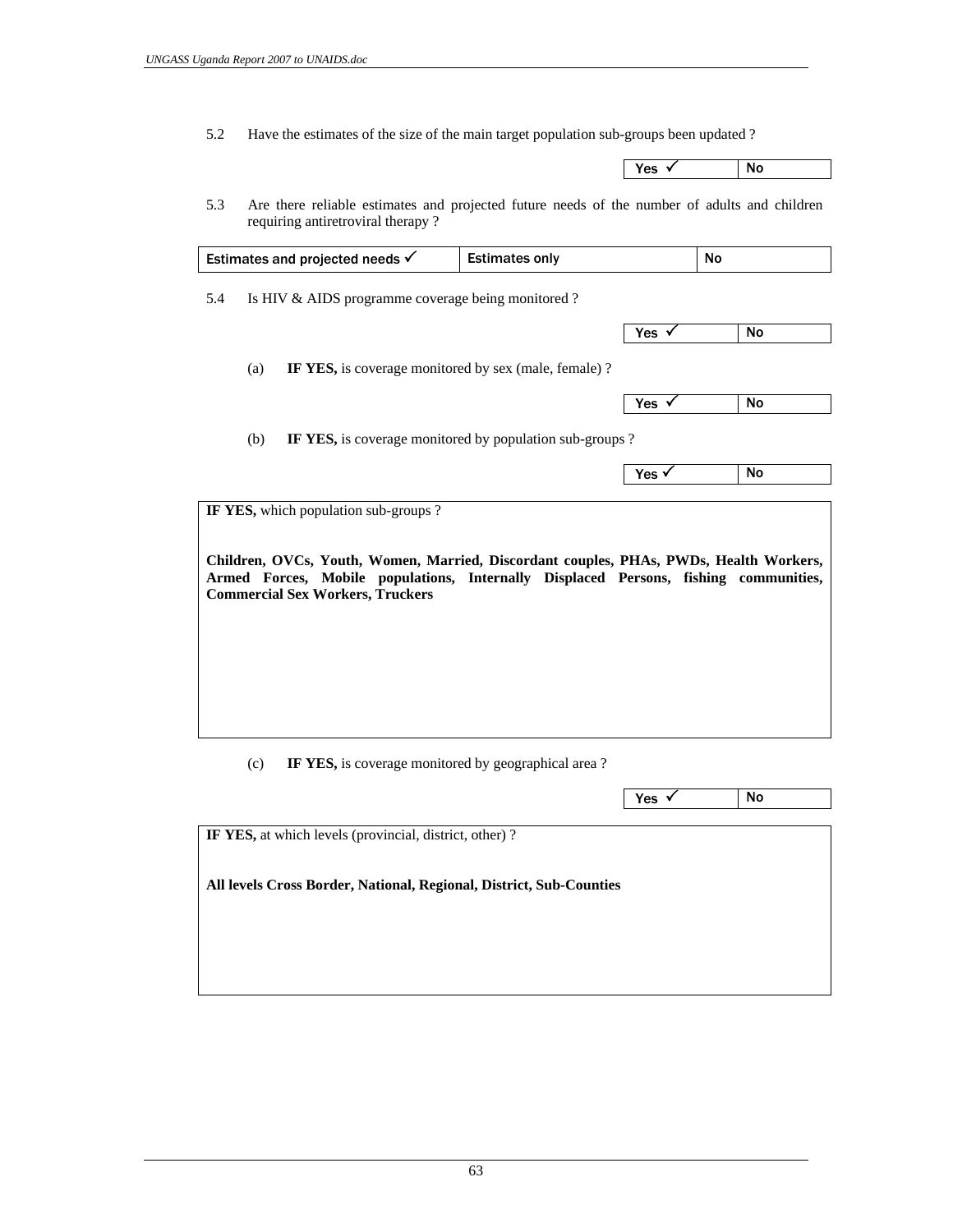5.5 Has the country developed a plan to strengthen health systems, including infrastructure, human resource and capacities, and logistical systems to deliver drugs ?

| Part of the Global Fund Round 7 | Yes | No |
|---------------------------------|-----|----|
| proposal, HSSP I and II, NSP,   |     |    |

 Overall, how would you rate strategy planning efforts in the HIV & AIDS programmes in 2007 and in 2005 ?

| 2007 | Poor           |   |                 |  |              |   |   | Good |
|------|----------------|---|-----------------|--|--------------|---|---|------|
|      | $\overline{0}$ | ◠ | $\sqrt{2}$      |  | h            | − | 8 | 10   |
|      |                |   |                 |  |              |   |   |      |
| 2005 | Poor           |   |                 |  |              |   |   | Good |
|      | $\overline{0}$ | ⌒ | $\sqrt{2}$<br>́ |  | <sub>0</sub> |   |   | 10   |

Comments on progress made since 2005 :

Emphasized consultation processes and consensus building at sub-regional, national and district.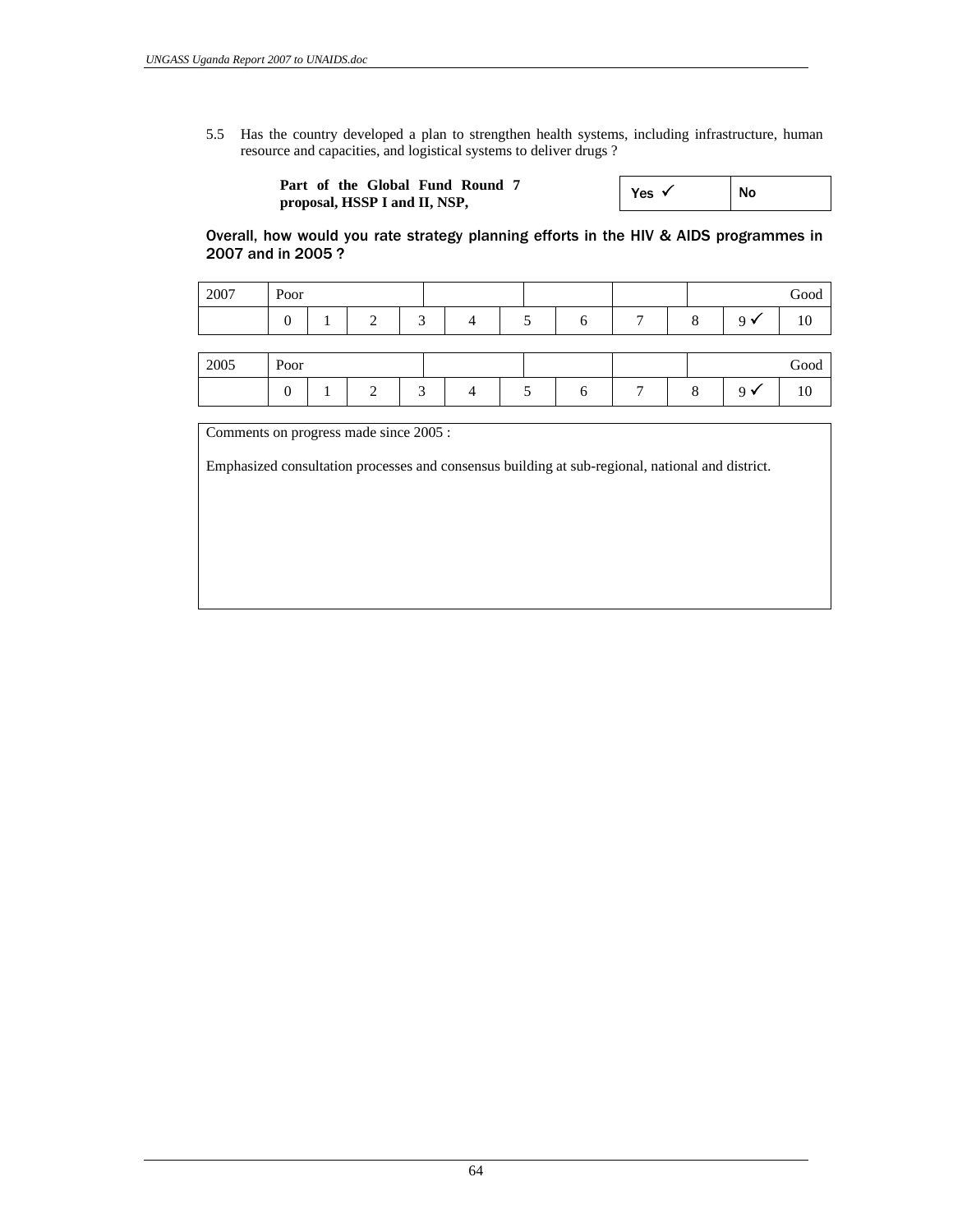#### **II. Political support**

 Strong political support includes government and political leaders who speak out often about AIDS and regularly chair important meetings, allocation of national budgets to support the AIDS programmes and effective use of government and civil society organisations and process to support effective AIDS programme.

1. Do high officials speak publicly and favourably about AIDS efforts in major domestic fora at least twice a year ?

| President/Head of government                | Yes Y       | No |
|---------------------------------------------|-------------|----|
| Other high officials                        | Yes $\cdot$ | No |
| Other officials in regions and/or districts | Yes         | No |

 $2.$ 2. Does the country have an officially recognised national multi-sectoral AIDS management/co-ordination body? (National AIDS Council or equivalent) ?

|                          | Yes v | No |
|--------------------------|-------|----|
|                          |       |    |
| IF NO, briefly explain : |       |    |
|                          |       |    |
|                          |       |    |
|                          |       |    |
|                          |       |    |
|                          |       |    |
|                          |       |    |
|                          |       |    |
|                          |       |    |
|                          |       |    |
|                          |       |    |

2.1 **IF YES,** when was it created ? Year : **1992**

2.2 **IF YES,** who is the Chair ?

**Rt Bishop Emeritus of Kabale, Barnabas R. Halem'Imana**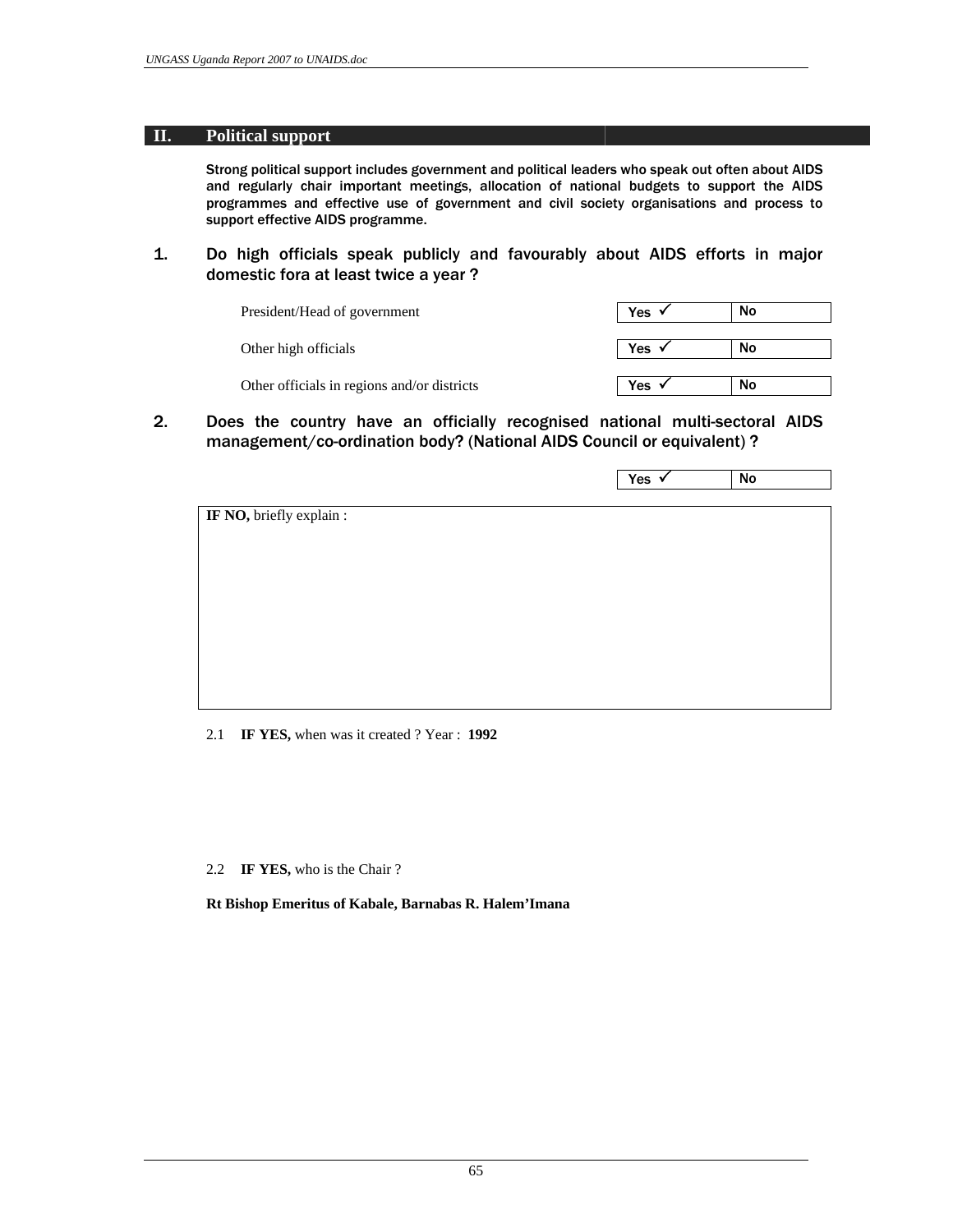#### 2.3 **IF YES,** does it :

| Have terms of reference?                                                                                            | Yes $\checkmark$ | No        |  |
|---------------------------------------------------------------------------------------------------------------------|------------------|-----------|--|
| Have active Government leadership and participation?                                                                | Yes $\checkmark$ | No        |  |
| Have a defined membership?                                                                                          | Yes $\checkmark$ | No        |  |
| Include civil society representation?                                                                               | Yes $\checkmark$ | No        |  |
| <b>IF YES,</b> what percentage?                                                                                     | 33% of the Board |           |  |
| Include people living with HIV?                                                                                     | Yes $\checkmark$ | No        |  |
| Include the private sector?                                                                                         | Yes $\checkmark$ | No        |  |
| have an action plan?                                                                                                | Yes $\checkmark$ | No        |  |
| have a functional secretariat?                                                                                      | Yes $\checkmark$ | No        |  |
| meet at least quarterly?                                                                                            | Yes $\checkmark$ | No        |  |
| review action on policy decisions regularly?                                                                        | Yes $\checkmark$ | <b>No</b> |  |
| actively promote policy decision?                                                                                   | Yes $\checkmark$ | No        |  |
| provide opportunity for civil society to influence decision-making?                                                 | Yes $\checkmark$ | No        |  |
| strengthen donor co-ordination to avoid parallel funding and<br>duplication of effort in programming and reporting? | Yes $\checkmark$ | No        |  |

 $3.$ Does the country have a national AIDS body or other mechanism that promotes interaction between government, people living with HIV, civil society and the private sector for implementing HIV & AIDS strategies/programmes ?

| $\sim$<br>. . | - NP<br><br>$\cdot$ $\cdot$ $\cdot$ |  |
|---------------|-------------------------------------|--|
|               |                                     |  |

|                               | <b>Monthly</b>          |           |
|-------------------------------|-------------------------|-----------|
|                               | Frequency of meetings : |           |
| Regular meetings              | Yes $\checkmark$        | No        |
| <b>Functional Secretariat</b> | Yes $\checkmark$        | <b>No</b> |
| Action plan                   | Yes $\checkmark$        | No        |
| Define membership             | Yes $\checkmark$        | No        |
| Terms of reference            | Yes $\checkmark$        | No        |

3.1 **IF YES,** does it include ?

**IF YES,** what are the main achievements ?

- **Development of a Civil Society Fund**
- **Development of the National Strategic Plan (NSP) 2007/08 to 2011/12**
- **Developed the Performance Measurement and Management Plan for NSP 2007/08 to 2011/12**
- **Increased resource mobilisation and alignment to national priorities including Global Fund round 7**
- **Sector Spending Assessment**
- **Development of the long term institutional arrangements**
- **Review of the NSF 2000/01 to 2005/06**
- **Review of the M&E framework for NSF 2000/01 to 2005/06**

**NSPPI and indicator framework for OVC**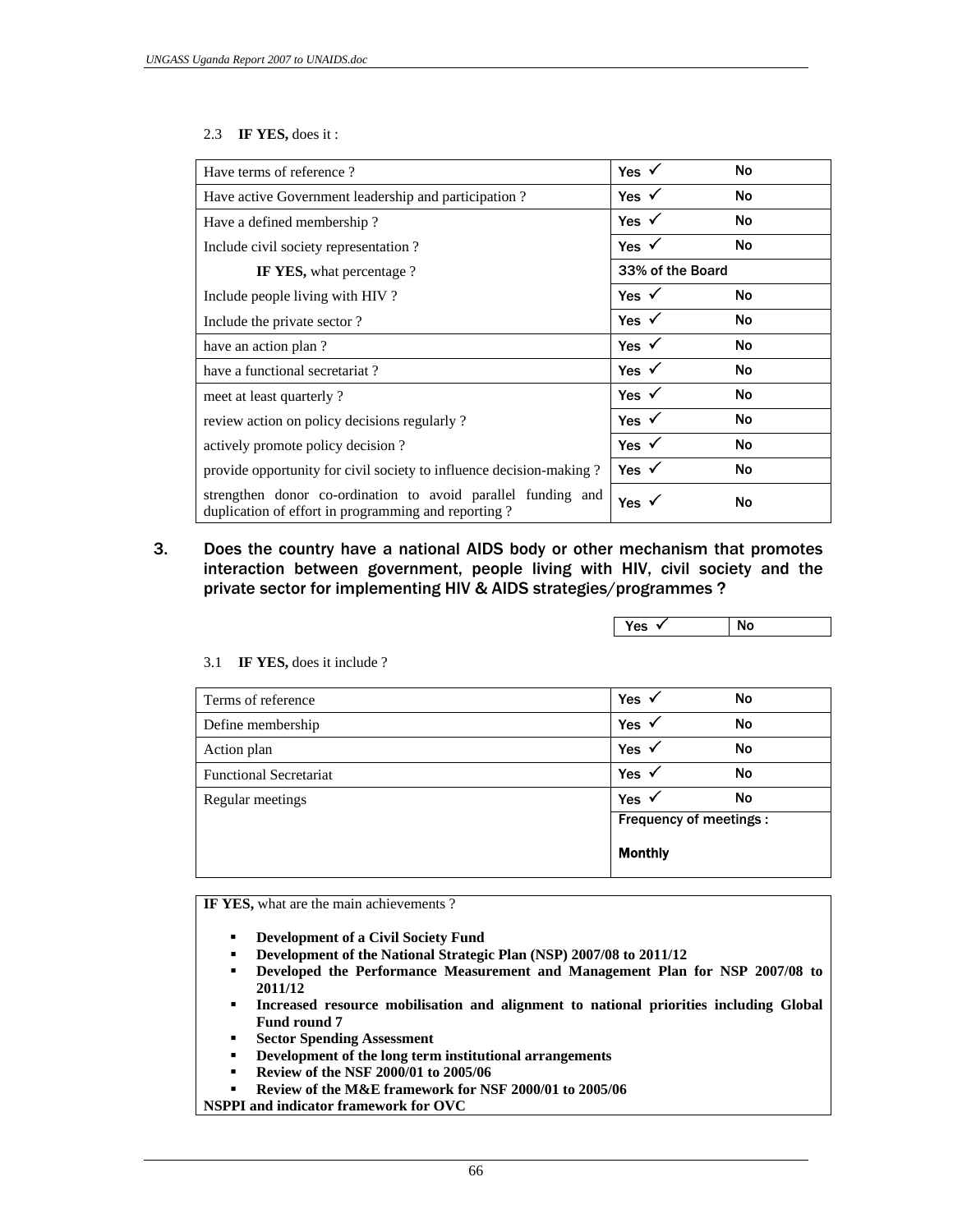**IF YES,** what are the main challenges for the work of this body ?

**Resource Mobilisation for Universal Access remains a challenge in an increasingly demanding environment** 

**Operationalizeation and Implementation of the M&E for the NSP a challenge** 

**Mainstreaming in Sectoral Development Programmes still a challenge**

**Co-ordination at decentralised levels** 

- 4. What percentage of the national HIV & AIDS budget was spent on activities implemented by civil society in the past year ? Percentage :
- 5. What kind of support does the NAC (or equivalent) provide to implementing partners of the national programme, particularly to civil society organisations ?

| Information on priority needs and services     | Yes $\checkmark$ | No        |
|------------------------------------------------|------------------|-----------|
| Technical guidance/materials                   | Yes $\checkmark$ | No        |
| Drugs/supplies procurement and distribution    | Yes $\checkmark$ | <b>No</b> |
| Co-ordination with other implementing partners | Yes $\checkmark$ | No        |
| Capacity-building                              | Yes $\checkmark$ | No        |
| Other:                                         |                  |           |

6. Has the country reviewed national policies and legislation to determine which, if any, are inconsistent with National AIDS Control policies ?

| No<br>Yes √ |  |
|-------------|--|
|-------------|--|

 6.1 **IF YES,** were policies and legislation amended to be consistent with the National AIDS Control policies ?

 $\sqrt{X}$  Yes  $\sqrt{N_0 \sqrt{2}}$ 

6.2 **IF YES,** which policies and legislation were amended and when ?

| Policy/Law: | Year |
|-------------|------|
|             |      |
|             |      |
|             |      |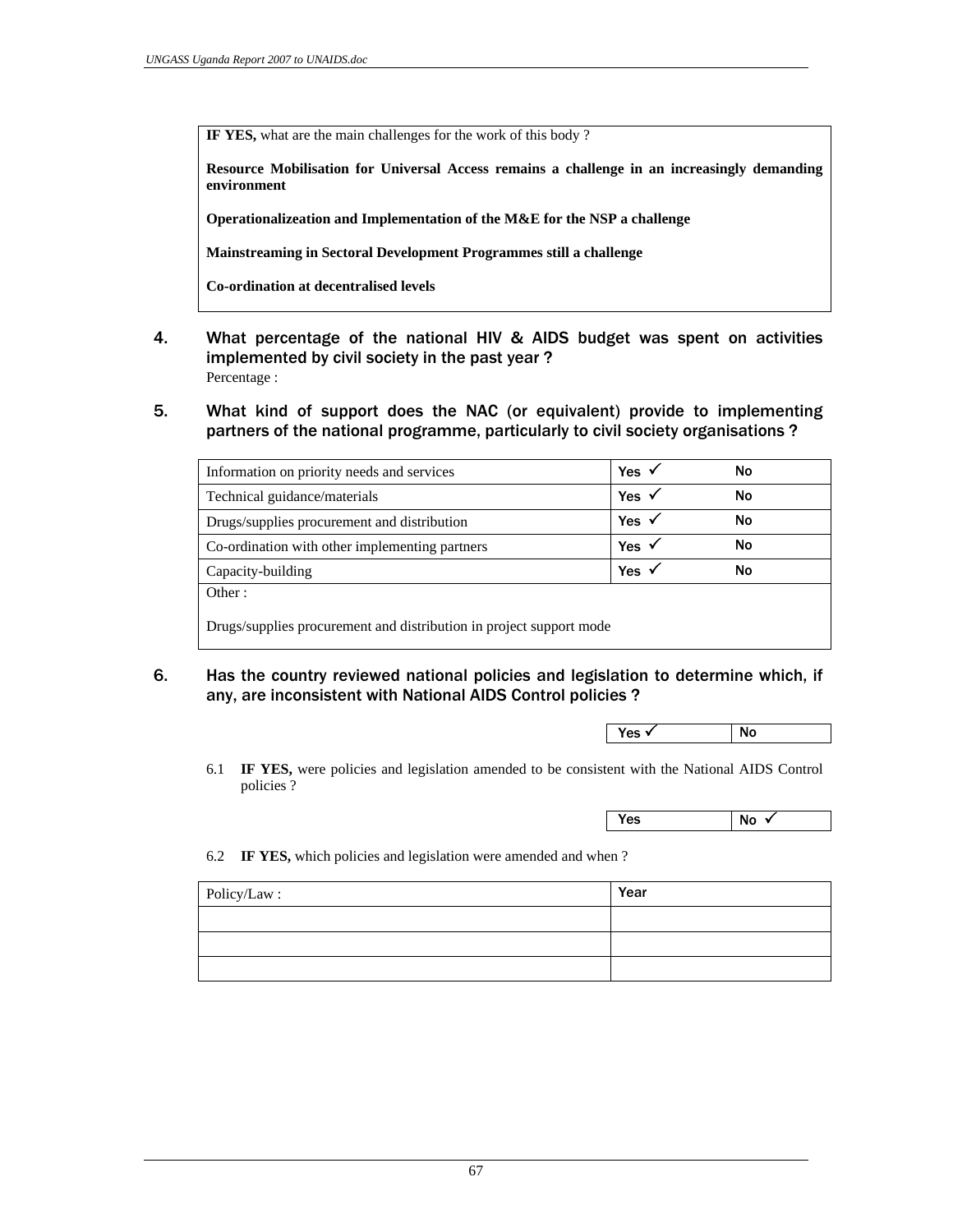## Overall, how would you rate political support for HIV & AIDS programmes in 2007 and in 2005 ?

| 2007 | Poor     |   |        |  |   |   |  | Good |
|------|----------|---|--------|--|---|---|--|------|
|      | $\theta$ | ി | $\sim$ |  | h | − |  |      |
|      |          |   |        |  |   |   |  |      |
|      |          |   |        |  |   |   |  |      |
| 2005 | Poor     |   |        |  |   |   |  | Good |

Comments on progress made since 2005 :

Sustained political support at national and decentralised response Popularity of the partnership arrangement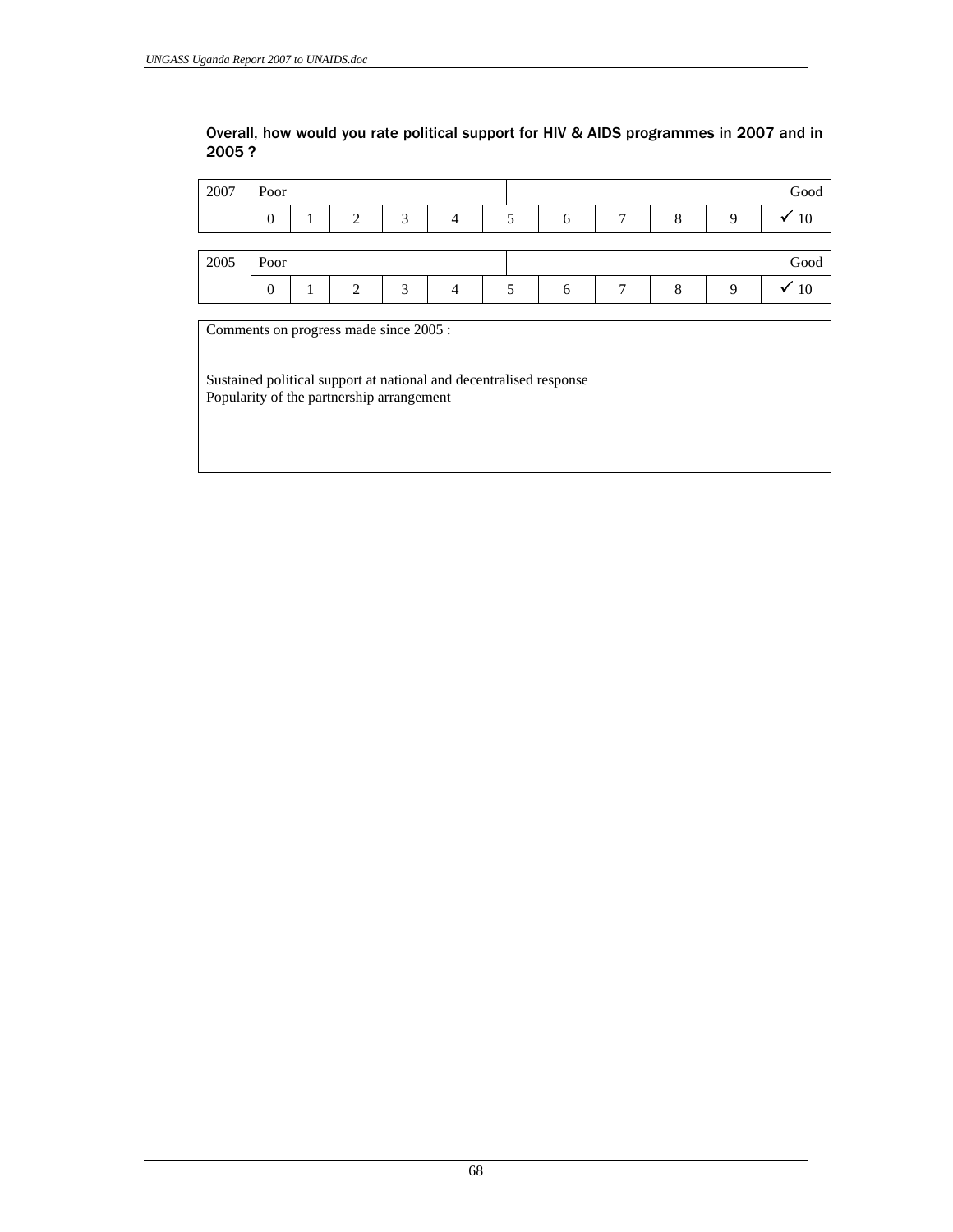## **III. Prevention**

# 1. Does the country have a policy or strategy that promotes information, education and communication (IEC) on HIV to the general population ?

| Yes $\checkmark$ | No | N/A |
|------------------|----|-----|
|------------------|----|-----|

1.1 **IF YES**, what key messages are explicitly promoted ?

 $\checkmark$  Check for policy/strategy included

| Be sexually abstinent                                        |  |
|--------------------------------------------------------------|--|
| Delay sexual debut                                           |  |
| Be faithful                                                  |  |
| Reduce the number of sexual partners                         |  |
| Use condoms consistently                                     |  |
| Engage in $safe(r)$ sex                                      |  |
| Avoid commercial sex                                         |  |
| Abstain from injecting drugs                                 |  |
| Use clean needles and syringes                               |  |
| Fight violence against women                                 |  |
| Greater acceptance and involvement of people living with HIV |  |
| Greater involvement of men in reproductive health programmes |  |
| Other:                                                       |  |

 1.2 In the last year, did the country implement an activity or programme to promote accurate reporting on HIV by the media ?



## 2. Does the country have a policy or strategy promoting HIV-related reproductive and sexual health education for young people ?

 $Yes \checkmark$  No

2.1 Is HIV education part of the curriculum in ?

| Primary school?   | Yes | Νo |
|-------------------|-----|----|
| Secondary school? | Yes | NΟ |
| Teacher training? | Yes | NΟ |

 2.2 Does the strategy/curriculum provide the same reproductive and sexual health education for the young men and young women ?

 $\sqrt{ }$  Yes  $\sqrt{ }$  No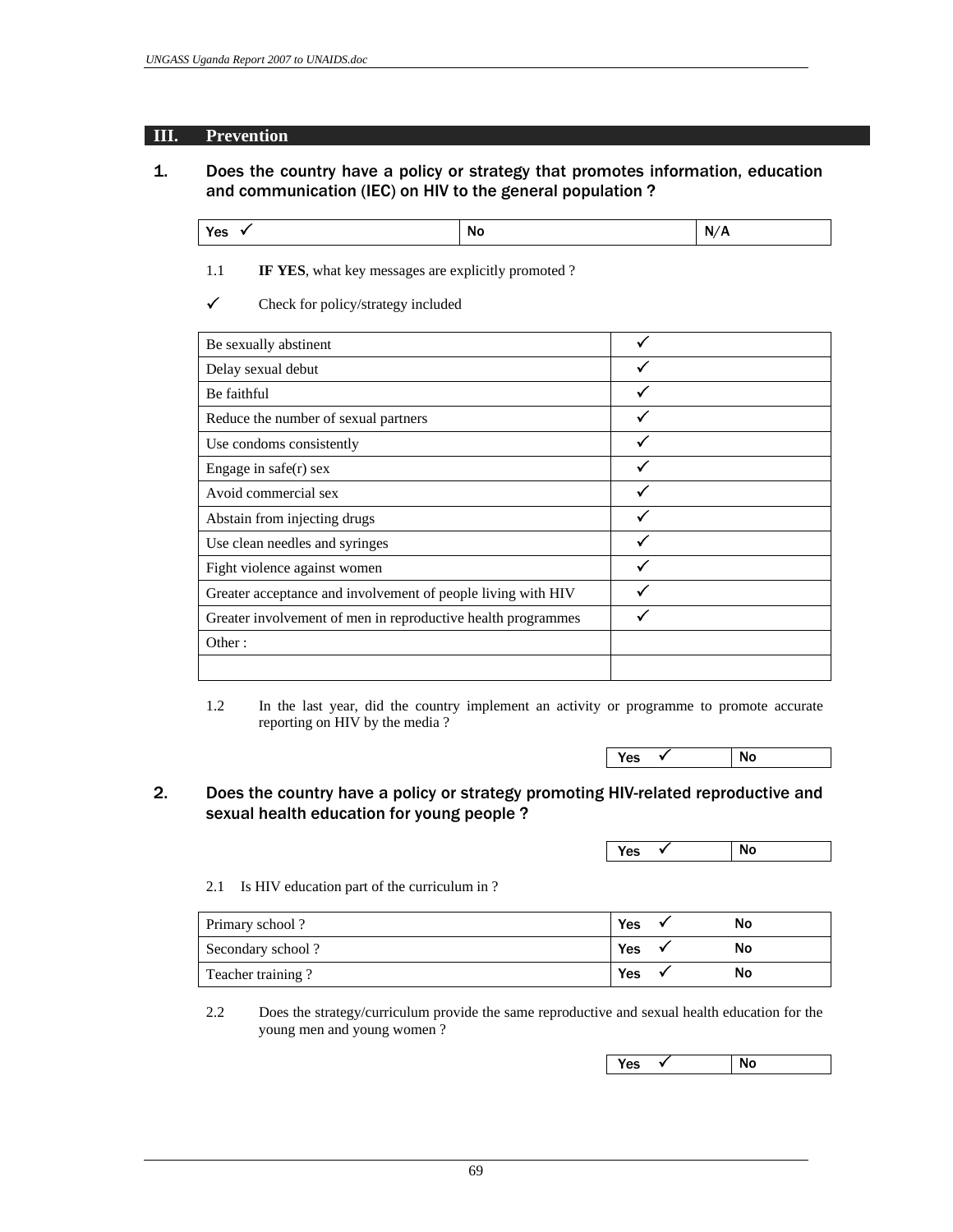2.3 Does the country have an HIV education strategy for out-of-school young people ?

| Yes | <b>NO</b> |
|-----|-----------|

3. Does the country have a policy or strategy to promote information, education and communication and other preventive health interventions for vulnerable subpopulations ?

| Yes<br>٠ | <b>NO</b> |  |
|----------|-----------|--|

**IF NO, briefly explain :** 

 3.1 **IF YES**, which sub-populations and what elements on HIV prevention do the policy/strategy address ?

|                                                                | <b>IDU</b> | <b>MSM</b> | Sex workers | <b>Clients</b><br>οf<br>sex workers | Prison<br>inmates | Other<br>sub-<br>populations                                |
|----------------------------------------------------------------|------------|------------|-------------|-------------------------------------|-------------------|-------------------------------------------------------------|
| Targeted information on risk<br>reduction and HIV education    | N/A        | N/A        | ✓           | $\checkmark$                        | $\checkmark$      | Youth, Fishing<br>community,<br><b>Uniformed</b><br>forces. |
| discrimination<br>Stigma<br>and<br>reduction                   | N/A        | N/A        |             |                                     | ✓                 | Youth                                                       |
| Condom promotion                                               | N/A        | N/A        | ✓           | ✓                                   | ✓                 | Youth                                                       |
| HIV testing and counselling                                    | N/A        | N/A        | ✓           | ✓                                   | ✓                 | Youth                                                       |
| Reproductive health, including<br>STI prevention and treatment | N/A        | N/A        | ✓           | $\checkmark$                        | ✓                 | Youth                                                       |
| Vulnerability<br>reduction<br>(e.g.<br>income generation)      | N/A        | N/A        | ✓           | N/A                                 | $\checkmark$      | Youth                                                       |
| Drug substitution therapy                                      | N/A        | N/A        | N/A         | N/A                                 | N/A               |                                                             |
| Needle and syringe exchange                                    | N/A        | N/A        | N/A         | N/A                                 | N/A               |                                                             |

 $\checkmark$  Check for policy/strategy included

 Overall, how would you rate Policy efforts in support of HIV prevention in 2007 and in 2005 ?

| 2007 | Poor     |   |                 |  |   |   |   | Good |
|------|----------|---|-----------------|--|---|---|---|------|
|      | 0        | ◠ | $\sqrt{2}$<br>≺ |  | O | ◠ | u |      |
|      |          |   |                 |  |   |   |   |      |
| 2005 | Poor     |   |                 |  |   |   |   | Good |
|      | $\theta$ | ◠ | $\sqrt{2}$<br>́ |  |   | x |   |      |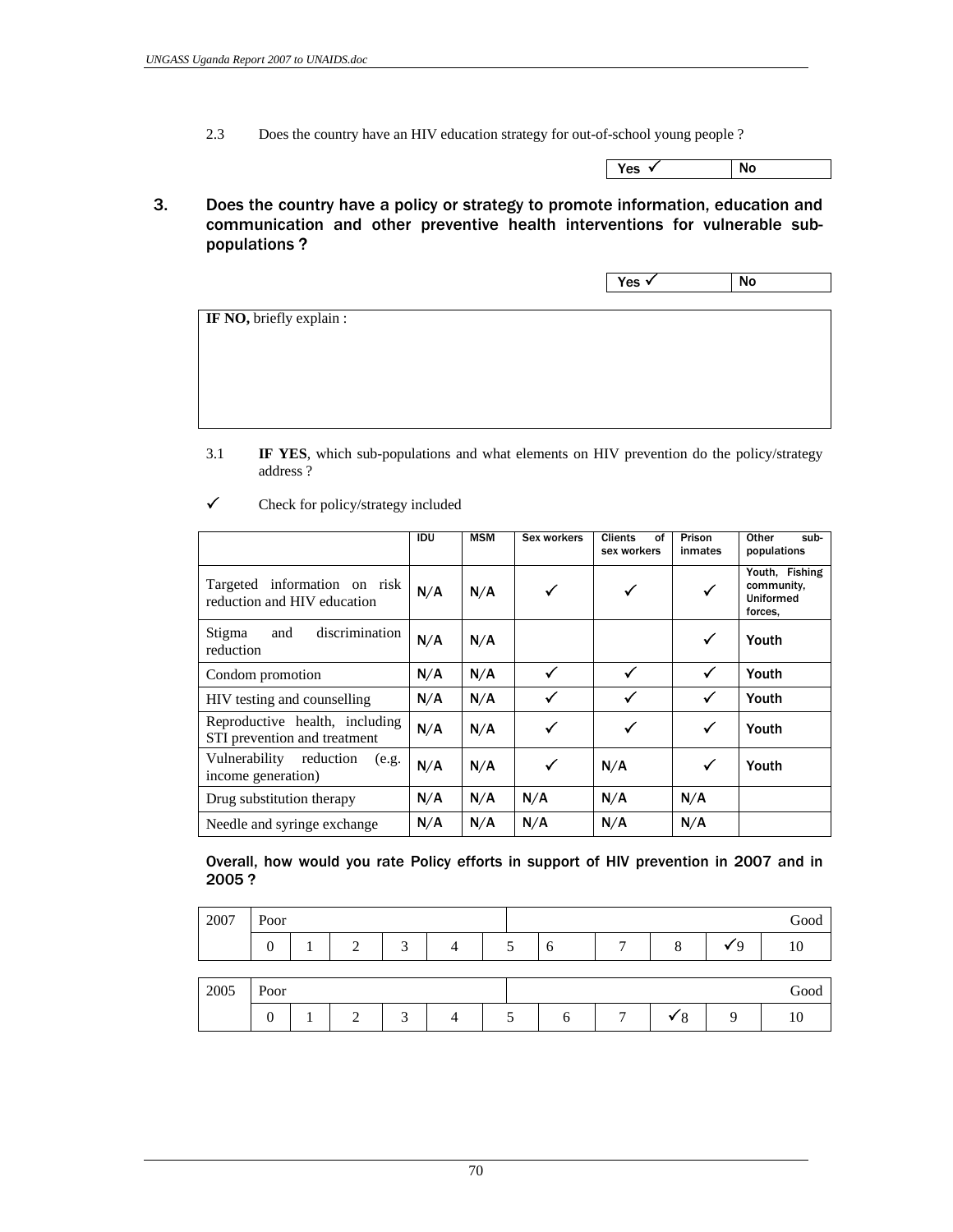# 4. Has the country identified the districts (or equivalent geographical/decentralised level) in need of HIV prevention programmes ?

|                                                             | Yes | No |
|-------------------------------------------------------------|-----|----|
|                                                             |     |    |
| IF NO, how are HIV prevention programmes being scaled-up ?: |     |    |
|                                                             |     |    |
|                                                             |     |    |
|                                                             |     |    |
|                                                             |     |    |
|                                                             |     |    |
|                                                             |     |    |
|                                                             |     |    |

**IF YES**, to what extent have the following HIV prevention programmes been implemented in identified districts in need ?

 $\checkmark$  Check the relevant implementation level for each activity or indicate N/A if not applicable

|                                                                                  |               | The activity is available in |                |
|----------------------------------------------------------------------------------|---------------|------------------------------|----------------|
| <b>HIV prevention programmes</b>                                                 | all districts | most districts               | some districts |
| <b>Blood</b> safety                                                              |               |                              |                |
| Universal precautions in health care settings                                    |               |                              |                |
| Prevention of mother-to-child transmission of HIV                                |               |                              |                |
| IEC on risk reduction                                                            |               |                              |                |
| IEC on stigma and discrimination reduction                                       |               |                              |                |
| Condom promotion                                                                 |               |                              |                |
| HIV testing and counselling                                                      |               |                              |                |
| Harm reduction for injecting drug users                                          |               |                              |                |
| Risk reduction for men who have sex with men                                     |               |                              |                |
| Risk reduction for sex workers                                                   |               |                              | $\checkmark$   |
| Programmes for other vulnerable sub-populations                                  | ✓             |                              |                |
| Reproductive health services including<br><b>STI</b><br>prevention and treatment |               |                              |                |
| School-based AIDS education for young people                                     |               |                              |                |
| Programmes for out-of-school young people                                        |               |                              |                |
| HIV prevention in the workplace                                                  |               |                              | $\checkmark$   |
| Other                                                                            |               |                              |                |
|                                                                                  |               |                              |                |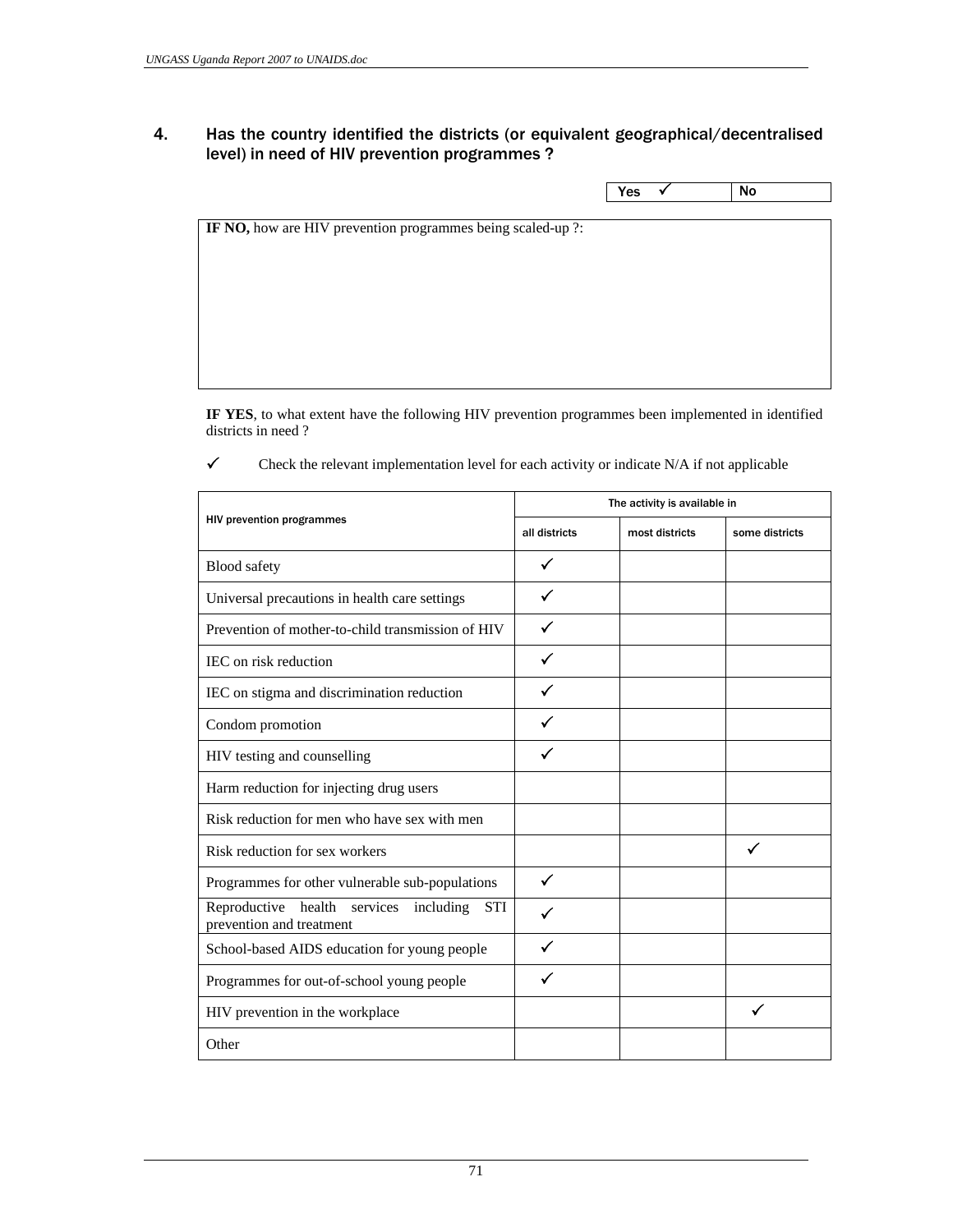Overall, how would you rate the efforts in the implementation of HIV prevention programmes in 2007 and in 2005 ?

| 2007 | Poor           |   |   |                |   |   |   |            | Good |
|------|----------------|---|---|----------------|---|---|---|------------|------|
|      | $\overline{0}$ | 2 | 3 | 4              | 5 | 6 | 8 | Y 9        | 10   |
|      |                |   |   |                |   |   |   |            |      |
| 2005 | Poor           |   |   |                |   |   |   |            | Good |
|      | $\mathbf{0}$   | 2 | 3 | $\overline{4}$ | 5 | 6 | 8 | $\sqrt{9}$ | 10   |

72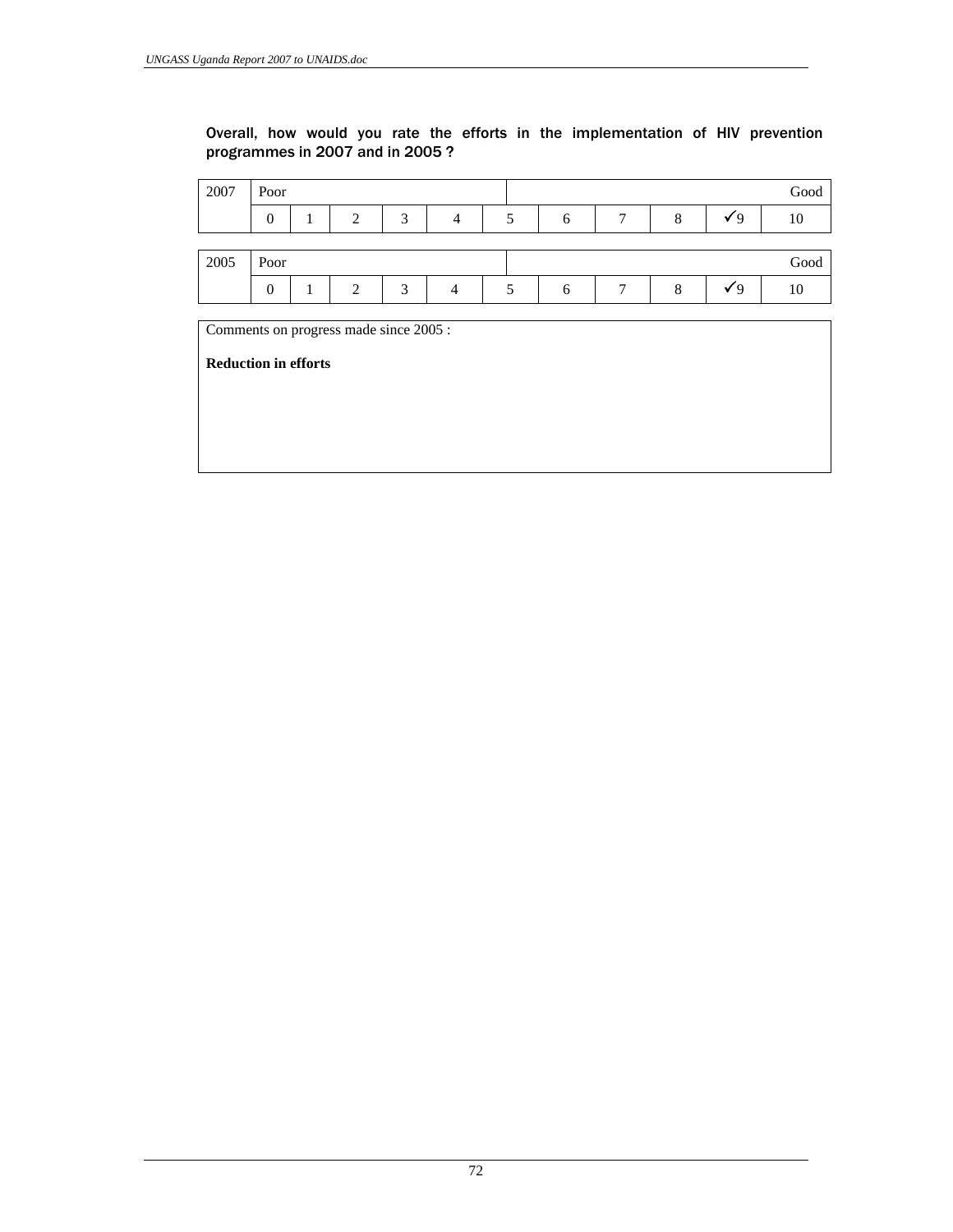## **IV. Treatment, care and support**

1. Does the country have a policy or strategy to promote comprehensive HIV treatment, care and support ? (comprehensive care includes, but is not limited to, treatment, HIV testing and counselling, psychosocial care, and home and community-based care).

|  |  |  |  | Yes<br>- 4 |  | No |  |
|--|--|--|--|------------|--|----|--|
|--|--|--|--|------------|--|----|--|

 1.1 **IF YES,** does it give sufficient attention to barriers for women, children and most-at-risk populations ?

 $\sqrt{Y}$ es  $\sqrt{N}$ 

2. Has the country identified the districts (or equivalent geographical/decentralised level) in need of HIV & AIDS treatment, care and support services ?

| Yes | <b>No</b> | . .<br>N<br>. . |
|-----|-----------|-----------------|

**IF NO,** how are HIV & AIDS treatment, care and support services being scaled-up ?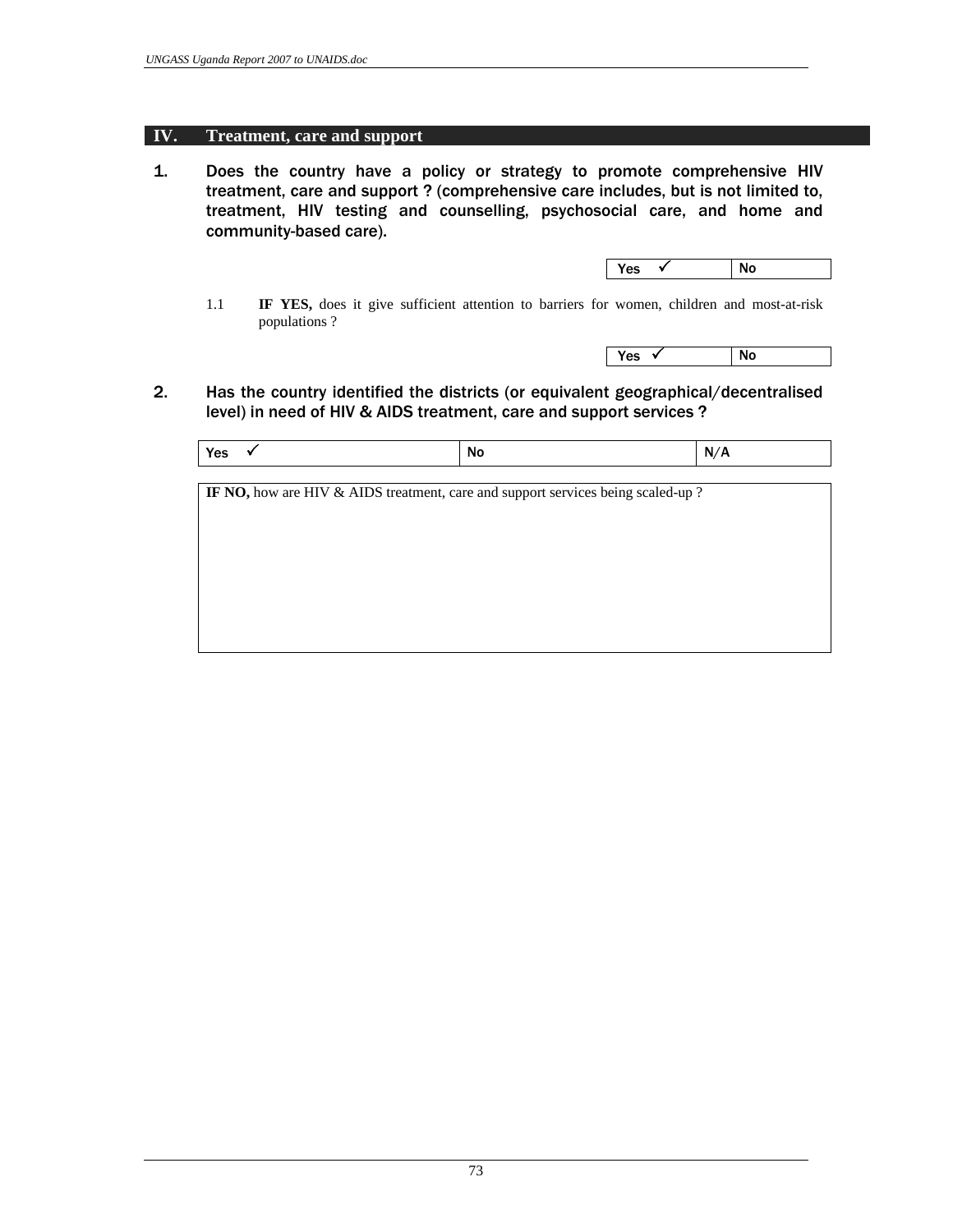**IF YES**, to what extent have the following HIV & AIDS treatment, care and support services been implemented in the identified districts in need ?

 $\checkmark$  Check the relevant implementation level for each activity or indicate N/A if not applicable

|                                                                                                |               | The activity is available in |                |
|------------------------------------------------------------------------------------------------|---------------|------------------------------|----------------|
| HIV treatment, care and support services                                                       | all districts | most districts               | some districts |
| Antiretroviral therapy                                                                         | ✓             |                              |                |
| Nutritional care                                                                               |               |                              |                |
| Paediatric AIDS treatment                                                                      |               |                              |                |
| Sexually transmitted infection management                                                      | $\checkmark$  |                              |                |
| Psychosocial support for people living with HIV<br>and their families                          |               |                              |                |
| Home-based care                                                                                |               |                              |                |
| Palliative care and treatment of common HIV-<br>related infections                             |               |                              |                |
| HIV tested and counselling for TB patients                                                     | $\checkmark$  |                              |                |
| TB screening for HIV-infected people                                                           |               |                              |                |
| TB preventive therapy for HIV-infected people                                                  |               |                              |                |
| TB infection control in HIV treatment and care<br>facility                                     |               |                              |                |
| Cotrimoxazole prophylaxis in HIV-infected people                                               | $\checkmark$  |                              |                |
| Post-exposure prophylaxis<br>(e.g. occupational exposures to HIV, rape)                        |               |                              | $\checkmark$   |
| HIV treatment services in the workplace or<br>treatment referral systems through the workplace |               |                              |                |
| HIV care and support in the workplace (including<br>alternative working arrangements)          |               |                              |                |
| Other                                                                                          |               |                              |                |

 $3.$ Does the country have a policy for developing/using generic drugs or parallel importing of drugs for HIV ?

|  | Yes<br>v | No |
|--|----------|----|
|--|----------|----|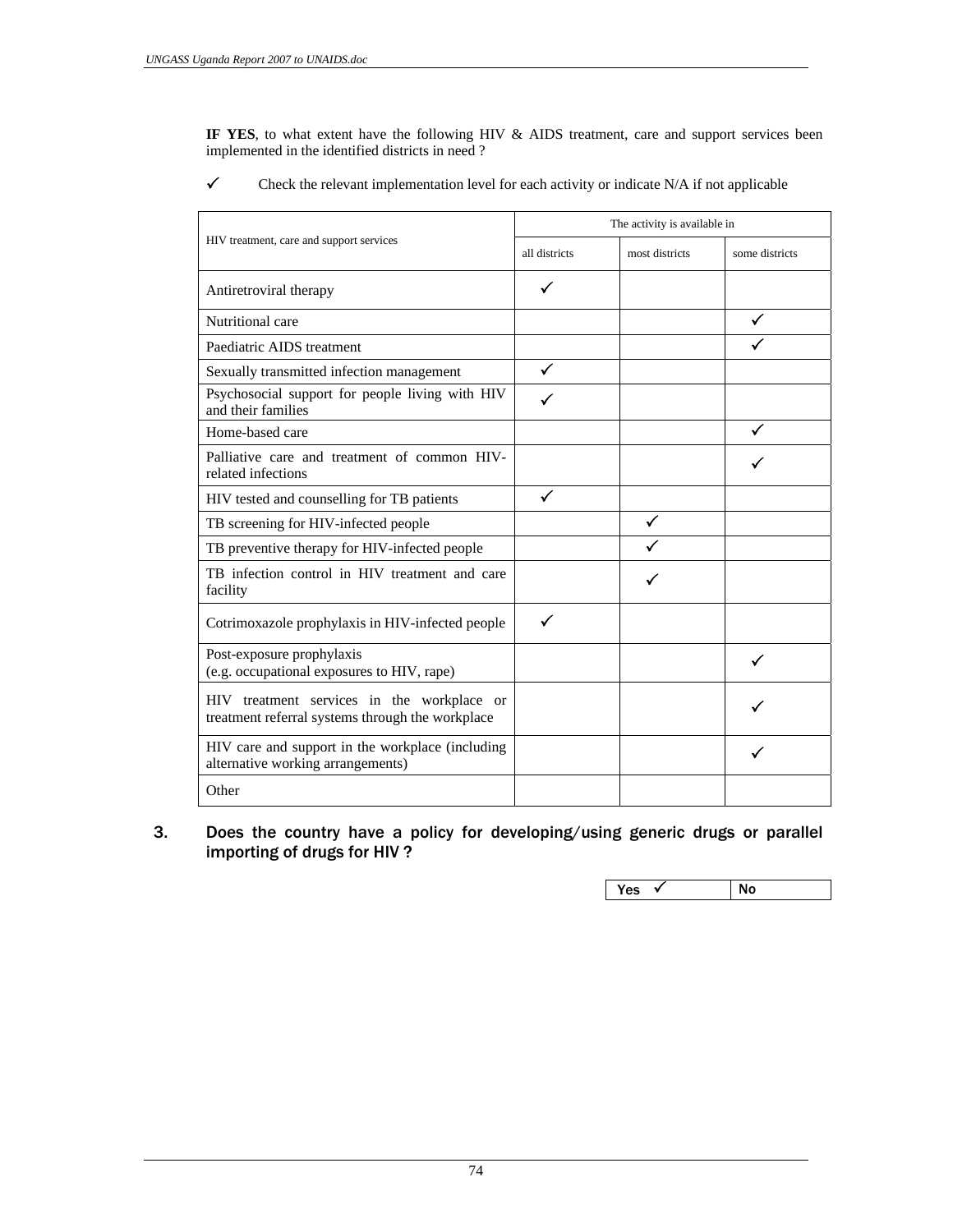4. Does the country have access to regional procurement and supply management mechanisms for critical commodities, such as antiretroviral drugs, condoms and substitution drugs?

 $Yes$  No  $\checkmark$ 

## 4.1 **IF YES,** for which commodities ?

 Overall, how would you rate the efforts in Treatment, Care and Support of HIV & AIDS programme ?

| 2007 | Poor |   |        |   |   |   |       | Good |
|------|------|---|--------|---|---|---|-------|------|
|      |      | ⌒ | $\sim$ | 4 | n | − | ิน    | 10   |
|      |      |   |        |   |   |   |       |      |
| 2005 | Poor |   |        |   |   |   |       | Good |
|      | v    |   | $\sim$ |   |   | − | ิ ฯ น | 10   |

Comments on progress made since 2005 :

5. Does the country have a policy or strategy to address the additional HIV- or AIDSrelated needs of orphans and other vulnerable children (OVC) ?

| <b>Yes</b> | $\checkmark$                                                                              | No |     | N/A |
|------------|-------------------------------------------------------------------------------------------|----|-----|-----|
| 5.1        | IF YES, is there an operational definition for OVC in the country?                        |    |     |     |
|            |                                                                                           |    | Yes | No  |
| 5.2        | IF YES, does the country have a national action plan specifically for OVC?                |    |     |     |
|            |                                                                                           |    | Yes | No  |
|            |                                                                                           |    |     |     |
| 5.3        | IF YES, does the country have an estimate of OVC being reached by existing interventions? |    |     |     |

**IF YES,** what percentage of OVC is being reached ? **23%**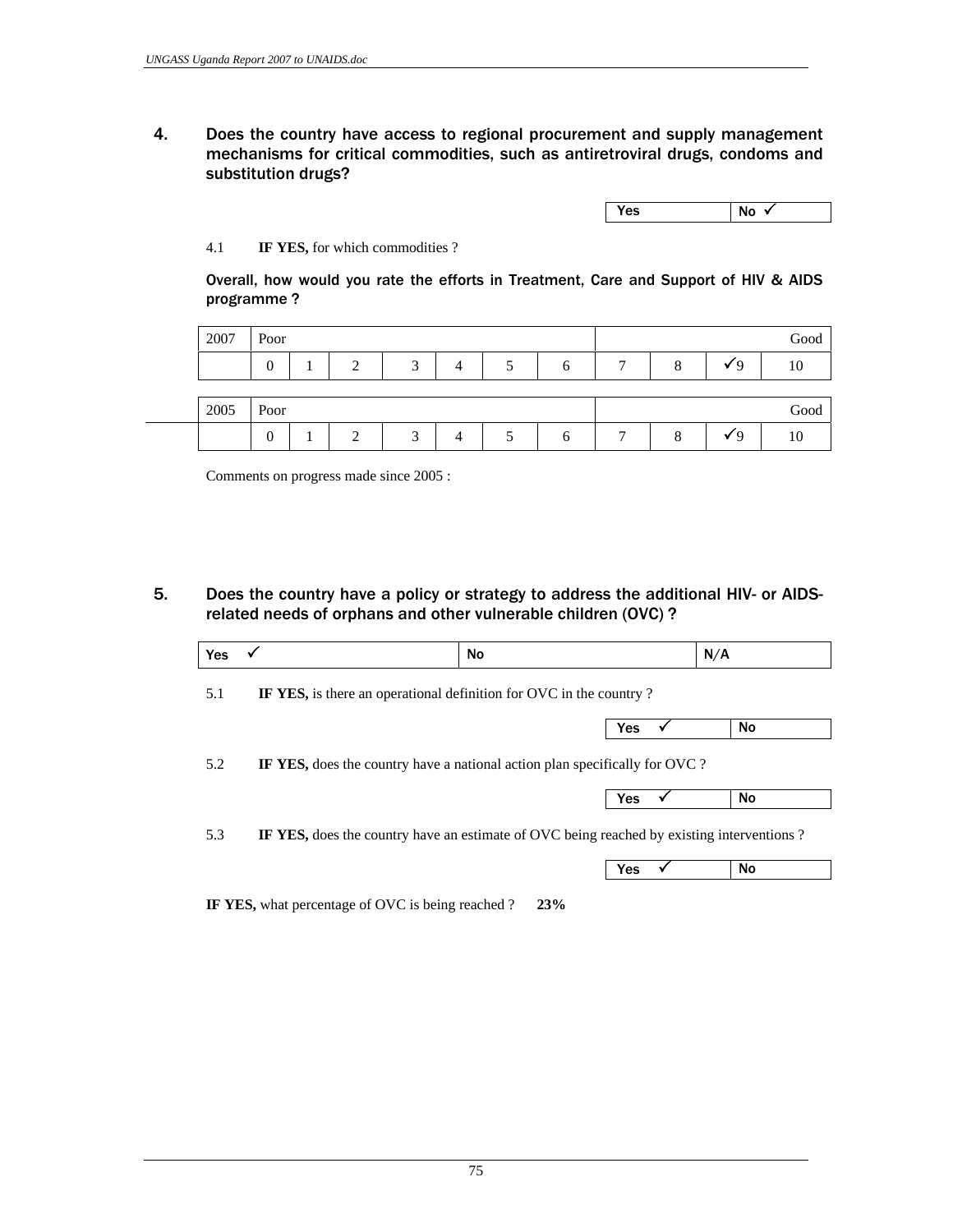## Overall, how would you rate the efforts to meet the needs of orphans and other vulnerable children ?

| 2007 | Poor     |   |   |  |   |   | Good |
|------|----------|---|---|--|---|---|------|
|      | $\theta$ | ◠ | ◠ |  | h | 8 |      |
|      |          |   |   |  |   |   |      |
|      |          |   |   |  |   |   |      |
| 2005 | Poor     |   |   |  |   |   | Good |

Comments on progress made since 2005 :

**Improve NGO participation in service delivery and coverage. But more efforts needed in OVCs service delivery.**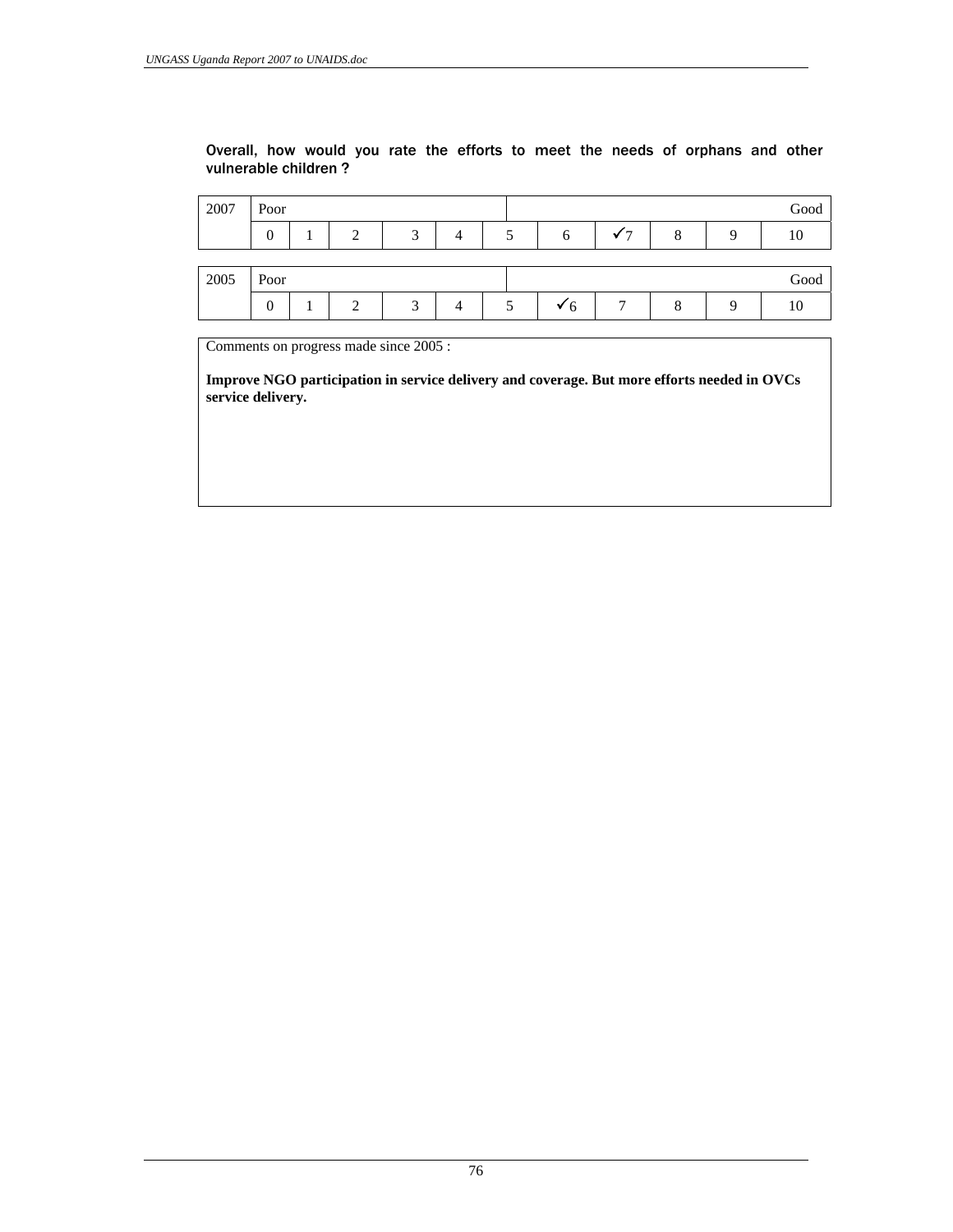## **V. Monitoring and Evaluation**

# 1. Does the country have one Monitoring and Evaluation (M&E) plan ?

| Yes<br> | <b>NO</b> |
|---------|-----------|

1.1 **IF YES,** was the M&E plan endorsed by key partners in M&E ?

| N/<br><br>$\mathbf{r}$<br>$\sim$ |
|----------------------------------|
|----------------------------------|

 1.2 **IF YES,** was the M&E plan developed in consultation with civil society, including people living with HIV ?

| γ۵ς<br><b>NO</b><br>, 69 |  |
|--------------------------|--|
|--------------------------|--|

 1.3 **IF YES,** have key partners aligned and harmonised their M&E requirements (including indicators) with the national M&E plan ? **(M&E plan not yet disseminated)**

|  | Yes, all partners | Yes, most partners $\checkmark$ | Yes, but only some partners | No |
|--|-------------------|---------------------------------|-----------------------------|----|
|--|-------------------|---------------------------------|-----------------------------|----|

## 2. Does the Monitoring and Evaluation plan include ?

| a data collection and analysis strategy?               | Yes $\checkmark$ | No |  |
|--------------------------------------------------------|------------------|----|--|
| behavioural surveillance?                              | Yes $\checkmark$ | No |  |
| HIV surveillance?                                      | Yes $\checkmark$ | No |  |
| a well-defined standardised set of indicators?         | Yes $\checkmark$ | No |  |
| Guidelines on tools for data collection?               | Yes $\checkmark$ | No |  |
| a strategy for assessing quality and accuracy of data? | Yes $\checkmark$ | No |  |
| a data dissemination and use strategy?                 | Yes $\checkmark$ | No |  |

## 3. Is there a budget for the M&E plan ?

| Yes | Years covered:                    | In progress |                   | No |
|-----|-----------------------------------|-------------|-------------------|----|
|     |                                   |             |                   |    |
|     | IF YES, has funding been secured? |             | Yes √<br>(partly) | No |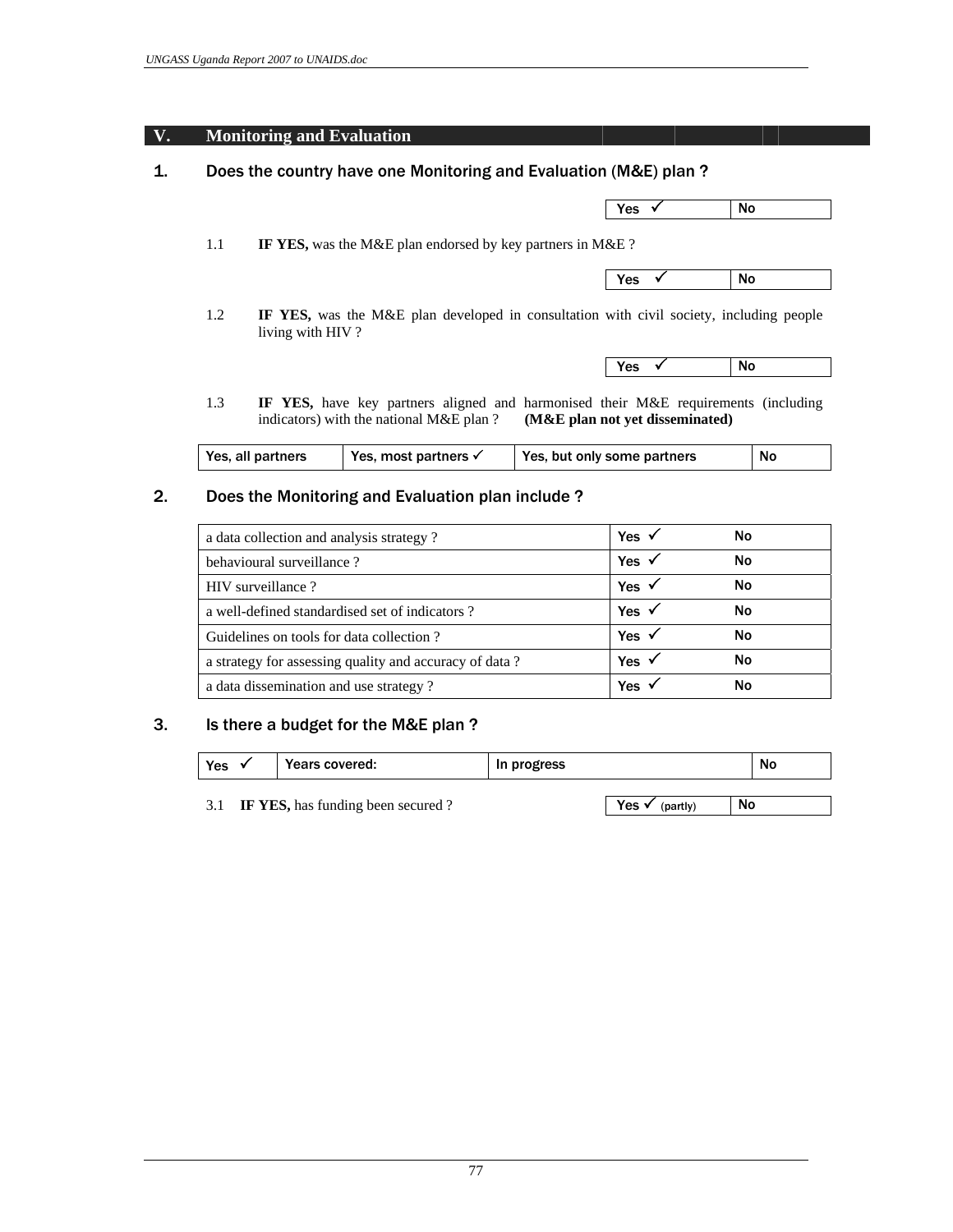# 4. Is there a functional M&E unit or department ?

| Yes $\checkmark$ | In progress                                                                                 | No |
|------------------|---------------------------------------------------------------------------------------------|----|
|                  |                                                                                             |    |
|                  | <b>IF NO,</b> what are the main obstacles to establishing a functional M&E Unit/Department? |    |
|                  |                                                                                             |    |
|                  |                                                                                             |    |
|                  |                                                                                             |    |
|                  |                                                                                             |    |
|                  |                                                                                             |    |
|                  |                                                                                             |    |
|                  |                                                                                             |    |

# 4.1 **IF YES,** is the M&E Unit/Department based ?

| in the NAC (or equivalent) ? | <b>Yes</b> | No  |
|------------------------------|------------|-----|
| in the Ministry of Health?   | Yes        | No١ |
| elsewhere?                   |            |     |
|                              |            |     |
|                              |            |     |

### 4.2 **IF YES,** how many and what type of permanent and temporary professional staff are working in the M&E Unit/Department ?

| Number of permanent staff :     |                                      |                  |
|---------------------------------|--------------------------------------|------------------|
| Position :                      | $\checkmark$ Full time / Part time ? | Since when ?:    |
| <b>M&amp;E Advisor (UNAIDS)</b> |                                      | 2004             |
| Position:                       | $\checkmark$ Full time / Part time ? | Since when ?:    |
| <b>M&amp;E</b> Co-ordinator     |                                      | <b>July 2007</b> |
| Position:                       | $\checkmark$ Full time / Part time ? | Since when ?:    |
| <b>M&amp;E Officer</b>          |                                      | <b>June 2001</b> |
| Position:                       | $\checkmark$ Full time / Part time ? | Since when ?:    |
| Data Manager                    |                                      | <b>Nov 1999</b>  |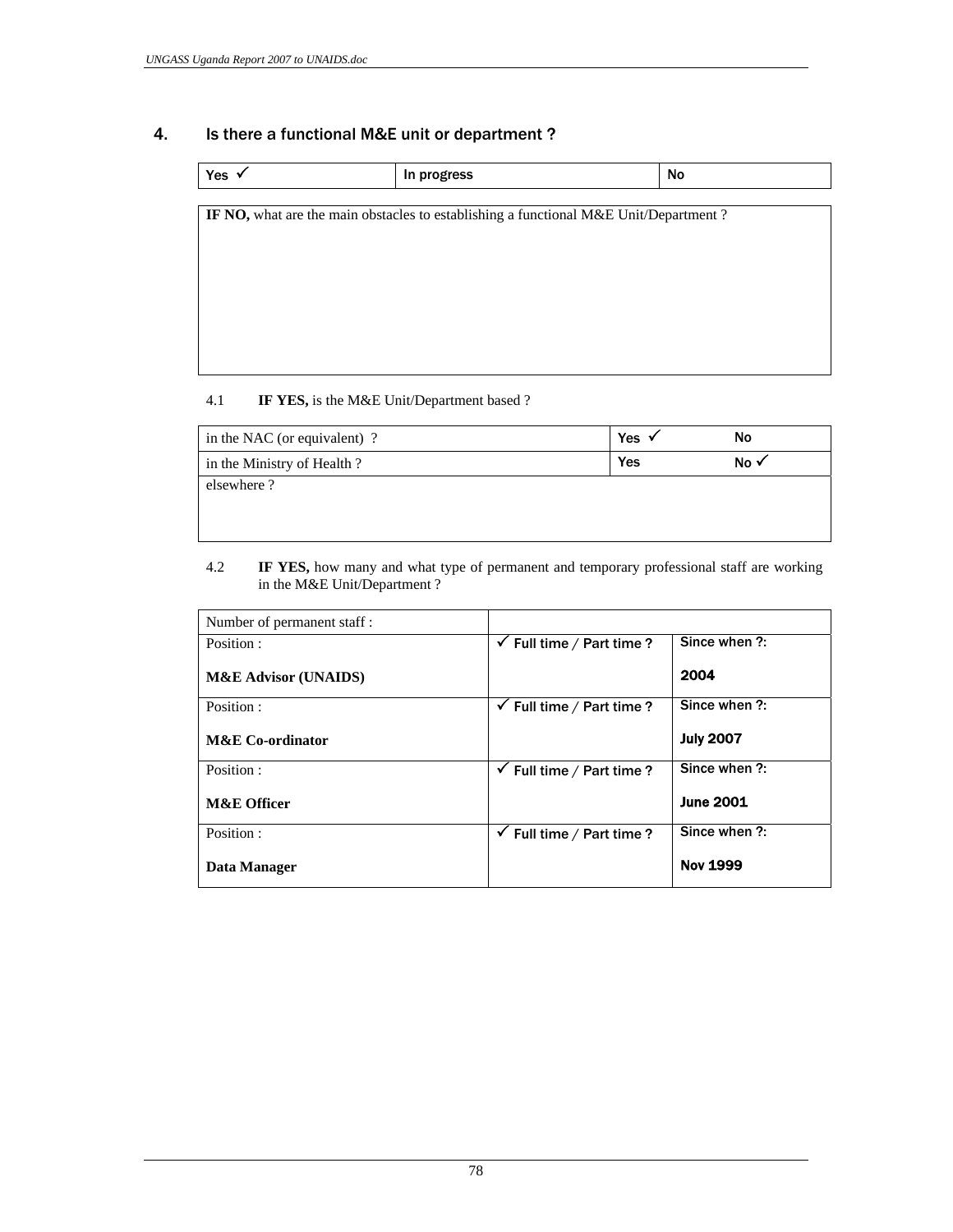|--|

 4.3 **IF YES,** are there mechanisms in place to ensure that all major implementing partners submit their M&E data/reports to the M&E Unit/Department for review and consideration in the country's national reports ?

| No<br>Yes<br>$\cdot$ |  |
|----------------------|--|

**IF YES,** does this mechanism work ? What are the major challenges ?

Compliance of ministries to report is still a challenge but gradually improving. This is being addressed by dissemination of M&E plan and guidelines with a specific tool for reporting by ministries. UAC will be more proactive in interfacing with them.

4.4 **IF YES,** to what do UN, bi-laterals and other institutions share their M&E results ?



## 5. Is there a M&E Committee or Working Group that meets regularly to co-ordinate M&E activities ?

| Yes, but met irregularly<br>No<br>Yes, meets regularly |  |  |  |  |
|--------------------------------------------------------|--|--|--|--|
|--------------------------------------------------------|--|--|--|--|

**IF YES,** Date last meeting : **21st December, 2007**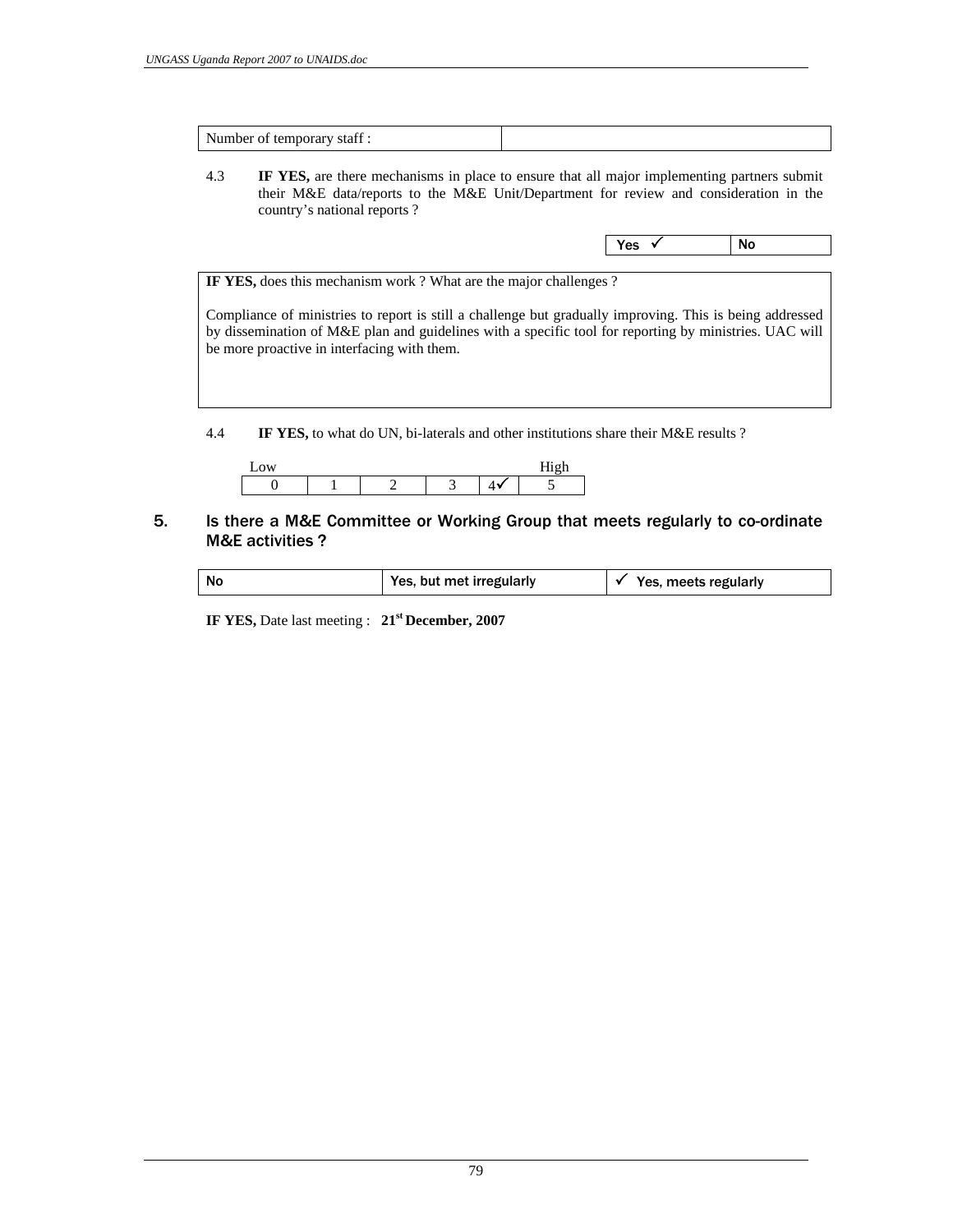5.1 Does it include representation from civil society, including people living with HIV ?

| <b>Voc</b><br>--<br>ິ | <b>NC</b><br>$\cdot$ $\cdot$ $\cdot$ |
|-----------------------|--------------------------------------|
|                       |                                      |

**IF YES,** describe the role of civil society representatives and people living with HIV in the working group ?

**Members of the core team and they take part in policy and program implementation decision including indicator definition and data collection strategies.** 

## 6. Does the M&E Unit/Department manage a central national database ?

| ----<br>$\mathbf{v}$<br>N<br>NI.<br>11 V<br><u>r</u><br>.<br>$\sim$ |  |
|---------------------------------------------------------------------|--|
|---------------------------------------------------------------------|--|

### 6.1 **IF YES,** what type is it ? **Microsoft Access linked to ArcView GIS**

 6.2 **IF YES,** does it include information about the content, target populations and geographical coverage of programmatic activities, as well a s their implementing organisations ?

| Yes<br>$\overline{\phantom{a}}$ | <b>No</b> |  |
|---------------------------------|-----------|--|

6.3 Is there a functional Health Information System ?

| <b>National level</b>                                  | Yes | No |
|--------------------------------------------------------|-----|----|
| <b>Sub-national level</b><br>IF YES, at what level(s)? | Yes | No |
| <b>District Health Unit</b>                            |     |    |
|                                                        |     |    |

 6.4 Does the country publish at least once a year an M&E report on HIV, including HIV surveillance data ?

 $\sqrt{ }$  Yes No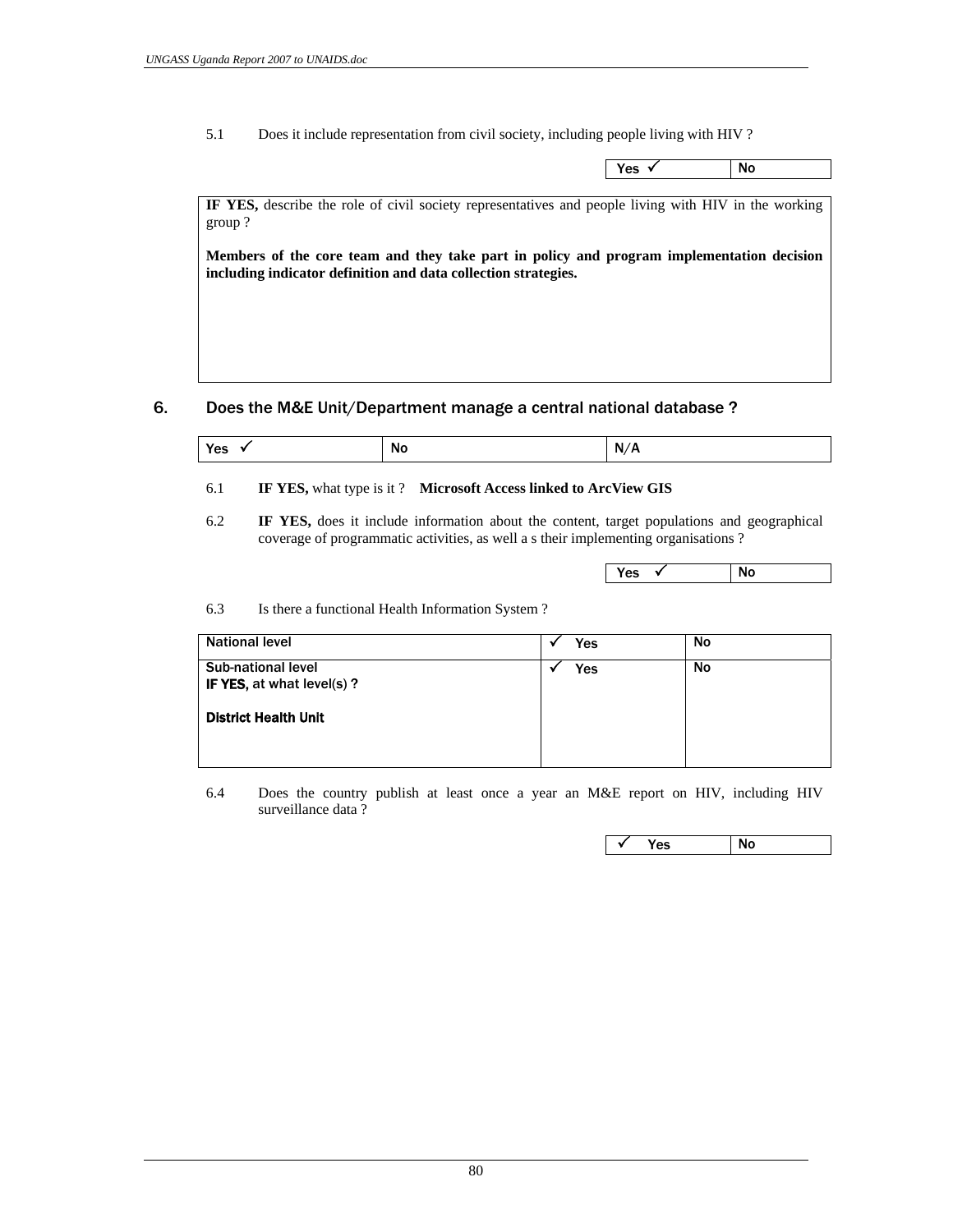## 7. To what extent is M&E data used in planning and implementation ?



What are the examples of data use ?

**Projections, Planning, Decision Making, Costing, Budgeting, Trend Analysis and Comparisons, Resource Management and Equitable Distribution** 

What are the challenges to data use ?

**Data Completeness, Accuracy and Timeliness** 

## 8. In the last year, was training in M&E conducted ?

| At national level ?                            | Yes | No             |
|------------------------------------------------|-----|----------------|
| <b>IF YES.</b> Number of individuals trained : |     |                |
| At sub-national level?                         | Yes | N <sub>0</sub> |
| IF YES, Number of individuals trained :        |     |                |
| Including civil society?                       | Yes | N <sub>0</sub> |
| <b>IF YES, Number of individuals trained :</b> |     |                |

 Overall, how would you rate the M&E efforts of the AIDS programme in 2007 and in 2005 ?

| 2007 | Poor           |  |   |  |  |    |  |   |  | Good |
|------|----------------|--|---|--|--|----|--|---|--|------|
|      | $\overline{0}$ |  | ◠ |  |  | Y. |  | − |  |      |
|      |                |  |   |  |  |    |  |   |  |      |
|      | Poor           |  |   |  |  |    |  |   |  |      |
| 2005 |                |  |   |  |  |    |  |   |  | Good |

Comments on progress made since 2005 :

Reviewed the previous M&E framework and developed the PMMP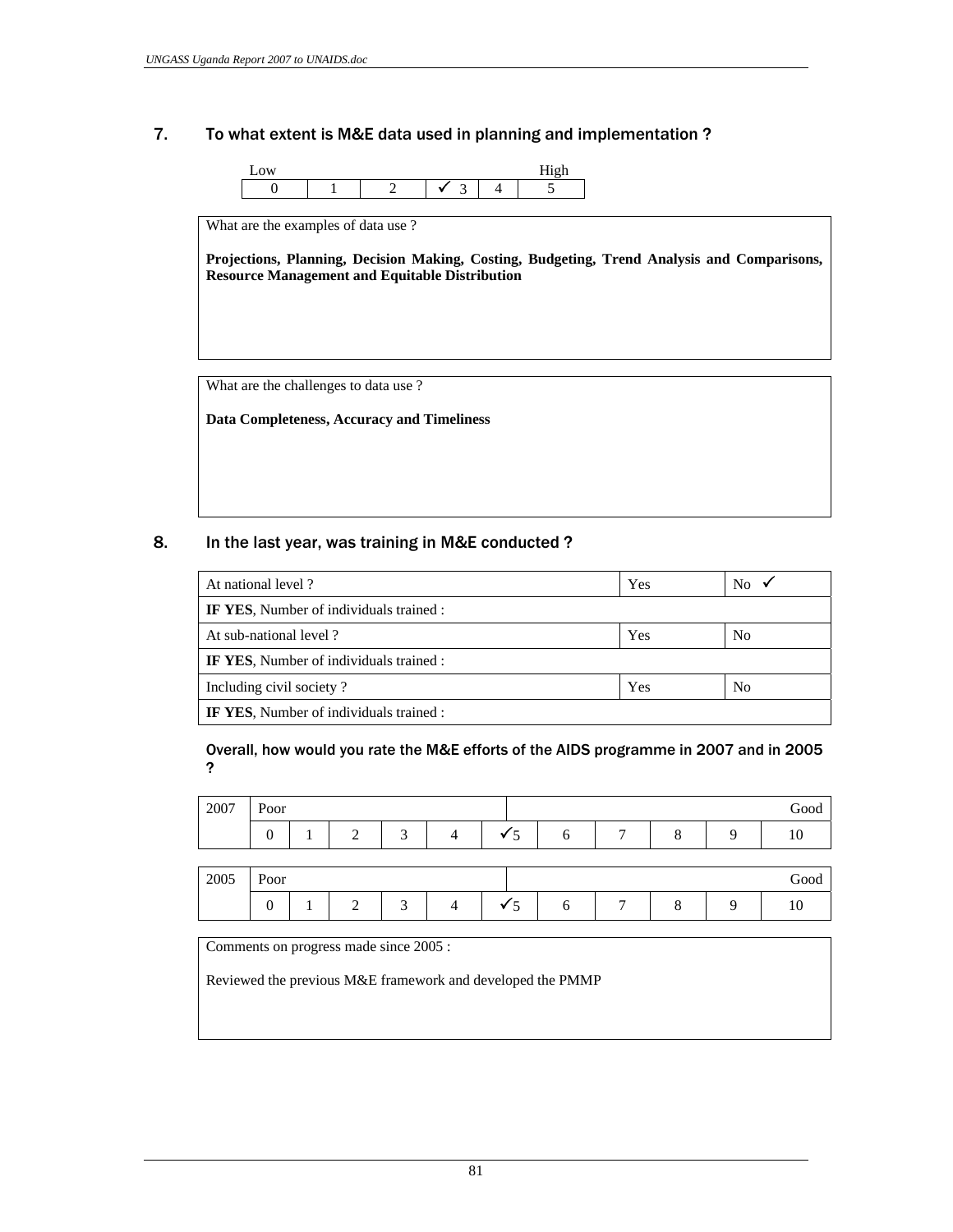# **Appendix 2f. : National Composite Policy Index Questionnaire (Part B)**

**Part B**

[to be administered to representatives from nongovernmental organisations, bilateral agencies and UN organisations]

## **I. Human rights**

1. Does the country have laws and regulations that protect people living with HIV against discrimination ? (such as general non-discrimination provisions or provisions for vulnerable sub-populations ?

| Yes<br>- 1 | <b>No</b> |  |
|------------|-----------|--|
|------------|-----------|--|

- 1.1 **IF YES,** specify : General provisions exist; there is a constitutional guarantee of equality that prohibits discrimination on the basis of sex, race, religion, age, gender or social status.
- 2. Does the country have non-discrimination laws or regulations which specify protections for vulnerable sub-populations?

 $\sqrt{2}$  No  $\sqrt{2}$  No  $\sqrt{2}$  No  $\sqrt{2}$  No  $\sqrt{2}$  No  $\sqrt{2}$  No  $\sqrt{2}$  No  $\sqrt{2}$  No  $\sqrt{2}$  No  $\sqrt{2}$  No  $\sqrt{2}$  No  $\sqrt{2}$  No  $\sqrt{2}$  No  $\sqrt{2}$  No  $\sqrt{2}$  No  $\sqrt{2}$  No  $\sqrt{2}$  No  $\sqrt{2}$  No  $\sqrt{2}$  No  $\sqrt{2}$  No

2.1 **IF YES,** for which sub-populations ? As above

| Women                                                              | Yes              | No |  |
|--------------------------------------------------------------------|------------------|----|--|
| Young people                                                       | <b>Yes</b>       | No |  |
| IDU                                                                | Yes              | No |  |
| <b>MSM</b>                                                         | Yes              | No |  |
| <b>Sex Workers</b>                                                 | Yes              | No |  |
| Prison inmates                                                     | Yes $\checkmark$ | No |  |
| Migrants/mobile populations (including treaties between countries) | Yes $\checkmark$ | No |  |
|                                                                    |                  |    |  |

Other : PWDs, Children's Act, Immigration Act, UPE ??

**The provision of Article 21 of the Constitution guarantees non-discrimination on the basis of age, gender, religion, race or social status which covers all the above groups.** 

**IF YES**, Briefly explain what mechanisms are in place to ensure these laws are implemented:

**There are no specific enforcement mechanisms for these guarantees; it follows the general provisions for other articles in the Bill of Rights** 

Mechanisms are in place but there is lack of enforcement, (awareness; logistics & HR lacking, exist corruption)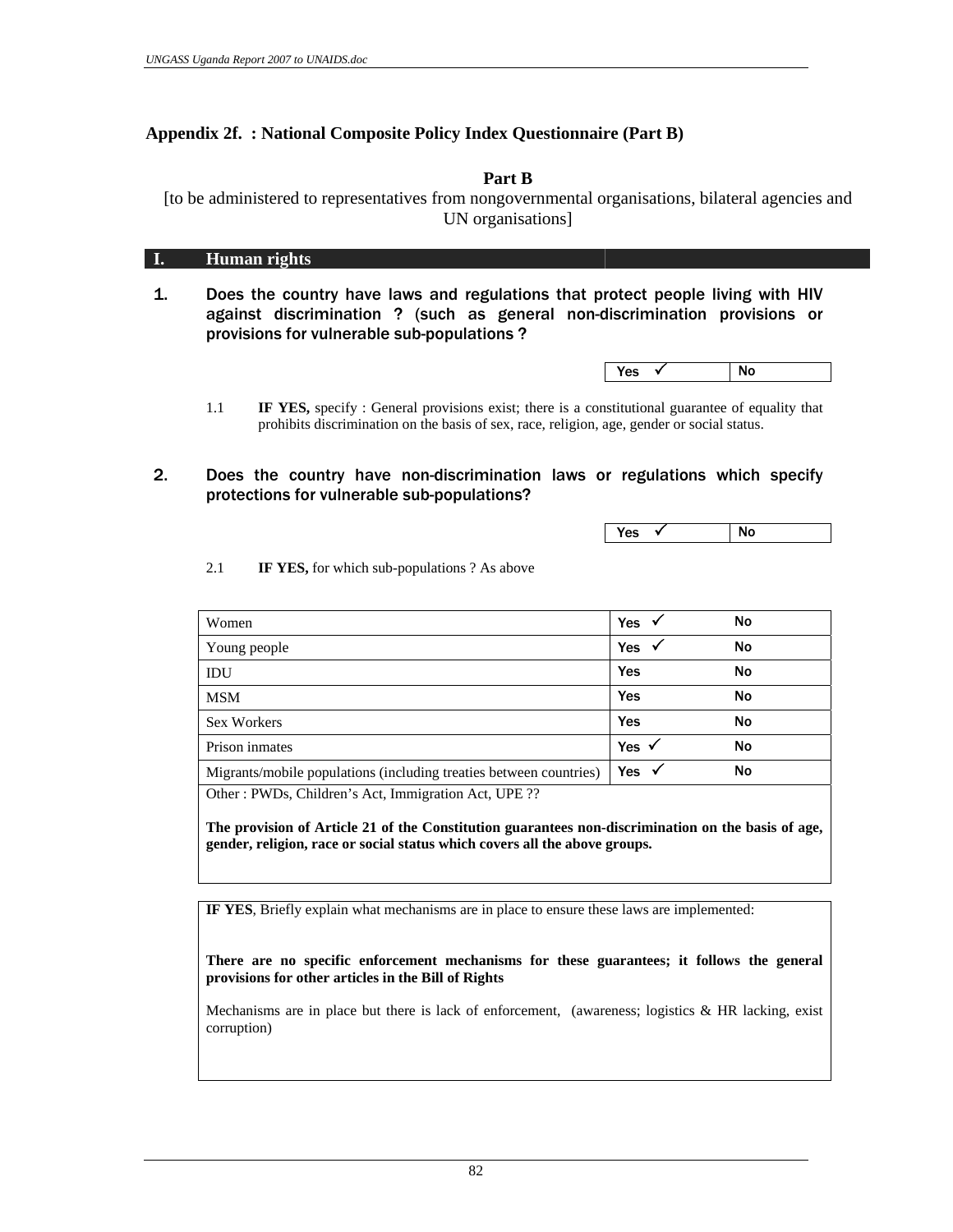**IF YES**, Describe any systems of redress put in place to ensure the laws are having their desired effect:

**An individual who is aggrieved or who believes that he has been a victim of discrimination can either petition the Constitutional Court or lodge a complaint with the Uganda Human Rights Commission, equal opportunities commission as provided under article 50 and 52 of the Constitution respectively.** 

3. Does the country have laws and regulations or policies that present obstacles to effective HIV prevention, treatment, care and support for vulnerable subpopulations?

 $\gamma_{\text{es}}$   $\checkmark$  No

## 3.1 **IF YES,** for which sub-populations?

| Women                                                                                          | Yes              | No |
|------------------------------------------------------------------------------------------------|------------------|----|
| Young people                                                                                   | Yes              | No |
| IDU                                                                                            | Yes $\checkmark$ | No |
| <b>MSM</b>                                                                                     | Yes $\checkmark$ | No |
| <b>Sex Workers</b>                                                                             | Yes $\checkmark$ | No |
| Prison inmates                                                                                 | Yes              | No |
| Migrants/mobile populations                                                                    | Yes              | No |
| Other: For individuals living with HIV & AIDS, PWDs (deaf in communication, blind in reading), |                  |    |

**IF YES**, briefly describe the content of these laws, regulations or policies and how they pose barriers :

**THE PENAL CODE AMENDMENT ACT PROVIDES THAT WHEN AN INDIVIDUAL LIVING WITH HIV & AIDS AND WHO KNOWS HIS/HER STATUS COMMITS THE OFFENCE OF DEFILEMENT, THEY ARE GUILTY OF AGGRAVATED DEFILEMENT WHICH IS A CAPITAL OFFENCE. KNOWLEDGE OF ONE'S SERO STATUS IS AN ESSENTIAL ELEMENT OF THE CRIME. HIV & AIDS SUPPORT GROUPS AND VICTIMS HAVE ARGUED THAT THIS WOULD DETER PEOPLE FROM TESTING OR ACCEPTING TREATMENTS AS ANY OF THESE MAYBE EVIDENCE OF KNOWLEDGE OF ONE'S STATUS. LAW PROHIBITS HOMOSEXUALS AND SEX WORKERS.** 

**Some laws silent on PWDs (deaf in communication, blind in reading),**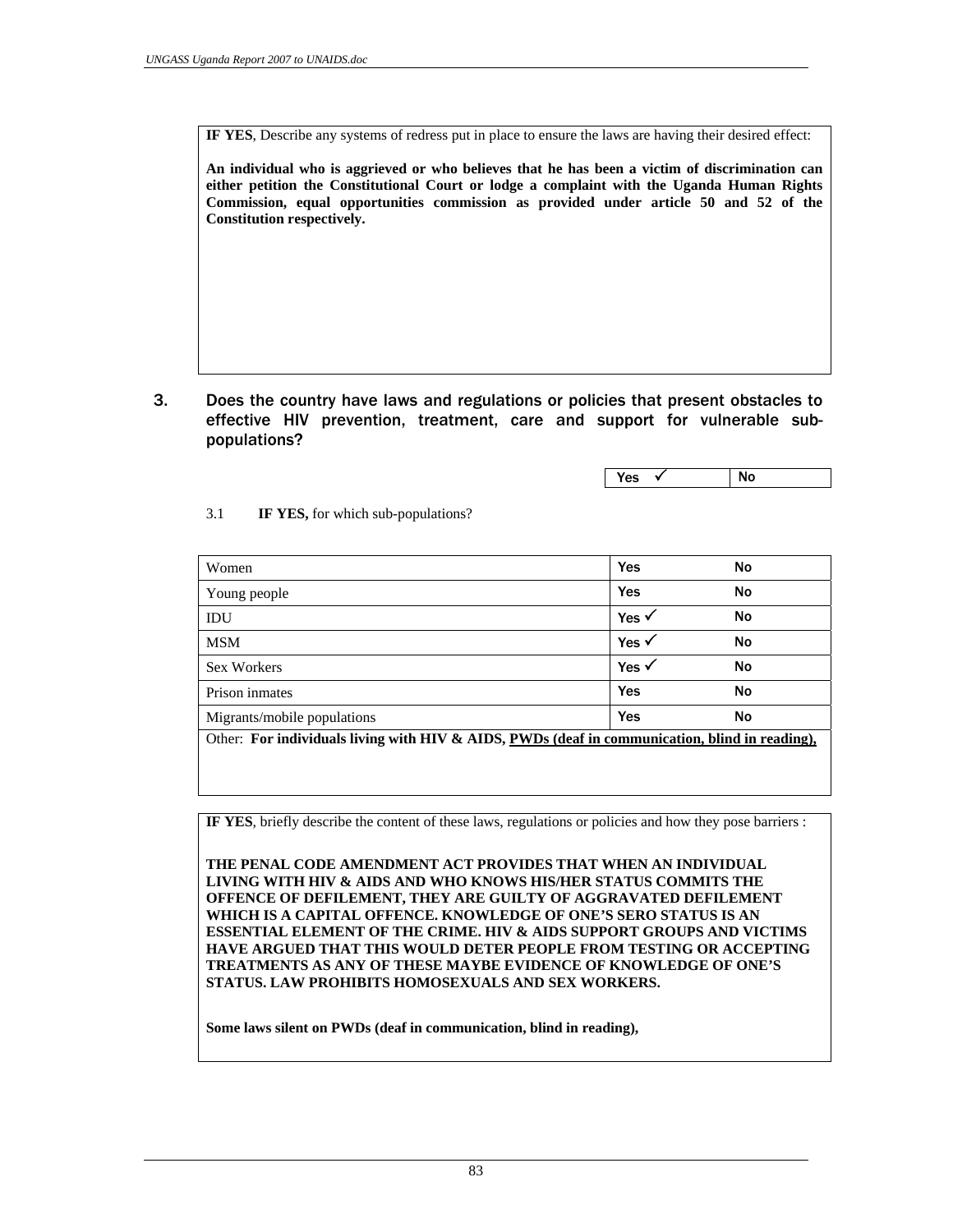4. Is the promotion and protection of human rights explicitly mentioned in any HIV policy and strategy ?

**Draft National AIDS Policy, Teachers workplace policy, VCT policy** 

| $V_{\alpha\alpha}$<br>es<br>-- | Νo |
|--------------------------------|----|
|                                |    |

5. Is there a mechanism to record, document and address cases of discrimination experienced by people living with HIV and/or most-at-risk populations ?

| Yes<br>- 1 | <b>No</b> |  |
|------------|-----------|--|

**IF YES**, briefly describe this mechanism

**THERE IS PROVISION FOR DOCUMENTATION OF GENERAL ISSUES RELATED TO HIV & AIDS. HOWEVER NOT AWARE OF ANY ORGAN THAT CARRIES OUT DOCUMENTATION OF DISCRIMINATION AND RIGHTS VIOLATIONS OF PEOPLE LIVING WITH HIV & AIDS.** 

6. Has the Government, through political and financial support, involved most-at-risk populations in governmental HIV-policy design and programme implementation ?

|                                                                                           | Yes | No |
|-------------------------------------------------------------------------------------------|-----|----|
| <b>IF YES, describe some examples</b>                                                     |     |    |
| For instance in the development of the National Policy Guidelines for HIV Counselling and |     |    |
|                                                                                           |     |    |
| Testing wide consultations were made with most sectors of the population. OVC desk in     |     |    |
|                                                                                           |     |    |
|                                                                                           |     |    |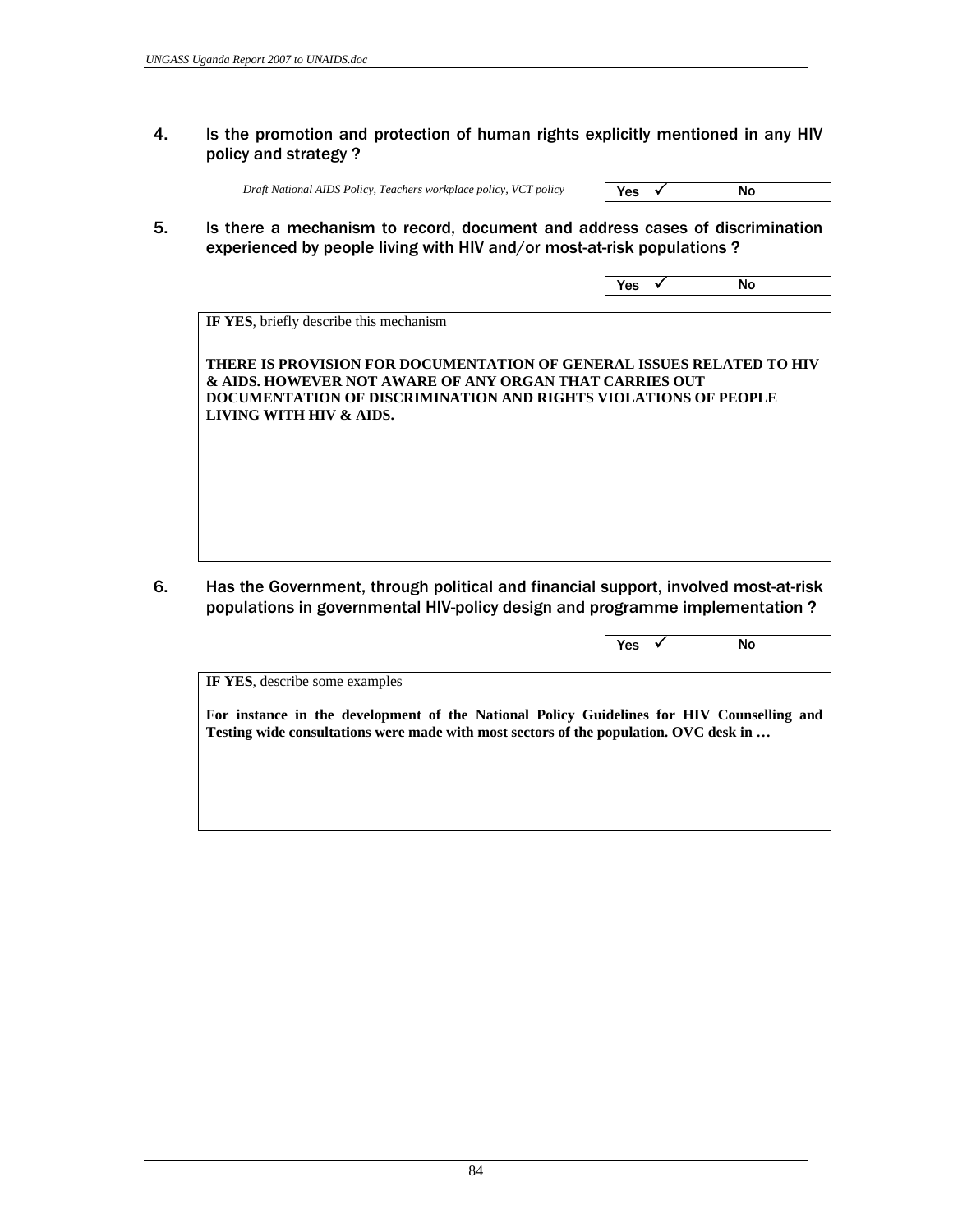# 7. Does the country have a policy of free services for the following :

| HIV prevention service                     | Yes | Nο |
|--------------------------------------------|-----|----|
| Antiretroviral treatment                   | Yes | Nο |
| HIV-related care and support interventions | Yes | Nο |

**IF YES**, given resource constraints, briefly describe what steps are in place to implement these policies:

**One of the greatest constraints have been on availability of drugs, affordability, distribution of drugs and condoms etc, carrying out of testing and counselling in areas where the Government does not have functioning health facilities.** 

**There is increasing involvement of the private sector, distribution of drugs through the National Medical Stores (although this has not proved effective). Involvement of the UAC to coordinate HIV & AIDS related efforts and through the Presidential Initiative and other private measures (like the MildMay centre, support from the Elizabeth Glacier foundation-paediatrics) there is free HIV & AIDS treatment which has enabled access to a large number of people who would otherwise be unable to afford treatment.**

8. Does the country have a policy to ensure equal access for women and men, to prevention, treatment, care and support? In particular, to ensure access for women outside the context of pregnancy and childbirth?

| N<br>$\sim$ |
|-------------|
|-------------|

9. Does the country have a policy to ensure equal access for most-at-risk populations to prevention, treatment, care and support?

 $\sqrt{ }$  Yes  $\sqrt{ }$  No

9.1 Are there differences in approaches for different most-at-risk populations?

| N6<br>.<br>__ |
|---------------|
|---------------|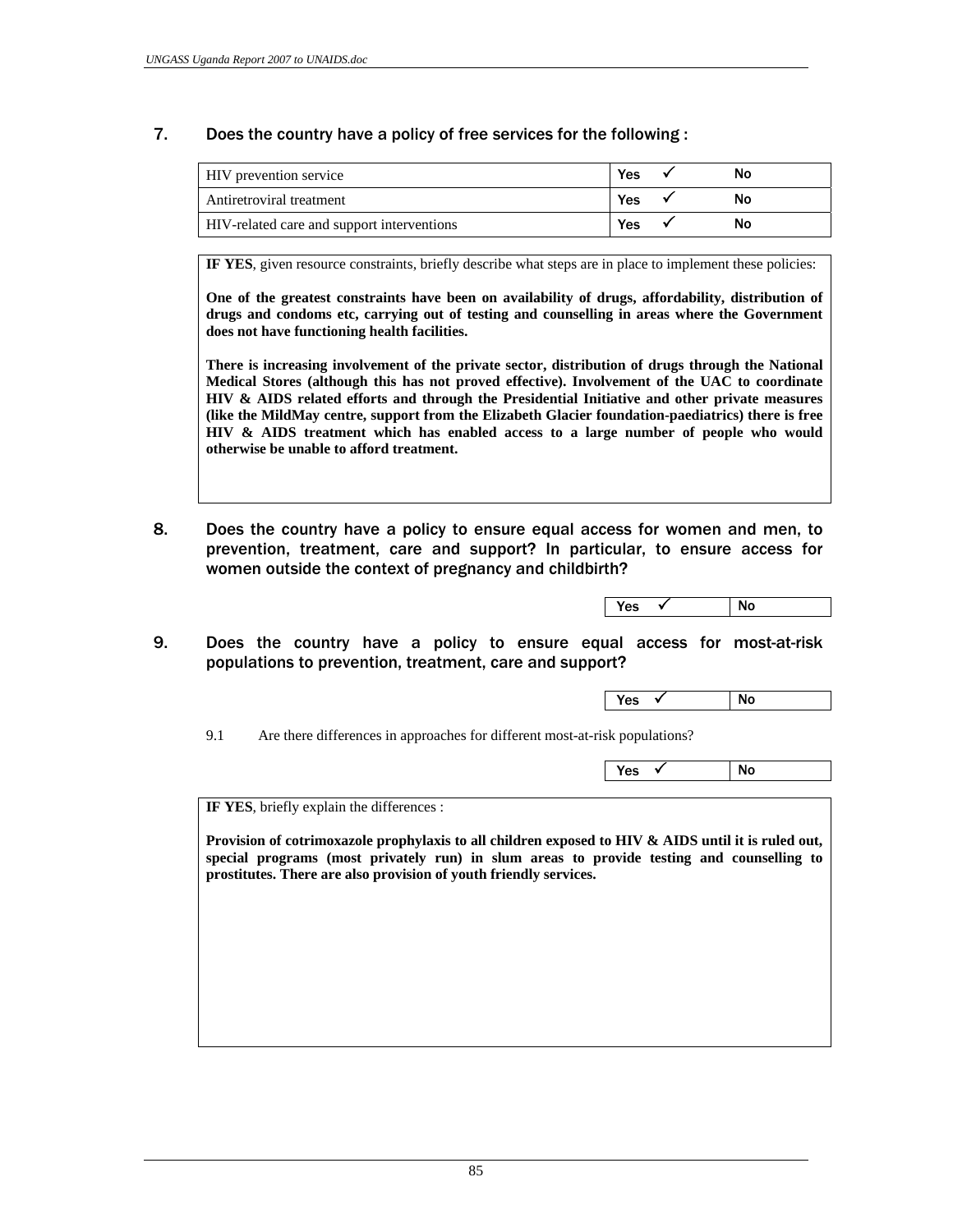10. Does the country have a policy prohibiting HIV screening for general employment purposes (recruitment, assignment/relocation, appointment, promotion, termination) ?

| Yes<br>No |
|-----------|
|-----------|

11. Does the country have a policy to ensure that AIDS research protocols involving human subjects are reviewed and approved by a national/local ethical review committee ?

| No | Yes<br>$\sim$ |  |
|----|---------------|--|
|    |               |  |

 11.1 **IF YES,** does the ethical committee include representatives of the civil society and people living with HIV ?

*National council of science and technology and institutional committees* **Yes Y** 

**IF YES**, describe the effectiveness of this review committee :

There are sectoral workplace policies in different government sectors like Education, Works and Housing

## 12. Does the country have the following human rights monitoring and enforcement mechanisms ?

 - Existence of independent national institutions for the promotion and protection of human rights, including human rights commissions, laws reform commissions, watchdogs and ombudspersons which consider HIV-related issues within their work

 $\sqrt{X}$   $\sqrt{X}$  No

 - Focal points within governmental health and other departments to monitor HIV-related human rights abuses and HIV-related discrimination in such areas such as housing and employment

 $Yes$  No  $\checkmark$ 

- Performance indicators or bench marks for

a) compliance with human rights standards in the context of HIV efforts

| Yes<br>No |
|-----------|
|-----------|

b) reduction of HIV-related stigma and discrimination

| Yes | No |  |
|-----|----|--|
|     |    |  |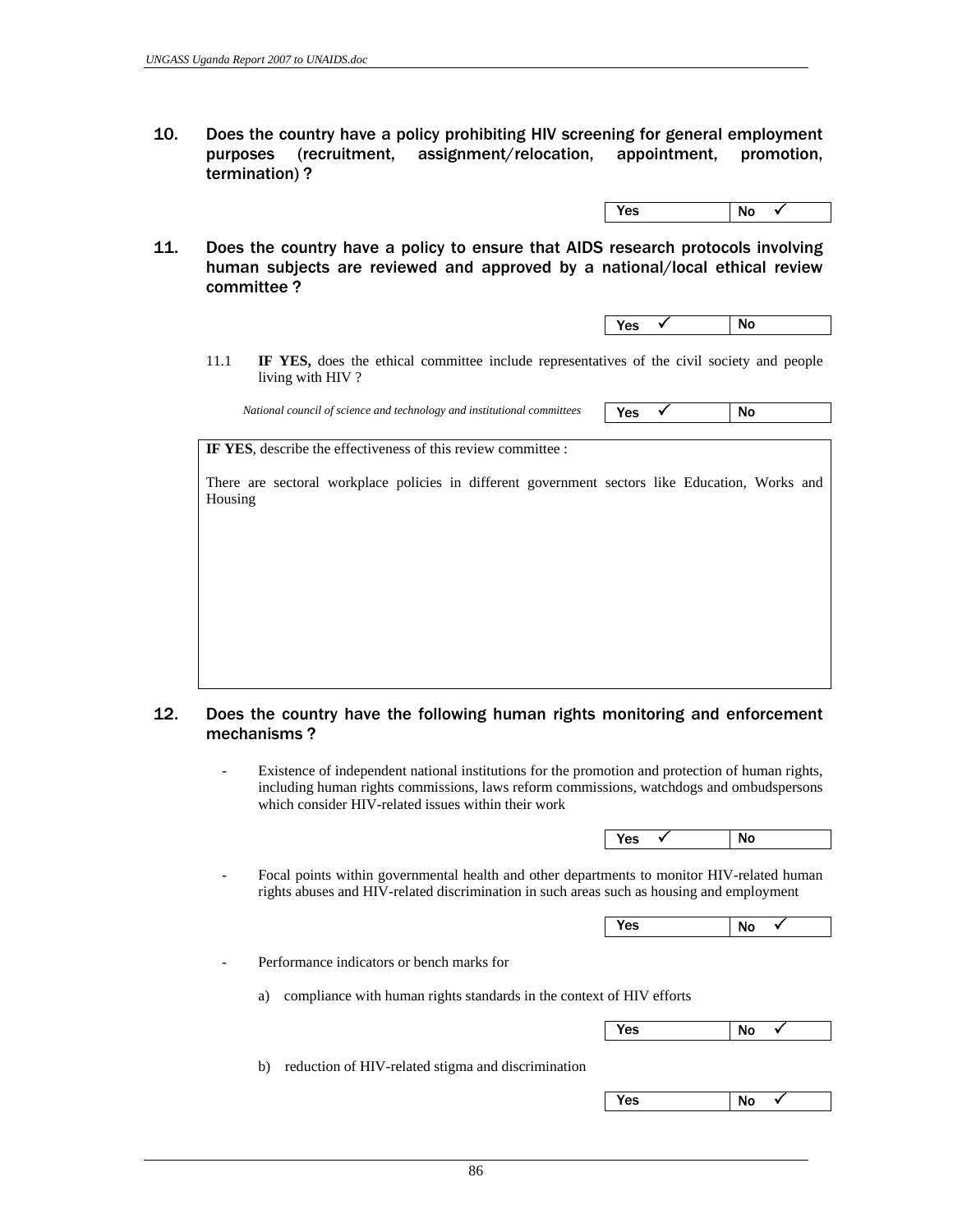**IF YES**, on any of the above questions, describe some examples :

There is a desk in the Human Rights Commission, UGANET and AIDS Control Programme - Ministry of Justice

#### 13.\* \* Have members of the judiciary (including labour courts/employment tribunals) been trained/sensitised to HIV & AIDS and human rights issues that may come up in the context of their work ?

| AIDS Control Programme - Ministry of Justice | <b>Yes</b> | No |  |
|----------------------------------------------|------------|----|--|
|----------------------------------------------|------------|----|--|

## 14. Are the following legal support services available in the country ?

Legal aid systems for HIV & AIDS casework

FIDA and Legal AID, public defender

| --<br>$\overline{\phantom{a}}$ | $\ddot{\phantom{0}}$ |
|--------------------------------|----------------------|
|                                |                      |

Private sector law firms or university-based centres to provide free or reduced-cost legal services to people living with HIV

FIDA and Legal AID

| $ -$ | $\cdot$ $\cdot$ |  |
|------|-----------------|--|
|      |                 |  |

- Programmes to educate, raise awareness among people living with HIV concerning their rights



## 15. Are there programmes designed to change societal attitudes of stigmatisation associated with HIV & AIDS to understanding and acceptance ?

 $\sqrt{X}$   $\sqrt{X}$  No

**IF YES,** what types of programmes ?

| Media                                | Yes | No |
|--------------------------------------|-----|----|
| School education                     | Yes | No |
| Personalities regularly speaking out | Yes | No |

Other : World AIDS Campeign, Philly Lutaaya and Rev. Byamugisha, PHA networks, post test clubs, NGOs and CSOs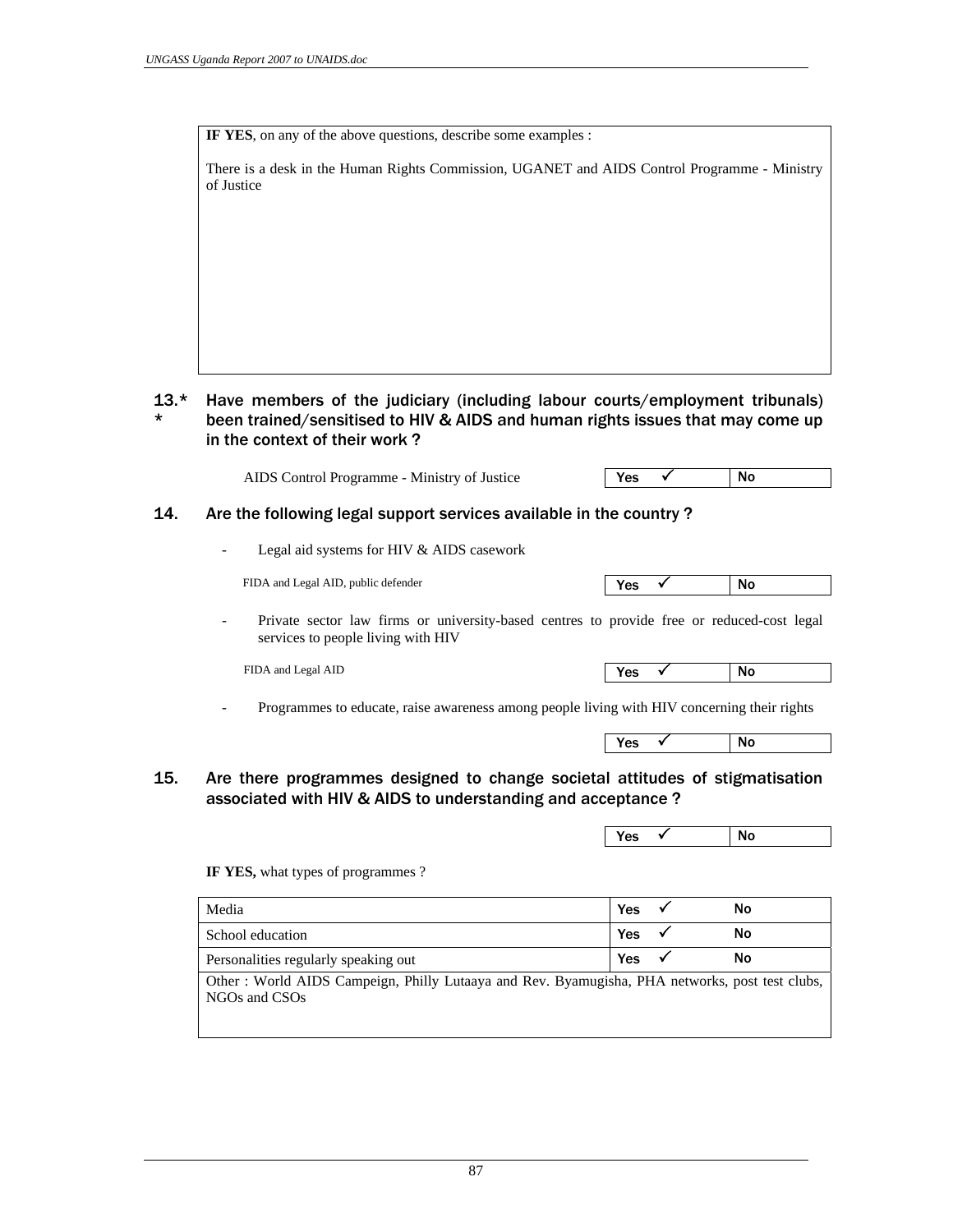Overall, how would you rate the policies, laws and regulations in place to promote and protect human rights in relation to HIV & AIDS in 2007 and in 2005 ?

| 2007 | Poor     |  |   |        |  |  |   |              | Good    |      |
|------|----------|--|---|--------|--|--|---|--------------|---------|------|
|      | $\theta$ |  | ◠ | $\sim$ |  |  | n | $\mathbf{r}$ | $\circ$ |      |
|      |          |  |   |        |  |  |   |              |         |      |
|      |          |  |   |        |  |  |   |              |         |      |
| 2005 | Poor     |  |   |        |  |  |   |              |         | Good |

Comments on progress made since 2005 :

**Uganda Government's efforts are all focused towards the physical; curbing the spread of AIDS, providing treatment and care. Very little efforts have are being made towards the rights aspect. There have been repeated reports of discrimination for instance of HIV+ mothers and babies in government hospitals like Mulago yet no tangible actions have been taken by the Government.**  HIV & AIDS policy is also still draft

## Overall, how would you rate the efforts to enforce the existing policies, laws and regulations in 2007 and in 2005 ?

| 2007 | Poor |  |   |          |   |  | Good |
|------|------|--|---|----------|---|--|------|
|      | 0    |  | ◠ | $\Delta$ | h |  | ١C   |
|      |      |  |   |          |   |  |      |
|      |      |  |   |          |   |  |      |
| 2005 | Poor |  |   |          |   |  | Good |

Comments on progress made since 2005 :

**As above. No deliberate efforts are being made to promote the rights of people living with HIV & AIDS-they are not viewed within the framework of a minority/special interest group deserving of or requiring affirmative actions.**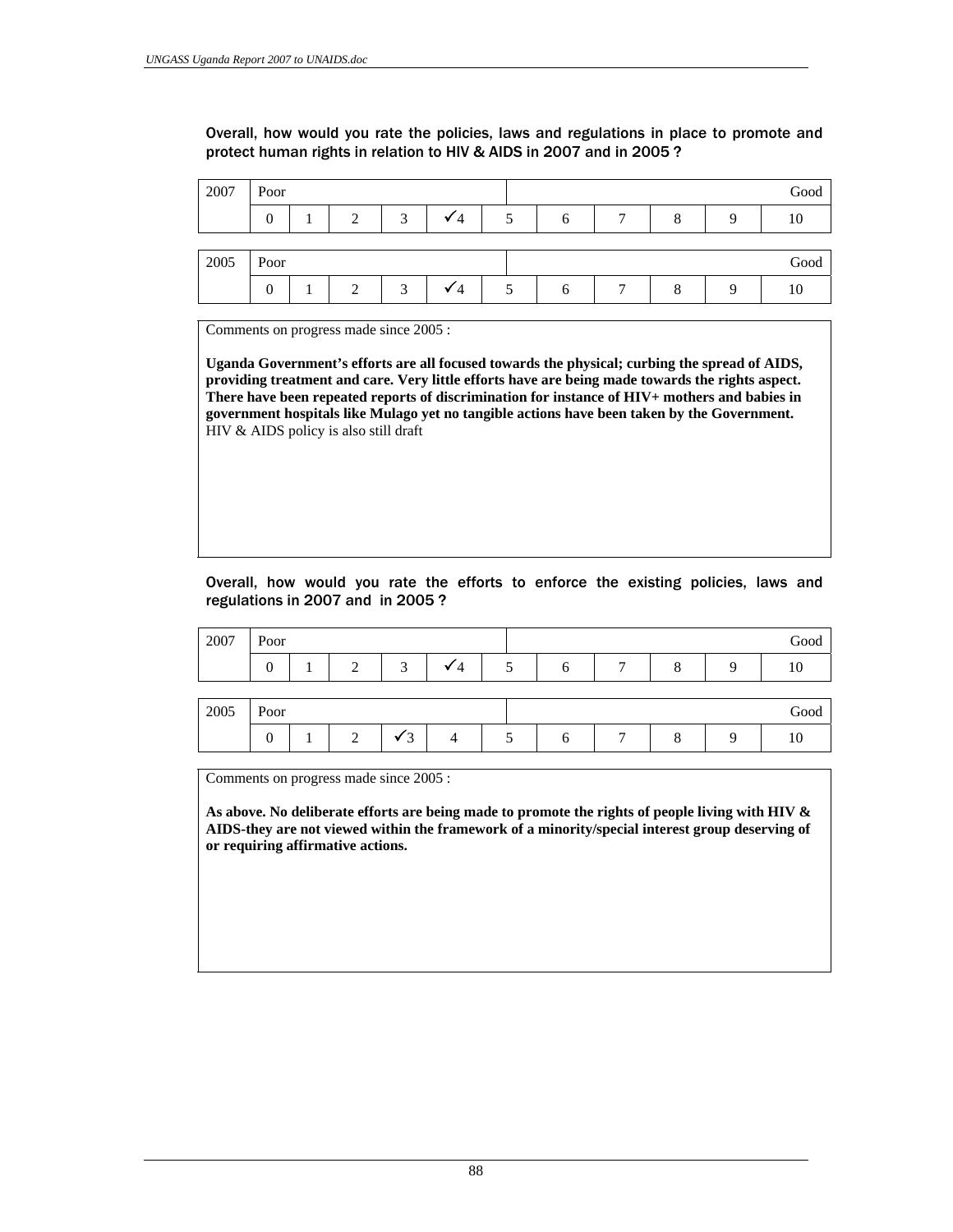## **II. Civil Society participation**

1. To what extent has the civil society contributed to strengthening the political commitment of top leaders and national policy ?



2. To what extent have civil society representatives been involved in the planning and budgeting the process for the National Strategic Plan on AIDS or for the current activity plan (e.g. attending planning meetings and reviewing drafts)

- 3. To what extent are the services provided by civil society in areas of HIV prevention, treatment, care and support included ?
	- a. In both the National Strategic Plans and National Reports ?

b. In National Reports ?



4. Has your country included civil society in a National Review of the National Strategic Plan ?

| N0<br>v.e<br>.<br>$ -$ |  |
|------------------------|--|
|------------------------|--|

**IF YES,** when was the review conducted ? Year : 2006/2007 ongoing

5. To what extent have is the civil society sector representation in HIV-related efforts inclusive of its diversity ?



List the types of organisations representing civil society in HIV & AIDS efforts :

- 1. People living with HIV
- 2. International Organisations
- 3. National NGOs
- 4. Community Based Organisations
- 5. Faith based Organisations
- *6. \*\* SCEs*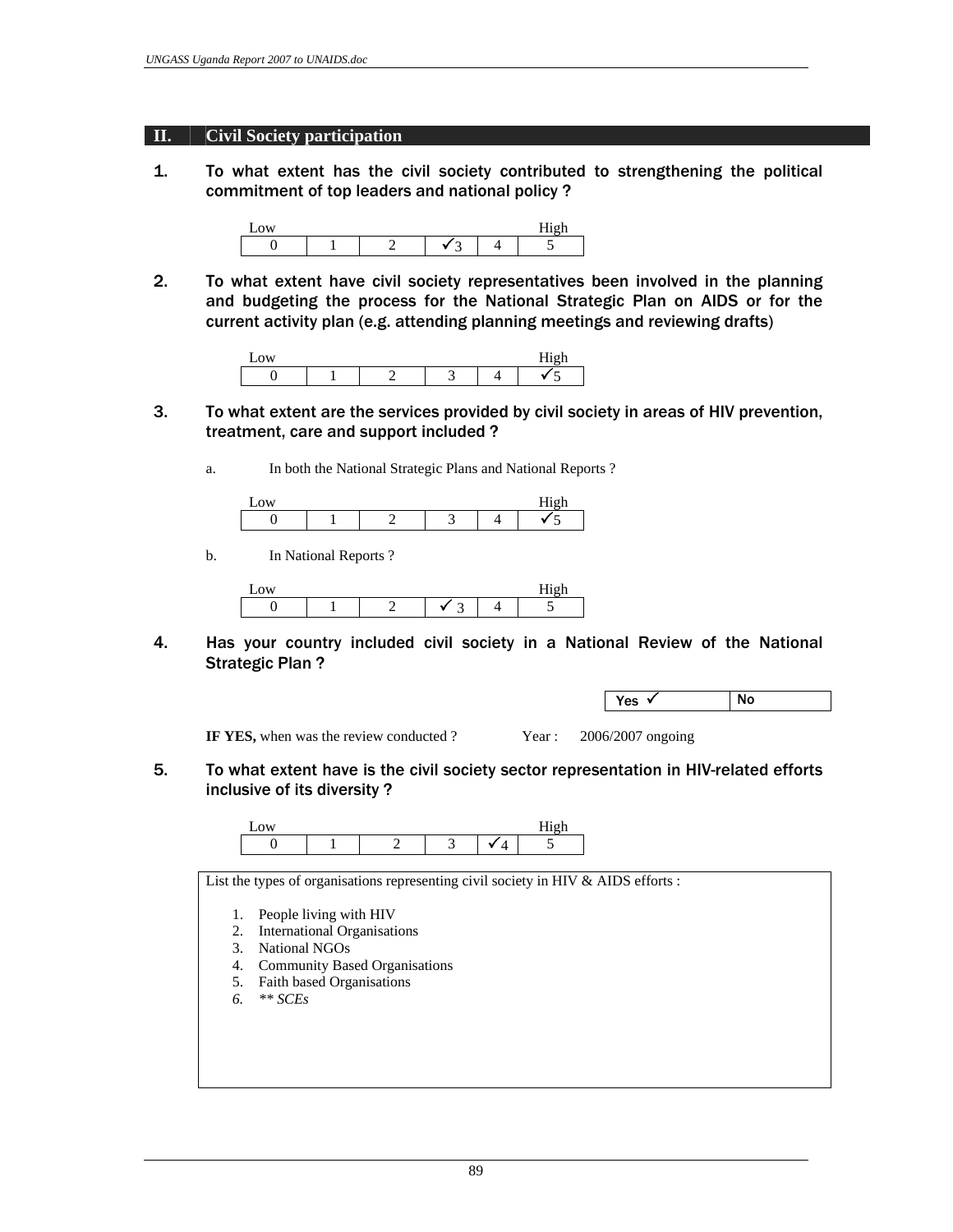## 6. To what extent is the civil society able to access

a. Adequate financial support to implement its HIV activities ?

Low High 0 1  $\sqrt{2}$  3 4 5

b. Adequate technical support to implement its HIV activities ?

Low High 0 1  $\sqrt{2}$  3 4 5

## Overall, how would you rate the efforts to increase civil society participation in 2007 and in 2005 ?

| 2007 | $\sim$<br>Poor  |             |        |  |   |   |   | Good   |   |    |
|------|-----------------|-------------|--------|--|---|---|---|--------|---|----|
|      | $\sqrt{2}$<br>U | $\sim$<br>, | ⌒<br>ັ |  | ◡ | ∼ | − | -<br>O | u | 10 |

| 2005 | $\sim$<br>Poor  |    |             |        |   |   |         | $_{\rm Good}$ |
|------|-----------------|----|-------------|--------|---|---|---------|---------------|
|      | $\sqrt{2}$<br>0 | л. | ∽<br>-<br>- | ∽<br>ັ | v | - | $\circ$ | T             |

Comments on progress made since 2005 :

**Member of Civil Society more organised and united, more training and AIDS competence among the civil Society Actors.**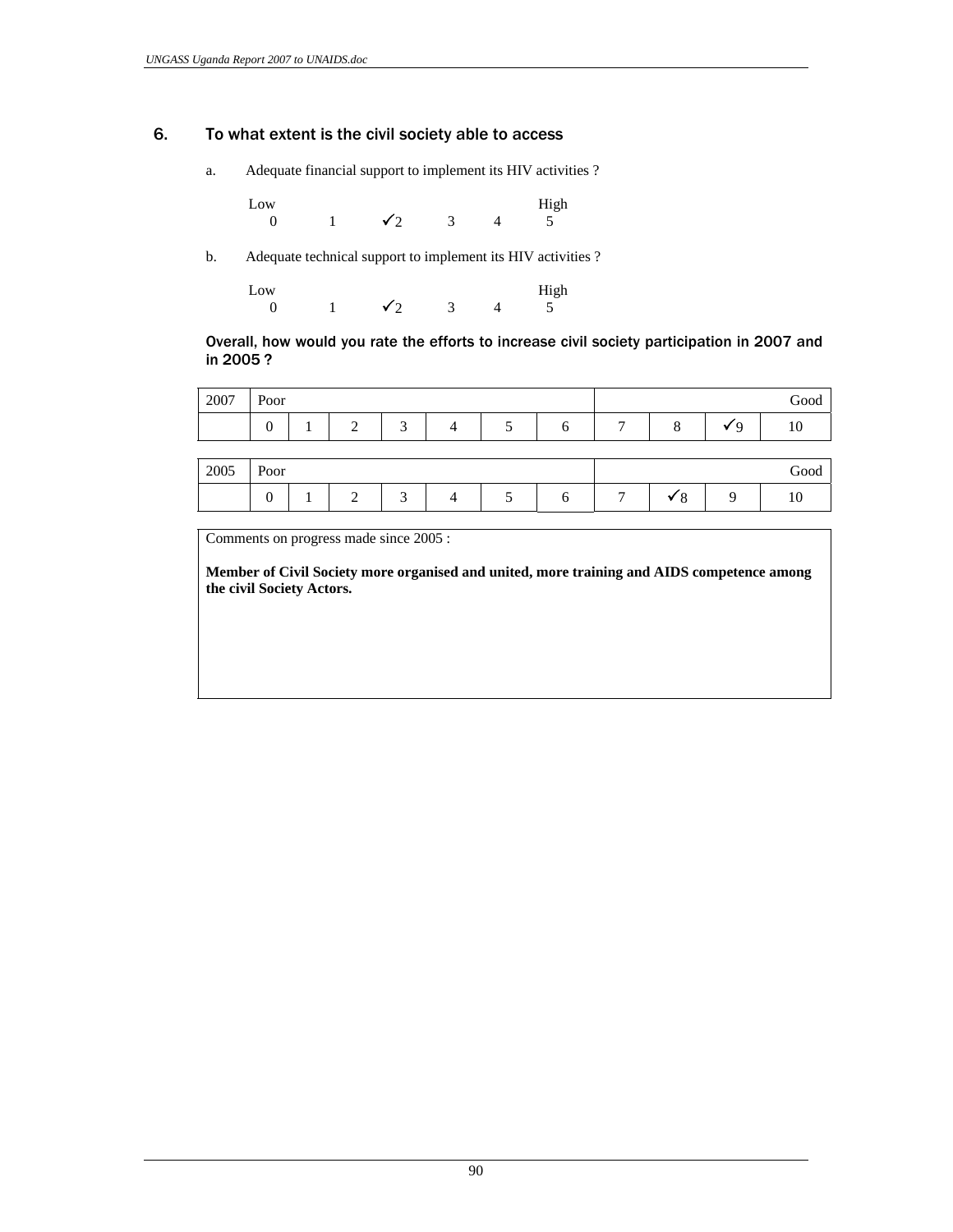## **III. Prevention**

1. Has the country identified the districts (or equivalent geographical/decentralised level) in need of HIV prevention programmes ?

| No | Yes<br>$\sim$ |
|----|---------------|
|    |               |

**IF NO,** how are HIV prevention programmes being scaled-up ? :

**IF YES**, to what extent have the following HIV & AIDS prevention programmes been implemented in identified districts in need ?

 $\checkmark$  Check the relevant implementation level for each activity or indicate N/A if not applicable

|                                                                                     | The activity is available in      |                |                |  |  |
|-------------------------------------------------------------------------------------|-----------------------------------|----------------|----------------|--|--|
| <b>HIV prevention programmes</b>                                                    | all districts                     | most districts | some districts |  |  |
| <b>Blood</b> safety                                                                 | ✓                                 |                |                |  |  |
| Universal precautions in health care settings                                       |                                   |                | $\checkmark$   |  |  |
| Prevention of mother-to-child transmission of HIV                                   |                                   | ✓              |                |  |  |
| IEC on risk reduction                                                               | $\checkmark$                      |                |                |  |  |
| IEC on stigma and discrimination reduction                                          |                                   |                |                |  |  |
| Condom promotion                                                                    | ✓                                 |                |                |  |  |
| HIV testing and counselling                                                         | ✓                                 |                |                |  |  |
| Harm reduction for injecting drug users                                             | within<br>N/A<br>legal<br>current |                |                |  |  |
| Risk reduction for men who have sex with men                                        | N/A<br>within<br>legal<br>current |                |                |  |  |
| Risk reduction for sex workers                                                      |                                   |                |                |  |  |
| Programmes for other vulnerable sub-populations                                     |                                   |                |                |  |  |
| Reproductive health services<br>including<br><b>STI</b><br>prevention and treatment | ✓                                 |                |                |  |  |
| School-based AIDS education for young people                                        | ✓                                 |                |                |  |  |
| Programmes for out-of-school young people                                           |                                   |                |                |  |  |
| HIV prevention in the workplace                                                     |                                   |                |                |  |  |
| Other                                                                               |                                   |                |                |  |  |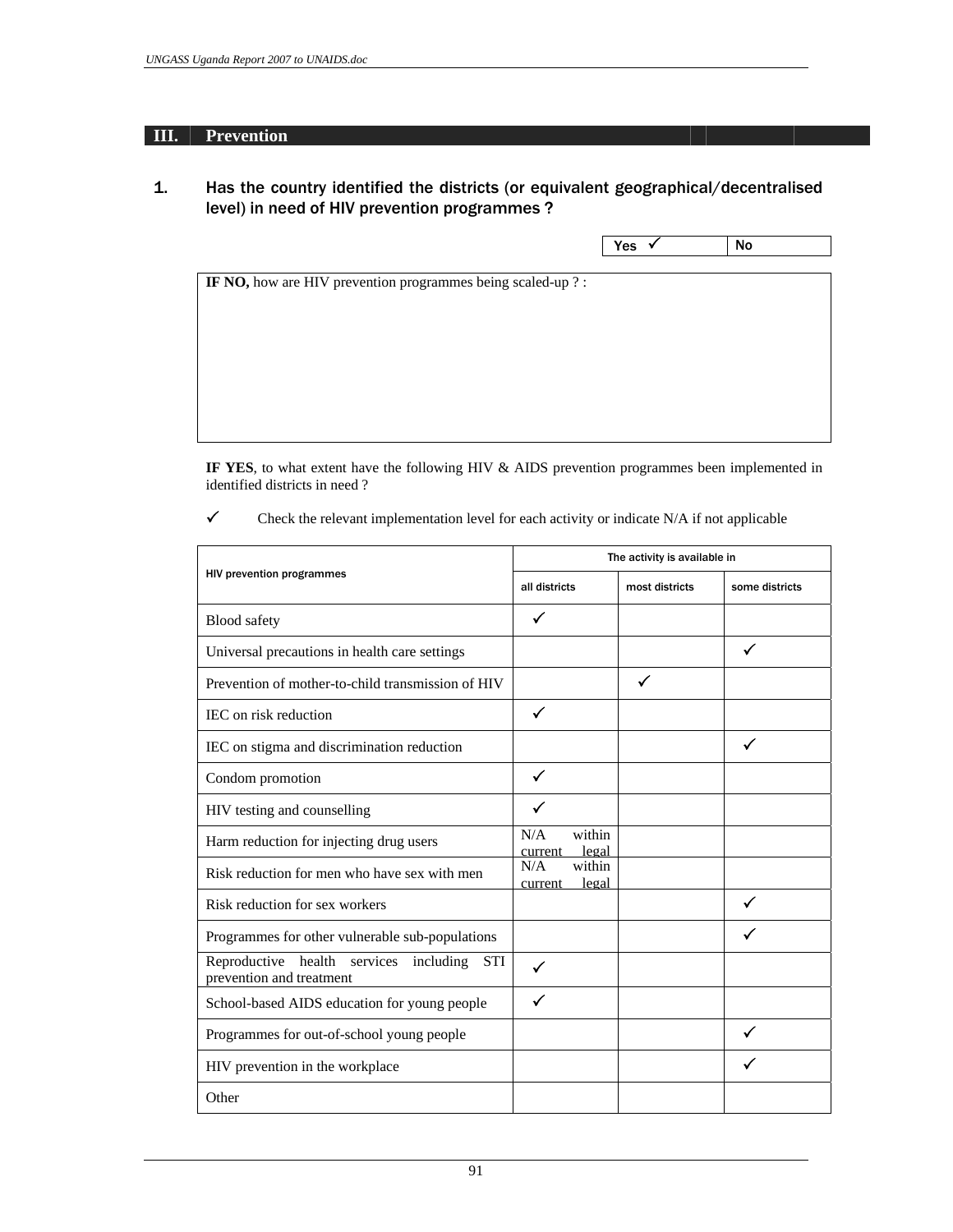# Overall, how would you rate the efforts to increase civil society participation in 2007 and in 2005 ?

| 2007 | Poor |  |  |     |   |  | Good |
|------|------|--|--|-----|---|--|------|
|      | 0    |  |  | - 1 | O |  |      |
|      |      |  |  |     |   |  |      |
|      |      |  |  |     |   |  |      |
| 2005 | Poor |  |  |     |   |  | Good |

Comments on progress made since 2005 :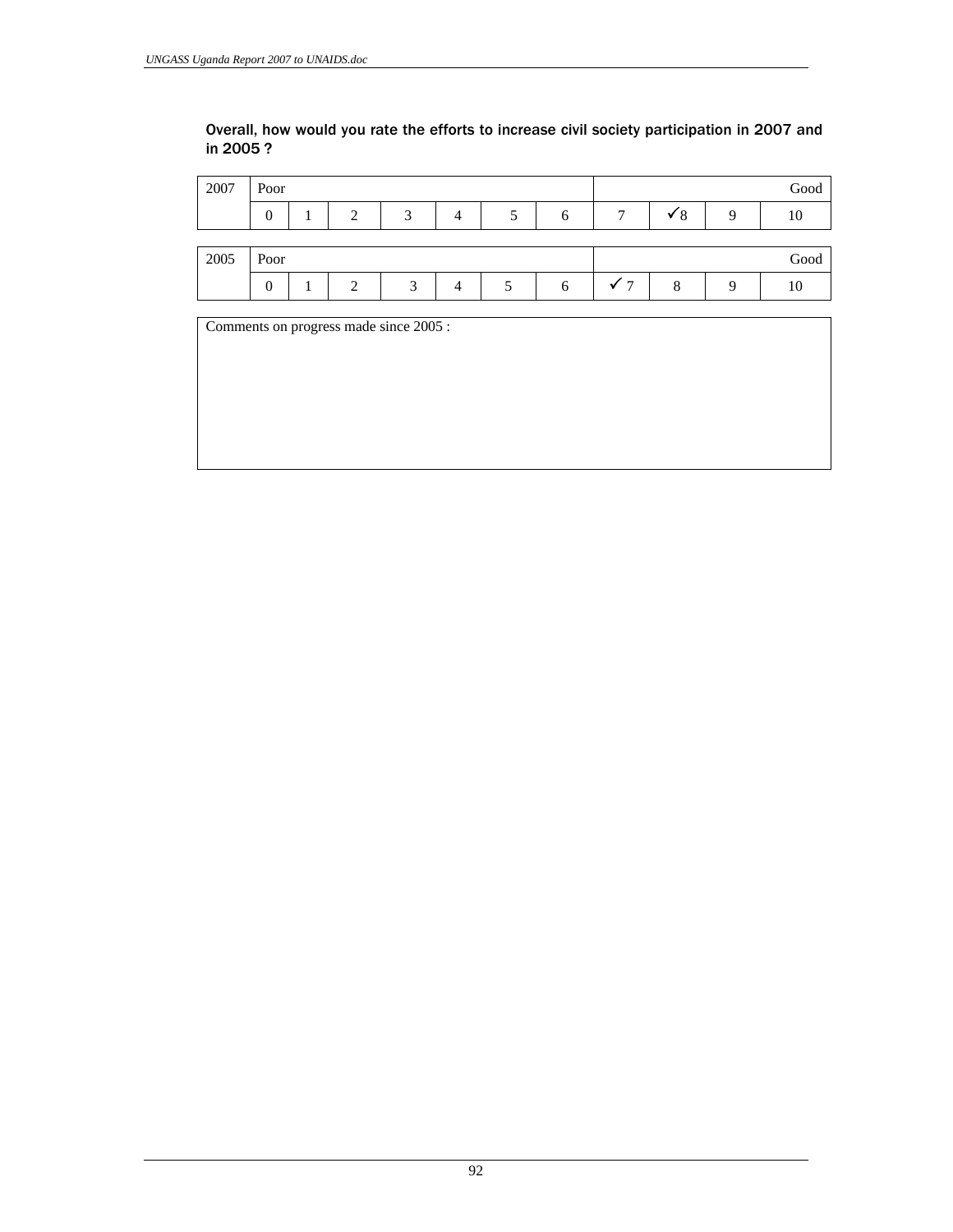# **IV. Treatment, care and support**

# 1. Has the country identified the districts (or equivalent geographical/decentralised level) in need of HIV & AIDS treatment, care and support services ?

| - 1 |     |           |
|-----|-----|-----------|
|     | Yes | <b>No</b> |

**IF NO,** how are HIV & AIDS treatment, care and support services being scaled-up ?

**IF YES**, to what extent have the following HIV & AIDS treatment, care and support services been implemented in the identified districts in need ?

 $\checkmark$  Check the relevant implementation level for each activity or indicate N/A if not applicable

|                                                                                                |               | The activity is available in |                |
|------------------------------------------------------------------------------------------------|---------------|------------------------------|----------------|
| HIV treatment, care and support services                                                       | all districts | most districts               | some districts |
| Antiretroviral therapy                                                                         |               | ✓                            |                |
| Nutritional care                                                                               |               |                              | ✓              |
| Paediatric AIDS treatment                                                                      |               |                              |                |
| Sexually transmitted infection management                                                      | $\checkmark$  |                              |                |
| Psychosocial support for people living with HIV-<br>and their families                         |               | ✓                            |                |
| Home-based care                                                                                |               |                              |                |
| Palliative care and treatment of common HIV-<br>related infections                             |               |                              |                |
| HIV tested and counselling for TB patients                                                     |               | ✓                            |                |
| TB screening for HIV-infected people                                                           |               |                              |                |
| TB preventive therapy for HIV-infected people                                                  |               |                              | ✓              |
| TB infection control in HIV treatment and care<br>facility                                     |               |                              |                |
| Cotrimoxazole prophylaxis in HIV-infected people                                               |               | ✓                            |                |
| Post-exposure prophylaxis<br>(e.g. occupational exposures to HIV, rape)                        |               |                              |                |
| HIV treatment services in the workplace or<br>treatment referral systems through the workplace |               |                              |                |
| HIV care and support in the workplace (including<br>alternative working arrangements)          |               |                              |                |
| Other programmes :                                                                             |               |                              |                |
|                                                                                                |               |                              |                |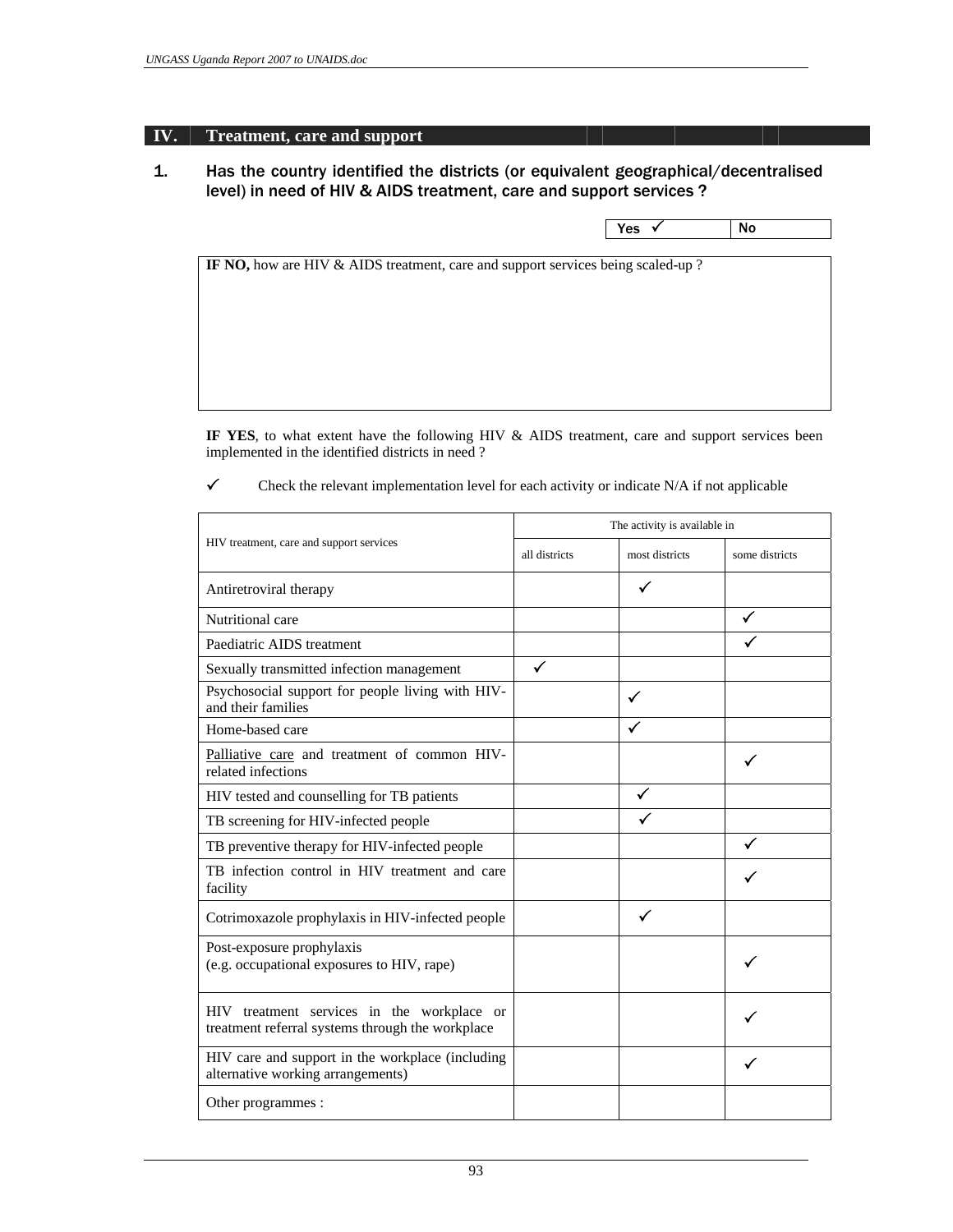Overall, how would you rate the efforts in the implementation of HIV treatment, care and support programmes in 2007 and in 2005 ?

| 2007 | Poor     |  |        |   |  |  | Good |
|------|----------|--|--------|---|--|--|------|
|      | $\theta$ |  | $\sim$ | 4 |  |  | 1U.  |
|      |          |  |        |   |  |  |      |
|      |          |  |        |   |  |  |      |
| 2005 | Poor     |  |        |   |  |  | Good |

Comments on progress made since 2005 :

Indicator overrated in 2005 report.

2. What percentage of the following HIV programmes or services is estimated to be provided by civil society ?

| Prevention for youth                      | $<$ 25 % | $25 - 50%$             | $50 - 75%$             | $\sqrt{}$ >75 %    |
|-------------------------------------------|----------|------------------------|------------------------|--------------------|
| Prevention for vulnerable sub-populations |          |                        |                        |                    |
| $-$ IDU                                   | $<25\%$  | $25 - 50%$             | $50 - 75%$             | $>75\%$            |
| - MSM                                     | $<25\%$  | $25 - 50%$             | $50 - 75%$             | >75%               |
| - Sex Workers                             | $<25\%$  | $25 - 50%$             | $50 - 75%$             | $\checkmark$ >75 % |
| Counselling and Testing                   | $<25\%$  | $25 - 50%$             | $\checkmark$ 50 – 75 % | $>75\%$            |
| Clinical services (OI/ART)                | $<25\%$  | $\checkmark$ 25 – 50 % | $50 - 75%$             | $>75\%$            |
| Home-based care                           | $<25\%$  | $25 - 50%$             | $50 - 75%$             | $\checkmark$ >75 % |
| Programmes for OVC                        | $<$ 25 % | $25 - 50%$             | $50 - 75%$             | $\checkmark$ >75 % |

3. Does the country have a policy or strategy to address the additional HIV- and AIDSrelated needs of orphans and other vulnerable children (OVC) ?

| Yes<br>and the control of the control of |
|------------------------------------------|
|------------------------------------------|

3.1 **IF YES,** is there an operational definition for OVC in the country ?



3.2 **IF YES,** does the country have a national action specifically for OVC ?

| いへへ         |             |  |
|-------------|-------------|--|
| .<br>ື້<br> | Νo<br><br>. |  |

3.3 **IF YES,** does the country have an estimate of OVC being reached by existing interventions ?

| <b>No</b><br>Yes<br>- 1 |
|-------------------------|
|-------------------------|

**IF YES,** what percentage of OVC is being reached ? 10.7 %